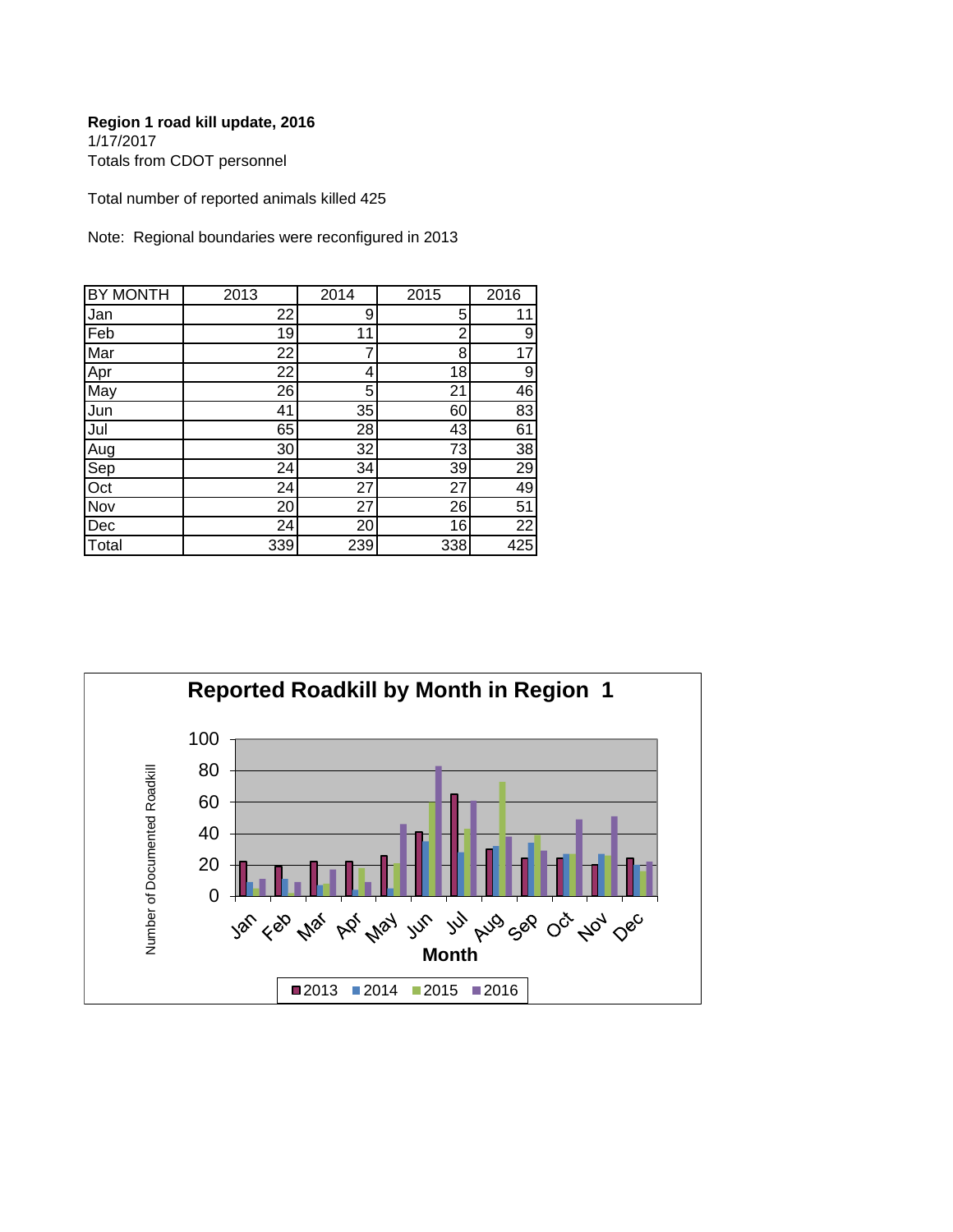1/17/2017

| 2016 BY SPECIES |  |               |     |                   |    |
|-----------------|--|---------------|-----|-------------------|----|
| <b>I</b> BEAR   |  | <b>COYOTE</b> |     | <b>IMOOSE</b>     |    |
| <b>BEAVER</b>   |  | <b>DEER</b>   | 301 | <b>IPRONGHORN</b> |    |
| <b>BIGHORN</b>  |  | <b>IDOG</b>   |     | <b>RACCOON</b>    | 8  |
| <b>BOBCAT</b>   |  | ELK           | 68  | <b>ISKUNK</b>     |    |
| <b>ICOW</b>     |  | <b>FOX</b>    |     | lunk              | 26 |

| SPECIES BY MONTH |                         |                |                |
|------------------|-------------------------|----------------|----------------|
| <b>JAN</b>       |                         | <b>AUG</b>     |                |
| <b>DEER</b>      | $\boldsymbol{9}$        | <b>BEAR</b>    | $\overline{2}$ |
| <b>ELK</b>       | 1                       | <b>DEER</b>    | 23             |
| <b>UNK</b>       | 1                       | <b>DOG</b>     | 1              |
| <b>FEB</b>       |                         | <b>ELK</b>     | 7              |
| <b>DEER</b>      | 4                       | <b>RACCOON</b> | 3              |
| <b>DOG</b>       | 1                       | <b>UNK</b>     | $\overline{2}$ |
| <b>ELK</b>       | 1                       | <b>SEPT</b>    |                |
| <b>UNK</b>       | 3                       | <b>COYOTE</b>  | $\overline{2}$ |
| <b>MAR</b>       |                         | <b>DEER</b>    | 20             |
| <b>BEAVER</b>    | 1                       | <b>ELK</b>     | 4              |
| <b>DEER</b>      | 4                       | <b>UNK</b>     | 3              |
| <b>ELK</b>       | 10                      | <b>OCT</b>     |                |
| <b>UNK</b>       | $\overline{2}$          | <b>BOBCAT</b>  | 1              |
| <b>APR</b>       |                         | COW            | $\overline{2}$ |
| <b>BIGHORN</b>   | $\overline{c}$          | <b>DEER</b>    | 37             |
| <b>DEER</b>      | 6                       | <b>ELK</b>     | 5              |
| <b>UNK</b>       | 1                       | <b>FOX</b>     | 1              |
| <b>MAY</b>       |                         | <b>RACCOON</b> | $\overline{2}$ |
| <b>DEER</b>      | 35                      | <b>UNK</b>     | 1              |
| <b>ELK</b>       | $\overline{7}$          | <b>NOV</b>     |                |
| <b>SKUNK</b>     | 1                       | <b>COYOTE</b>  | $\overline{2}$ |
| <b>UNK</b>       | 3                       | <b>DEER</b>    | 46             |
| <b>JUNE</b>      |                         | <b>RACCOON</b> | $\mathbf{1}$   |
| <b>BEAR</b>      | $\mathbf{1}$            | <b>UNK</b>     | $\overline{2}$ |
| <b>DEER</b>      | 51                      | <b>DEC</b>     |                |
| <b>ELK</b>       | 26                      | <b>DEER</b>    | 15             |
| PRONGHORN        | $\mathbf{1}$            | <b>DOG</b>     | 1              |
| <b>UNK</b>       | 4                       | <b>ELK</b>     | 3              |
| <b>JULY</b>      |                         | <b>FOX</b>     | 1              |
| <b>BEAR</b>      | 1                       | <b>RACCOON</b> | 1              |
| <b>DEER</b>      | 51                      | <b>UNK</b>     | 1              |
| <b>ELK</b>       | $\overline{\mathbf{4}}$ |                |                |
| <b>MOOSE</b>     | 1                       |                |                |
| <b>RACCOON</b>   | 1                       |                |                |
| <b>UNK</b>       | $\overline{3}$          |                |                |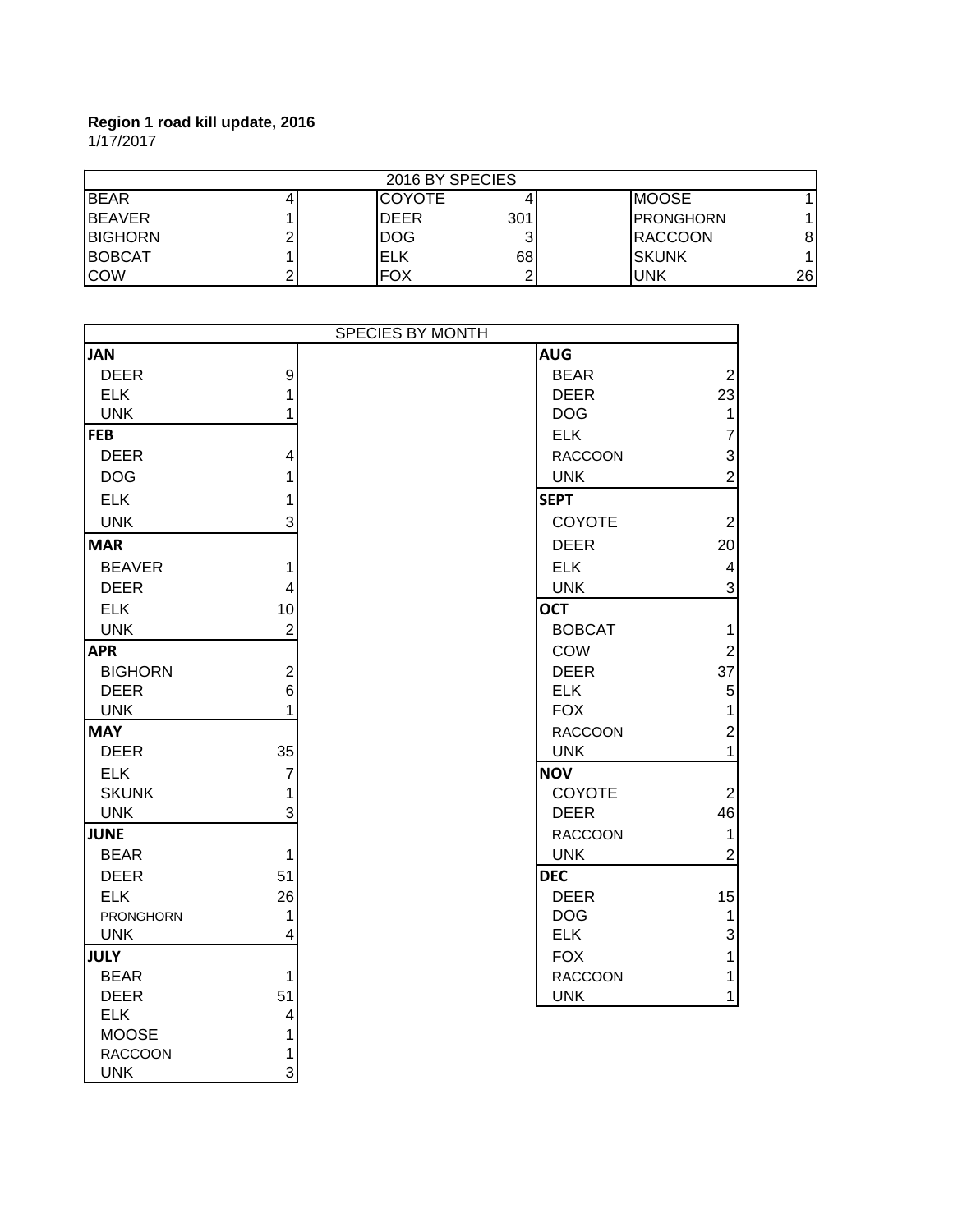| <b>Hwy</b> |                  | <b>Hwy</b> |                | <b>Hwy</b>     |                |
|------------|------------------|------------|----------------|----------------|----------------|
| MP range   | $\#$             | MP range   | #              | MP range       | #              |
| 006G       |                  | 075B       |                | 391A           |                |
| 260-270    | 2                | $10 - 20$  |                | $10 - 20$      | 1              |
| 270-280    |                  | 076A       |                | 470A           |                |
| 007D       |                  | $10 - 20$  | 3              | $0 - 10$       | 3              |
| 70-80      |                  | 20-30      | 3              | $10 - 20$      | $\overline{7}$ |
| 008A       |                  | 083A       |                | 20-30          | 8              |
| $10 - 20$  |                  | 30-40      | 3              |                |                |
| 025A       |                  | 40-50      | 3              | <b>Species</b> |                |
| 160-170    |                  | 50-60      | 8              | hwy            |                |
| 170-180    |                  | 60-70      | 6              | mp             | #              |
| 180-190    |                  | 70-80      | 3              | <b>BEAR</b>    |                |
| 210-220    |                  | 085B       |                | 070A           |                |
| 230-240    |                  | 190-200    | 2              | 230-240        | 1              |
| 030A       |                  | 200-210    | 4              | 240-250        | 1              |
| $0 - 10$   |                  | 210-220    |                | 250-260        | $\overline{2}$ |
| 040A       |                  | 086A       |                | <b>BEAVER</b>  |                |
| 240-250    | 2                | $0 - 10$   |                | 076A           |                |
| 250-260    | $\overline{2}$   | $10 - 20$  | 9              | $10 - 20$      | 1              |
| 260-270    |                  | 20-30      |                | <b>BIGHORN</b> |                |
| 040C       |                  | 088B       |                | 070A           |                |
| 280-290    |                  | $20 - 30$  |                | 230-240        | $\overline{a}$ |
| 290-300    |                  | 093A       |                | <b>BOBCAT</b>  |                |
| 058A       |                  | $0 - 10$   | 3              | 070A           |                |
| $0 - 10$   |                  | $10 - 20$  |                | 240-250        | 1              |
| 070A       |                  | 103A       |                | <b>COW</b>     |                |
| 210-220    |                  | $0 - 10$   |                | 070A           |                |
| 220-230    | 15               | $10 - 20$  |                | 230-240        | $\overline{2}$ |
| 230-240    | 21               | 119A       |                | <b>COYOTE</b>  |                |
| 240-250    | 25               | $0 - 10$   | 5              | 070A           |                |
| 250-260    | 61               | $10 - 20$  | 1              | 250-260        | 1              |
| 260-270    | 43               | 20-30      |                | 285D           |                |
| 280-290    | 2                | 121B       |                | 230-240        | $\overline{a}$ |
| 290-300    | $\overline{2}$   | $0 - 10$   | 4              | 250-260        | 1              |
| 310-320    |                  | 270A       |                |                |                |
| 330-340    |                  | $0 - 10$   | 2              |                |                |
| 072A       |                  | 285D       |                |                |                |
| 10-20      |                  | 230-240    | 37             |                |                |
| 074A       |                  | 240-250    | 57             |                |                |
| $0 - 10$   | $\boldsymbol{9}$ | 250-260    | 15             |                |                |
| 10-20      | 13               | 260-270    | $\overline{c}$ |                |                |

| <b>Hwy</b>    |                           |  |
|---------------|---------------------------|--|
| MP range      | #                         |  |
| 075B          |                           |  |
| $10 - 20$     | 1                         |  |
| 076A          |                           |  |
| 10-20         |                           |  |
| 20-30         | $\frac{3}{3}$             |  |
| 083A          |                           |  |
| 30-40         | $\overline{\overline{3}}$ |  |
| 40-50         |                           |  |
| 50-60         | $\frac{3}{8}$             |  |
| 60-70         | $\overline{6}$            |  |
| 70-80         | 3                         |  |
| 085B          |                           |  |
| 190-200       |                           |  |
| 200-210       | 2<br>4                    |  |
| 210-220       | 1                         |  |
| 086A          |                           |  |
| $0 - 10$      | 1                         |  |
| $10 - 20$     | 9                         |  |
| 20-30         |                           |  |
| 088B          | 5                         |  |
| 20-30         | $\overline{1}$            |  |
| 093A          |                           |  |
| $0 - 10$      | 3<br>7                    |  |
| 10-20         |                           |  |
| 103A          |                           |  |
| $0 - 10$      | 1                         |  |
| $10 - 20$     | 1                         |  |
| 119A          |                           |  |
| $0 - 10$      | 5                         |  |
| 10-20         | 1                         |  |
| 20-30         | 1                         |  |
| 121B          |                           |  |
| $0 - 10$<br>4 |                           |  |
| 270A          |                           |  |
| $0 - 10$      |                           |  |
| 285D          |                           |  |
| 230-240       | 37                        |  |
| 240-250       | 57                        |  |
| 250-260       | 15                        |  |
| 260-270       |                           |  |

| <b>Hwy</b> |   |
|------------|---|
| MP range   |   |
| 391A       |   |
| 10-20      |   |
| 470A       |   |
| $0 - 10$   | 3 |
| 10-20      |   |
| 20-30      |   |

| <b>Species</b> |               |
|----------------|---------------|
| hwy            |               |
| mp             | #             |
| <b>BEAR</b>    |               |
| 070A           |               |
| 230-240        | 1             |
| 240-250        | $\frac{1}{2}$ |
| 250-260        |               |
| <b>BEAVER</b>  |               |
| 076A           |               |
| 10-20          | 1             |
| <b>BIGHORN</b> |               |
| 070A           |               |
| 230-240        | 2             |
| <b>BOBCAT</b>  |               |
| 070A           |               |
| 240-250        | 1             |
| <b>COW</b>     |               |
| 070A           |               |
| 230-240        |               |
| <b>COYOTE</b>  |               |
| 070A           |               |
| 250-260        | 1             |
| 285D           |               |
| 230-240        |               |
| 250-260        |               |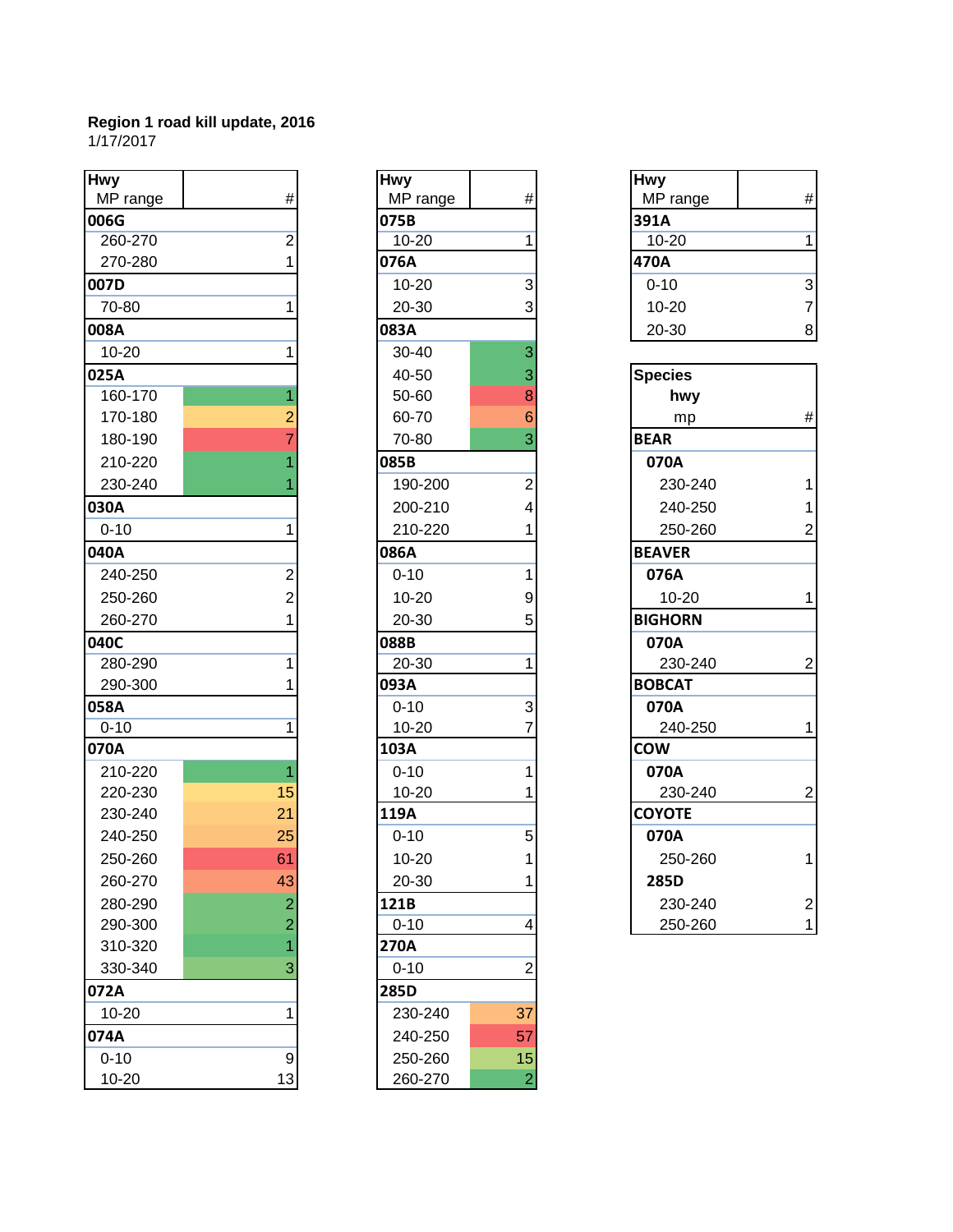1/17/2017

| <b>Species</b> |                         | <b>Species</b> |                         | <b>Species</b>   |                |
|----------------|-------------------------|----------------|-------------------------|------------------|----------------|
| hwy            |                         | hwy            |                         | hwy              |                |
| mp             | #                       | mp             | #                       | mp               | #              |
| <b>DEER</b>    |                         | <b>DEER</b>    |                         | <b>DOG</b>       |                |
| 006G           |                         | 083A           |                         | 025A             |                |
| 260-270        | $\overline{2}$          | 30-40          | $\overline{c}$          | 210-220          | 1              |
| 270-280        |                         | 40-50          | $\overline{c}$          | 070A             |                |
| 007D           |                         | 50-60          | 8                       | 280-290          | 1              |
| 70-80          |                         | 60-70          | 5                       | 285D             |                |
| 008A           |                         | 70-80          | 3                       | 250-260          | 1              |
| $10 - 20$      |                         | 085B           |                         | <b>ELK</b>       |                |
| 025A           |                         | 190-200        | 2                       | 070A             |                |
| 160-170        | 1                       | 200-210        | $\overline{2}$          | 230-240          | 1              |
| 170-180        | 2                       | 086A           |                         | 240-250          | 3              |
| 180-190        | $\overline{7}$          | $0 - 10$       | 1                       | 250-260          | 18             |
| 230-240        | 1                       | $10 - 20$      | 6                       | 260-270          | 17             |
| 040A           |                         | 20-30          | 5                       | #VALUE!          | 18             |
| 240-250        | 2                       | 088B           |                         | 074A             |                |
| 250-260        | $\overline{2}$          | 20-30          |                         | $0 - 10$         | $\overline{c}$ |
| 260-270        | 1                       | 093A           |                         | $10 - 20$        | 3              |
| 058A           |                         | $0 - 10$       | 3                       | 083A             |                |
| $0 - 10$       | 1                       | $10 - 20$      | 7                       | 30-40            | 1              |
| 070A           |                         | 103A           |                         | 085B             |                |
| 220-230        | 6                       | $0 - 10$       |                         | 200-210          | 1              |
| 230-240        | 10                      | $10 - 20$      |                         | 121B             |                |
| 240-250        | 13                      | 119A           |                         | $0 - 10$         | 1              |
| 250-260        | 17                      | $0 - 10$       | 4                       | 285D             |                |
| 260-270        | 21                      | $10 - 20$      |                         | 240-250          |                |
| 310-320        | 1                       | 20-30          |                         | 250-260          | 1              |
| 330-340        | 3                       | 121B           |                         | 470A             |                |
| #VALUE!        | 14                      | $0 - 10$       | 3                       | $0 - 10$         | 1              |
| 072A           |                         | 270A           |                         | <b>FOX</b>       |                |
| 10-20          |                         | $0 - 10$       |                         | 070A             |                |
| 074A           |                         | 285D           |                         | 240-250          | 1              |
| $0 - 10$       | 7                       | 230-240        | 33                      | 285D             |                |
| $10 - 20$      | 7                       | 240-250        | 53                      | 230-240          | 1              |
| 075B           |                         | 250-260        | 12                      | <b>MOOSE</b>     |                |
| $10 - 20$      |                         | 470A           |                         | 070A             |                |
| 076A           |                         | $0 - 10$       | $\overline{\mathbf{c}}$ | 230-240          | 1              |
| $10 - 20$      | $\overline{\mathbf{c}}$ | 10-20          | $\overline{7}$          | <b>PRONGHORN</b> |                |
| 20-30          | 3                       | 20-30          | 7                       | 083A             |                |

| Species     |                                       |
|-------------|---------------------------------------|
| hwy         |                                       |
| <u>mp</u>   | #                                     |
| <b>DEER</b> |                                       |
| 083A        |                                       |
| 30-40       |                                       |
| 40-50       |                                       |
| 50-60       |                                       |
| 60-70       |                                       |
| 70-80       | 2 2 8 5 3                             |
| 085B        | 2 2 1 6 5                             |
| 190-200     |                                       |
| 200-210     |                                       |
| 086A        |                                       |
| $0 - 10$    |                                       |
| $10 - 20$   |                                       |
| 20-30       |                                       |
| 088B        |                                       |
| 20-30       | $\overline{\mathbf{1}}$               |
| 093A        |                                       |
| $0 - 10$    | $\frac{3}{7}$                         |
| 10-20       |                                       |
| 103A        |                                       |
| $0 - 10$    | $\frac{1}{2}$                         |
| 10-20       | $\overline{1}$                        |
| 119A        |                                       |
| $0 - 10$    | 4                                     |
| 10-20       | $\begin{array}{c} 1 \\ 1 \end{array}$ |
| 20-30       |                                       |
| 121B        |                                       |
| $0 - 10$    | 3                                     |
| 270A        |                                       |
| $0 - 10$    | 1                                     |
| 285D        |                                       |
| 230-240     | 33                                    |
| 240-250     | 53                                    |
| 250-260     | 12                                    |
| 470A        |                                       |
| $0 - 10$    |                                       |
| 10-20       |                                       |
| 20-30       |                                       |

| <b>Species</b>   |                |
|------------------|----------------|
| hwy              |                |
| mp               | #              |
| <b>DOG</b>       |                |
| 025A             |                |
| 210-220          | 1              |
| 070A             |                |
| 280-290          | 1              |
| 285D             |                |
| 250-260          | 1              |
| <b>ELK</b>       |                |
| 070A             |                |
| 230-240          | 1              |
| 240-250          | 3              |
| 250-260          | 18             |
| 260-270          | 17             |
| #VALUE!          | 18             |
| 074A             |                |
| $0 - 10$         | $\overline{c}$ |
| 10-20            | 3              |
| 083A             |                |
| 30-40            | 1              |
| 085B             |                |
| 200-210          | 1              |
| 121B             |                |
| $0 - 10$         | 1              |
| 285D             |                |
| 240-250          | 1              |
| 250-260          | 1              |
| 470A             |                |
| $0 - 10$         | 1              |
| <b>FOX</b>       |                |
| 070A             |                |
| 240-250          | 1              |
| 285D             |                |
| 230-240          | 1              |
| <b>MOOSE</b>     |                |
| 070A             |                |
| 230-240          | 1              |
| <b>PRONGHORN</b> |                |
| 083A             |                |
| 40-50            | 1              |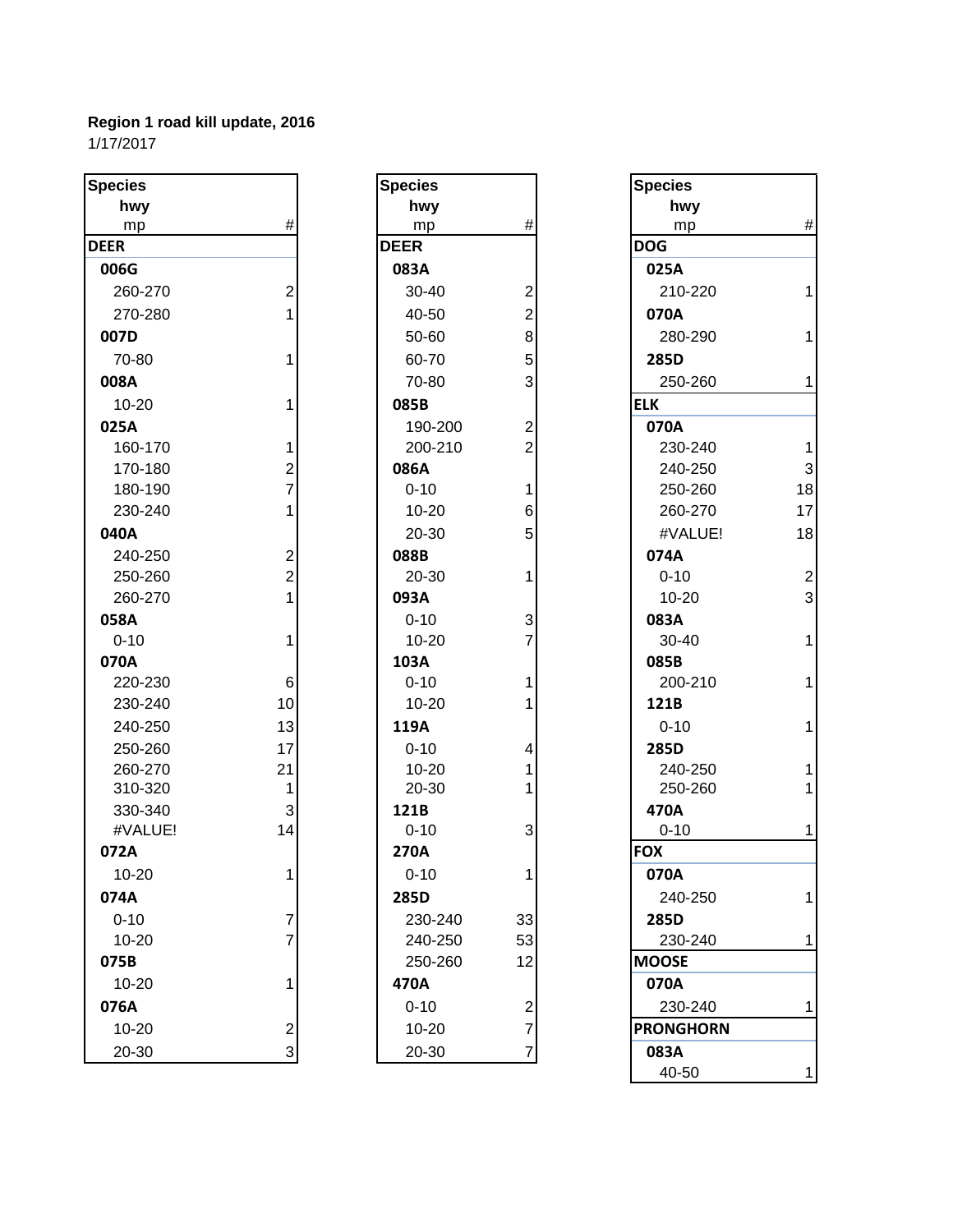| <b>Species</b> |                         | <b>Patrols reporting</b> |
|----------------|-------------------------|--------------------------|
| hwy            |                         | 1501                     |
| mp             | #                       | 1503                     |
| <b>RACCOON</b> |                         | 1505                     |
| 030A           |                         | 1507                     |
| $0 - 10$       | 1                       | 1509                     |
| 040C           |                         | 1510                     |
| 280-290        | 1                       | 1512                     |
| 070A           |                         | 1513                     |
| 220-230        | 1                       | 1514                     |
| 083A           |                         | 1515                     |
| 60-70          | 1                       | 1517                     |
| 085B           |                         | 1518                     |
| 210-220        | 1                       | 1521                     |
| 086A           |                         | 1522                     |
| 10-20          | 3                       | 1524                     |
| <b>SKUNK</b>   |                         | 1525                     |
| 285D           |                         | 1526                     |
| 260-270        | 1                       | 1528                     |
| <b>UNK</b>     |                         | 1530                     |
| 040C           |                         | 1901                     |
| 290-300        | 1                       | 1927                     |
| 070A           |                         | 1930                     |
| 220-230        | $\overline{\mathbf{c}}$ | 1935                     |
| 230-240        | 3                       | 1936                     |
| 240-250        | $\overline{a}$          | 1937                     |
| 260-270        | $\overline{c}$          | 1940                     |
| 280-290        | $\overline{1}$          | 1941                     |
| 290-300        | $\overline{2}$          | 1945                     |
| 074A           |                         | 19P2                     |
| 10-20          | 3                       |                          |
| 085B           |                         |                          |
| 200-210        | 1                       |                          |
| 119A           |                         |                          |
| $0 - 10$       | 1                       |                          |
| 270A           |                         |                          |
| $0 - 10$       | 1                       |                          |
| 285D           |                         |                          |
| 230-240        | 1                       |                          |
| 240-250        | 3                       |                          |
| 260-270        | 1                       |                          |
| 391A           |                         |                          |
| 10-20          | 1                       |                          |
| 470A           |                         |                          |
| 20-30          | 1                       |                          |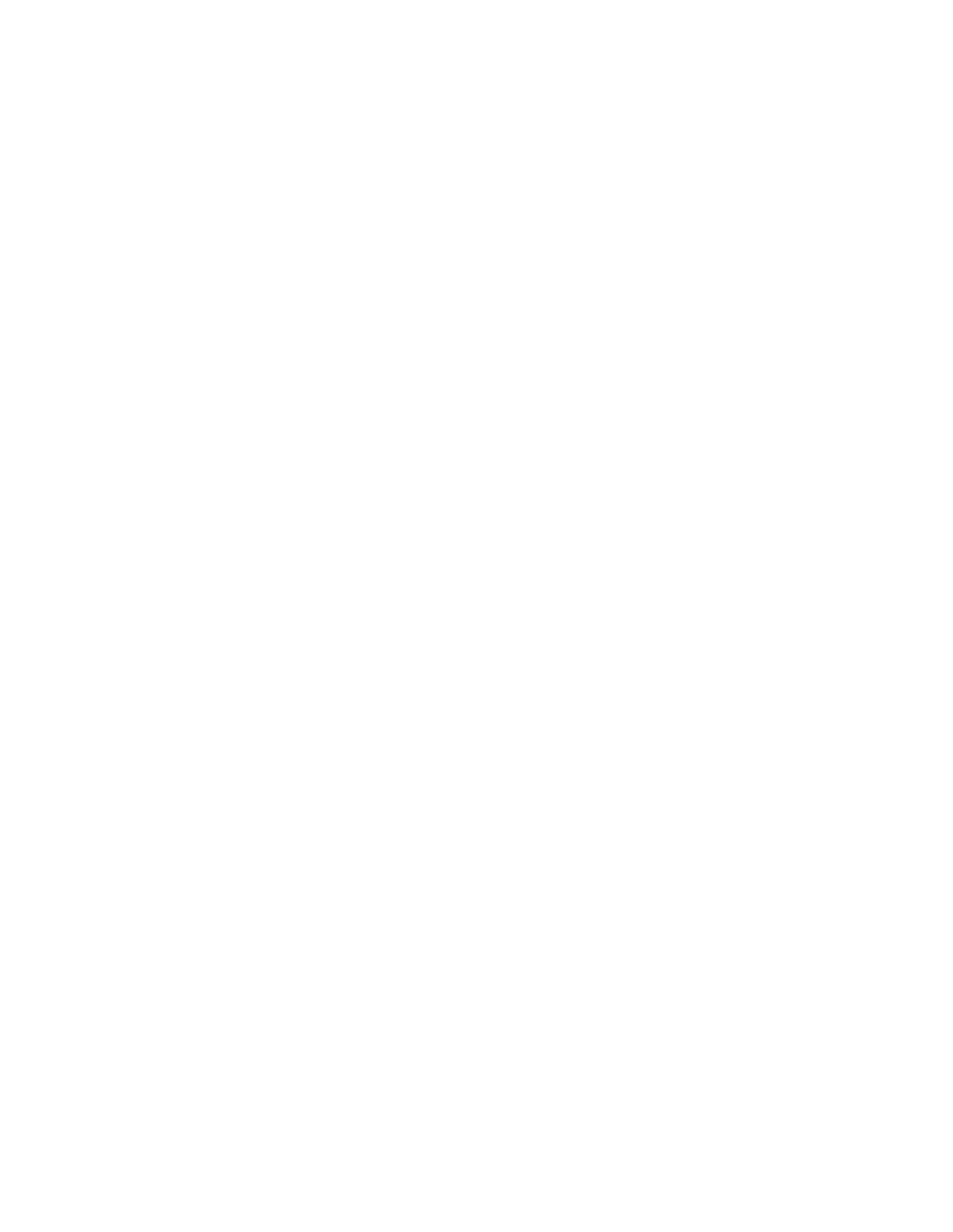1/17/2017 Totals from CDOT personnel

Total number of reported animals killed 926

Note: Regional boundaries were reconfigured in 2013

| BY MONTH | 2013 | 2014 | 2015 | 2016            |
|----------|------|------|------|-----------------|
| Jan      | 16   | 20   | 14   | $\overline{34}$ |
| Feb      | 34   | 18   | 22   | 45              |
| Mar      | 25   | 28   | 24   | 74              |
| Apr      | 38   | 58   | 54   | 89              |
| May      | 54   | 62   | 31   | $\overline{77}$ |
| Jun      | 96   | 59   | 214  | 86              |
| Jul      | 85   | 53   | 81   | 69              |
| Aug      | 40   | 38   | 71   | 73              |
| Sep      | 40   | 81   | 84   | $\overline{87}$ |
| Oct      | 93   | 83   | 112  | 127             |
| Nov      | 61   | 79   | 94   | 108             |
| Dec      | 53   | 53   | 81   | 57              |
| Total    | 635  | 632  | 882  | 926             |

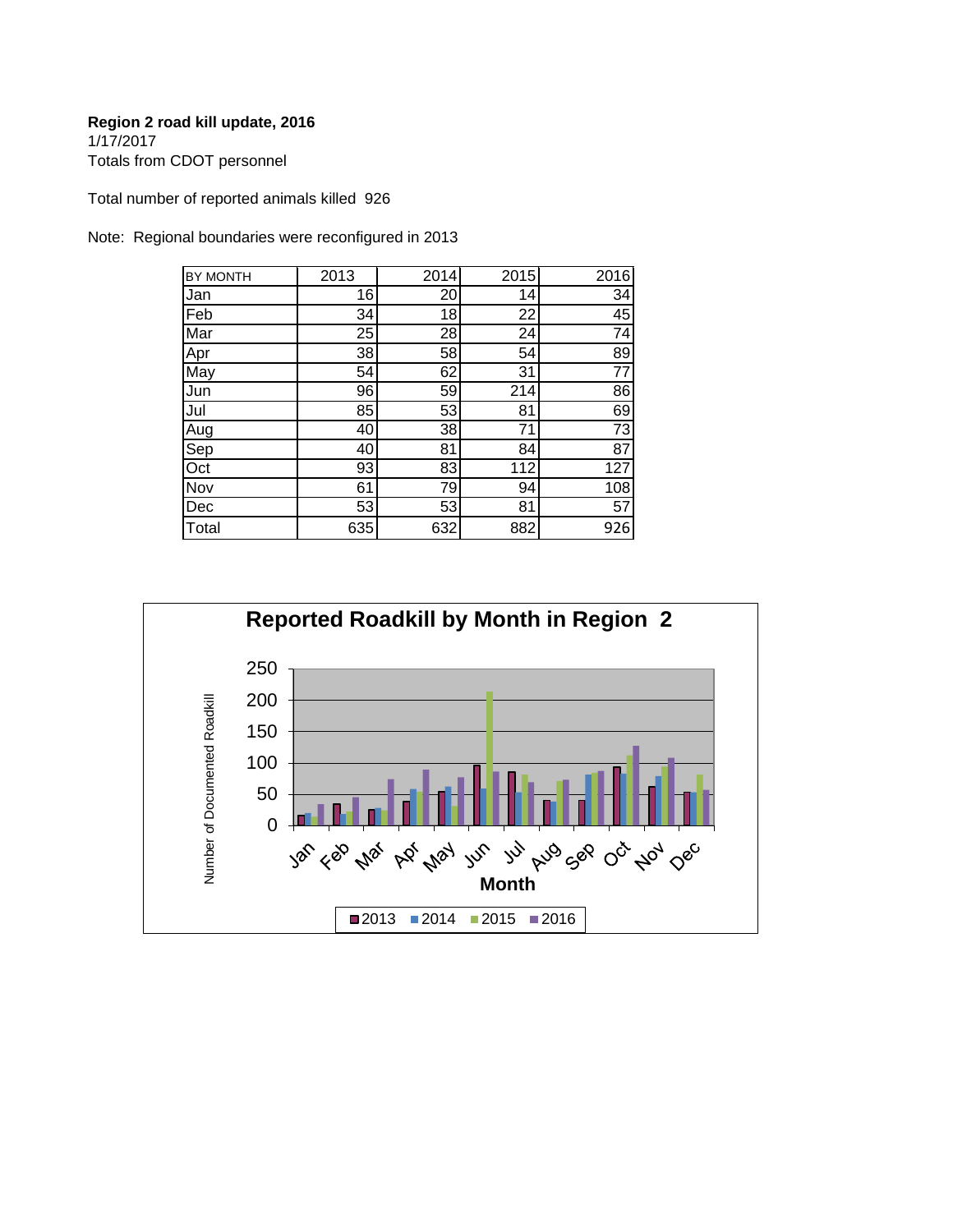| 2016 BY SPECIES    |                | SPECIES BY MONTH |    |                | SPECIES BY MONTH |  |
|--------------------|----------------|------------------|----|----------------|------------------|--|
| <b>BADGER</b>      |                | Mar              |    | Aug            |                  |  |
| <b>BEAR</b>        |                | <b>CAT</b>       |    | <b>BIRD</b>    |                  |  |
| <b>BIRD</b>        |                | <b>COYOTE</b>    |    | <b>COYOTE</b>  |                  |  |
| <b>BOBCAT</b>      |                | <b>DEER</b>      | 40 | <b>DEER</b>    | 44               |  |
| <b>CAT</b>         |                | <b>ELK</b>       |    | <b>ELK</b>     | 10               |  |
| COYOTE             | 11             | <b>MOOSE</b>     |    | <b>RABBIT</b>  | $\overline{2}$   |  |
| <b>DEER</b>        | 615            | <b>PRONGHORN</b> |    | <b>RACCOON</b> | 8                |  |
| <b>DOG</b>         | $\overline{2}$ | <b>RABBIT</b>    | 12 | <b>SKUNK</b>   | $\overline{2}$   |  |
| <b>ELK</b>         | 70             | <b>RACCOON</b>   |    | <b>UNK</b>     | 5                |  |
| <b>FALCON</b>      |                | <b>SKUNK</b>     | 3  | <b>Sept</b>    |                  |  |
| <b>FOX</b>         | 5              | <b>UNK</b>       |    | <b>BADGER</b>  |                  |  |
| <b>HAWK</b>        |                | April            |    | <b>BOBCAT</b>  |                  |  |
| <b>MOOSE</b>       |                | <b>DEER</b>      | 59 | <b>DEER</b>    | 63               |  |
| <b>PORCUPINE</b>   |                | <b>ELK</b>       | 10 | <b>ELK</b>     | 2                |  |
| <b>PRONGHORN</b>   | 20             | <b>PRONGHORN</b> |    | <b>FOX</b>     | 4                |  |
| <b>RABBIT</b>      | 40             | <b>RABBIT</b>    | 3  | <b>RABBIT</b>  | 3                |  |
| <b>RACCOON</b>     | 21             | <b>SKUNK</b>     | 3  | <b>RACCOON</b> | 4                |  |
| <b>SKUNK</b>       | 34             | <b>UNK</b>       | 13 | <b>SKUNK</b>   | 7                |  |
| <b>SM. ANIMALS</b> | 5              | May              |    | <b>UNK</b>     | $\overline{2}$   |  |
| <b>UNK</b>         | 90             | <b>DEER</b>      | 41 | Oct            |                  |  |

| <b>SPECIES BY MONTH</b> |    | <b>RABBIT</b>    |    | <b>COYOTE</b>            | $\overline{2}$ |
|-------------------------|----|------------------|----|--------------------------|----------------|
| Jan                     |    | <b>UNK</b>       | 17 | <b>DEER</b>              | 75             |
| <b>BOBCAT</b>           |    | June             |    | <b>ELK</b>               | 8              |
| <b>DEER</b>             | 22 | <b>BEAR</b>      |    | <b>FALCON</b>            |                |
| <b>ELK</b>              |    | <b>DEER</b>      | 57 | <b>FOX</b>               |                |
| <b>UNK</b>              |    | <b>ELK</b>       |    | <b>HAWK</b>              |                |
| Feb                     |    | <b>PRONGHORN</b> | 6  | <b>PORCUPINE</b>         |                |
| <b>COYOTE</b>           | 3  | <b>RABBIT</b>    | 2  | <b>RABBIT</b>            | 4              |
| <b>DEER</b>             | 24 | <b>SKUNK</b>     |    | <b>RACCOON</b>           | 6              |
| <b>ELK</b>              | 6  | <b>UNK</b>       | 11 | <b>SKUNK</b>             | 4              |
| <b>PRONGHORN</b>        |    | July             |    | <b>SM. ANIMALS</b>       | 5              |
| <b>RABBIT</b>           | 3  | <b>BEAR</b>      |    | <b>UNK</b>               | 17             |
| <b>SKUNK</b>            | 5  | <b>DEER</b>      | 63 |                          |                |
| <b>UNK</b>              |    | <b>ELK</b>       |    | (continued on next page) |                |
|                         |    |                  |    |                          |                |

| <b>MONTH</b>                                                     |
|------------------------------------------------------------------|
|                                                                  |
| 1                                                                |
| 1                                                                |
| 40                                                               |
| 7                                                                |
|                                                                  |
|                                                                  |
|                                                                  |
|                                                                  |
| $\begin{array}{c} 1 \\ 4 \\ 12 \\ 1 \\ 3 \\ 4 \end{array}$       |
|                                                                  |
|                                                                  |
| 59                                                               |
| 10                                                               |
| 1                                                                |
|                                                                  |
| $\begin{array}{c} 3 \\ 3 \\ 13 \end{array}$                      |
|                                                                  |
|                                                                  |
| 41                                                               |
| 6                                                                |
|                                                                  |
| 6<br>7                                                           |
| 17                                                               |
|                                                                  |
| 1                                                                |
| 57                                                               |
|                                                                  |
| $\begin{bmatrix} 7 & 6 & 2 \\ 6 & 2 & 2 \\ 11 & 1 \end{bmatrix}$ |
|                                                                  |
|                                                                  |
|                                                                  |
|                                                                  |
| 1                                                                |
| 63                                                               |
|                                                                  |
| $\begin{array}{c} 3 \\ 2 \\ 7 \end{array}$                       |
|                                                                  |
| 14                                                               |
|                                                                  |

| 016 BY SPECIES    |                | SPECIES BY MONTH |                | <b>SPECIES BY MONTH</b> |                          |
|-------------------|----------------|------------------|----------------|-------------------------|--------------------------|
| ADGER             |                | Mar              |                | Aug                     |                          |
| EAR               | 2              | <b>CAT</b>       |                | <b>BIRD</b>             | $\mathbf{1}$             |
| <b>RD</b>         |                | COYOTE           |                | COYOTE                  | $\mathbf{1}$             |
| OBCAT             | 3              | <b>DEER</b>      | 40             | <b>DEER</b>             | 44                       |
| AT                | $\overline{2}$ | <b>ELK</b>       | 7              | <b>ELK</b>              | 10                       |
| <b>OYOTE</b>      | 11             | <b>MOOSE</b>     |                | <b>RABBIT</b>           | $\overline{\mathbf{c}}$  |
| EER               | 615            | <b>PRONGHORN</b> |                | <b>RACCOON</b>          | 8                        |
| ОG                | $\overline{2}$ | <b>RABBIT</b>    | 12             | <b>SKUNK</b>            | $\overline{\mathbf{c}}$  |
| LK                | 70             | <b>RACCOON</b>   |                | <b>UNK</b>              | 5                        |
| <b>ALCON</b>      | 1              | <b>SKUNK</b>     | 3              | <b>Sept</b>             |                          |
| ХC                | 5              | <b>UNK</b>       |                | <b>BADGER</b>           | $\mathbf{1}$             |
| <b>AWK</b>        |                | <b>April</b>     |                | <b>BOBCAT</b>           | $\mathbf{1}$             |
| OOSE              |                | <b>DEER</b>      | 59             | <b>DEER</b>             | 63                       |
| ORCUPINE          |                | <b>ELK</b>       | 10             | <b>ELK</b>              | $\boldsymbol{2}$         |
| <b>RONGHORN</b>   | 20             | <b>PRONGHORN</b> |                | <b>FOX</b>              | $\overline{\mathbf{4}}$  |
| ABBIT             | 40             | <b>RABBIT</b>    | 3              | <b>RABBIT</b>           | $\mathbf{3}$             |
| ACCOON            | 21             | <b>SKUNK</b>     | 3              | <b>RACCOON</b>          | $\overline{\mathcal{A}}$ |
| KUNK              | 34             | <b>UNK</b>       | 13             | <b>SKUNK</b>            | $\overline{7}$           |
| <b>1. ANIMALS</b> | 5              | May              |                | <b>UNK</b>              | $\overline{c}$           |
| NΚ.               | 90             | <b>DEER</b>      | 41             | Oct                     |                          |
|                   |                | <b>ELK</b>       | 6              | <b>BOBCAT</b>           | $\mathbf{1}$             |
|                   |                | <b>PRONGHORN</b> | 6              | CAT                     | $\mathbf{1}$             |
| PECIES BY MONTH   |                | <b>RABBIT</b>    |                | <b>COYOTE</b>           | $\boldsymbol{2}$         |
| n                 |                | <b>UNK</b>       | 17             | <b>DEER</b>             | 75                       |
| <b>BOBCAT</b>     | 1              | June             |                | <b>ELK</b>              | $\bf8$                   |
| <b>DEER</b>       | 22             | <b>BEAR</b>      |                | <b>FALCON</b>           | 1                        |
| <b>ELK</b>        | 7              | <b>DEER</b>      | 57             | <b>FOX</b>              | 1                        |
| <b>UNK</b>        |                | <b>ELK</b>       | 7              | <b>HAWK</b>             | 1                        |
| p.                |                | <b>PRONGHORN</b> | 6              | <b>PORCUPINE</b>        | $\mathbf{1}$             |
| <b>COYOTE</b>     | 3              | <b>RABBIT</b>    |                | <b>RABBIT</b>           | $\overline{\mathbf{4}}$  |
| <b>DEER</b>       | 24             | <b>SKUNK</b>     | $\overline{2}$ | <b>RACCOON</b>          | $\,6$                    |
| <b>ELK</b>        | 6              | <b>UNK</b>       | 11             | <b>SKUNK</b>            | $\overline{\mathbf{4}}$  |
| PRONGHORN         |                | July             |                | <b>SM. ANIMALS</b>      | $\overline{5}$           |
| <b>RABBIT</b>     | $\overline{3}$ | <b>BEAR</b>      | $\mathbf{1}$   | <b>UNK</b>              | 17                       |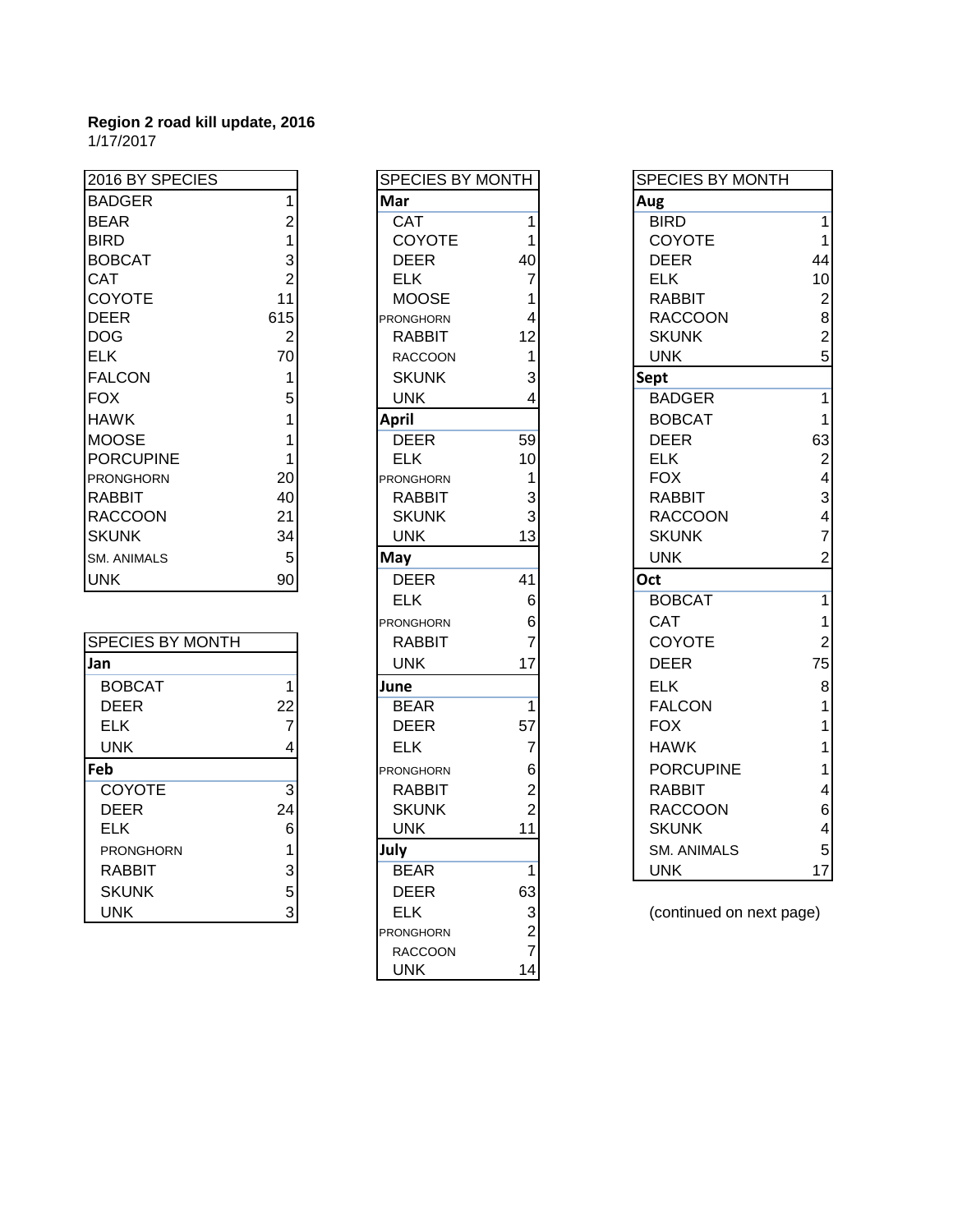| <b>SPECIES BY MONTH</b> |                 | hwy       |                         | hwy      |
|-------------------------|-----------------|-----------|-------------------------|----------|
| <b>Nov</b>              |                 | mp        | $\#$                    | mp       |
| <b>COYOTE</b>           | $\overline{2}$  | 024A      |                         | 050A     |
| <b>DEER</b>             | 84              | 240-250   | 6                       | 240-250  |
| <b>ELK</b>              | 4               | 250-260   | $\overline{3}$          | 250-260  |
| <b>RABBIT</b>           | 2               | 260-270   |                         | 260-270  |
| <b>RACCOON</b>          | $\overline{2}$  | 270-280   | 3                       | 270-280  |
| <b>SKUNK</b>            | 5               | 280-290   | 9                       | 280-290  |
| <b>UNK</b>              | 9               | 290-300   | 61                      | 290-300  |
| <b>Dec</b>              |                 | 300-310   | 52                      | 050B     |
| COYOTE                  | $\overline{2}$  | 024G      |                         | 210-220  |
| <b>DEER</b>             | 43              | 310-320   | 9                       | 310-320  |
| <b>DOG</b>              | $\overline{c}$  | 320-330   | 17                      | 320-330  |
| <b>RABBIT</b>           | $\overline{c}$  | 330-340   | 4                       | 330-340  |
| <b>SKUNK</b>            | $\overline{3}$  | 340-350   | 4                       | 350-360  |
| <b>UNK</b>              | $\overline{5}$  | 350-360   |                         | 400-410  |
|                         |                 | 024H      |                         | 410-420  |
| hwy                     |                 | 300-310   | 1                       | 430-440  |
| mp                      | #               | 310-320   | 1                       | 440-450  |
| 009A                    |                 | 025A      |                         | 450-460  |
| $0 - 10$                | $6\phantom{1}$  | $10 - 20$ | 4                       | 460-470  |
| 10-20                   | 25              | 20-30     | 6                       | 470-480  |
| 20-30                   | $6\phantom{1}6$ | 30-40     | 6                       | 050C     |
| 30-40                   | 9               | 40-50     | 3                       | $0 - 10$ |
| 40-50                   |                 | 50-60     | $\overline{2}$          | 10-20    |
| 009B                    |                 | 60-70     | 5                       | 20-30    |
| 50-60                   | 1               | 70-80     | 12                      | 067A     |
| 60-70                   | 6               | 80-90     | 15                      | $0 - 10$ |
| 009C                    |                 | 90-100    | 5                       | 10-20    |
| 70-80                   | 9               | 110-120   |                         | 067D     |
| 80-90                   | 1               | 120-130   | $\overline{2}$          | 90-100   |
| 012A                    |                 | 140-150   | 5                       | 067F     |
| $0 - 10$                | 4               | 150-160   | 29                      | 70-80    |
| 10-20                   | 1               | 160-170   | 14                      | 069A     |
| 40-50                   | 1               | 025C      |                         | $0 - 10$ |
| 50-60                   | 4               | $0 - 10$  | 1                       | 10-20    |
| 021A                    |                 | 045A      |                         | 20-30    |
| 140-150                 | $\mathbf{1}$    | $0 - 10$  | $\overline{\mathbf{c}}$ | 50-60    |
| 021B                    |                 | $10 - 20$ | 5                       | 60-70    |
| 140-150                 | $\overline{5}$  |           |                         | 70-80    |
| 150-160                 | 5 <sup>1</sup>  |           |                         | 80-90    |

|                | hwy      |                | hwy      |
|----------------|----------|----------------|----------|
|                | mp       | #              | mp       |
| 2              | 024A     |                | 050A     |
| 4              | 240-250  | 6              | 240-250  |
| 4              | 250-260  | 3              | 250-260  |
| $\overline{c}$ | 260-270  | $\overline{1}$ | 260-270  |
| 2              | 270-280  | 3              | 270-280  |
| 5              | 280-290  | 9              | 280-290  |
| 9              | 290-300  | 61             | 290-300  |
|                | 300-310  | 52             | 050B     |
| $\overline{c}$ | 024G     |                | 210-220  |
| 3              | 310-320  | 9              | 310-320  |
| 2              | 320-330  | 17             | 320-330  |
| 2              | 330-340  | 4              | 330-340  |
| 3              | 340-350  | 4              | 350-360  |
| 5              | 350-360  | $\overline{1}$ | 400-410  |
|                | 024H     |                | 410-420  |
|                | 300-310  | 1              | 430-440  |
| $\#$           | 310-320  | 1              | 440-450  |
|                | 025A     |                | 450-460  |
| 6              | 10-20    | $\overline{4}$ | 460-470  |
| 5              | 20-30    | 6              | 470-480  |
| 6              | 30-40    | 6              | 050C     |
| 9              | 40-50    | 3              | $0 - 10$ |
| 1              | 50-60    | $\overline{2}$ | 10-20    |
|                | 60-70    | 5              | 20-30    |
| 1              | 70-80    | 12             | 067A     |
| 6              | 80-90    | 15             | $0 - 10$ |
|                | 90-100   | 5              | 10-20    |
| 9              | 110-120  | $\overline{1}$ | 067D     |
| 1              | 120-130  | $\overline{2}$ | 90-100   |
|                | 140-150  | 5              | 067F     |
| 4              | 150-160  | 29             | 70-80    |
| 1              | 160-170  | 14             | 069A     |
| 1              | 025C     |                | $0 - 10$ |
| 4              | $0 - 10$ | 1              | 10-20    |
|                | 045A     |                | 20-30    |
| 1              | $0 - 10$ | $\overline{c}$ | 50-60    |
|                | 10-20    | 5              | 60-70    |
|                |          |                |          |

|                | hwy      |                         | hwy       |                         |
|----------------|----------|-------------------------|-----------|-------------------------|
|                | mp       | #                       | mp        | $\#$                    |
| $\overline{c}$ | 024A     |                         | 050A      |                         |
| 4              | 240-250  | 6                       | 240-250   | $\overline{4}$          |
| 4              | 250-260  | 3                       | 250-260   | $\overline{7}$          |
| 2              | 260-270  | 1                       | 260-270   | $\overline{1}$          |
| 2              | 270-280  | 3                       | 270-280   | 5                       |
| 5              | 280-290  | 9                       | 280-290   | 22                      |
| 9              | 290-300  | 61                      | 290-300   | $\bf 8$                 |
|                | 300-310  | 52                      | 050B      |                         |
| $\overline{c}$ | 024G     |                         | 210-220   | $\overline{5}$          |
| 3              | 310-320  | 9                       | 310-320   | $\overline{\mathbf{4}}$ |
| 2              | 320-330  | 17                      | 320-330   | $\overline{2}$          |
| 2              | 330-340  | 4                       | 330-340   | $\,$ 6 $\,$             |
| 3              | 340-350  | 4                       | 350-360   | $\overline{1}$          |
| 5              | 350-360  |                         | 400-410   | $\overline{1}$          |
|                | 024H     |                         | 410-420   | $\overline{2}$          |
|                | 300-310  | 1                       | 430-440   | $\overline{9}$          |
| #              | 310-320  | 1                       | 440-450   | 17                      |
|                | 025A     |                         | 450-460   | 5                       |
| $\overline{6}$ | 10-20    | 4                       | 460-470   | $\overline{1}$          |
| 5              | 20-30    | 6                       | 470-480   | $\overline{1}$          |
| 6              | 30-40    | 6                       | 050C      |                         |
| 9              | 40-50    | 3                       | $0 - 10$  | $\overline{c}$          |
| 1              | 50-60    | $\overline{2}$          | $10 - 20$ | 6                       |
|                | 60-70    | 5                       | 20-30     | $\mathbf{1}$            |
| $\mathbf 1$    | 70-80    | 12                      | 067A      |                         |
| 6              | 80-90    | 15                      | $0 - 10$  | $\overline{4}$          |
|                | 90-100   | 5                       | 10-20     | 3                       |
| 9              | 110-120  | 1                       | 067D      |                         |
| 1              | 120-130  | $\overline{2}$          | 90-100    | $\overline{c}$          |
|                | 140-150  | 5                       | 067F      |                         |
| $\overline{4}$ | 150-160  | 29                      | 70-80     | $\mathbf 1$             |
| 1              | 160-170  | 14                      | 069A      |                         |
| 1              | 025C     |                         | $0 - 10$  |                         |
| 4              | $0 - 10$ | 1                       | 10-20     |                         |
|                | 045A     |                         | 20-30     |                         |
| 1              | $0 - 10$ | $\overline{\mathbf{c}}$ | 50-60     | 1                       |
|                | 10-20    | 5                       | 60-70     | 4                       |
| 5              |          |                         | 70-80     | 19                      |
| 5              |          |                         | 80-90     | $\overline{1}$          |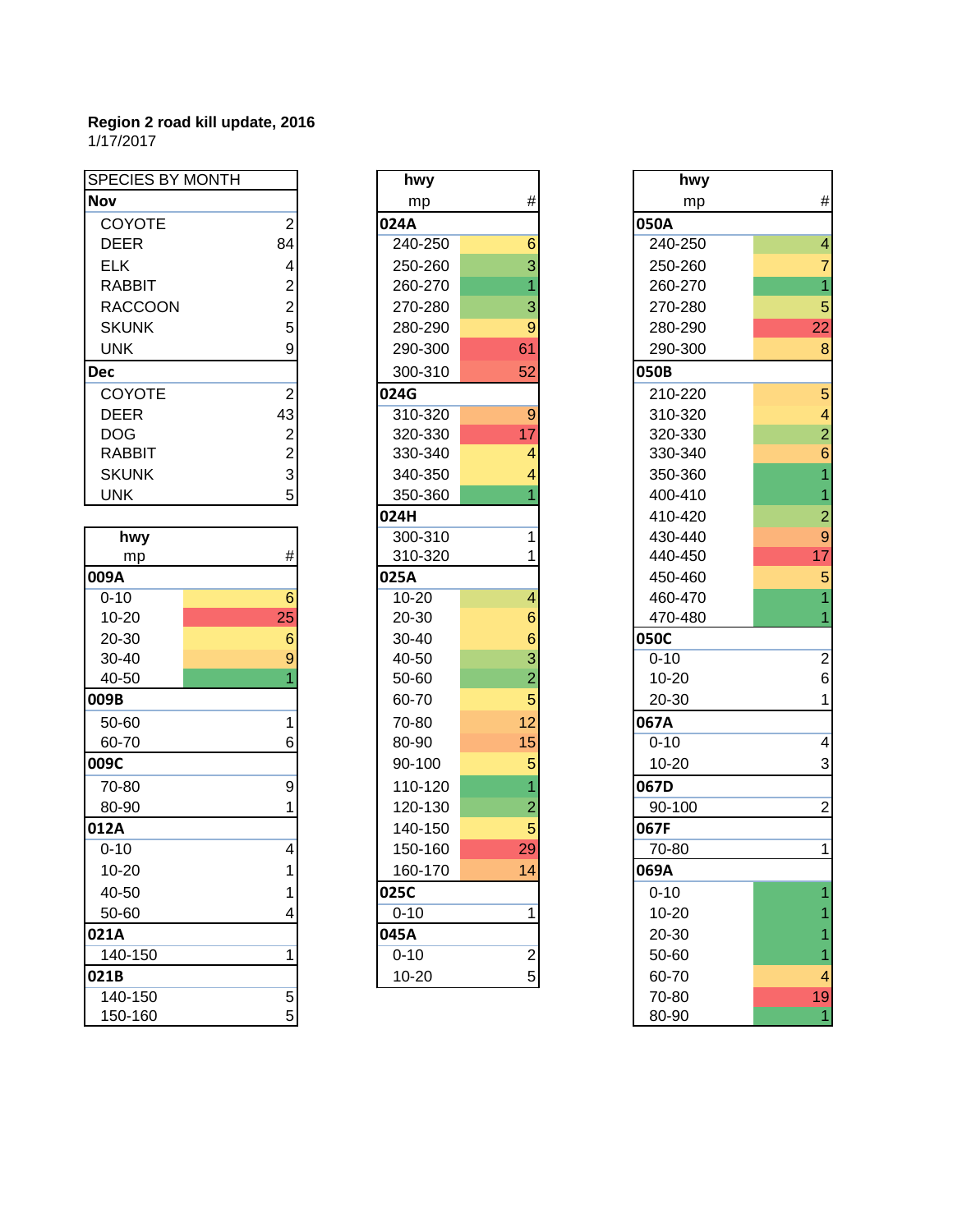| hwy        |                | hwy         |                | <b>Species</b> |                |
|------------|----------------|-------------|----------------|----------------|----------------|
| mp         | $\#$           | mp          | $\#$           | hwy            |                |
| 078A       |                | 115A        |                | mp             | #              |
| $10 - 20$  | $\overline{2}$ | $0 - 10$    | 10             | <b>BADGER</b>  |                |
| 12300-1231 | $\overline{3}$ | $10 - 20$   | 15             | 050B           |                |
| 20-30      | 1              | 20-30       | $\overline{7}$ | 330-340        | 1              |
| 30-40      | 3              | 30-40       | 23             | <b>BEAR</b>    |                |
| 083A       |                | 40-50       | 36             | 067D           |                |
| $20 - 30$  | 4              | 50-60       | 8              | 90-100         | 1              |
| 089A       |                | 160A        |                | 115A           |                |
| $10 - 20$  | 1              | 280-290     | 1              | 30-40          | 1              |
| 20-30      | 7              | 290-300     | $\sqrt{3}$     | <b>BIRD</b>    |                |
| $30 - 40$  | 4              | 300-310     | 20             | 089A           |                |
| 094A       |                | <b>160C</b> |                | 30-40          | 1              |
| $0 - 10$   | 32             | 350-360     | 6              | <b>BOBCAT</b>  |                |
| $10 - 20$  | 29             | 165A        |                | 115A           |                |
| 20-30      | 17             | $30 - 40$   | $\overline{5}$ | 30-40          | 1              |
| 30-40      | 5              | 227A        |                | 40-50          | $\overline{2}$ |
| 40-50      | 4              | $0 - 10$    |                | <b>CAT</b>     |                |
| 096A       |                | 233A        |                | 024A           |                |
| $0 - 10$   | $\overline{5}$ | $0 - 10$    | 1              | 240-250        | 1              |
| $10 - 20$  | 14             | 285D        |                | 078A           |                |
| 20-30      | $\overline{7}$ | 160-170     | $\overline{c}$ | 30-40          | 1              |
| 30-40      | 15             | 170-180     | 16             | <b>COYOTE</b>  |                |
| 40-50      | 3              | 180-190     | $\overline{2}$ | 024A           |                |
| 50-60      | 5              | 190-200     | 8              | 240-250        | 1              |
| 096B       |                | 200-210     | $\overline{3}$ | 025A           |                |
| 70-80      | 1              | 210-220     | 3              | 80-90          | 1              |
| 80-90      | $\overline{2}$ | 220-230     | 20             | 90-100         | $\overline{a}$ |
| 90-100     | 1              | 230-240     | 15             | 050B           |                |
| 096D       |                | 287A        |                | 320-330        | 1              |
| 170-180    | $\overline{2}$ | 30-40       |                | 078A           |                |
| 190-200    | 1              | 287B        |                | 30-40          | 1              |
| 210-220    | 3              | 110-120     | 1              | 094A           |                |
| 105A       |                | 385A        |                | $0 - 10$       | $\overline{a}$ |
| $0 - 10$   | 1              | 100-110     | 23             | 115A           |                |
| $10 - 20$  | $\overline{2}$ |             |                | $0 - 10$       | 1              |

| hwy       |                         |
|-----------|-------------------------|
| mp        | #                       |
| _<br>115A |                         |
| 0-10      | 10                      |
| 10-20     | 15                      |
| 20-30     | 7                       |
| 30-40     | 23                      |
| 40-50     | 36                      |
| 50-60     | 8                       |
| 160A      |                         |
| 280-290   | 1                       |
| 290-300   | 3                       |
| 300-310   | 20                      |
| 160C      |                         |
| 350-360   | 6                       |
| 165A      |                         |
| 30-40     | 5                       |
| 227A      |                         |
| $0 - 10$  | 1                       |
| 233A      |                         |
| $0 - 10$  | $\overline{\mathbf{1}}$ |
| 285D      |                         |
| 160-170   | $\overline{2}$          |
| 170-180   | 16                      |
| 180-190   | $\overline{2}$          |
| 190-200   | 8                       |
| 200-210   | 3                       |
| 210-220   | 3                       |
| 220-230   | 20                      |
| 230-240   | 15                      |
| 287A      |                         |
| 30-40     | 1                       |
| 287B      |                         |
| 110-120   | 1                       |
| 385A      |                         |
| 100-110   | 23                      |

| hwy        |                | hwy       |                | <b>Species</b> |
|------------|----------------|-----------|----------------|----------------|
| mp         | #              | mp        | #              | hwy            |
| 78A        |                | 115A      |                | mp             |
| 10-20      | $\overline{2}$ | $0 - 10$  | 10             | <b>BADGER</b>  |
| 12300-1231 | 3              | $10 - 20$ | 15             | 050B           |
| 20-30      | 1              | 20-30     | 7              | 330-340        |
| 30-40      | 3              | 30-40     | 23             | <b>BEAR</b>    |
| 33A        |                | 40-50     | 36             | 067D           |
| 20-30      | 4              | 50-60     | 8              | 90-100         |
| 39A        |                | 160A      |                | 115A           |
| 10-20      | 1              | 280-290   | 1              | 30-40          |
| 20-30      | 7              | 290-300   | 3              | <b>BIRD</b>    |
| 30-40      | 4              | 300-310   | 20             | 089A           |
| 94A        |                | 160C      |                | 30-40          |
| $0 - 10$   | 32             | 350-360   | 6              | <b>BOBCAT</b>  |
| 10-20      | 29             | 165A      |                | 115A           |
| 20-30      | 17             | 30-40     | 5              | 30-40          |
| 30-40      | 5              | 227A      |                | 40-50          |
| 40-50      |                | $0 - 10$  |                | <b>CAT</b>     |
| 96A        |                | 233A      |                | 024A           |
| $0 - 10$   | 5              | $0 - 10$  |                | 240-250        |
| 10-20      | 14             | 285D      |                | 078A           |
| 20-30      | 7              | 160-170   | $\overline{2}$ | 30-40          |
| 30-40      | 15             | 170-180   | 16             | <b>COYOTE</b>  |
| 40-50      | 3              | 180-190   | 2              | 024A           |
| 50-60      | 5              | 190-200   | 8              | 240-250        |
| 96B        |                | 200-210   | 3              | 025A           |
| 70-80      | 1              | 210-220   | 3              | 80-90          |
| 80-90      | 2              | 220-230   | 20             | 90-100         |
| 90-100     |                | 230-240   | 15             | 050B           |
| 96D        |                | 287A      |                | 320-330        |
| 170-180    | $\overline{c}$ | 30-40     | 1              | 078A           |
| 190-200    | 11             | 287B      |                | 30-40          |
| 210-220    | 3              | 110-120   | 1              | 094A           |
| )5A        |                | 385A      |                | $0 - 10$       |
| $0 - 10$   | 1              | 100-110   | 23             | 115A           |
| 10-20      | $\mathbf{2}$   |           |                | $0 - 10$       |
|            |                |           |                | 10-20          |
|            |                |           |                | 40-50          |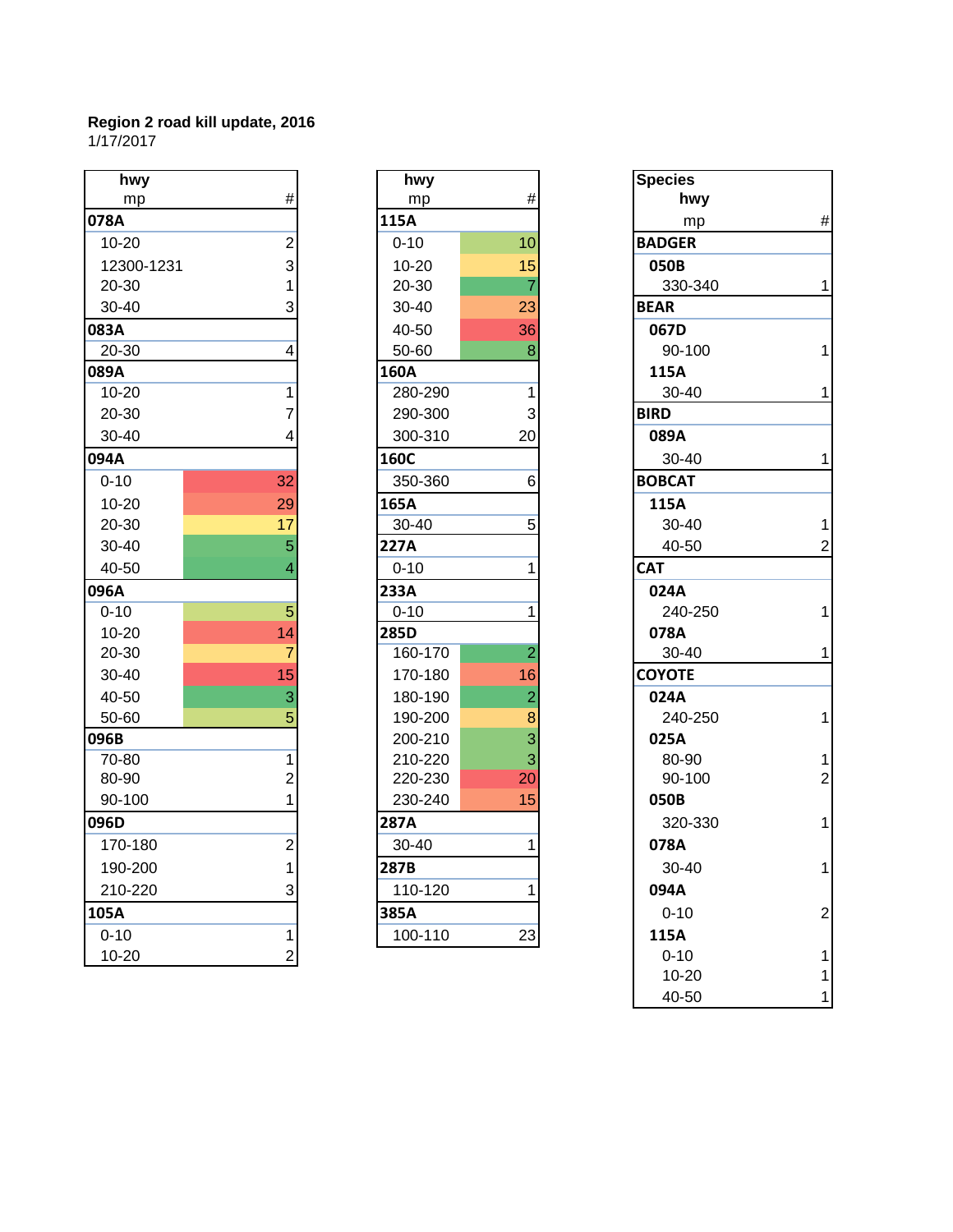| <b>Species</b> |                         | <b>Species</b> |                         | <b>Species</b> |                |
|----------------|-------------------------|----------------|-------------------------|----------------|----------------|
| hwy            |                         | hwy            |                         | hwy            |                |
| mp             | $\#$                    | mp             | $\#$                    | mp             | #              |
| <b>DEER</b>    |                         | <b>DEER</b>    |                         | <b>DEER</b>    |                |
| 009A           |                         | 025A           |                         | 067A           |                |
| $0 - 10$       | $\,6$                   | 10-20          | 3                       | $0 - 10$       | 4              |
| $10 - 20$      | 24                      | 20-30          | 5                       | 10-20          | $\overline{c}$ |
| 20-30          | $\overline{\mathbf{4}}$ | 30-40          | 6                       | 067D           |                |
| 30-40          | 5                       | 40-50          | 2                       | 90-100         | 1              |
| 40-50          | 1                       | 50-60          | $\overline{2}$          | 069A           |                |
| 009B           |                         | 70-80          | 6                       | 50-60          | 1              |
| 60-70          | 1                       | 80-90          | 7                       | 60-70          | 4              |
| 009C           |                         | 90-100         | 2                       | 70-80          | 15             |
| 70-80          | $\overline{2}$          | 110-120        | 1                       | 80-90          | 1              |
| 80-90          | $\mathbf 1$             | 120-130        | 2                       | 083A           |                |
| 012A           |                         | 140-15C        | 5                       | 20-30          | 4              |
| $0 - 10$       | 4                       | 150-16C        | 29                      | 094A           |                |
| $10 - 20$      | 1                       | 160-17C        | 14                      | $0 - 10$       | 11             |
| 40-50          | 1                       | 025C           |                         | $10 - 20$      | 3              |
| 021A           |                         | $0 - 10$       | 1                       | 096A           |                |
| 140-150        | 1                       | 045A           |                         | $0 - 10$       | 4              |
| 021B           |                         | $0 - 10$       | 2                       | $10 - 20$      | 13             |
| 140-150        | 5                       | $10 - 20$      | 3                       | 20-30          | $\overline{7}$ |
| 150-160        | $\overline{\mathbf{4}}$ | 050A           |                         | 30-40          | 13             |
| 024A           |                         | 240-250        | 3                       | 40-50          | 3              |
| 240-250        | $\overline{\mathbf{c}}$ | 250-260        | 7                       | 50-60          | 3              |
| 270-280        | 3                       | 260-270        | 1                       | 096B           |                |
| 280-290        | 9                       | 270-280        | 5                       | 70-80          | 1              |
| 290-300        | 57                      | 280-290        | 21                      | 80-90          | $\overline{a}$ |
| 300-310        | 48                      | 290-300        | 8                       | 90-100         | 1              |
| 024G           |                         | 050B           |                         | 096D           |                |
| 310-320        | 9                       | 330-340        | 3                       | 190-200        | 1              |
| 320-330        | 11                      | 350-360        | 1                       | 105A           |                |
| 330-340        | 1                       | 400-410        | 1                       | $0 - 10$       |                |
| 340-350        | 4                       | 410-420        | 2                       | 10-20          | $\overline{2}$ |
| 350-360        | 1                       | 430-440        | 1                       | 115A           |                |
| 024H           |                         | 440-450        | 12                      | $0 - 10$       | 4              |
| 300-310        | 1                       | 450-460        | 3                       | $10 - 20$      | 5              |
| 310-320        | 1                       | 460-470        |                         | 20-30          | $\overline{7}$ |
|                |                         | 470-480        |                         | 30-40          | 21             |
|                |                         | 050C           |                         | 40-50          | 30             |
|                |                         | $0 - 10$       | $\overline{\mathbf{c}}$ | 50-60          | 8              |
|                |                         | $10 - 20$      | $\boldsymbol{2}$        |                |                |
|                |                         | 20-30          | $\mathbf{1}$            |                |                |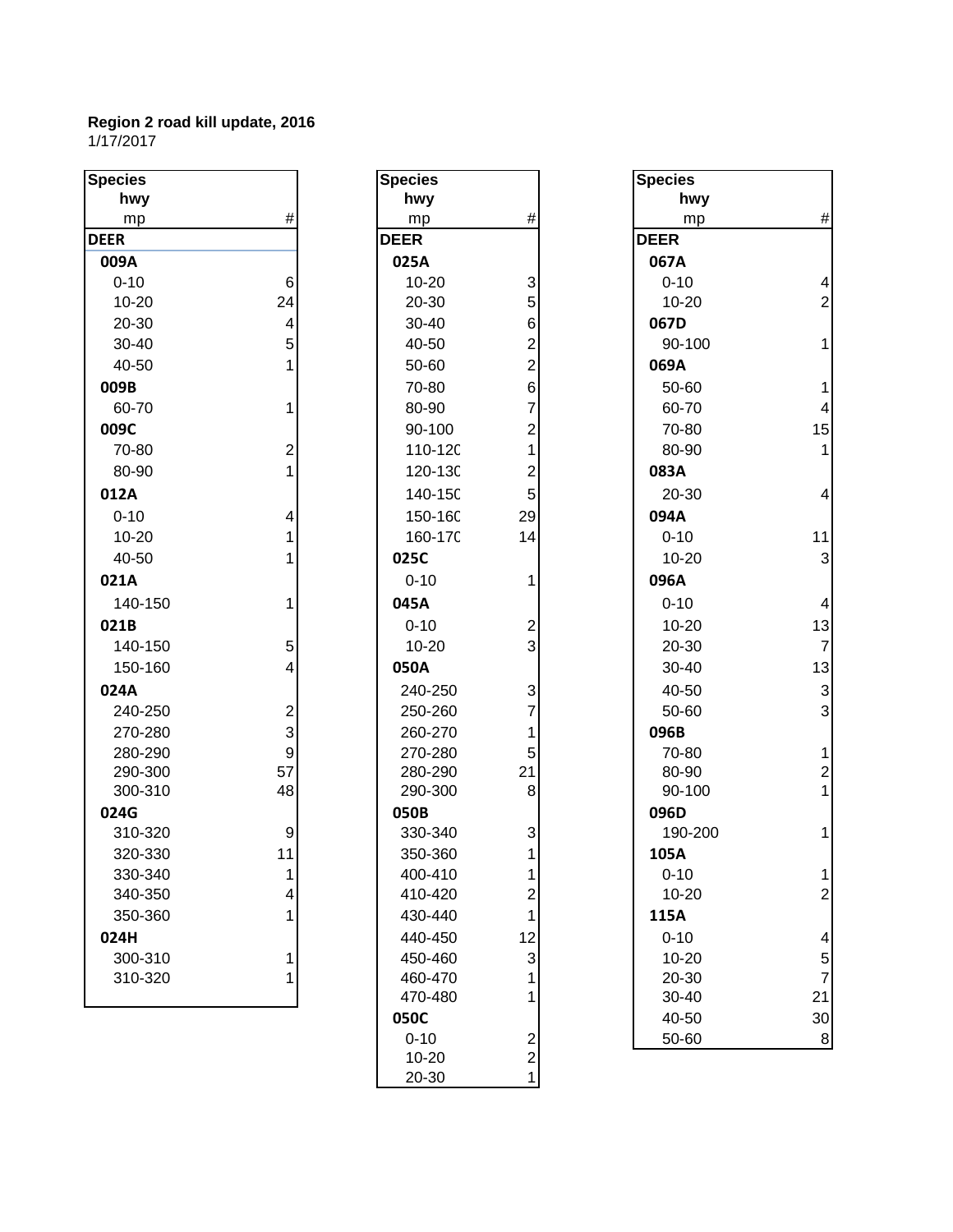|                 |                | upuunu          |                  |                  |                |
|-----------------|----------------|-----------------|------------------|------------------|----------------|
| <b>Species</b>  |                | hwy             |                  | <b>Species</b>   |                |
| hwy             |                | mp              | $\#$             | hwy              |                |
| mp              | $\#$           | <b>DEER</b>     |                  | mp               | #              |
| <b>DEER</b>     |                | 025A            |                  | <b>HAWK</b>      |                |
| 160A            |                | $10 - 20$       | 1                | 094A             |                |
| 280-290         | 1              | 80-90           | 3                | 10-20            | 1              |
| 290-300         | $\overline{2}$ | 90-100          |                  | <b>MOOSE</b>     |                |
| 300-310         | 16             | 050A            |                  | 009C             |                |
| 160C            |                | 240-250         |                  | 70-80            | 1              |
| 350-360         | 6              | 050B            |                  | <b>PORCUPINE</b> |                |
| 165A            |                | 330-34C         |                  | 094A             |                |
| 30-40           | 1              | 067F            |                  | $0 - 10$         | 1              |
| 233A            |                | 70-80           |                  | <b>PRONGHORN</b> |                |
| $0 - 10$        | 1              | 069A            |                  | 009B             |                |
| 285D            |                | $0 - 10$        |                  | 50-60            | 1              |
| 190-200         | $6 \mid$       | $10 - 20$       |                  | 021B             |                |
| 200-210         | $\overline{2}$ | 20-30           |                  | 150-160          | 1              |
| 210-220         | $\overline{2}$ | 70-80           | 4                | 024A             |                |
| 220-230         | 17             | 096A            |                  | 240-250          | $\overline{c}$ |
| 230-240         | 13             | $0 - 10$        |                  | 250-260          | 3              |
| 287B            |                | $10 - 20$       |                  | 024G             |                |
| 110-120         | 1              | 115A            |                  | 320-330          | 5              |
| 385A            |                | 40-50           | 2                | 067A             |                |
| 100-110         | $\mathbf{3}$   | 160A            |                  | $10 - 20$        | 1              |
| <b>DOG</b>      |                | 290-300         | 1                | 094A             |                |
| 025A            |                | 300-310         | 3                | 20-30            | 4              |
| 70-80           | 1              | 285D            |                  | 160A             |                |
| 094A            |                | 160-170         | 1                | 300-310          | 1              |
| 30-40           | 1              | 170-180         | 16               | 285D             |                |
| <b>ELK</b>      |                | 180-190         | $\overline{2}$   | 160-170          | 1              |
| 009A            |                | 190-200         | $\boldsymbol{2}$ | <b>287A</b>      |                |
| 30-40           | $\mathbf{R}$   | 200-210         | $\overline{1}$   | 30-40            | 1              |
| 009B            |                | 210-220         |                  | <b>RABBIT</b>    |                |
| 60-70           | 5 <sup>1</sup> | <b>FALCON</b>   |                  | 050B             |                |
| 009C            |                | 094A            |                  | 450-460          | 1              |
| 70-80           | 5 <sup>1</sup> | $10 - 20$       |                  | 078A             |                |
| 012A            |                | <b>FOX</b>      |                  | 10-20            | $\overline{2}$ |
| 50-60           | $\mathbf{3}$   | 115A            |                  | 089A             |                |
|                 |                |                 |                  |                  |                |
| 024A<br>260-270 |                | 40-50           |                  | 10-20<br>20-30   | 1              |
| 290-300         | 1<br>4         | 285D<br>220-230 |                  |                  | 3              |
| 024G            |                | 385A            |                  |                  |                |
| 330-340         | $\mathbf{3}$   | 100-11C         | 3                |                  |                |
|                 |                |                 |                  |                  |                |

| <b>Species</b> |                                             |
|----------------|---------------------------------------------|
| hwy            |                                             |
| mp             | #                                           |
| <b>DEER</b>    |                                             |
| 025A           |                                             |
| 10-20          |                                             |
| 80-90          | $\begin{array}{c} 1 \\ 3 \\ 1 \end{array}$  |
| 90-100         |                                             |
| 050A           |                                             |
| 240-250        | 1                                           |
| 050B           |                                             |
| 330-34C        | 1                                           |
| 067F           |                                             |
| 70-80          | 1                                           |
| 069A           |                                             |
| $0 - 10$       | $\overline{\mathbf{1}}$                     |
| 10-20          |                                             |
| 20-30          |                                             |
| 70-80          | $\begin{array}{c} 1 \\ 1 \\ 4 \end{array}$  |
| 096A           |                                             |
| $0 - 10$       |                                             |
| 10-20          | $\begin{array}{c} 1 \\ 1 \end{array}$       |
|                |                                             |
| 115A           |                                             |
| 40-50          | $\overline{c}$                              |
| 160A           |                                             |
| 290-300        | $\frac{1}{3}$                               |
| 300-310        |                                             |
| 285D           |                                             |
| 160-170        | 1                                           |
| 170-180        |                                             |
| 180-190        | $\begin{array}{c} 16 \\ 2 \\ 2 \end{array}$ |
| 190-200        |                                             |
| 200-210        | 1                                           |
| 210-220        | 1                                           |
| <b>FALCON</b>  |                                             |
| 094A           |                                             |
| 10-20          | 1                                           |
| <b>FOX</b>     |                                             |
| 115A           |                                             |
| 40-50          | 1                                           |
| 285D           |                                             |
| 220-230        | 1                                           |
| 385A           |                                             |
| 100-110        |                                             |

| cies     |                | hwy           |                         | <b>Species</b>   |                |
|----------|----------------|---------------|-------------------------|------------------|----------------|
| hwy      |                | mp            | $\#$                    | hwy              |                |
| mp       | $\#$           | <b>DEER</b>   |                         | mp               | $\#$           |
| ER.      |                | 025A          |                         | <b>HAWK</b>      |                |
| 50A      |                | $10 - 20$     |                         | 094A             |                |
| 280-290  | 1              | 80-90         | 3                       | 10-20            | 1              |
| 290-300  | $\mathbf 2$    | 90-100        |                         | <b>MOOSE</b>     |                |
| 300-310  | 16             | 050A          |                         | 009C             |                |
| 50C      |                | 240-25C       | 1                       | 70-80            | 1              |
| 350-360  | 6              | 050B          |                         | <b>PORCUPINE</b> |                |
| 55A      |                | 330-34C       |                         | 094A             |                |
| 30-40    | 1              | 067F          |                         | $0 - 10$         | 1              |
| 33A      |                | 70-80         |                         | <b>PRONGHORN</b> |                |
| $0 - 10$ | 1              | 069A          |                         | 009B             |                |
| 35D      |                | $0 - 10$      |                         | 50-60            | 1              |
| 190-200  | 6              | $10 - 20$     |                         | 021B             |                |
| 200-210  | $\overline{2}$ | 20-30         |                         | 150-160          | $\mathbf 1$    |
| 210-220  | $\mathbf{2}$   | 70-80         | 4                       | 024A             |                |
| 220-230  | 17             | 096A          |                         | 240-250          | $\overline{c}$ |
| 230-240  | 13             | $0 - 10$      |                         | 250-260          | 3              |
| 37B      |                | $10 - 20$     |                         | 024G             |                |
| 110-120  | 1              | 115A          |                         | 320-330          | 5              |
| 35A      |                | 40-50         | $\overline{2}$          | 067A             |                |
| 100-110  | 3              | 160A          |                         | 10-20            | $\mathbf{1}$   |
| G        |                | 290-300       |                         | 094A             |                |
| 25A      |                | 300-310       | 3                       | 20-30            | $\overline{4}$ |
| 70-80    | 1              | 285D          |                         | <b>160A</b>      |                |
| )4A      |                | 160-170       | 1                       | 300-310          | $\mathbf 1$    |
| 30-40    |                | 170-180       | 16                      | 285D             |                |
|          |                | 180-190       | $\mathbf 2$             | 160-170          | 1              |
| )9A      |                | 190-200       | $\overline{\mathbf{c}}$ | 287A             |                |
| 30-40    | 3 <sup>1</sup> | 200-210       | 1                       | 30-40            | 1              |
| )9B      |                | 210-220       | 1                       | <b>RABBIT</b>    |                |
| 60-70    | 5              | <b>FALCON</b> |                         | 050B             |                |
| )9C      |                | 094A          |                         | 450-460          | 1              |
| 70-80    | 5              | $10 - 20$     |                         | 078A             |                |
| L2A      |                | <b>FOX</b>    |                         | 10-20            | $\overline{2}$ |
| 50-60    | 3              | 115A          |                         | 089A             |                |
| 24A      |                | 40-50         |                         | 10-20            | 1              |
| 260-270  | 1              | 285D          |                         | 20-30            | 3              |
|          |                |               |                         |                  |                |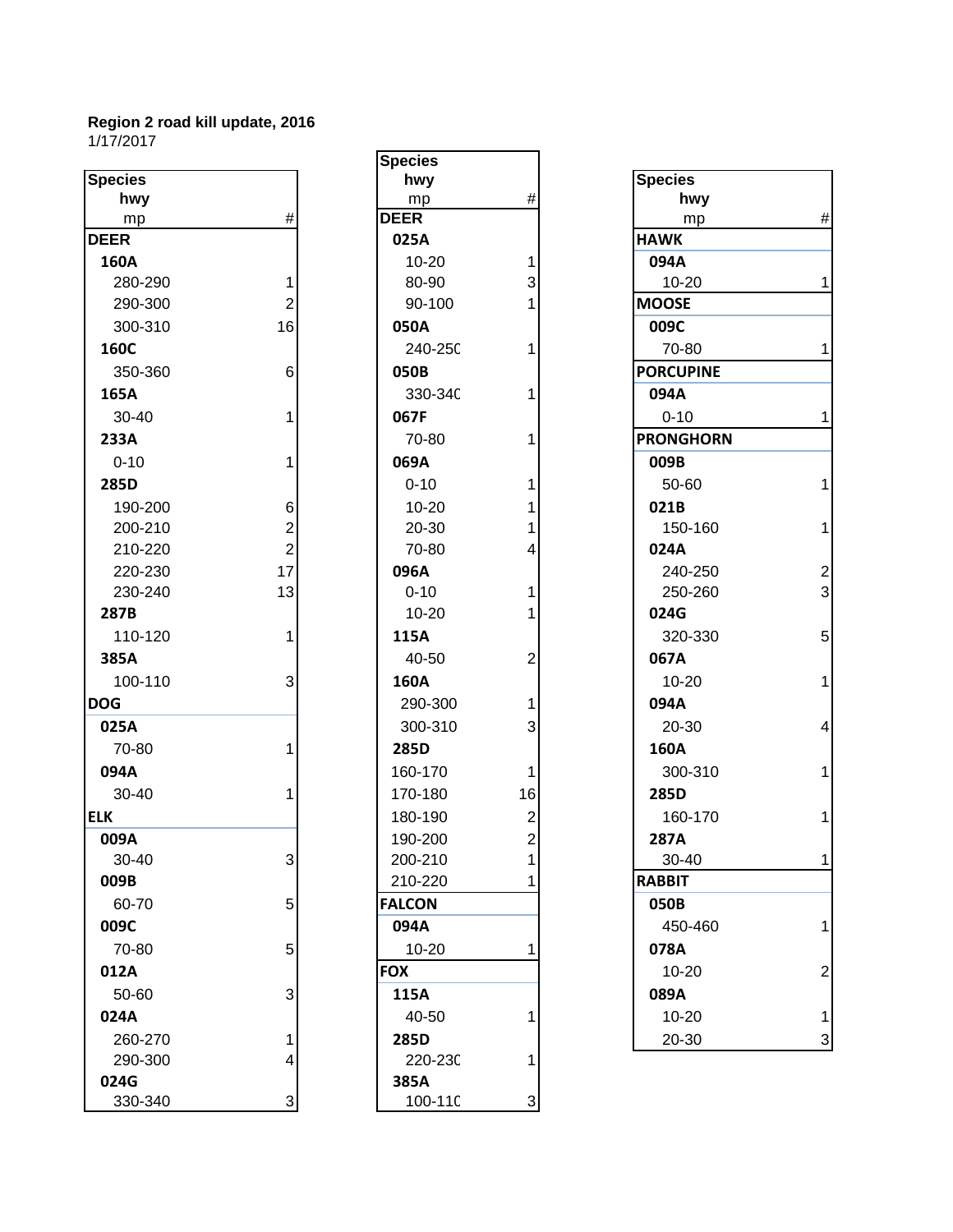| <b>Species</b> |                | <b>Species</b>     |                | <b>Species</b> |
|----------------|----------------|--------------------|----------------|----------------|
| hwy            |                | hwy                |                | hwy            |
| mp             | $\#$           | mp                 | $\#$           | mp             |
| <b>RABBIT</b>  |                | <b>SKUNK</b>       |                | <b>UNK</b>     |
| 094A           |                | 096D               |                | 078A           |
| $0 - 10$       | $\mathbf 2$    | 210-220            | 3              | 20-30          |
| $10 - 20$      | 10             | 115A               |                | 30-40          |
| 20-30          | 9              | $0 - 10$           | 1              | 094A           |
| 30-40          | 4              | $10 - 20$          | $\overline{2}$ | $0 - 10$       |
| 40-50          | 3              | 385A               |                | $10 - 20$      |
| 096D           |                | 100-11C            | $\overline{2}$ | 40-50          |
| 170-180        | $\overline{2}$ | <b>SM. ANIMALS</b> |                | 096A           |
| 385A           |                | 025A               |                | 30-40          |
| 100-110        | 3              | 70-80              | 5              | 50-60          |
| <b>RACCOON</b> |                | <b>UNK</b>         |                | 115A           |
| 024A           |                | 009A               |                | $10 - 20$      |
| 300-310        | 4              | $10 - 20$          | 1              | 165A           |
| 050B           |                | 20-30              | $\overline{2}$ | 30-40          |
| 310-320        | 4              | 30-40              | 1              | 227A           |
| 089A           |                | 009C               |                | $0 - 10$       |
| 20-30          | 1              | 70-80              | 1              | 285D           |
| 30-40          | 3              | 012A               |                | 230-24         |
|                |                |                    |                |                |
| 094A           |                | 50-60              | 1              | 385A           |
| $10 - 20$      | $\overline{c}$ | 025A               |                | 100-11         |
| 115A           |                | 20-30              | 1              |                |
| $0 - 10$       | 4              | 40-50              | 1              |                |
| 10-20          | 1              | 60-70              | 5              |                |
| 285D           |                | 80-90              | 4              |                |
| 220-230        | $\overline{2}$ | 045A               |                |                |
| <b>SKUNK</b>   |                | $10 - 20$          | $\overline{2}$ |                |
| 024G           |                | 050A               |                |                |
| 320-330        | 1              | 280-290            | 1              |                |
| 050B           |                | 050B               |                |                |
| 210-220        | 5              | 320-330            | 1              |                |
| 450-460        | 1              | 330-340            | 1              |                |
| 050C           |                | 430-440            | 8              |                |
| 10-20          | $\overline{c}$ | 440-450            | 5              |                |
| 089A           |                | 050C               |                |                |
| 20-30          | 3              | $10 - 20$          | $\overline{2}$ |                |
| 094A           |                |                    |                |                |
| $0 - 10$       | $\overline{7}$ |                    |                |                |
| $10 - 20$      | 3              |                    |                |                |
| 20-30          | 4              |                    |                |                |

| <b>Species</b>     |                                                 |
|--------------------|-------------------------------------------------|
| hwy                |                                                 |
| mp                 | #                                               |
| <b>SKUNK</b>       |                                                 |
| 096D               |                                                 |
| 210-220            | 3                                               |
| 115A               |                                                 |
| $0 - 10$           | $\frac{1}{2}$                                   |
| 10-20              |                                                 |
| 385A               |                                                 |
| $100 - 110$        | 2                                               |
| <b>SM. ANIMALS</b> |                                                 |
| 025A               |                                                 |
| 70-80              | 5                                               |
| UNK                |                                                 |
| 009A               |                                                 |
| 10-20              |                                                 |
| 20-30              | $\begin{array}{c} 1 \\ 2 \\ 1 \end{array}$      |
| 30-40              |                                                 |
| 009C               |                                                 |
| 70-80              | 1                                               |
| 012A               |                                                 |
| 50-60              | 1                                               |
| 025A               |                                                 |
| 20-30              |                                                 |
| 40-50              | $\begin{array}{c} 1 \\ 1 \\ 5 \\ 4 \end{array}$ |
| 60-70              |                                                 |
| 80-90              |                                                 |
| 045A               |                                                 |
| 10-20              | $\overline{c}$                                  |
| 050A               |                                                 |
| 280-290            | 1                                               |
| 050B               |                                                 |
| 320-330            | 1                                               |
| 330-340            | $\begin{array}{c} 1 \\ 8 \\ 5 \end{array}$      |
| 430-440            |                                                 |
| 440-450            |                                                 |
| 050C               |                                                 |
| 10-20              |                                                 |

| pecies        |                         | <b>Species</b>     |   | <b>Species</b> |                         |
|---------------|-------------------------|--------------------|---|----------------|-------------------------|
| hwy           |                         | hwy                |   | hwy            |                         |
| mp            | #                       | mp                 | # | mp             | $\#$                    |
| <b>ABBIT</b>  |                         | <b>SKUNK</b>       |   | <b>UNK</b>     |                         |
| 094A          |                         | 096D               |   | 078A           |                         |
| $0 - 10$      | $\overline{2}$          | 210-220            | 3 | 20-30          | $\overline{4}$          |
| $10 - 20$     | 10                      | 115A               |   | 30-40          | 1                       |
| 20-30         | 9                       | $0 - 10$           |   | 094A           |                         |
| 30-40         | 4                       | $10 - 20$          | 2 | $0 - 10$       | $\boldsymbol{9}$        |
| 40-50         | 3                       | 385A               |   | 10-20          | $\boldsymbol{9}$        |
| 096D          |                         | 100-11C            | 2 | 40-50          | 1                       |
| 170-180       | 2                       | <b>SM. ANIMALS</b> |   | 096A           |                         |
| 385A          |                         | 025A               |   | 30-40          | $\sqrt{2}$              |
| 100-110       | 3                       | 70-80              | 5 | 50-60          | $\overline{2}$          |
| <b>ACCOON</b> |                         | <b>UNK</b>         |   | 115A           |                         |
| 024A          |                         | 009A               |   | 10-20          | 6                       |
| 300-310       | 4                       | $10 - 20$          |   | 165A           |                         |
| 050B          |                         | 20-30              | 2 | 30-40          | $\overline{\mathbf{4}}$ |
| 310-320       | 4                       | 30-40              |   | 227A           |                         |
| 089A          |                         | 009C               |   | $0 - 10$       |                         |
| 20-30         |                         | 70-80              |   | 285D           |                         |
| 30-40         | 3                       | 012A               |   | 230-240        | $\overline{c}$          |
| 094A          |                         | 50-60              |   | 385A           |                         |
| $10 - 20$     | $\overline{\mathbf{c}}$ | 025A               |   | 100-110        | 12                      |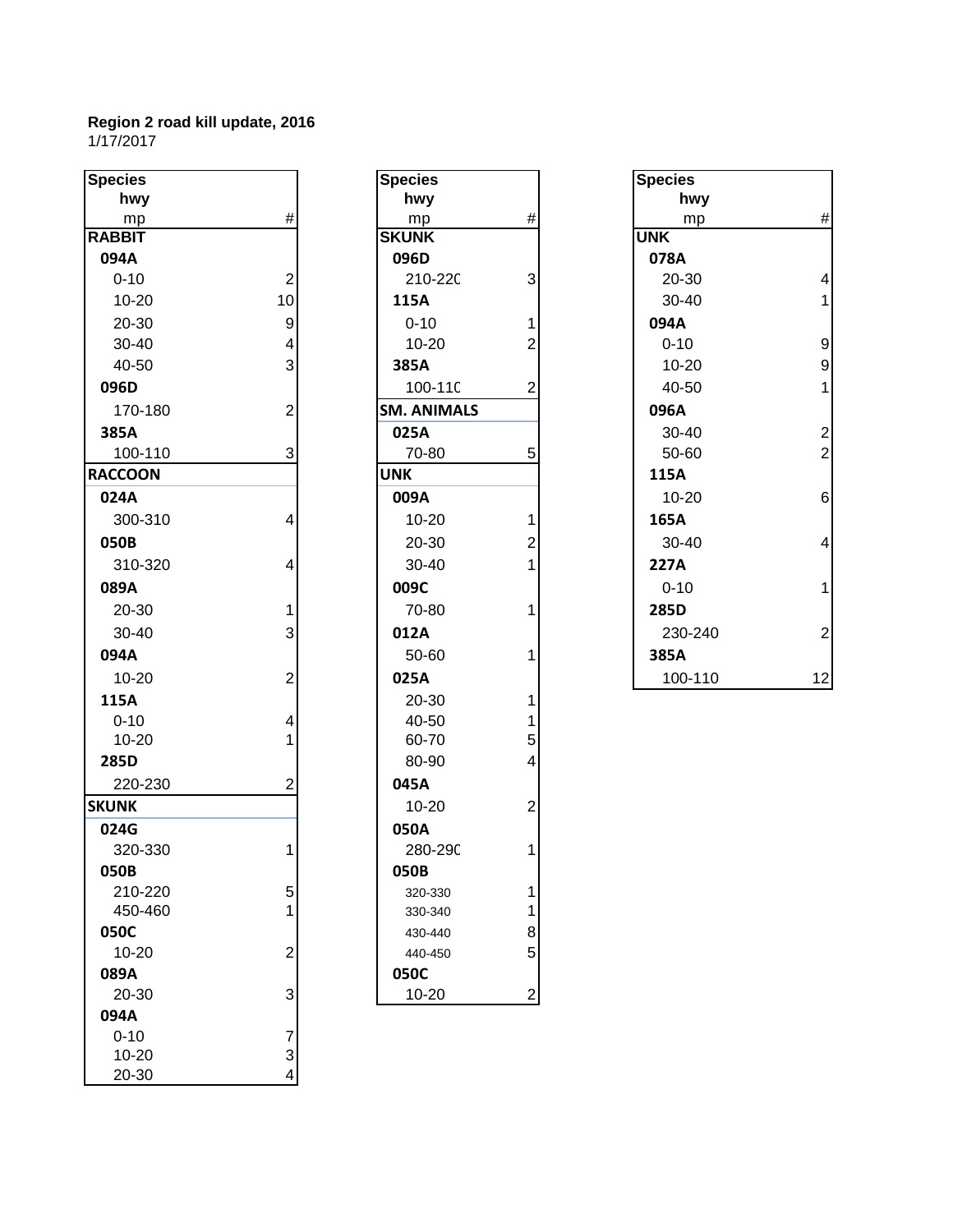1/17/2017

| <b>PATROLS REPORTING</b> |
|--------------------------|
| 1927                     |
| 2401                     |
| 2402                     |
| 2403                     |
| 2404                     |
| 2405                     |
| 2406                     |
| 2407                     |
| 2408                     |
| 2409                     |
| 2410                     |
| 2414                     |
| 2415                     |
| 2416                     |
| 2417                     |
| 2418                     |
| 2419                     |
| 2420                     |
| 2422                     |
| 2423                     |
| 2424                     |
| 2426                     |
| 2427                     |
| 2428                     |
| 2429                     |
| 2430                     |
| 2431                     |
| 2432                     |
| 2433                     |
| 2435                     |
| 2436                     |
| 2437                     |
| 2438                     |
| 2439                     |
| 2441                     |
| 2452                     |
| 2453                     |
| 2458                     |
| 2459                     |
| 2460                     |
| 2465                     |
| 2467                     |
| 2469                     |
| 2472                     |
| 2475                     |
| 2476                     |
| 5709                     |
| 24J2                     |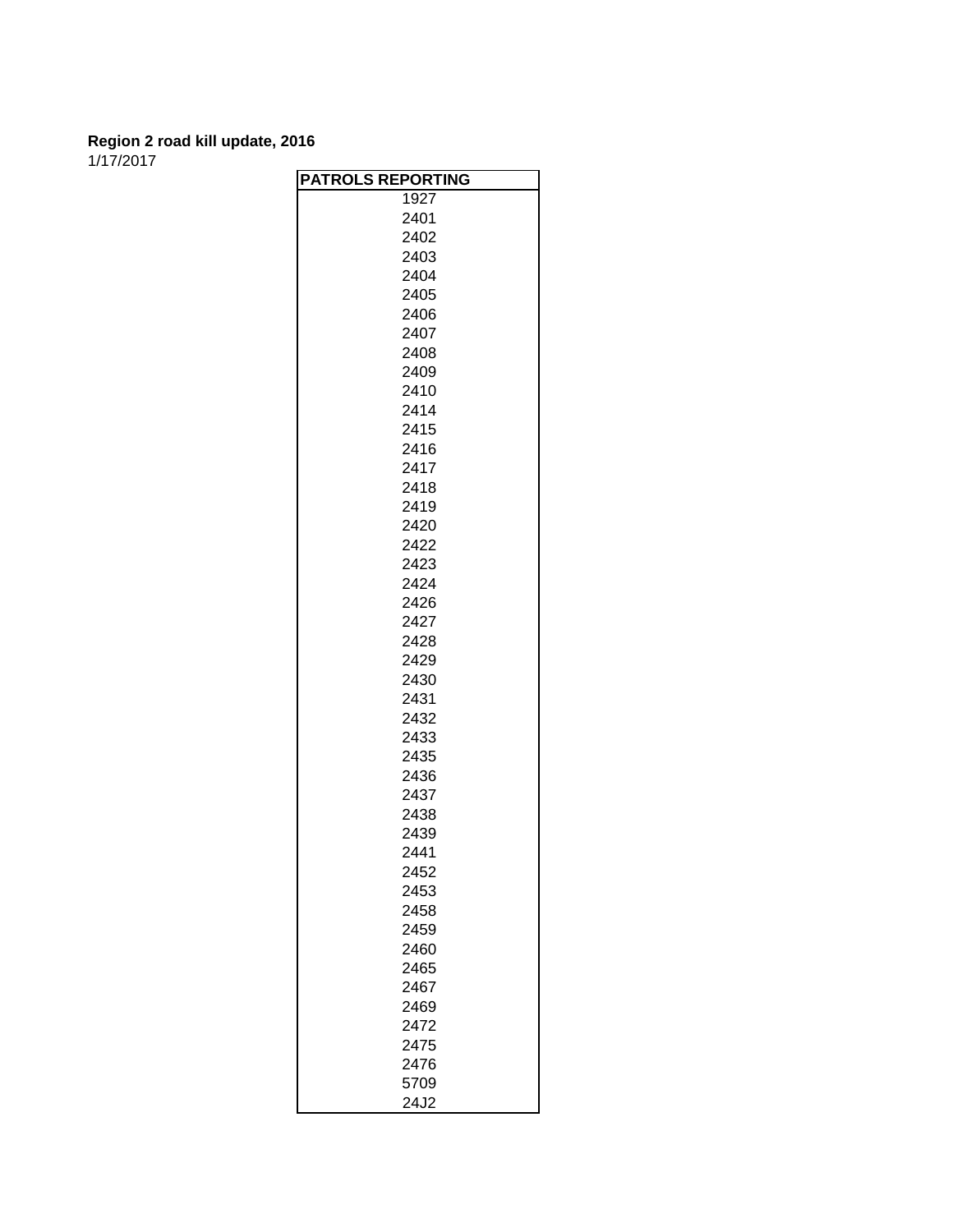Totals from CDOT personnel

Total number of reported animals killed 2086

Note: Regional boundaries were reconfigured in 2013

| BY MONTH | 2013 | 2014 | 2015 | 2016 |
|----------|------|------|------|------|
| Jan      | 79   | 115  | 182  | 166  |
| Feb      | 225  | 267  | 201  | 253  |
| Mar      | 202  | 210  | 192  | 368  |
| Apr      | 77   | 121  | 110  | 247  |
| May      | 72   | 80   | 68   | 89   |
| Jun      | 95   | 131  | 125  | 89   |
| Jul      | 124  | 113  | 107  | 77   |
| Aug      | 115  | 83   | 147  | 82   |
| Sep      | 119  | 109  | 98   | 117  |
| Oct      | 157  | 122  | 201  | 187  |
| Nov      | 174  | 136  | 229  | 250  |
| Dec      | 158  | 140  | 199  | 161  |
| Total    | 1597 | 1627 | 1859 | 2086 |

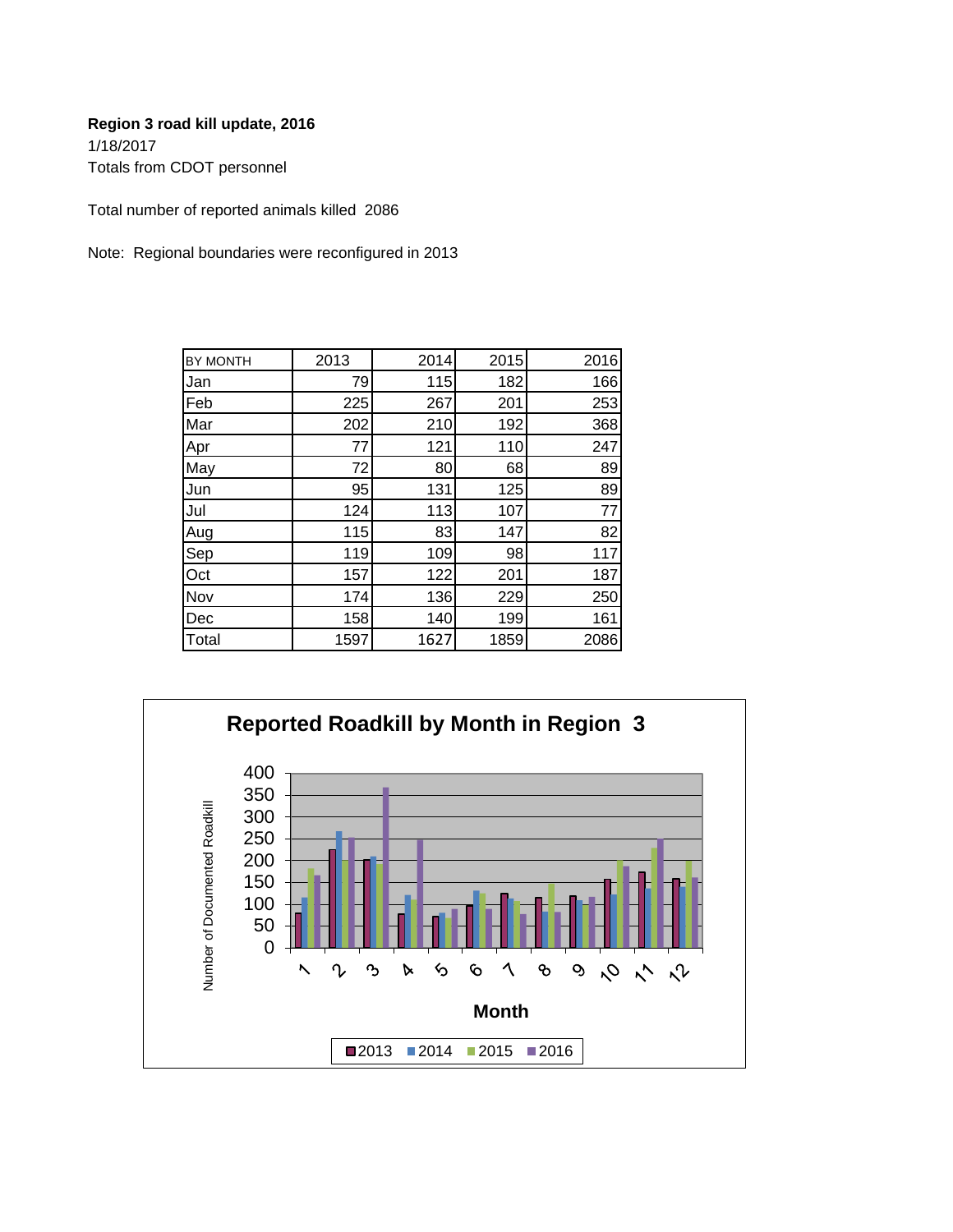| 2016 BY SPECIES   |                | SPECIES BY MONTH |                |
|-------------------|----------------|------------------|----------------|
| <b>BADGER</b>     | 6              | Jan              |                |
| <b>BEAR</b>       | 6              | <b>CAT</b>       | 1              |
| <b>BEAVER</b>     | 1              | <b>COYOTE</b>    | $\overline{4}$ |
| <b>BIRD</b>       |                | <b>DEER</b>      | 98             |
| <b>BOBCAT</b>     | 5              | <b>ELK</b>       | 44             |
| <b>CAT</b>        | 11             | <b>FOX</b>       | $\overline{4}$ |
| <b>COW</b>        | $\overline{2}$ | <b>UNK</b>       | 15             |
| <b>COYOTE</b>     | 31             | Feb              |                |
| <b>DEER</b>       | 1455           | <b>BOBCAT</b>    | $\mathbf{1}$   |
| DOG               | 6              | <b>CAT</b>       | $\mathbf{1}$   |
| <b>ELK</b>        | 229            | <b>COYOTE</b>    | 5              |
| <b>FOX</b>        | 32             | <b>DEER</b>      | 199            |
| <b>GOAT</b>       | 1              | <b>DOG</b>       | 1              |
| <b>HAWK</b>       | 3              | <b>ELK</b>       | 24             |
| <b>HORSE</b>      | 8              | <b>FOX</b>       | $\overline{7}$ |
| <b>LION</b>       | 1              | <b>HAWK</b>      | $\mathbf{1}$   |
| <b>MINK</b>       | 1              | <b>HORSE</b>     | $\overline{2}$ |
| <b>MOOSE</b>      | 4              | <b>OTTER</b>     | $\mathbf{1}$   |
| <b>OTTER</b>      | 4              | <b>PRONGHORN</b> | $\mathbf{1}$   |
| <b>OWL</b>        | 6              | <b>RABBIT</b>    | $\overline{c}$ |
| <b>PIG</b>        | 1              | <b>RACCOON</b>   | $\overline{2}$ |
| <b>PORCUPINE</b>  | 18             | <b>UNK</b>       | 6              |
| <b>PRONGHORN</b>  | 4              | Mar              |                |
| <b>RABBIT</b>     | 11             | <b>CAT</b>       | $\overline{2}$ |
| <b>RACCOON</b>    | 49             | <b>COYOTE</b>    | 5              |
| <b>SHEEP</b>      | 6              | <b>DEER</b>      | 292            |
| <b>SKUNK</b>      | 32             | <b>ELK</b>       | 34             |
| <b>SM ANIMALS</b> | $\overline{2}$ | <b>FOX</b>       | 1              |
| <b>UNK</b>        | 145            | <b>HAWK</b>      | $\overline{2}$ |
| <b>WEASEL</b>     | 5 <sup>1</sup> | <b>OTTER</b>     | $\mathbf{1}$   |

| 2016 BY SPECIES | SPECIES BY MONTH |  |                  |                         |
|-----------------|------------------|--|------------------|-------------------------|
| <b>GER</b>      | $6\phantom{1}$   |  | Jan              |                         |
| ₹               | $\,6$            |  | <b>CAT</b>       | $\mathbf{1}$            |
| /ER             | 1                |  | COYOTE           | $\overline{\mathbf{4}}$ |
|                 | 1                |  | <b>DEER</b>      | 98                      |
| CAT             | 5                |  | <b>ELK</b>       | 44                      |
|                 | 11               |  | <b>FOX</b>       | $\overline{4}$          |
|                 | $\overline{c}$   |  | <b>UNK</b>       | 15                      |
| <b>OTE</b>      | 31               |  | Feb              |                         |
| ₹               | 1455             |  | <b>BOBCAT</b>    | 1                       |
|                 | 6                |  | CAT              | 1                       |
|                 | 229              |  | COYOTE           | $\mathbf 5$             |
|                 | 32               |  | <b>DEER</b>      | 199                     |
| L               | $\mathbf{1}$     |  | <b>DOG</b>       | 1                       |
| K.              | 3                |  | <b>ELK</b>       | 24                      |
| SE              | 8                |  | <b>FOX</b>       | $\overline{\mathbf{7}}$ |
|                 | $\mathbf 1$      |  | <b>HAWK</b>      | $\mathbf{1}$            |
|                 | 1                |  | <b>HORSE</b>     | $\overline{\mathbf{c}}$ |
| <b>SE</b>       | 4                |  | <b>OTTER</b>     | $\overline{1}$          |
| ER.             | 4                |  | <b>PRONGHORN</b> | $\mathbf 1$             |
|                 | $\,6$            |  | <b>RABBIT</b>    | $\overline{\mathbf{c}}$ |
|                 | $\mathbf{1}$     |  | <b>RACCOON</b>   | $\overline{c}$          |
| <b>CUPINE</b>   | 18               |  | <b>UNK</b>       | $\,6$                   |
| GHORN           | $\overline{4}$   |  | Mar              |                         |
| 3IT             | 11               |  | <b>CAT</b>       | $\mathbf{2}$            |
| COON            | 49               |  | COYOTE           | 5 <sup>1</sup>          |
| EP.             | 6                |  | <b>DEER</b>      | 292                     |
| <b>JK</b>       | 32               |  | <b>ELK</b>       | 34                      |
| <b>IIMALS</b>   | $\overline{2}$   |  | <b>FOX</b>       | $\mathbf 1$             |
|                 | 145              |  | <b>HAWK</b>      | $\sqrt{2}$              |
| SEL             | $\sqrt{5}$       |  | <b>OTTER</b>     | $\mathbf{1}$            |
|                 |                  |  | <b>RABBIT</b>    | $\mathsf 3$             |
|                 |                  |  | <b>RACCOON</b>   | $\,$ 6 $\,$             |
|                 |                  |  | <b>SKUNK</b>     | $\,6$                   |
|                 |                  |  | <b>UNK</b>       | 16                      |
|                 |                  |  |                  |                         |
|                 |                  |  |                  |                         |

 $\mathbf{I}$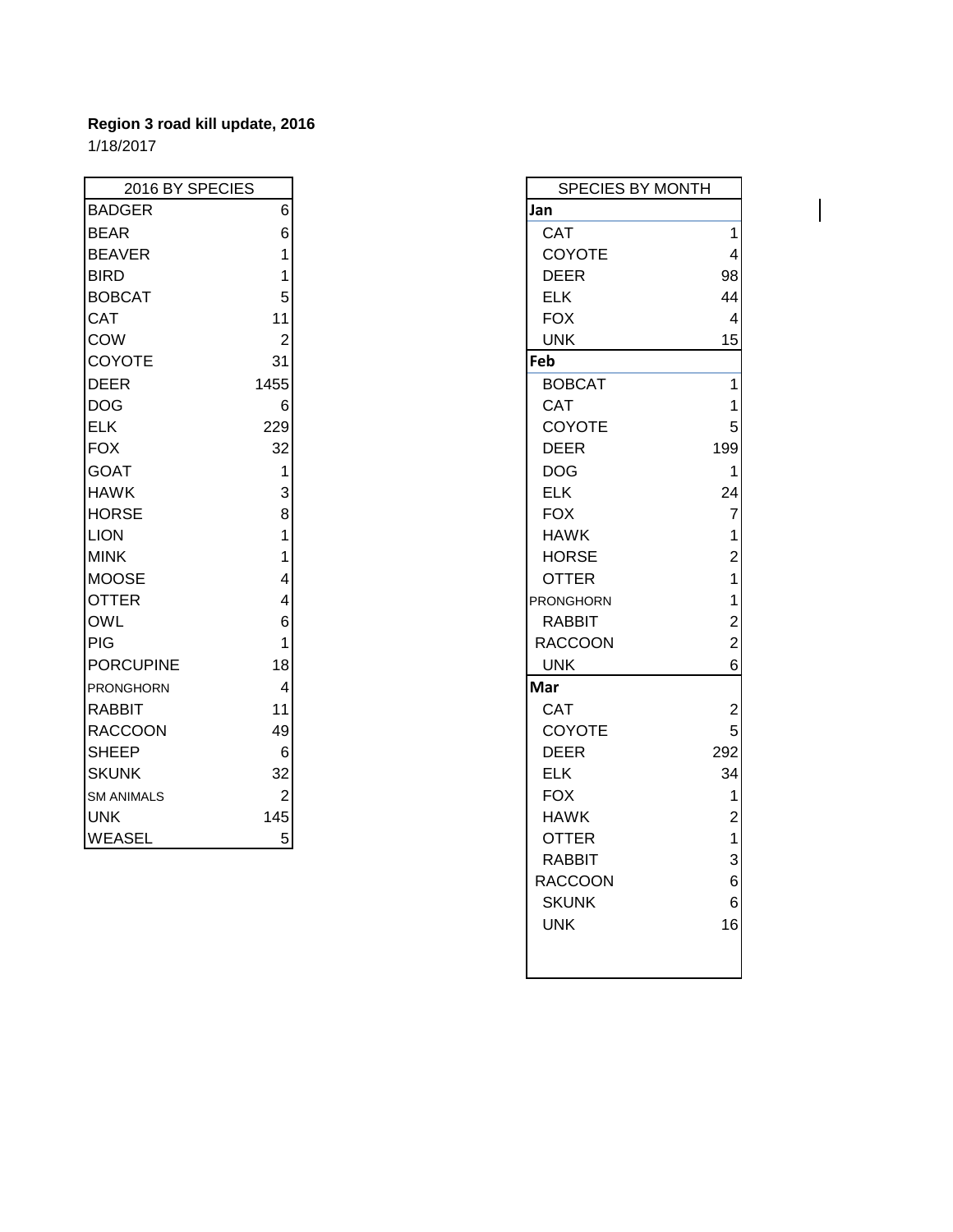| <b>SPECIES BY MONTH</b> |                | <b>SPECIES BY MONTH</b> |                | Sept             |                |
|-------------------------|----------------|-------------------------|----------------|------------------|----------------|
| <b>April</b>            |                | June                    |                | <b>BADGER</b>    | 1              |
| <b>BADGER</b>           |                | <b>BEAR</b>             | 1              | <b>BEAR</b>      |                |
| <b>BIRD</b>             |                | <b>CAT</b>              |                | <b>BOBCAT</b>    |                |
| <b>BOBCAT</b>           | 2              | <b>COYOTE</b>           |                | <b>CAT</b>       | $\overline{a}$ |
| <b>COYOTE</b>           | 5              | <b>DEER</b>             | 49             | <b>COYOTE</b>    | $\overline{2}$ |
| <b>DEER</b>             | 151            | <b>ELK</b>              | 12             | <b>DEER</b>      | 60             |
| <b>ELK</b>              | 55             | <b>MINK</b>             |                | <b>ELK</b>       | 5              |
| <b>FOX</b>              | 6              | <b>OWL</b>              |                | <b>FOX</b>       | $\overline{2}$ |
| <b>OTTER</b>            |                | <b>PIG</b>              |                | <b>OWL</b>       | 1              |
| <b>OWL</b>              |                | <b>PORCUPINE</b>        | 3              | <b>PORCUPINE</b> | 3              |
| <b>RABBIT</b>           | 5              | <b>PRONGHORN</b>        |                | <b>RACCOON</b>   | 17             |
| <b>RACCOON</b>          |                | <b>RACCOON</b>          | 2              | <b>SKUNK</b>     | $\overline{4}$ |
| <b>SKUNK</b>            |                | <b>SKUNK</b>            | 3              | <b>UNK</b>       | 18             |
| <b>UNK</b>              | 12             | <b>UNK</b>              | 13             | Oct              |                |
| <b>WEASEL</b>           | 3              | July                    |                | <b>BADGER</b>    | 1              |
| May                     |                | <b>BADGER</b>           | 1              | COW              | 1              |
| <b>BEAVER</b>           | 1              | <b>BEAR</b>             | 2              | <b>COYOTE</b>    | 5              |
| <b>CAT</b>              | $\overline{2}$ | <b>COYOTE</b>           | 1              | <b>DEER</b>      | 120            |
| <b>DEER</b>             | 55             | <b>DEER</b>             | 62             | <b>DOG</b>       | 1              |
| <b>ELK</b>              | 8              | <b>DOG</b>              | $\overline{2}$ | <b>ELK</b>       | 10             |
| <b>FOX</b>              | 3              | <b>ELK</b>              |                | <b>FOX</b>       | 1              |
| <b>LION</b>             |                | <b>FOX</b>              | $\overline{2}$ | <b>HORSE</b>     | 3              |
| <b>OTTER</b>            |                | <b>RACCOON</b>          | 2              | <b>MOOSE</b>     | 4              |
| <b>PORCUPINE</b>        | 2              | <b>SKUNK</b>            | 3              | <b>OWL</b>       | 3              |
| <b>PRONGHORN</b>        |                | <b>WEASEL</b>           |                | <b>PORCUPINE</b> | 5              |
| <b>RABBIT</b>           |                | Aug                     |                | <b>RACCOON</b>   | 5              |
| <b>RACCOON</b>          |                | <b>BEAR</b>             | 1              | <b>SKUNK</b>     | 1              |
| <b>SHEEP</b>            | 6              | <b>BOBCAT</b>           |                | <b>UNK</b>       | 27             |
| <b>SKUNK</b>            |                | CAT                     | 2              | <b>Nov</b>       |                |
| <b>UNK</b>              | 5              | <b>COYOTE</b>           |                | <b>BADGER</b>    | $\overline{2}$ |
| <b>WEASEL</b>           | 1              | <b>DEER</b>             | 47             | <b>COW</b>       | 1              |

| SPECIES BY MONTH |                                            |
|------------------|--------------------------------------------|
| June             |                                            |
| <b>BEAR</b>      | 1                                          |
| CAT              | 1                                          |
| <b>COYOTE</b>    | 1                                          |
| <b>DEER</b>      | 49                                         |
| <b>ELK</b>       | 12                                         |
| <b>MINK</b>      | 1                                          |
| <b>OWL</b>       |                                            |
| PIG              |                                            |
| <b>PORCUPINE</b> | 1 1 3 1 2 3                                |
| PRONGHORN        |                                            |
| <b>RACCOON</b>   |                                            |
| <b>SKUNK</b>     |                                            |
| UNK              | 13                                         |
| July             |                                            |
| <b>BADGER</b>    | 1                                          |
| BEAR             | $\overline{\mathbf{c}}$                    |
| COYOTE           |                                            |
| <b>DEER</b>      | $\begin{array}{c} 1 \\ 62 \end{array}$     |
| <b>DOG</b>       | 2 1 2 2 3 1                                |
| <b>ELK</b>       |                                            |
| <b>FOX</b>       |                                            |
| <b>RACCOON</b>   |                                            |
| <b>SKUNK</b>     |                                            |
| WEASEL           |                                            |
| Aug              |                                            |
| BEAR             | 1                                          |
| <b>BOBCAT</b>    | $\overline{\mathbf{1}}$                    |
| CAT              | $\overline{c}$                             |
| COYOTE           | 1                                          |
| DEER             | 47                                         |
| ELK              | 4                                          |
| <b>GOAT</b>      |                                            |
| HORSE            |                                            |
| <b>PORCUPINE</b> | $\begin{array}{c} 1 \\ 3 \\ 4 \end{array}$ |
| <b>RACCOON</b>   |                                            |
| SKUNK            | 10                                         |
| UNK              | 7                                          |

| . U Z U          |                |                         |                |                   |                |
|------------------|----------------|-------------------------|----------------|-------------------|----------------|
|                  |                |                         |                | SPECIES BY MONTH  |                |
| SPECIES BY MONTH |                | <b>SPECIES BY MONTH</b> |                | Sept              |                |
| pril             |                | June                    |                | <b>BADGER</b>     |                |
| <b>BADGER</b>    |                | <b>BEAR</b>             | 1              | <b>BEAR</b>       |                |
| <b>BIRD</b>      |                | <b>CAT</b>              |                | <b>BOBCAT</b>     |                |
| <b>BOBCAT</b>    | 2              | <b>COYOTE</b>           |                | <b>CAT</b>        |                |
| COYOTE           | 5              | <b>DEER</b>             | 49             | <b>COYOTE</b>     |                |
| DEER             | 151            | <b>ELK</b>              | 12             | <b>DEER</b>       | 60             |
| <b>ELK</b>       | 55             | <b>MINK</b>             |                | <b>ELK</b>        | 5              |
| <b>FOX</b>       | 6              | <b>OWL</b>              |                | <b>FOX</b>        | $\overline{2}$ |
| <b>OTTER</b>     |                | <b>PIG</b>              |                | <b>OWL</b>        |                |
| OWL              |                | <b>PORCUPINE</b>        | 3              | <b>PORCUPINE</b>  |                |
| RABBIT           | 5              | <b>PRONGHORN</b>        |                | <b>RACCOON</b>    | 17             |
| RACCOON          | 3              | <b>RACCOON</b>          | 2              | <b>SKUNK</b>      |                |
| <b>SKUNK</b>     |                | <b>SKUNK</b>            | 3              | <b>UNK</b>        | 18             |
| <b>UNK</b>       | 12             | <b>UNK</b>              | 13             | Oct               |                |
| WEASEL           | 3              | July                    |                | <b>BADGER</b>     |                |
| lay              |                | <b>BADGER</b>           | 1              | <b>COW</b>        |                |
| <b>BEAVER</b>    |                | <b>BEAR</b>             | 2              | <b>COYOTE</b>     |                |
| CAT              | $\overline{2}$ | COYOTE                  |                | <b>DEER</b>       | 120            |
| DEER             | 55             | <b>DEER</b>             | 62             | <b>DOG</b>        |                |
| ELK              | 8              | <b>DOG</b>              | $\overline{2}$ | <b>ELK</b>        | 10             |
| <b>FOX</b>       | 3              | <b>ELK</b>              | 1              | <b>FOX</b>        |                |
| <b>LION</b>      |                | <b>FOX</b>              | 2              | <b>HORSE</b>      | 3              |
| <b>OTTER</b>     |                | <b>RACCOON</b>          | $\overline{2}$ | <b>MOOSE</b>      | 4              |
| <b>PORCUPINE</b> |                | <b>SKUNK</b>            | 3              | <b>OWL</b>        | 3              |
| <b>RONGHORN</b>  |                | <b>WEASEL</b>           |                | <b>PORCUPINE</b>  | 5              |
| <b>RABBIT</b>    |                | Aug                     |                | <b>RACCOON</b>    | 5              |
| RACCOON          |                | <b>BEAR</b>             | 1              | <b>SKUNK</b>      |                |
| SHEEP            | 6              | <b>BOBCAT</b>           |                | <b>UNK</b>        | 27             |
| <b>SKUNK</b>     |                | <b>CAT</b>              | 2              | <b>Nov</b>        |                |
| <b>UNK</b>       | $5 \square$    | COYOTE                  | 1              | <b>BADGER</b>     | $\overline{2}$ |
| WEASEL           |                | <b>DEER</b>             | 47             | <b>COW</b>        |                |
|                  |                | <b>ELK</b>              | 4              | COYOTE            | 2              |
|                  |                | <b>GOAT</b>             |                | <b>DEER</b>       | 198            |
|                  |                | <b>HORSE</b>            | 3              | <b>DOG</b>        | 2              |
|                  |                | <b>PORCUPINE</b>        |                | <b>ELK</b>        | 9              |
|                  |                | <b>RACCOON</b>          | 4              | <b>FOX</b>        | 5              |
|                  |                | <b>SKUNK</b>            | 10             | <b>PORCUPINE</b>  |                |
|                  |                | <b>UNK</b>              | $\overline{7}$ | <b>PRONGHORN</b>  |                |
|                  |                |                         |                | <b>RACCOON</b>    | 5              |
|                  |                |                         |                | <b>SKUNK</b>      | 3              |
|                  |                |                         |                | <b>SM ANIMALS</b> | $\overline{2}$ |
|                  |                |                         |                | <b>UNK</b>        | 16             |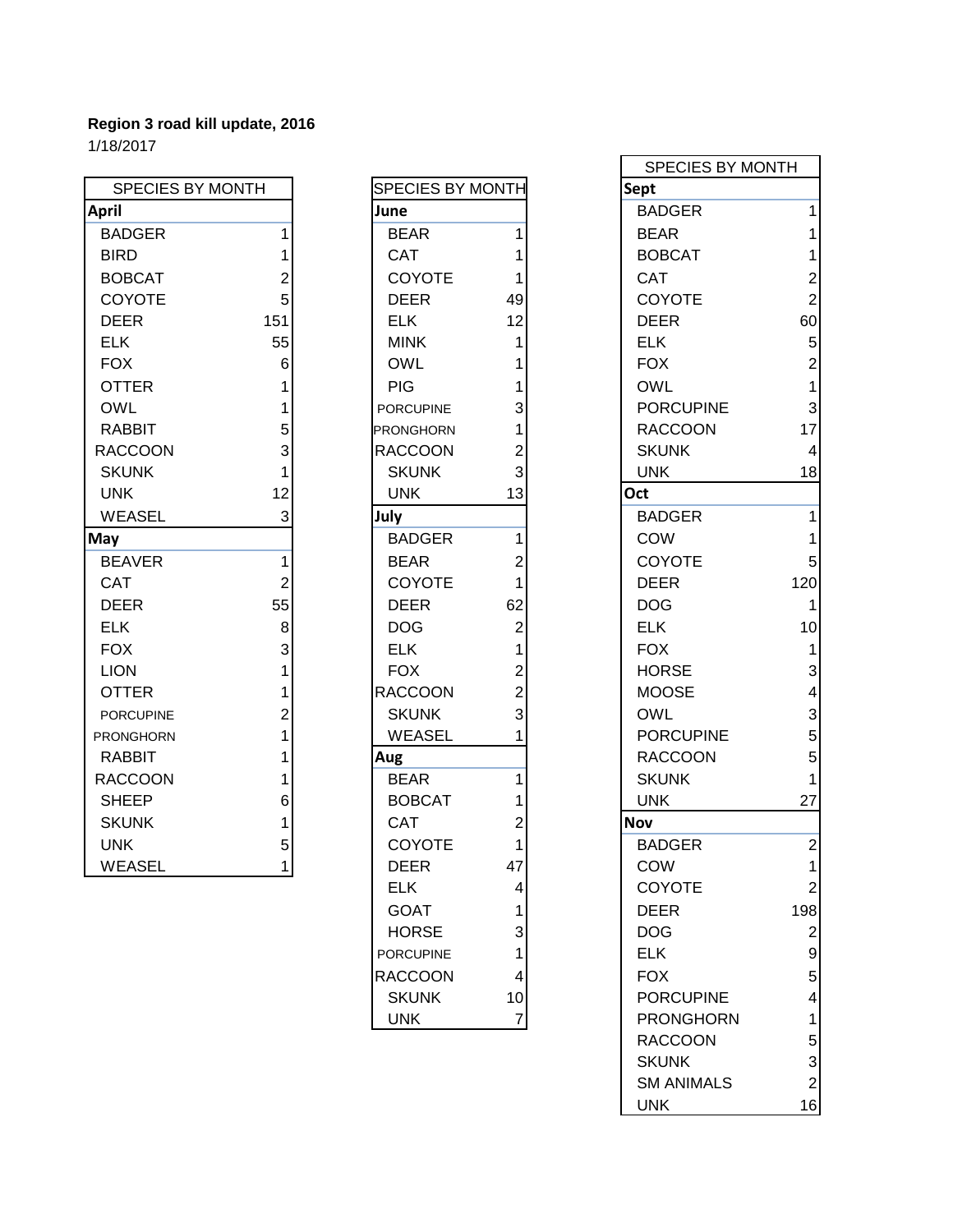1/18/2017

| <b>SPECIES BY MONTH</b> |                 | hwy       |                | hwy         |                |
|-------------------------|-----------------|-----------|----------------|-------------|----------------|
| <b>Dec</b>              |                 | mp        | #              | mp          | #              |
| <b>BEAR</b>             |                 | 013A      |                | <b>040A</b> |                |
| <b>DEER</b>             | 124             | $0 - 10$  | 2              | 20-30       | 3              |
| <b>ELK</b>              | 23              | $10 - 20$ | 5              | $30 - 40$   | $\overline{2}$ |
| <b>FOX</b>              |                 | 20-30     | $\overline{3}$ | 40-50       | 8              |
| <b>RACCOON</b>          | 2               | $30 - 40$ | 13             | 50-60       | 9              |
| <b>UNK</b>              | 10 <sup>1</sup> | 40-50     |                | 60-70       | 24             |

| hwy     |                | 70-80     | 18              | 90-100  | 34                       |
|---------|----------------|-----------|-----------------|---------|--------------------------|
| mp      | $\#$           | 80-90     | 27              | 140-150 | 3                        |
| 006D    |                | 90-100    | 20              | 150-160 | 4                        |
| 100-110 | 3              | 013B      |                 | 170-180 | $\overline{\mathcal{A}}$ |
| 110-120 |                | $10 - 20$ | 1               | 180-190 | 20                       |
| 90-100  | 4              | 20-30     | 5               | 190-200 | 25                       |
| 006E    |                | 90-100    | 27              | 200-210 | 9                        |
| 140-150 | 6              | 100-110   | 95              | 210-220 | $\overline{\mathcal{A}}$ |
| 150-160 | 34             | 110-120   | 79              | 220-230 | 1                        |
| 160-170 | 7              | 120-130   | $\overline{7}$  | 050A    |                          |
| 170-180 |                | 130-140   | $6\phantom{1}6$ | 40-50   | 17                       |
| 006F    |                | 014A      |                 | 50-60   | $\overline{7}$           |
| 210-220 | 5              | $0 - 10$  |                 | 70-80   | 3                        |
| 220-230 |                | 014B      |                 | 80-90   | $\overline{\mathcal{A}}$ |
| 006L    |                | 60-70     | 1               | 90-100  | 27                       |
| 90-100  | $\overline{2}$ | 024A      |                 | 100-110 | 27                       |
| 006M    |                | 140-150   |                 | 110-120 | 23                       |
| 80-90   | 4              | 150-160   | 4               | 120-130 | 10                       |
| 90-100  | 3              | 160-170   | $\overline{7}$  | 130-140 | 8                        |
| 009C    |                | 170-180   | $\overline{2}$  | 140-150 | 41                       |
| 80-90   | 19             | 180-190   | $\overline{c}$  | 150-160 | 18                       |
| 90-100  | 17             | 190-200   | 3               | 160-170 | 26                       |
| 009D    |                | 034A      |                 | 170-180 | $\overline{7}$           |
| 110-120 | 13             | $10 - 20$ | 1               | 064A    |                          |
| 120-130 | 35             | 040A      |                 | 20-30   | 1                        |
| 130-140 | 30             | $0 - 10$  | 4               | 40-50   | 3                        |
| 140-150 | $\overline{2}$ | 10-20     | 3               | 50-60   | 4                        |

| hwy       |                | hwy     |
|-----------|----------------|---------|
| mp        | #              | mp      |
| 013A      |                | 040A    |
| $0 - 10$  | $\overline{a}$ | 20-30   |
| 10-20     | 5              | 30-40   |
| 20-30     | 3              | 40-50   |
| 30-40     | 13             | 50-60   |
| 40-50     | 4              | 60-70   |
| 50-60     | 17             | 70-80   |
| 60-70     | 16             | 80-90   |
| 70-80     | 18             | 90-100  |
| 80-90     | 27             | 140-150 |
| 90-100    | 20             | 150-160 |
| 013B      |                | 170-180 |
| $10 - 20$ | 1              | 180-190 |
| 20-30     | 5              | 190-200 |
| 90-100    | 27             | 200-210 |
| 100-110   | 95             | 210-220 |
| 110-120   | 79             | 220-230 |
| 120-130   | $\overline{7}$ | 050A    |
| 130-140   | 6              | 40-50   |
| 014A      |                | 50-60   |
| $0 - 10$  | 1              | 70-80   |
| 014B      |                | 80-90   |
| 60-70     | 1              | 90-100  |
| 024A      |                | 100-110 |
| 140-150   | $\overline{1}$ | 110-120 |
| 150-160   | 4              | 120-130 |
| 160-170   | $\overline{7}$ | 130-140 |
| 170-180   | $\overline{c}$ | 140-150 |
| 180-190   | $\overline{c}$ | 150-160 |
| 190-200   | 3              | 160-170 |
| 034A      |                | 170-180 |
| 10-20     | 1              | 064A    |
| 040A      |                | 20-30   |
| $0 - 10$  | 4              | 40-50   |
| 10-20     | 3              | 50-60   |
| 100-110   | 36             | 60-70   |
| 110-120   | 10             | 70-80   |
| 120-130   | 23             |         |
| 130-140   | 14             |         |

| SPECIES BY MONTH |                 | hwy       |                | hwy     |                          |
|------------------|-----------------|-----------|----------------|---------|--------------------------|
| ec               |                 | mp        | #              | mp      | #                        |
| BEAR             | 1               | 013A      |                | 040A    |                          |
| <b>DEER</b>      | 124             | $0 - 10$  | $\overline{2}$ | 20-30   | 3                        |
| <b>ELK</b>       | 23              | $10 - 20$ | 5              | 30-40   | $\overline{2}$           |
| <b>FOX</b>       |                 | 20-30     | 3              | 40-50   | $\bf{8}$                 |
| RACCOON          | 2               | 30-40     | 13             | 50-60   | 9                        |
| <b>UNK</b>       | 10              | 40-50     | $\overline{4}$ | 60-70   | 24                       |
|                  |                 | 50-60     | 17             | 70-80   | 23                       |
|                  |                 | 60-70     | 16             | 80-90   | 14                       |
| hwy              |                 | 70-80     | 18             | 90-100  | 34                       |
| mp               | #               | 80-90     | 27             | 140-150 | 3                        |
| 06D              |                 | 90-100    | 20             | 150-160 | $\overline{\mathbf{4}}$  |
| 100-110          | 3               | 013B      |                | 170-180 | $\overline{\mathbf{4}}$  |
| 110-120          |                 | 10-20     |                | 180-190 | 20                       |
| 90-100           |                 | 20-30     | 5              | 190-200 | 25                       |
| )6E              |                 | 90-100    | 27             | 200-210 |                          |
| 140-150          | 6               | 100-110   | 95             | 210-220 | $\overline{4}$           |
| 150-160          | 34              | 110-120   | 79             | 220-230 |                          |
| 160-170          | 7               | 120-130   | 7              | 050A    |                          |
| 170-180          | 7               | 130-140   | 6              | 40-50   | 17                       |
| 06F              |                 | 014A      |                | 50-60   | $\overline{7}$           |
| 210-220          | 5               | $0 - 10$  |                | 70-80   | 3                        |
| 220-230          |                 | 014B      |                | 80-90   | $\overline{\mathcal{A}}$ |
| 06L              |                 | 60-70     |                | 90-100  | 27                       |
| 90-100           | $\overline{c}$  | 024A      |                | 100-110 | 27                       |
| 06M              |                 | 140-150   |                | 110-120 | 23                       |
| 80-90            | 4               | 150-160   |                | 120-130 | 10                       |
| 90-100           | 3               | 160-170   |                | 130-140 | $\boldsymbol{8}$         |
| )9C              |                 | 170-180   | $\overline{2}$ | 140-150 | 41                       |
| 80-90            | 19              | 180-190   | $\overline{c}$ | 150-160 | 18                       |
| 90-100           | 17              | 190-200   |                | 160-170 | 26                       |
| )9D              |                 | 034A      |                | 170-180 | 7                        |
| 110-120          | 13              | 10-20     | 1              | 064A    |                          |
| 120-130          | 35              | 040A      |                | 20-30   | 1                        |
| 130-140          | 30 <sup>°</sup> | $0 - 10$  | 4              | 40-50   | 3                        |
| 140-150          | $\overline{c}$  | 10-20     | 3              | 50-60   | $\overline{\mathcal{A}}$ |
|                  |                 | 100-110   | 36             | 60-70   | 5                        |
|                  |                 | 110-120   | 10             | 70-80   | $\overline{\mathbf{4}}$  |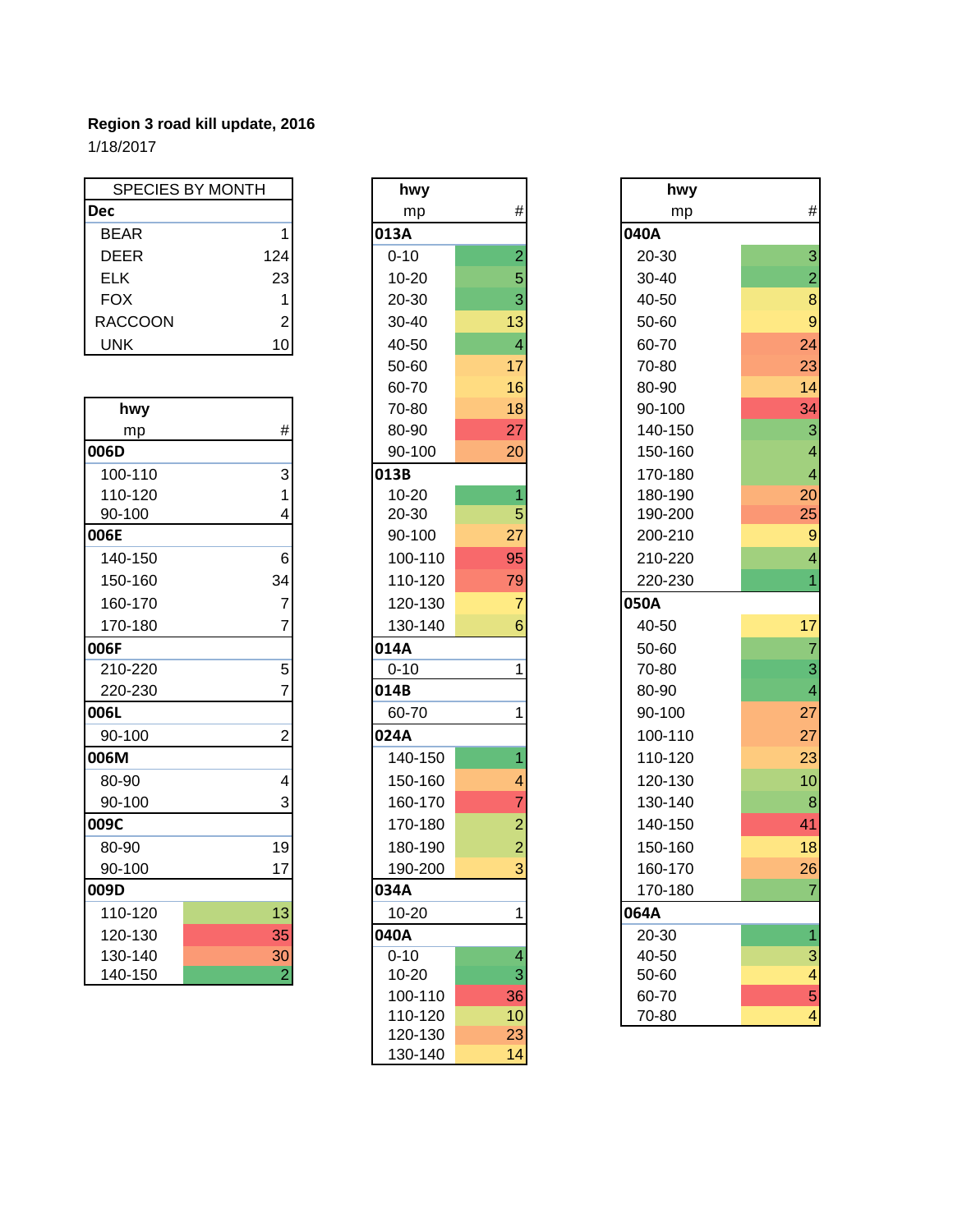| hwy       |                 | hwy       |                         | hwy       |                |
|-----------|-----------------|-----------|-------------------------|-----------|----------------|
| mp        | $\#$            | mp        | $\#$                    | mp        | #              |
| 065A      |                 | 090B      |                         | 134A      |                |
| $0 - 10$  | 16              | 80-90     | $\,6$                   | 20-30     | 1              |
| $10 - 20$ | 46              | 90-100    | 5                       | 135A      |                |
| 20-30     | 1               | 091A      |                         | $0 - 10$  | 3              |
| 40-50     |                 | $0 - 10$  | 11                      | $10 - 20$ | 10             |
| 50-60     | $\overline{3}$  | $10 - 20$ | 12                      | 20-30     | $\overline{2}$ |
| 60-70     | $\overline{2}$  | 20-30     | 14                      | 30-40     | 3              |
| 070A      |                 | 092A      |                         | 139A      |                |
| $10 - 20$ | $\overline{1}$  | $10 - 20$ | $\overline{\mathbf{4}}$ | 20-30     | $\overline{c}$ |
| 20-30     | 3               | 20-30     | 22                      | 50-60     | 1              |
| 40-50     | $\overline{2}$  | 30-40     | 19                      | 60-70     | $\overline{2}$ |
| 50-60     | $6\phantom{1}6$ | 40-50     | $\overline{c}$          | 141A      |                |
| 60-70     | 25              |           |                         | 120-130   | 1              |
| 70-80     | 30              | 114A      |                         | 130-140   | 5              |
| 80-90     | 29              | $0 - 10$  | 1                       | 140-150   | $\overline{2}$ |
| 90-100    | $\overline{9}$  | 10-20     | 1                       | 141B      |                |
| 100-110   | 12              | 125A      |                         | 160-170   | 1              |
| 110-120   | 22              | $0 - 10$  | 1                       | 149A      |                |
| 120-130   | 26              | $10 - 20$ | 1                       | 100-110   | 1              |
| 130-140   | 20              | 20-30     |                         | 120-130   | 1              |
| 140-150   | 38              | 127A      |                         | 318A      |                |
| 150-160   | 57              | $0 - 10$  | 3                       | 60-70     | 5              |
| 160-170   | 26              | 131B      |                         | 330A      |                |
| 170-180   | 31              | $0 - 10$  | 5                       | $0 - 10$  | 11             |
| 180-190   | 26              | $10 - 20$ | 15                      | $10 - 20$ | 10             |
| 190-200   | 18              | 20-30     | 17                      | 340A      |                |
| 200-210   | 13              | 30-40     | $\mathsf 3$             | 10-20     | 8              |
| 210-220   | 22              | 40-50     | 3                       | 550B      |                |
| 070B      |                 | 50-60     | $\mathbf 6$             | 120-130   | 72             |
| $0 - 10$  | $\overline{c}$  | 60-70     | $\bf{8}$                | 130-140   | 31             |
| 10-20     | 3               | 70-80     | 3                       |           |                |
| 082A      |                 | 133A      |                         |           |                |
| $0 - 10$  | 16              | $0 - 10$  | 16                      |           |                |
| 10-20     | 45              | $10 - 20$ | 21                      |           |                |
| 20-30     | 41              | 20-30     | 11                      |           |                |
| 30-40     | 13              | 40-50     | 1                       |           |                |
| 40-50     | $\,$ 6 $\,$     | 50-60     | 3                       |           |                |
| 60-70     | $\overline{a}$  | 60-70     | $\overline{1}$          |           |                |
| 70-80     | $\overline{1}$  | 70-80     | $\overline{5}$          |           |                |
| 80-90     | 1               |           |                         |           |                |

| hwy       |                 |
|-----------|-----------------|
| mp        | #               |
| 090B      |                 |
| 80-90     | 6               |
| 90-100    | 5               |
| 091A      |                 |
| $0 - 10$  | 11              |
| 10-20     | 12              |
| 20-30     | 14              |
| 092A      |                 |
| $10 - 20$ | 4               |
| 20-30     | 22              |
| 30-40     | 19              |
| 40-50     | $\overline{c}$  |
| 114A      |                 |
| $0 - 10$  | 1               |
| $10 - 20$ | 1               |
| 125A      |                 |
| $0 - 10$  | 1               |
| 10-20     | 1               |
| 20-30     | $\overline{1}$  |
| 127A      |                 |
| $0 - 10$  | 3               |
| 131B      |                 |
| $0 - 10$  | 5               |
| $10 - 20$ | 15              |
| 20-30     | 17              |
| 30-40     | $\overline{3}$  |
| 40-50     | $\frac{3}{2}$   |
| 50-60     | 6               |
| 60-70     | 8               |
| 70-80     | 3               |
| 133A      |                 |
| $0 - 10$  | 16              |
| 10-20     | $\overline{21}$ |
| 20-30     | 11              |
| 40-50     | 1               |
| 50-60     | 3               |
| 60-70     | 1               |
| 70-80     | 5               |

| hwy       |                | hwy       |                 | hwy       |                 |
|-----------|----------------|-----------|-----------------|-----------|-----------------|
| mp        | $\#$           | mp        | $\#$            | mp        | $\#$            |
| 55A       |                | 090B      |                 | 134A      |                 |
| $0 - 10$  | 16             | 80-90     | 6               | 20-30     | $\mathbf{1}$    |
| $10 - 20$ | 46             | 90-100    | 5               | 135A      |                 |
| 20-30     |                | 091A      |                 | $0 - 10$  | $\mathbf{3}$    |
| 40-50     |                | $0 - 10$  | 11              | 10-20     | 10              |
| 50-60     | 3              | $10 - 20$ | 12              | 20-30     | $\overline{2}$  |
| 60-70     | $\overline{2}$ | 20-30     | 14              | 30-40     | $\mathbf{3}$    |
| 70A       |                | 092A      |                 | 139A      |                 |
| 10-20     |                | $10 - 20$ | $\overline{4}$  | 20-30     | $\overline{2}$  |
| 20-30     | 3              | 20-30     | 22              | 50-60     | $\mathbf{1}$    |
| 40-50     | $\overline{2}$ | 30-40     | 19              | 60-70     | $\overline{2}$  |
| 50-60     | 6              | 40-50     | $\overline{2}$  | 141A      |                 |
| 60-70     | 25             |           |                 | 120-130   | 1               |
| 70-80     | 30             | 114A      |                 | 130-140   | $5\overline{)}$ |
| 80-90     | 29             | $0 - 10$  |                 | 140-150   | $\overline{2}$  |
| 90-100    | 9              | $10 - 20$ |                 | 141B      |                 |
| 100-110   | 12             | 125A      |                 | 160-170   | $\mathbf{1}$    |
| 110-120   | 22             | $0 - 10$  |                 | 149A      |                 |
| 120-130   | 26             | $10 - 20$ |                 | 100-110   | $\mathbf{1}$    |
| 130-140   | 20             | 20-30     |                 | 120-130   | $\mathbf 1$     |
| 140-150   | 38             | 127A      |                 | 318A      |                 |
| 150-160   | 57             | $0 - 10$  | 3               | 60-70     | 5               |
| 160-170   | 26             | 131B      |                 | 330A      |                 |
| 170-180   | 31             | $0 - 10$  | 5               | $0 - 10$  | 11              |
| 180-190   | 26             | $10 - 20$ | 15              | 10-20     | 10              |
| 190-200   | 18             | 20-30     | 17              | 340A      |                 |
| 200-210   | 13             | 30-40     | 3               | $10 - 20$ | 8               |
| 210-220   | 22             | 40-50     | 3               | 550B      |                 |
| 70B       |                | 50-60     | $6\phantom{1}6$ | 120-130   | 72              |
| $0 - 10$  | $\overline{2}$ | 60-70     | $\bf{8}$        | 130-140   | 31              |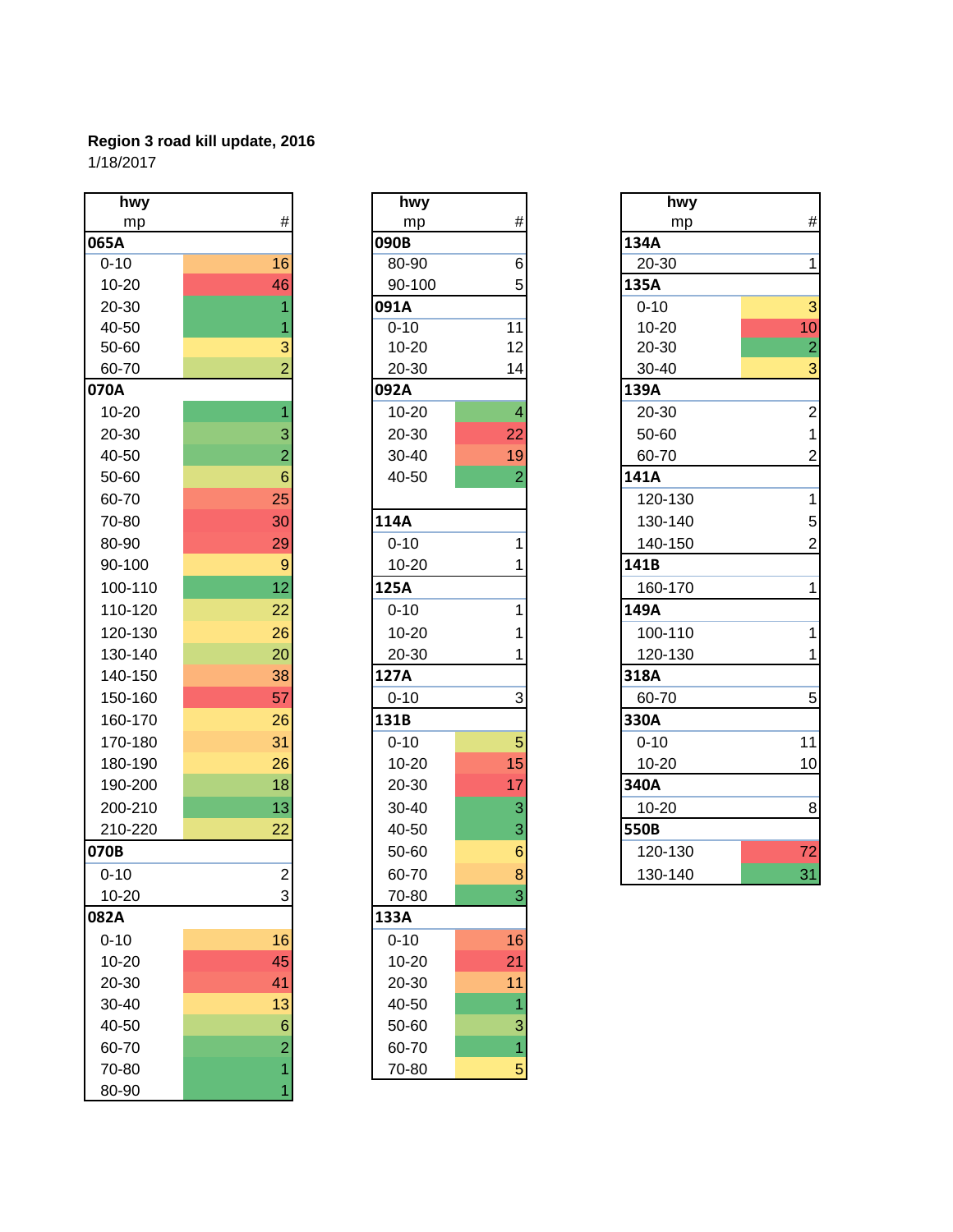| <b>Species</b> |                | <b>Species</b> |                | <b>Species</b> |                |
|----------------|----------------|----------------|----------------|----------------|----------------|
| hwy            |                | hwy            |                | hwy            |                |
| mp             | #              | mp             | #              | mp             | #              |
| <b>BADGER</b>  |                | <b>CAT</b>     |                | <b>COYOTE</b>  |                |
| 006E           |                | 006E           |                | 070A           |                |
| 140-150        | 1              | 140-150        | 1              | 70-80          | 1              |
| 150-160        |                | 050A           |                | 80-90          | 1              |
| 009D           |                | 40-50          | 1              | 160-170        | $\overline{a}$ |
| 140-150        | 1              | 140-150        | 1              | 180-190        | 1              |
| 040A           |                | 070A           |                | 190-200        | $\overline{a}$ |
| 50-60          | 1              | 130-140        | 2              | 200-210        | 1              |
| 070A           |                | 140-150        |                | 082A           |                |
| 150-160        | 1              | 150-160        | $\overline{2}$ | $10 - 20$      | $\overline{1}$ |
| 160-170        |                | 131B           |                | 40-50          | 1              |
| <b>BEAR</b>    |                | $10 - 20$      | 1              | 135A           |                |
| 070A           |                | 141A           |                | 20-30          | 1              |
| 90-100         | $\overline{c}$ | 140-15C        | $\overline{2}$ | <b>DEER</b>    |                |
| 110-120        | 1              | <b>COW</b>     |                | 006D           |                |
| 170-180        |                | 070B           |                | 100-110        | 3              |
| 180-190        |                | $0 - 10$       | $\overline{c}$ | 110-120        | 1              |
| 082A           |                | <b>COYOTE</b>  |                | 90-100         | 4              |
| $10 - 20$      | 1              | 006F           |                | 006E           |                |
| <b>BEAVER</b>  |                | 220-230        | 1              | 140-150        | 3              |
| 070A           |                | 009C           |                | 150-160        | 25             |
| 150-160        | 1              | 80-90          | 3              | 160-170        | 4              |
| <b>BIRD</b>    |                | 90-100         |                | 170-180        | $\overline{7}$ |
| 070A           |                | 013A           |                | 006F           |                |
| 140-150        | 1              | 50-60          | 1              | 210-220        | 3              |
| <b>BOBCAT</b>  |                | 040A           |                | 220-230        | $\overline{c}$ |
| 013A           |                | $10 - 20$      | 1              | 006L           |                |
| $10 - 20$      | 1              | 170-180        | 1              | 90-100         | $\overline{c}$ |
| 070A           |                | 050A           |                | 006M           |                |
| 50-60          | 1              | 130-140        |                | 80-90          | 1              |
| 120-130        |                | 50-60          | 3              | 009C           |                |
| 130-140        |                | 070A           |                | 80-90          | $\overline{6}$ |
| 160-170        | 1              | 110-120        | 1              | 90-100         | 4              |

| Species    |                         | <b>Specie</b> |
|------------|-------------------------|---------------|
| hwy        |                         | h             |
| mp         | #                       | I             |
| <b>CAT</b> |                         | <b>COYO</b>   |
| 006E       |                         | 070A          |
| 140-150    | 1                       | $70-$         |
| 050A       |                         | $80 -$        |
| 40-50      | 1                       | 160           |
| 140-150    | 1                       | 180           |
| 070A       |                         | 190           |
| 130-140    | $\overline{\mathbf{c}}$ | 200           |
| 140-150    | 1                       | 082A          |
| 150-160    | $\overline{2}$          | $10 - 1$      |
| 131B       |                         | $40 -$        |
| $10 - 20$  | 1                       | 135A          |
| 141A       |                         | $20 - 3$      |
| 140-150    | $\overline{2}$          | <b>DEER</b>   |
| cow        |                         | 006D          |
| 070B       |                         | 100           |
| $0 - 10$   | $\overline{2}$          | 110           |
| COYOTE     |                         | 90-           |
| 006F       |                         | 006E          |
| 220-230    | 1                       | 140           |
| 009C       |                         | 150           |
| 80-90      | 3                       | 160           |
| 90-100     | $\overline{1}$          | 170           |
| 013A       |                         | 006F          |
| 50-60      | 1                       | 210           |
| 040A       |                         | 220           |
| 10-20      | 1                       | 006L          |
| 170-180    | 1                       | 90-           |
| 050A       |                         | 006N          |
| 130-140    | 1                       | $80 -$        |
| 50-60      | 3                       | 009C          |
| 070A       |                         | $80 -$        |
| 110-120    | 1                       | 90-           |
| 140-150    | 3                       | 009D          |
| 150-160    | 4                       | 110           |

| cies        |   | <b>Species</b> |   | <b>Species</b> |                         |
|-------------|---|----------------|---|----------------|-------------------------|
| hwy         |   | hwy            |   | hwy            |                         |
| mp          | # | mp             | # | mp             | $\#$                    |
| <b>OGER</b> |   | <b>CAT</b>     |   | <b>COYOTE</b>  |                         |
| 06E         |   | 006E           |   | 070A           |                         |
| 140-150     |   | 140-150        |   | 70-80          |                         |
| 150-160     |   | 050A           |   | 80-90          |                         |
| )9D         |   | 40-50          |   | 160-170        |                         |
| 140-150     |   | 140-150        |   | 180-190        |                         |
| 10A         |   | 070A           |   | 190-200        | 2                       |
| 50-60       |   | 130-140        | 2 | 200-210        | 1                       |
| 70A         |   | 140-150        |   | 082A           |                         |
| 150-160     |   | 150-160        | 2 | $10 - 20$      |                         |
| 160-170     |   | 131B           |   | 40-50          |                         |
| <b>R</b>    |   | $10 - 20$      | 1 | 135A           |                         |
| 70A         |   | 141A           |   | 20-30          |                         |
| 90-100      | 2 | 140-15C        | 2 | <b>DEER</b>    |                         |
| 110-120     |   | <b>COW</b>     |   | 006D           |                         |
| 170-180     |   | 070B           |   | 100-110        | 3                       |
| 180-190     |   | $0 - 10$       | 2 | 110-120        |                         |
| 32A         |   | <b>COYOTE</b>  |   | 90-100         | $\overline{\mathbf{r}}$ |
| 10-20       |   | 006F           |   | 006E           |                         |
| VER         |   | 220-230        | 1 | 140-150        | $\mathbf{3}$            |
| 70A         |   | 009C           |   | 150-160        | 25                      |
| 150-160     |   | 80-90          | 3 | 160-170        | $\overline{4}$          |
| D           |   | 90-100         |   | 170-180        | $\overline{7}$          |
| 70A         |   | 013A           |   | 006F           |                         |
| 140-150     |   | 50-60          | 1 | 210-220        | $\mathbf{3}$            |
| <b>BCAT</b> |   | 040A           |   | 220-230        | $\mathbf{2}$            |
| L3A         |   | $10 - 20$      |   | 006L           |                         |
| 10-20       |   | 170-180        | 1 | 90-100         | $\mathbf{2}$            |
| 70A         |   | 050A           |   | 006M           |                         |
| 50-60       |   | 130-140        | 1 | 80-90          | 1                       |
| 120-130     |   | 50-60          | 3 | 009C           |                         |
| 130-140     |   | 070A           |   | 80-90          | 6                       |
| 160-170     | 1 | 110-120        | 1 | 90-100         | $\overline{4}$          |
|             |   | 140-150        | 3 | 009D           |                         |
|             |   | 150-160        | 4 | 110-120        | 12                      |
|             |   |                |   | 120-130        | 26                      |
|             |   |                |   | 130-140        | 28                      |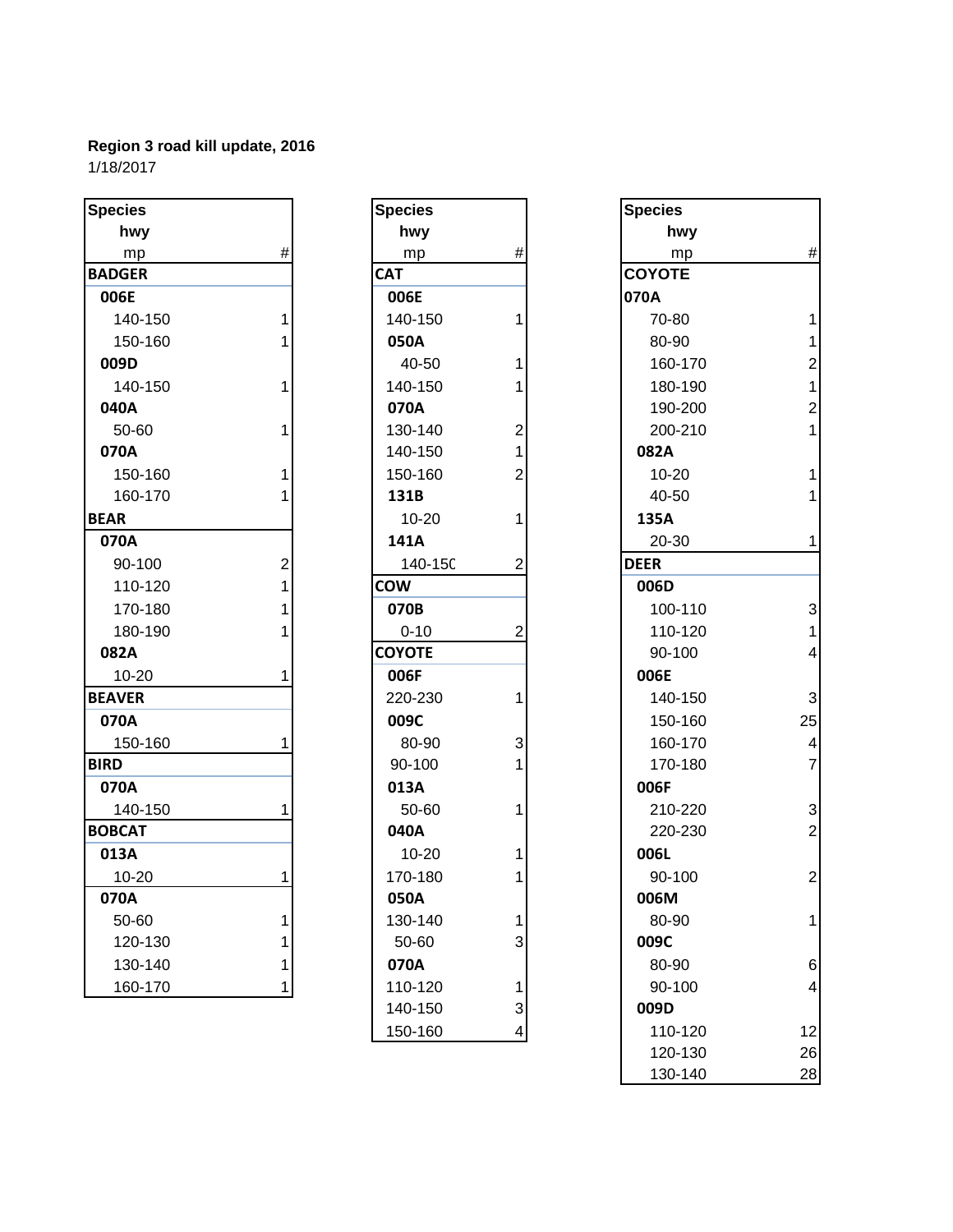1/18/2017

| <b>Species</b> |                           | <b>Species</b> |                           | <b>Species</b> |                         |
|----------------|---------------------------|----------------|---------------------------|----------------|-------------------------|
| hwy            |                           | hwy            |                           | hwy            |                         |
| mp             | $\#$                      | mp             | $\#$                      | mp             | $\#$                    |
| <b>DEER</b>    |                           | <b>DEER</b>    |                           | <b>DEER</b>    |                         |
| 013A           |                           | 040A           |                           | 070A           |                         |
| $0 - 10$       | $\overline{\mathbf{c}}$   | 20-30          | $\overline{\mathbf{c}}$   | $10 - 20$      | 1                       |
| $10 - 20$      | 3                         | 40-50          | $\bf 8$                   | 20-30          | $\mathbf{2}$            |
| 20-30          | $\overline{2}$            | 50-60          | $\,6$                     | 50-60          | $\overline{3}$          |
| 30-40          | 11                        | 60-70          | 24                        | 60-70          | 11                      |
| 40-50          | $\ensuremath{\mathsf{3}}$ | 70-80          | 23                        | 70-80          | 19                      |
| 50-60          | 11                        | 80-90          | 10                        | 80-90          | 12                      |
| 60-70          | 10                        | 90-100         | 27                        | 90-100         | $6 \overline{6}$        |
| 70-80          | 15                        | 180-190        | 16                        | 100-110        | $\bf{8}$                |
| 80-90          | 18                        | 190-200        | 24                        | 110-120        | 16                      |
| 90-100         | 19                        | 200-210        | $\overline{7}$            | 120-130        | 19                      |
| 013B           |                           | 210-220        | $\mathbf{3}$              | 130-140        | 8                       |
| 10-20          | 1                         | 050A           |                           | 140-150        | 13                      |
| 100-110        | 65                        | 40-50          | 6                         | 150-160        | 33                      |
| 110-120        | 53                        | 50-60          | 3                         | 160-170        | 16                      |
| 120-130        | 6                         | 70-80          | $\overline{\mathbf{c}}$   | 170-180        | 29                      |
| 130-140        | 5                         | 80-90          | $\overline{\mathbf{4}}$   | 180-190        | 18                      |
| 20-30          | 5                         | 90-100         | 16                        | 190-200        | $\bf 8$                 |
| 90-100         | 25                        | 100-110        | 21                        | 200-210        | $\vert 4 \vert$         |
| 014B           |                           | 110-120        | 17                        | 210-220        | $6 \overline{6}$        |
| 60-70          | 1                         | 120-130        | $\bf 8$                   | 070B           |                         |
| 024A           |                           | 130-140        | $\overline{\mathbf{4}}$   | $10 - 20$      | $\mathbf{3}$            |
| 150-160        | 3                         | 140-150        | 38                        | 082A           |                         |
| 160-170        | 5                         | 150-160        | 17                        | $0 - 10$       | 15                      |
| 190-200        | 1                         | 160-170        | 25                        | $10 - 20$      | 39                      |
| 040A           |                           | 170-180        | $\overline{7}$            | 20-30          | 35                      |
| $0 - 10$       | 4                         | 064A           |                           | 30-40          | 11                      |
| $10 - 20$      | 1                         | 40-50          | $\ensuremath{\mathsf{3}}$ | 40-50          | $\mathbf{3}$            |
| 100-110        | 26                        | 50-60          | $\ensuremath{\mathsf{3}}$ | 70-80          | 1                       |
| 110-120        | $\overline{\mathbf{c}}$   | 60-70          | 5                         | 80-90          | 1                       |
| 120-130        | 3                         | 70-80          | 4                         | 090B           |                         |
| 130-140        | 7                         | 065A           |                           | 80-90          | $\overline{\mathbf{r}}$ |
| 140-150        | 1                         | $0 - 10$       | 11                        | 90-100         | $\overline{c}$          |
| 150-160        | 1                         | 10-20          | 37                        | 091A           |                         |
| 170-180        | 1                         | 20-30          |                           | $0 - 10$       | $6 \,$                  |
|                |                           | 40-50          |                           | $10 - 20$      | $\overline{7}$          |
|                |                           | 50-60          | 3                         | 20-30          | $\overline{9}$          |
|                |                           | 60-70          | $\overline{c}$            |                |                         |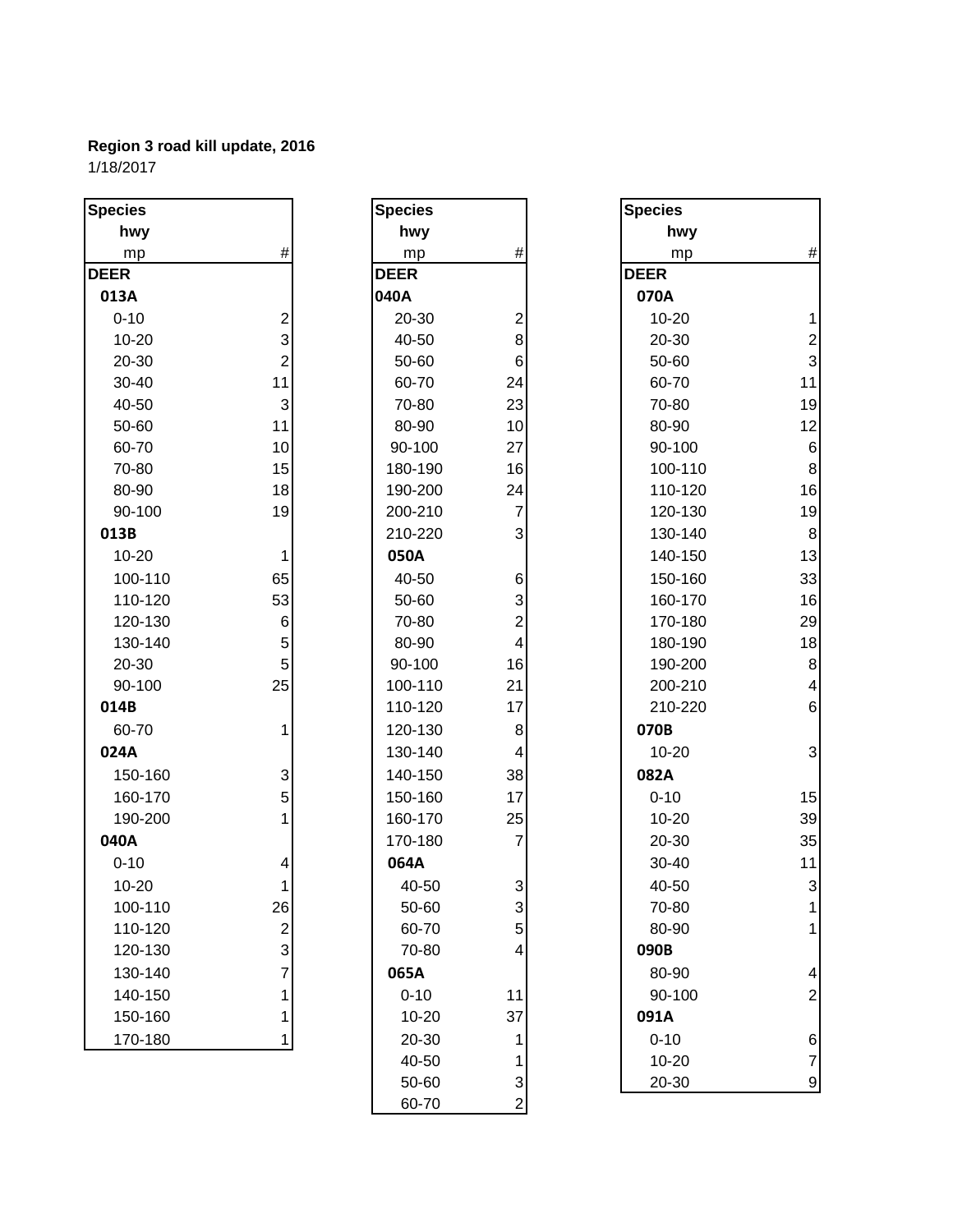| <b>Species</b> |                           | <b>Species</b> |                  | <b>Species</b> |                |
|----------------|---------------------------|----------------|------------------|----------------|----------------|
| hwy            |                           | hwy            |                  | hwy            |                |
| mp             | #                         | mp             | $\#$             | mp             | #              |
| <b>DEER</b>    |                           | <b>DEER</b>    |                  | <b>ELK</b>     |                |
| 092A           |                           | 141B           |                  | 013A           |                |
| $10 - 20$      | $\ensuremath{\mathsf{3}}$ | 160-170        | 1                | $10 - 20$      |                |
| 20-30          | 18                        | 318A           |                  | 20-30          | 1              |
| $30 - 40$      | $\overline{7}$            | 60-70          | 5                | 30-40          | $\overline{c}$ |
| 40-50          | $\overline{2}$            | 330A           |                  | 40-50          | 1              |
| 114A           |                           | $0 - 10$       | 4                | 50-60          | 5              |
| $10 - 20$      | 1                         | $10 - 20$      | $\boldsymbol{9}$ | 60-70          | 6              |
| 125A           |                           | 340A           |                  | 70-80          | 3              |
| $10 - 20$      | 1                         | $10 - 20$      | $\bf 8$          | 80-90          | 9              |
| 20-30          |                           | 550B           |                  | 90-100         | 1              |
| 127A           |                           | 120-130        | 67               | 013B           |                |
| $0 - 10$       | $\overline{c}$            | 130-140        | 30               | 100-110        | 30             |
| 131B           |                           | <b>DOG</b>     |                  | 110-120        | 26             |
| $0 - 10$       | $\ensuremath{\mathsf{3}}$ | 024A           |                  | 120-130        | 1              |
| $10 - 20$      | 13                        | 170-180        | 1                | 130-140        | 1              |
| 20-30          | 15                        | 070A           |                  | 90-100         | $\overline{c}$ |
| 30-40          | $\overline{c}$            | 140-150        | 1                | 014A           |                |
| 50-60          |                           | 160-170        |                  | $0 - 10$       | 1              |
| 60-70          | 1                         | 200-210        | 1                | 024A           |                |
| 70-80          |                           | 082A           |                  | 180-190        | $\overline{c}$ |
| 133A           |                           | 20-30          | 2                | 190-200        | $\overline{c}$ |
| $0 - 10$       | 12                        | <b>ELK</b>     |                  | 034A           |                |
| $10 - 20$      | 12                        | 006E           |                  | $10 - 20$      | 1              |
| 20-30          | 10                        | 150-160        | 1                | 040A           |                |
| 50-60          | 1                         | 006F           |                  | 100-110        | 4              |
| 60-70          |                           | 210-220        | 2                | $10 - 20$      | 1              |
| 70-80          | 4                         | 006M           |                  | 110-120        | 1              |
| 134A           |                           | 80-90          | 3                | 120-130        |                |
| 20-30          | 1                         | 90-100         | 3                | 130-140        |                |
| 135A           |                           | 009C           |                  | 170-180        |                |
| $0 - 10$       | 3                         | 90-100         | $\mathbf 2$      | 180-190        | 3              |
| 10-20          | 10                        | 009D           |                  | 190-200        |                |
| 20-30          | 1                         | 110-12C        | 1                | 20-30          |                |
| 30-40          | 3                         | 120-13C        | 5                | 210-220        |                |
| 139A           |                           | 130-14C        | 1                | 30-40          |                |
| 20-30          | $\overline{\mathbf{c}}$   | 140-15C        | 1                | 50-60          |                |
| 50-60          | 1                         |                |                  | 80-90          | 3              |
| 60-70          |                           |                |                  | $90 - 100$     | 6              |

| <b>Species</b><br>hwy |                                            |
|-----------------------|--------------------------------------------|
|                       |                                            |
|                       | #                                          |
| mp<br><b>DEER</b>     |                                            |
| 141B                  |                                            |
| 160-170               | 1                                          |
| 318A                  |                                            |
|                       | 5                                          |
| 60-70<br>330A         |                                            |
|                       | $\overline{\mathbf{r}}$                    |
| $0 - 10$              |                                            |
| 10-20                 | 9                                          |
| 340A                  |                                            |
| 10-20                 | 8                                          |
| 550B                  |                                            |
| 120-130               | 67                                         |
| 130-140               | 30                                         |
| <b>DOG</b>            |                                            |
| 024A                  |                                            |
| 170-180               | 1                                          |
| 070A                  |                                            |
| 140-150               | 1                                          |
| 160-170               | $\mathbf 1$                                |
| 200-210               | $\overline{1}$                             |
| 082A                  |                                            |
| 20-30                 | 2                                          |
| <b>ELK</b>            |                                            |
| 006E                  |                                            |
| 150-160               | 1                                          |
| 006F                  |                                            |
| 210-220               | 2                                          |
| 006M                  |                                            |
| 80-90                 |                                            |
| 90-100                | $\frac{3}{3}$                              |
| 009C                  |                                            |
| 90-100                | $\overline{c}$                             |
| 009D                  |                                            |
| 110-120               | $\begin{array}{c} 1 \\ 5 \\ 1 \end{array}$ |
| 120-130               |                                            |
| 130-14C               |                                            |
| 140-150               | 1                                          |
|                       |                                            |

| cies     |                           | <b>Species</b> |                | <b>Species</b> |                  |
|----------|---------------------------|----------------|----------------|----------------|------------------|
| hwy      |                           | hwy            |                | hwy            |                  |
| mp       | #                         | mp             | #              | mp             | $\#$             |
| ER.      |                           | <b>DEER</b>    |                | <b>ELK</b>     |                  |
| )2A      |                           | 141B           |                | 013A           |                  |
| 10-20    | $\ensuremath{\mathsf{3}}$ | 160-170        |                | 10-20          | $\mathbf{1}$     |
| 20-30    | 18                        | 318A           |                | 20-30          | $\mathbf{1}$     |
| 30-40    | $\overline{\mathbf{7}}$   | 60-70          | 5              | 30-40          | $\mathbf{2}$     |
| 40-50    | $\overline{2}$            | 330A           |                | 40-50          | $\mathbf{1}$     |
| L4A      |                           | $0 - 10$       | 4              | 50-60          | $5\overline{)}$  |
| 10-20    | 1                         | $10 - 20$      | 9              | 60-70          | $\sqrt{6}$       |
| 25A      |                           | 340A           |                | 70-80          | $\mathbf{3}$     |
| 10-20    |                           | $10 - 20$      | 8              | 80-90          | $\boldsymbol{9}$ |
| 20-30    |                           | 550B           |                | 90-100         | $\mathbf{1}$     |
| 27A      |                           | 120-130        | 67             | 013B           |                  |
| $0 - 10$ | $\overline{\mathbf{c}}$   | 130-140        | 30             | 100-110        | 30               |
| 31B      |                           | <b>DOG</b>     |                | 110-120        | 26               |
| $0 - 10$ | $\ensuremath{\mathsf{3}}$ | 024A           |                | 120-130        | $\mathbf{1}$     |
| 10-20    | 13                        | 170-180        |                | 130-140        | 1                |
| 20-30    | 15                        | 070A           |                | 90-100         | $\mathbf{2}$     |
| 30-40    | $\overline{c}$            | 140-150        |                | 014A           |                  |
| 50-60    |                           | 160-170        |                | $0 - 10$       | $\mathbf{1}$     |
| 60-70    |                           | 200-210        |                | 024A           |                  |
| 70-80    |                           | 082A           |                | 180-190        | $\mathbf{2}$     |
| 33A      |                           | 20-30          | 2              | 190-200        | $\overline{2}$   |
| $0 - 10$ | 12                        | <b>ELK</b>     |                | 034A           |                  |
| 10-20    | 12                        | 006E           |                | 10-20          | $\mathbf{1}$     |
| 20-30    | 10                        | 150-160        |                | 040A           |                  |
| 50-60    | 1                         | 006F           |                | 100-110        | $\overline{4}$   |
| 60-70    | 1                         | 210-220        | 2              | $10 - 20$      | $\mathbf{1}$     |
| 70-80    | 4                         | 006M           |                | 110-120        | $\mathbf{1}$     |
| 34A      |                           | 80-90          | 3              | 120-130        | 2                |
| 20-30    |                           | 90-100         | 3              | 130-140        | 1                |
| 35A      |                           | 009C           |                | 170-180        | 1                |
| 0-10     | $\sqrt{3}$                | 90-100         | $\overline{2}$ | 180-190        | 3                |
| 10-20    | 10                        | 009D           |                | 190-200        | 1                |
| 20-30    | 1                         | 110-12C        |                | 20-30          | 1                |
| 30-40    | 3                         | 120-13C        | 5              | 210-220        | 1                |
| 39A      |                           | 130-14C        |                | 30-40          | 1                |
| 20-30    | $\overline{\mathbf{c}}$   | 140-15C        | 1              | 50-60          | 1                |
| 50-60    | 1                         |                |                | 80-90          | $\mathbf{3}$     |
| 60-70    | $\overline{\mathbf{c}}$   |                |                | 90-100         | $6 \overline{6}$ |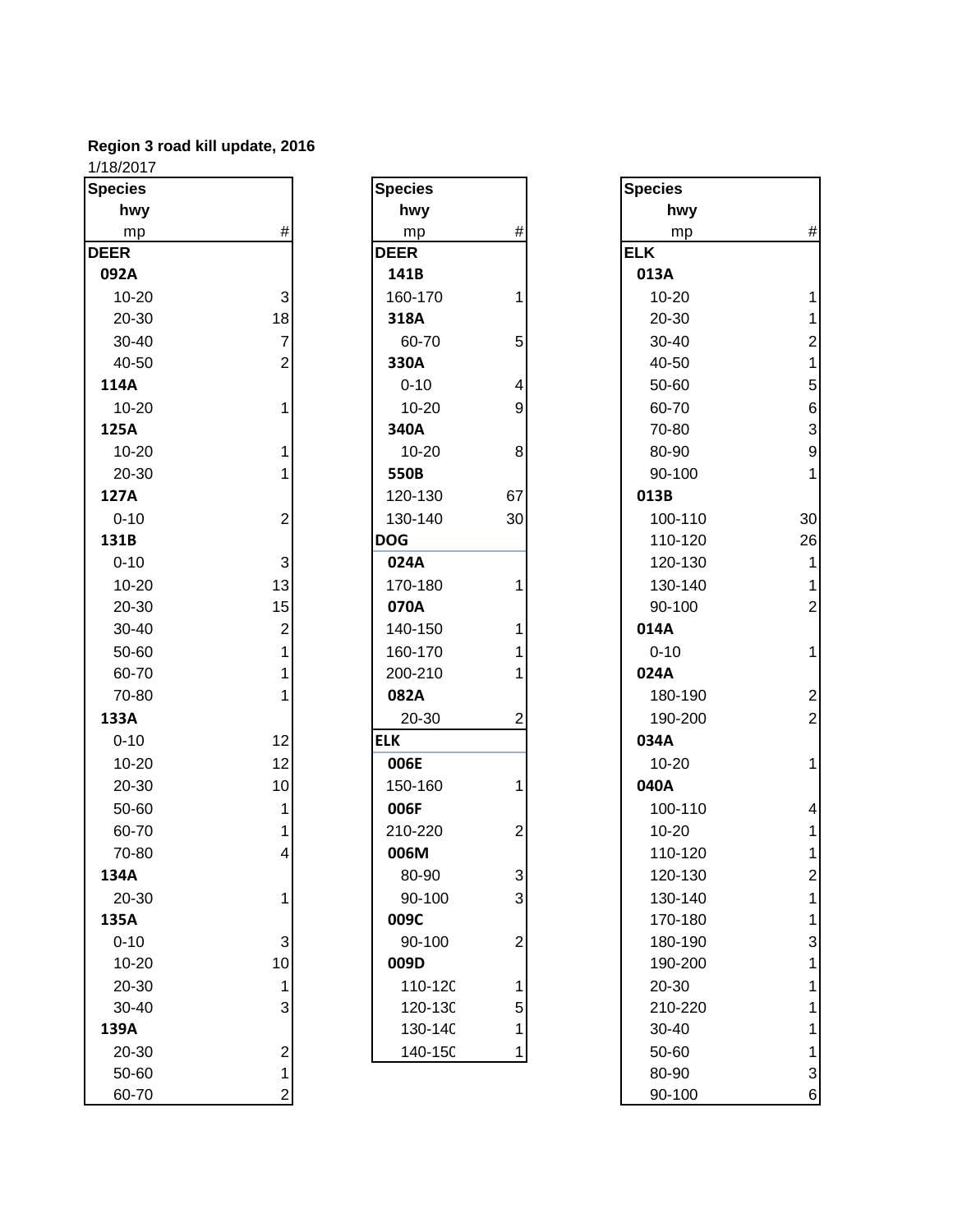| <b>Species</b> |                         | <b>Species</b> |                | <b>Species</b> |
|----------------|-------------------------|----------------|----------------|----------------|
| hwy            |                         | hwy            |                | hwy            |
| mp             | $\#$                    | mp             | #              | mp             |
| <b>ELK</b>     |                         | <b>ELK</b>     |                | <b>HAWK</b>    |
| 050A           |                         | 131B           |                | 009C           |
| 50-60          | 1                       | 20-30          | 1              | 90-100         |
| 100-110        | 3                       | 50-60          | 1              | 070A           |
| 110-120        | 3                       | 133A           |                | 150-16         |
| 120-130        | $\overline{2}$          | $0 - 10$       | 1              | 160-17         |
| 130-140        | 3                       | $10 - 20$      | 2              | <b>HORSE</b>   |
| 140-150        | $\overline{2}$          | 20-30          | 1              | 040A           |
| 150-160        | $\mathbf{1}$            | 40-50          | 1              | 80-90          |
| 160-170        | 1                       | 50-60          | $\overline{2}$ | 90-100         |
| 064A           |                         | 70-80          | 1              | 091A           |
| 50-60          | 1                       | <b>FOX</b>     |                | $0 - 10$       |
| 070A           |                         | 006E           |                | 131B           |
| 60-70          | 10                      | 150-160        | 3              | 40-50          |
| 70-80          | 9                       | 006F           |                | <b>LION</b>    |
| 80-90          | 10                      | 220-230        | 1              | 070A           |
| 90-100         | 1                       | 009C           |                | 150-16         |
| 110-120        | 3                       | 80-90          | 6              | <b>MINK</b>    |
| 140-150        | $\mathbf 1$             | 90-100         | 4              | 070A           |
| 160-170        | $\mathbf{1}$            | 040A           |                | 200-21         |
| 180-190        | 1                       | 140-150        | 1              | <b>MOOSE</b>   |
| 190-200        | $\overline{2}$          | 30-40          | 1              | 009C           |
| 210-220        | 6                       | 070A           |                | 80-90          |
| 082A           |                         | 100-110        | 1              | 040A           |
| $0 - 10$       | 1                       | 130-140        | 1              | 150-16         |
| 10-20          | $\overline{\mathbf{c}}$ | 140-150        | 5              | 070A           |
| 20-30          | 3                       | 150-160        | $\overline{2}$ | 180-19         |
| 30-40          | $\overline{2}$          | 160-170        | 1              | <b>OTTER</b>   |
| 40-50          | 2                       | 180-190        | $\overline{c}$ | 070A           |
| 091A           |                         | 190-200        | 1              | 150-16         |
| $0 - 10$       | 1                       | 082A           |                | 160-17         |
| $10 - 20$      | 3                       | $10 - 20$      | 1              | <b>OWL</b>     |
| 20-30          | 1                       | 091A           |                | 006E           |
| 125A           |                         | $0 - 10$       | 1              | 150-16         |
| $0 - 10$       | 1                       | 20-30          |                | 070A           |
| 127A           |                         | <b>GOAT</b>    |                | 130-14         |
| $0 - 10$       | 1                       | 070A           |                | 140-15         |

| <b>Species</b> |                                                 |
|----------------|-------------------------------------------------|
| hwy            |                                                 |
| mp             | #                                               |
| <b>ELK</b>     |                                                 |
| 131B           |                                                 |
| 20-30          | 1                                               |
| 50-60          | $\overline{\mathbf{1}}$                         |
| 133A           |                                                 |
| $0 - 10$       |                                                 |
| 10-20          |                                                 |
| 20-30          |                                                 |
| 40-50          |                                                 |
| 50-60          | 12112                                           |
| 70-80          |                                                 |
| <b>FOX</b>     |                                                 |
| 006E           |                                                 |
| 150-160        | 3                                               |
| 006F           |                                                 |
| 220-230        | $\overline{1}$                                  |
| 009C           |                                                 |
| 80-90          | 6                                               |
| 90-100         | 4                                               |
| 040A           |                                                 |
| 140-150        | 1                                               |
| 30-40          | $\overline{\mathbf{1}}$                         |
| 070A           |                                                 |
| 100-110        | $\mathbf{1}$                                    |
| 130-140        |                                                 |
| 140-150        |                                                 |
| 150-160        | $\begin{array}{c} 1 \\ 5 \\ 2 \\ 1 \end{array}$ |
| 160-170        |                                                 |
| 180-190        | $\overline{\mathbf{c}}$                         |
| 190-200        |                                                 |
| 082A           |                                                 |
| 10-20          | 1                                               |
| 091A           |                                                 |
| $0 - 10$       | 1                                               |
| 20-30          | 1                                               |
| <b>GOAT</b>    |                                                 |
| 070A           |                                                 |
| 120-130        |                                                 |

|                         | <b>Species</b> |                | <b>Species</b> |                 |
|-------------------------|----------------|----------------|----------------|-----------------|
|                         | hwy            |                | hwy            |                 |
| $\#$                    | mp             | $\#$           | mp             | $\#$            |
|                         | <b>ELK</b>     |                | <b>HAWK</b>    |                 |
|                         | 131B           |                | 009C           |                 |
| 1                       | 20-30          |                | 90-100         | 1               |
| 3                       | 50-60          |                | 070A           |                 |
| 3                       | 133A           |                | 150-160        | 1               |
| $\overline{\mathbf{c}}$ | $0 - 10$       | 1              | 160-170        | 1               |
| 3                       | $10 - 20$      | 2              | <b>HORSE</b>   |                 |
| $\overline{c}$          | 20-30          |                | 040A           |                 |
| 1                       | 40-50          |                | 80-90          | $\mathbf{1}$    |
|                         | 50-60          | $\overline{c}$ | 90-100         | $\mathbf{1}$    |
|                         | 70-80          | 1              | 091A           |                 |
| 1                       | <b>FOX</b>     |                | $0 - 10$       | $\mathbf{3}$    |
|                         | 006E           |                | 131B           |                 |
| 10                      | 150-160        | 3              | 40-50          | $\mathbf{3}$    |
| 9                       | 006F           |                | <b>LION</b>    |                 |
| 10                      | 220-230        | 1              | 070A           |                 |
| 1                       | 009C           |                | 150-160        | 1               |
| 3                       | 80-90          | 6              | <b>MINK</b>    |                 |
| 1                       | 90-100         | 4              | 070A           |                 |
|                         | 040A           |                | 200-210        | $\mathbf{1}$    |
| 1                       | 140-150        | 1              | <b>MOOSE</b>   |                 |
| $\overline{2}$          | 30-40          |                | 009C           |                 |
| 6                       | 070A           |                | 80-90          | $\mathbf{1}$    |
|                         | 100-110        | 1              | 040A           |                 |
| 1                       | 130-140        |                | 150-160        | $\overline{2}$  |
| 2                       | 140-150        | 5              | 070A           |                 |
| 3                       | 150-160        | 2              | 180-190        | 1               |
| $\overline{2}$          | 160-170        | 1              | <b>OTTER</b>   |                 |
| $\overline{c}$          | 180-190        |                | 070A           |                 |
|                         | 190-200        |                | 150-160        | $\mathbf{2}$    |
| 1                       | 082A           |                | 160-170        | $\overline{2}$  |
| 3                       | $10 - 20$      | 1              | <b>OWL</b>     |                 |
|                         | 091A           |                | 006E           |                 |
|                         | $0 - 10$       | 1              | 150-160        | 1               |
|                         |                |                |                |                 |
|                         | <b>GOAT</b>    |                | 130-140        | $\mathbf{3}$    |
|                         |                |                |                | $\mathbf{2}$    |
|                         |                | 20-30<br>070A  | 2              | 070A<br>140-150 |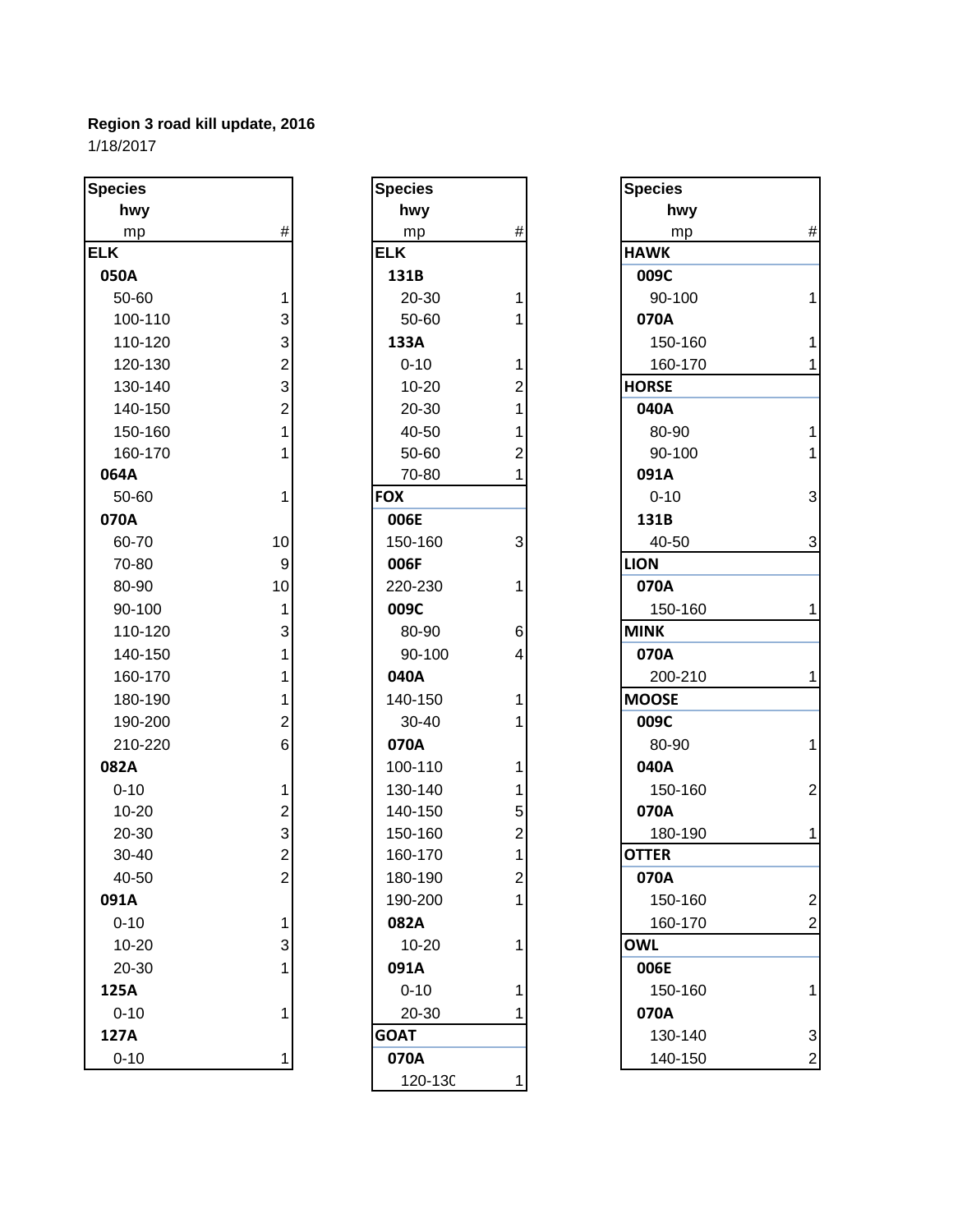| <b>Species</b>   |                | <b>Species</b> |                         | <b>Species</b>    |                         |
|------------------|----------------|----------------|-------------------------|-------------------|-------------------------|
| hwy              |                | hwy            |                         | hwy               |                         |
| mp               | #              | mp             | #                       | mp                | #                       |
| <b>PIG</b>       |                | <b>RABBIT</b>  |                         | <b>SKUNK</b>      |                         |
| 070A             |                | 040A           |                         | 006E              |                         |
| 120-130          | 1              | 170-180        | 1                       | 150-160           | 1                       |
| <b>PORCUPINE</b> |                | 070A           |                         | 040A              |                         |
| 006F             |                | 140-150        | 3                       | 100-110           | 1                       |
| 220-230          |                | 150-160        | 4                       | 120-130           | 3                       |
| 009C             |                | <b>RACCOON</b> |                         | 130-140           | $\overline{2}$          |
| 90-100           |                | 006E           |                         | 200-210           | 1                       |
| 024A             |                | 140-150        | 1                       | 050A              |                         |
| 160-170          |                | 150-160        |                         | 40-50             | $\overline{2}$          |
| 170-180          |                | 160-170        | 2                       | 070A              |                         |
| 050A             |                | 009C           |                         | 150-160           | $\overline{c}$          |
| 110-120          |                | 80-90          | $\overline{\mathbf{c}}$ | 092A              |                         |
| 065A             |                | 040A           |                         | 30-40             | 4                       |
| $0 - 10$         | 3              | 100-110        | $\overline{\mathbf{c}}$ | 131B              |                         |
| 070A             |                | 110-120        | $6\phantom{1}$          | 20-30             | 1                       |
| 190-200          | 1              | 120-130        | 12                      | 30-40             | 1                       |
| 091A             |                | 130-140        | 3                       | 50-60             | $\overline{\mathbf{c}}$ |
| $10 - 20$        | 1              | 200-210        | 1                       | 60-70             | 6                       |
| 20-30            | $\overline{2}$ | 050A           |                         | 70-80             | $\overline{c}$          |
| 131B             |                | 40-50          | 3                       | 330A              |                         |
| 50-60            | 2              | 065A           |                         | $0 - 10$          | 3                       |
| 330A             |                | $0 - 10$       | 1                       | $10 - 20$         | 1                       |
| $0 - 10$         | 4              | 070A           |                         | <b>SM ANIMALS</b> |                         |
| <b>PRONGHORN</b> |                | 60-70          | 1                       | 070A              |                         |
| 040A             |                | 120-130        | 1                       | 150-160           | $\overline{2}$          |
| 180-190          |                | 140-150        | 6                       | <b>UNK</b>        |                         |
| 220-230          |                | 150-160        | $\overline{c}$          | 006E              |                         |
| 50-60            | 1              | 190-200        | 1                       | 150-160           |                         |
| 064A             |                | 210-220        | 2                       | 160-170           |                         |
| 20-30            | 1              | 092A           |                         | 006F              |                         |
| <b>RABBIT</b>    |                | 30-40          | 1                       | 220-230           | $\overline{a}$          |
| 009C             |                | 131B           |                         | 009C              |                         |
| 90-100           | $\overline{2}$ | 60-70          | 1                       | 80-90             | 1                       |
| 009D             |                | <b>SHEEP</b>   |                         | 90-100            | $\overline{2}$          |
| 130-140          | 1              | 070A           |                         | 009D              |                         |
|                  |                |                |                         |                   |                         |

| <b>Species</b> |                |
|----------------|----------------|
| hwy            |                |
| mp             | #              |
| <b>RABBIT</b>  |                |
| 040A           |                |
| 170-180        | 1              |
| 070A           |                |
| 140-150        | 3              |
| 150-160        | 4              |
| <b>RACCOON</b> |                |
| 006E           |                |
| 140-150        | 1              |
| 150-160        | 1              |
| 160-170        | 2              |
| 009C           |                |
| 80-90          | 2              |
| 040A           |                |
| 100-110        | 2              |
| 110-120        | 6              |
| 120-130        | 12             |
| 130-140        | 3              |
| 200-210        | 1              |
| 050A           |                |
| 40-50          | 3              |
| 065A           |                |
| 0-10           | 1              |
| 070A           |                |
| 60-70          | 1              |
| 120-130        | 1              |
| 140-150        | 6              |
| 150-160        | $\overline{c}$ |
| 190-200        | 1              |
| 210-220        | 2              |
| 092A           |                |
| 30-40          | 1              |
| 131B           |                |
| 60-70          | 1              |
| <b>SHEEP</b>   |                |
| 070A           |                |
| RN-90          | ี่ค            |

| pecies          |   | <b>Species</b> |                         | <b>Species</b>    |                          |
|-----------------|---|----------------|-------------------------|-------------------|--------------------------|
| hwy             |   | hwy            |                         | hwy               |                          |
| mp              | # | mp             | $\#$                    | mp                | $\#$                     |
| G               |   | <b>RABBIT</b>  |                         | <b>SKUNK</b>      |                          |
| 070A            |   | 040A           |                         | 006E              |                          |
| 120-130         |   | 170-180        |                         | 150-160           | 1                        |
| <b>ORCUPINE</b> |   | 070A           |                         | 040A              |                          |
| 006F            |   | 140-150        | 3                       | 100-110           | 1                        |
| 220-230         |   | 150-160        | 4                       | 120-130           | 3                        |
| 009C            |   | <b>RACCOON</b> |                         | 130-140           | $\overline{\mathbf{c}}$  |
| 90-100          |   | 006E           |                         | 200-210           | $\mathbf{1}$             |
| 024A            |   | 140-150        | 1                       | 050A              |                          |
| 160-170         |   | 150-160        |                         | 40-50             | $\mathbf{2}$             |
| 170-180         |   | 160-170        | 2                       | 070A              |                          |
| 050A            |   | 009C           |                         | 150-160           | $\overline{2}$           |
| 110-120         |   | 80-90          | $\overline{2}$          | 092A              |                          |
| 065A            |   | 040A           |                         | 30-40             | $\overline{\mathcal{A}}$ |
| $0 - 10$        | 3 | 100-110        | $\overline{\mathbf{c}}$ | 131B              |                          |
| 070A            |   | 110-120        | 6                       | 20-30             |                          |
| 190-200         |   | 120-130        | 12                      | 30-40             | 1                        |
| 091A            |   | 130-140        | 3                       | 50-60             | $\overline{c}$           |
| $10 - 20$       |   | 200-210        | 1                       | 60-70             | $\,6$                    |
| 20-30           | 2 | 050A           |                         | 70-80             | $\overline{2}$           |
| 131B            |   | 40-50          | 3                       | 330A              |                          |
| 50-60           | 2 | 065A           |                         | $0 - 10$          | 3                        |
| 330A            |   | $0 - 10$       | 1                       | 10-20             | 1                        |
| $0 - 10$        | 4 | 070A           |                         | <b>SM ANIMALS</b> |                          |
| <b>RONGHORN</b> |   | 60-70          | 1                       | 070A              |                          |
| 040A            |   | 120-130        |                         | 150-160           | $\overline{2}$           |
| 180-190         |   | 140-150        | 6                       | <b>UNK</b>        |                          |
| 220-230         |   | 150-160        | $\overline{c}$          | 006E              |                          |
| 50-60           |   | 190-200        | $\mathbf{1}$            | 150-160           | 1                        |
| 064A            |   | 210-220        | $\overline{2}$          | 160-170           | 1                        |
| 20-30           |   | 092A           |                         | 006F              |                          |
| ABBIT           |   | 30-40          | 1                       | 220-230           | $\overline{c}$           |
| 009C            |   | 131B           |                         | 009C              |                          |
| 90-100          | 2 | 60-70          | 1                       | 80-90             | 1                        |
| 009D            |   | <b>SHEEP</b>   |                         | 90-100            | $\overline{c}$           |
| 130-140         | 1 | 070A           |                         | 009D              |                          |
|                 |   | 80-90          | 6                       | 120-130           | $\overline{4}$           |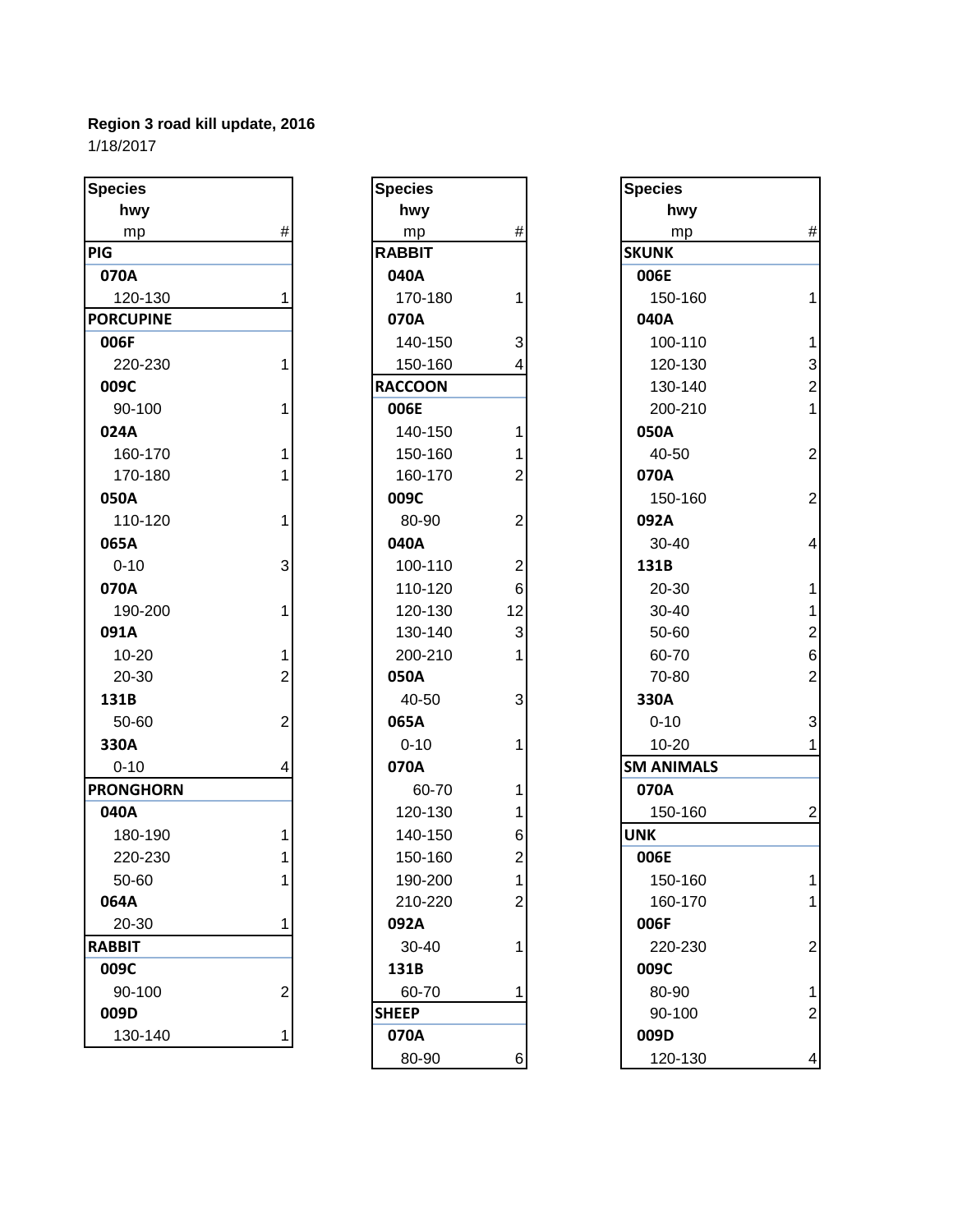**Species Species UNK UNK** 3203 3244 **024A 090B** 3204 3245 **040A** 10-20 1 3208 3252 **050A** 30-40 7 3214 3453 **065A 133A** 3220 3613 **070A 141A** 3225 3621 170-180 1 180-190 2<br>190-200 3 190-200 3<br>200-210 6 200-210 210-220 8 **070A 082A** 2 10-20 1 20-30 1 60-70 2

| cies     |                | <b>Species</b> |                | PATROLS REPORT |      |
|----------|----------------|----------------|----------------|----------------|------|
| hwy      |                | hwy            |                | 3201           | 3242 |
| mp       | #              | mp             | #              | 3202           | 3243 |
| ∢        |                | <b>UNK</b>     |                | 3203           | 3244 |
| 24A      |                | 090B           |                | 3204           | 3245 |
| 140-150  | 1              | 80-90          | $\overline{c}$ | 3205           | 3246 |
| 150-160  | 1              | 90-100         | 3              | 3206           | 3247 |
| 160-170  |                | 091A           |                | 3207           | 3251 |
| 10A      |                | $10 - 20$      | 1              | 3208           | 3252 |
| 100-110  | 3              | 20-30          | 1              | 3209           | 3253 |
| 110-120  | 1              | 092A           |                | 3210           | 3254 |
| 120-130  | $\mathbf{2}$   | 10-20          | 1              | 3211           | 3269 |
| 150-160  | 1              | 20-30          | 4              | 3212           | 3289 |
| 50A      |                | 30-40          | $\overline{7}$ | 3214           | 3453 |
| 40-50    | 5              | 114A           |                | 3215           | 3603 |
| 70-80    | 1              | $0 - 10$       | 1              | 3216           | 3604 |
| 90-100   | 11             | 131B           |                | 3217           | 3605 |
| 100-110  | 3              | $0 - 10$       | $\overline{c}$ | 3218           | 3608 |
| 110-120  | $\overline{2}$ | 10-20          | 1              | 3219           | 3612 |
| 55A      |                | 133A           |                | 3220           | 3613 |
| $0 - 10$ | 1              | $0 - 10$       | 3              | 3221           | 3614 |
| 10-20    | 9              | $10 - 20$      | $\overline{7}$ | 3222           | 3619 |
| 70A      |                | 141A           |                | 3225           | 3621 |
| 20-30    | 1              | 120-130        | 1              | 3226           | 3623 |
| 40-50    | $\mathbf{2}$   | 130-140        | 5              | 3227           | 3627 |
| 50-60    | $\overline{c}$ | 149A           |                | 3228           | 3633 |
| 60-70    | 3              | 100-110        | 1              | 3229           | 3636 |
| 70-80    | 1              | 120-130        | 1              | 3230           | 3637 |
| 100-110  | 3              | 550B           |                | 3232           | 3692 |
| 110-120  | 1              | 120-13C        | 5              | 3233           | 4101 |
| 120-130  | 3              | 130-14C        |                | 3240           | 5315 |
| 130-140  | 5              | <b>WEASEL</b>  |                | 3241           |      |
| 170-180  | 1              | 040A           |                |                |      |
| 180-190  | 2              | 120-130        | 1              |                |      |
| 190-200  | 3              | 130-140        | 1              |                |      |
| 200-210  | 6              | 140-150        |                |                |      |
| 210-220  | 8              | 070A           |                |                |      |
| 32A      |                | 140-150        | 2              |                |      |

| PATROLS REPORTING |      |  |  |  |  |
|-------------------|------|--|--|--|--|
| 3201              | 3242 |  |  |  |  |
| 3202              | 3243 |  |  |  |  |
| 3203              | 3244 |  |  |  |  |
| 3204              | 3245 |  |  |  |  |
| 3205              | 3246 |  |  |  |  |
| 3206              | 3247 |  |  |  |  |
| 3207              | 3251 |  |  |  |  |
| 3208              | 3252 |  |  |  |  |
| 3209              | 3253 |  |  |  |  |
| 3210              | 3254 |  |  |  |  |
| 3211              | 3269 |  |  |  |  |
| 3212              | 3289 |  |  |  |  |
| 3214              | 3453 |  |  |  |  |
| 3215              | 3603 |  |  |  |  |
| 3216              | 3604 |  |  |  |  |
| 3217              | 3605 |  |  |  |  |
| 3218              | 3608 |  |  |  |  |
| 3219              | 3612 |  |  |  |  |
| 3220              | 3613 |  |  |  |  |
| 3221              | 3614 |  |  |  |  |
| 3222              | 3619 |  |  |  |  |
| 3225              | 3621 |  |  |  |  |
| 3226              | 3623 |  |  |  |  |
| 3227              | 3627 |  |  |  |  |
| 3228              | 3633 |  |  |  |  |
| 3229              | 3636 |  |  |  |  |
| 3230              | 3637 |  |  |  |  |
| 3232              | 3692 |  |  |  |  |
| 3233              | 4101 |  |  |  |  |
| 3240              | 5315 |  |  |  |  |
| 3241              |      |  |  |  |  |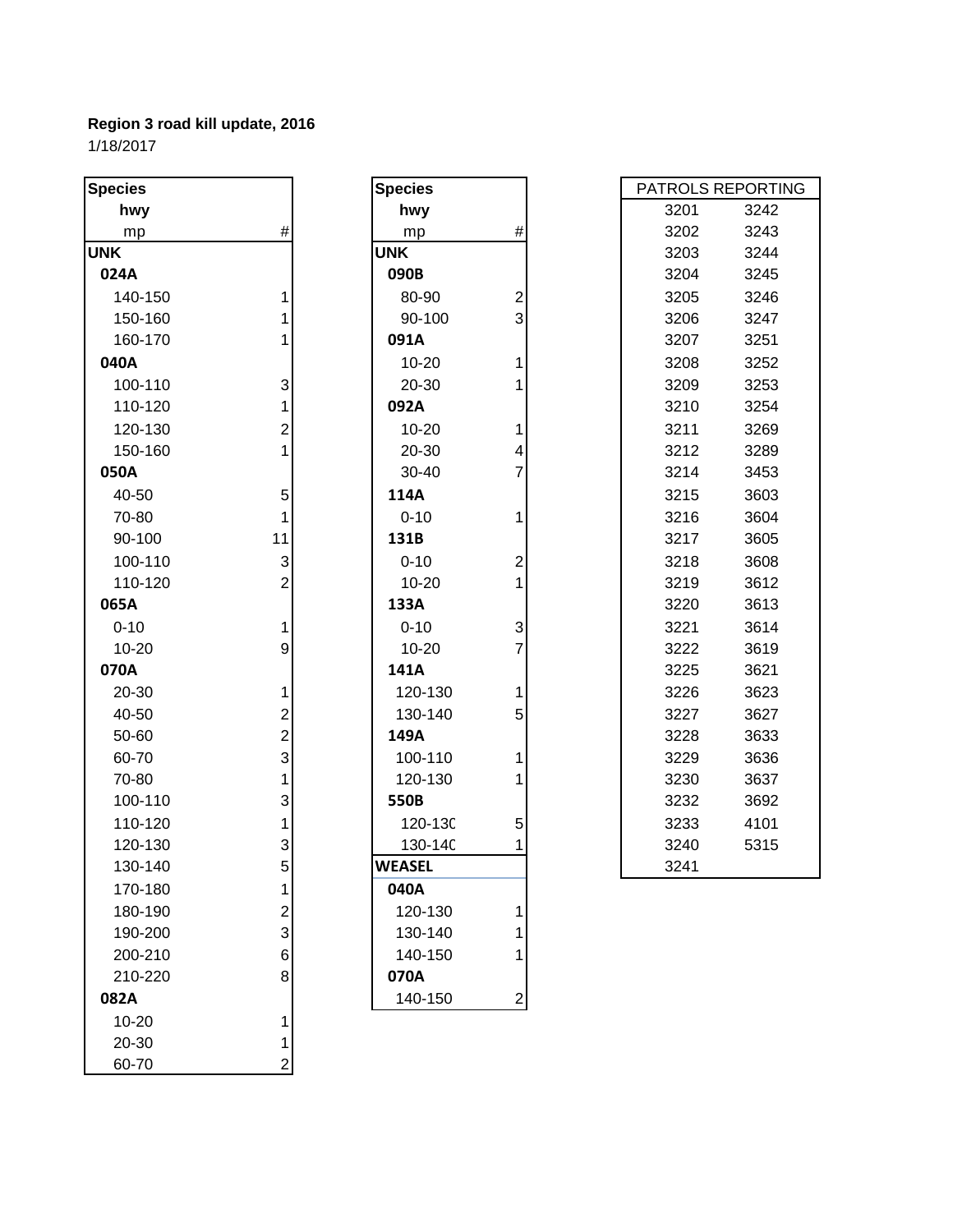Totals from CDOT personnel

Total number of reported animals killed 1356

Note: Regional boundaries were reconfigured in 2013

| BY MONTH | 2013 | 2014 | 2015 | 2016            |
|----------|------|------|------|-----------------|
| Jan      | 36   | 50   | 183  | 94              |
| Feb      | 61   | 61   | 92   | 69              |
| Mar      | 73   | 112  | 115  | $\overline{71}$ |
| Apr      | 38   | 107  | 115  | 86              |
| May      | 61   | 58   | 95   | 90              |
| Jun      | 66   | 161  | 260  | 85              |
| Jul      | 96   | 93   | 178  | 99              |
| Aug      | 116  | 94   | 117  | 175             |
| Sep      | 97   | 142  | 134  | 154             |
| Oct      | 83   | 129  | 171  | 174             |
| Nov      | 112  | 99   | 150  | 186             |
| Dec      | 76   | 99   | 91   | 73              |
| Total    | 915  | 1205 | 1701 | 1356            |

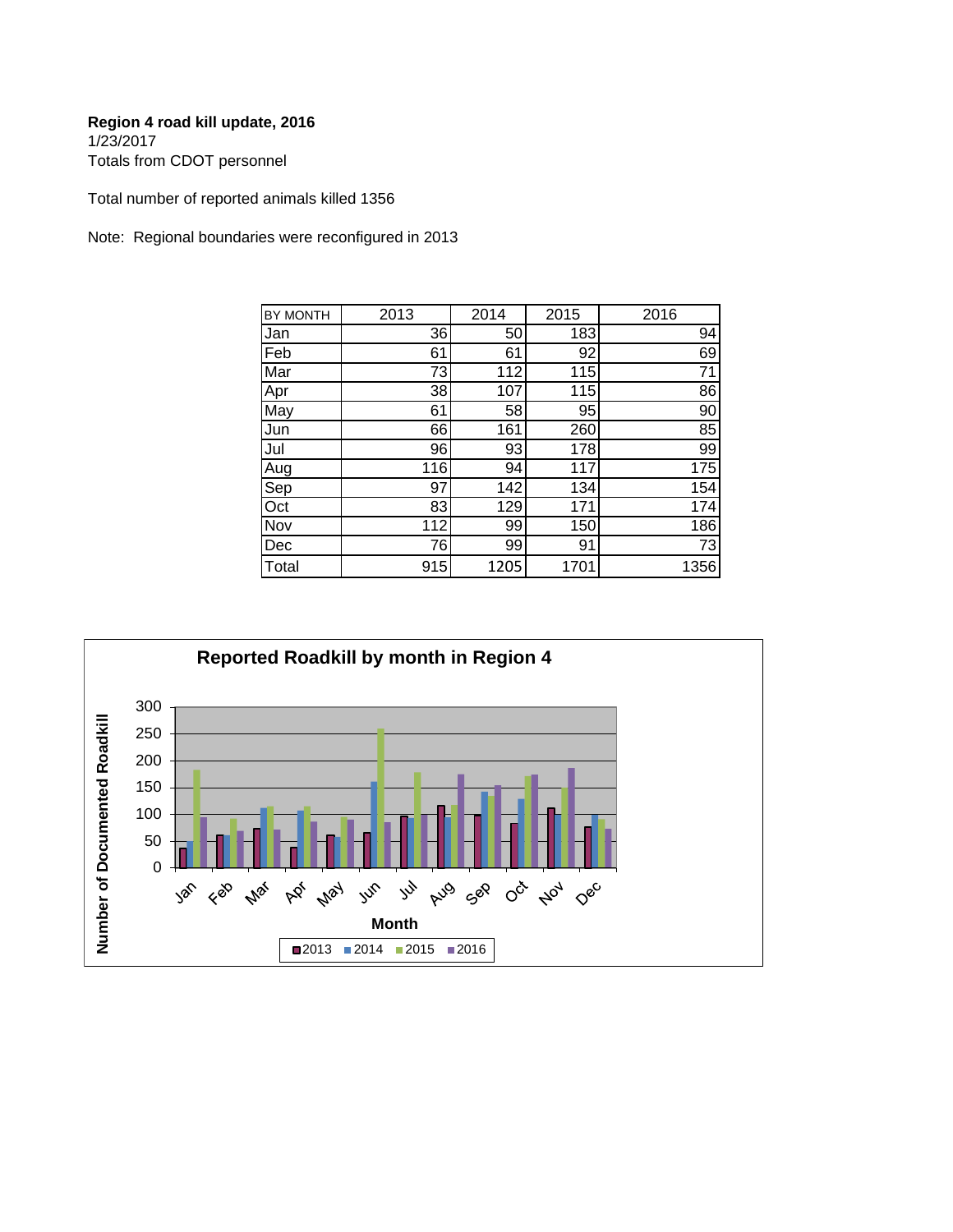| 2016 BY SPECIES    |                  |  |  |  |
|--------------------|------------------|--|--|--|
| <b>BADGER</b>      | 22               |  |  |  |
| <b>BIRD</b>        | 9                |  |  |  |
| <b>CAT</b>         | $\overline{29}$  |  |  |  |
| <b>COW</b>         | 1                |  |  |  |
| <b>COYOTE</b>      | $\overline{67}$  |  |  |  |
| <b>DEER</b>        | 586              |  |  |  |
| <b>DOG</b>         | 7                |  |  |  |
| <b>ELK</b>         | 23               |  |  |  |
| <b>FOX</b>         | 25               |  |  |  |
| <b>HAWK</b>        | $\frac{8}{2}$    |  |  |  |
| <b>HORSE</b>       |                  |  |  |  |
| <b>MOOSE</b>       |                  |  |  |  |
| <b>OPOSSUM</b>     | $\overline{6}$   |  |  |  |
| <b>OWL</b>         | 11               |  |  |  |
| <b>PEACOCK</b>     | 1                |  |  |  |
| PHEASANT           | 35               |  |  |  |
| <b>PORCUPINE</b>   | 7                |  |  |  |
| <b>PRAIRIE DOG</b> | $\overline{15}$  |  |  |  |
| <b>PRONGHORN</b>   | 13               |  |  |  |
| <b>RABBIT</b>      | 150              |  |  |  |
| <b>RACCOON</b>     | 127              |  |  |  |
| <b>SHEEP</b>       | 1                |  |  |  |
| <b>SKUNK</b>       | 94               |  |  |  |
| <b>SNAKE</b>       | 7                |  |  |  |
| <b>SQUIRREL</b>    | $\overline{1}$   |  |  |  |
| <b>TURKEY</b>      | 4                |  |  |  |
| <b>TURTLE</b>      | 1                |  |  |  |
| <b>UNK</b>         | $\overline{103}$ |  |  |  |

| 2016 BY SPECIES  |                 | Species by Month |                | Species by Month |
|------------------|-----------------|------------------|----------------|------------------|
| <b>BADGER</b>    | 22              | Jan              |                | <b>April</b>     |
| <b>BIRD</b>      | $\overline{9}$  | <b>BADGER</b>    | $\mathbf{1}$   | <b>BADGER</b>    |
| CAT              | 29              | <b>BIRD</b>      | 3              | CAT              |
| COW              | $\mathbf{1}$    | <b>CAT</b>       | 3              | <b>COYOTE</b>    |
| <b>COYOTE</b>    | 67              | COYOTE           | 4              | <b>DEER</b>      |
| <b>DEER</b>      | 586             | <b>DEER</b>      | 32             | <b>FOX</b>       |
| <b>DOG</b>       | 7               | <b>ELK</b>       | 3              | <b>OPOSSUM</b>   |
| $E$ K            | 23              | <b>FOX</b>       | 3              | PHEASANT         |
| <b>FOX</b>       | 25              | <b>HAWK</b>      | 1              | <b>PRONGHORN</b> |
| <b>HAWK</b>      | 8               | <b>OPOSSUM</b>   | 1              | <b>RABBIT</b>    |
| <b>HORSE</b>     | $\overline{2}$  | <b>OWL</b>       | 1              | <b>RACCOON</b>   |
| MOOSE            | 1               | PHEASANT         | 1              | <b>SKUNK</b>     |
| <b>OPOSSUM</b>   | $\overline{6}$  | <b>RABBIT</b>    | 30             | <b>SNAKE</b>     |
| OWL              | 11              | <b>RACCOON</b>   | 5              | <b>UNK</b>       |
| <b>PEACOCK</b>   | 1               | <b>SHEEP</b>     | 1              | May              |
| PHEASANT         | $\overline{35}$ | <b>SKUNK</b>     | 1              | <b>BADGER</b>    |
| <b>PORCUPINE</b> | 7               | <b>TURKEY</b>    |                | <b>CAT</b>       |
| PRAIRIE DOG      | 15              | <b>UNK</b>       | 3              | <b>COYOTE</b>    |
| PRONGHORN        | 13              | Feb              |                | <b>DEER</b>      |
| <b>RABBIT</b>    | 150             | <b>BADGER</b>    | 1              | <b>ELK</b>       |
| <b>RACCOON</b>   | 127             | <b>CAT</b>       | 1              | <b>FOX</b>       |
| <b>SHEEP</b>     | 1               | COYOTE           | 1              | <b>OWL</b>       |
| <b>SKUNK</b>     | 94              | <b>DEER</b>      | 28             | PHEASANT         |
| <b>SNAKE</b>     | 7               | <b>ELK</b>       | $\overline{2}$ | <b>PRONGHORN</b> |
| <b>SQUIRREL</b>  | 1               | <b>FOX</b>       | 1              | <b>RABBIT</b>    |
| <b>TURKEY</b>    | $\overline{4}$  | <b>OPOSSUM</b>   | 1              | <b>RACCOON</b>   |
| TURTLE           |                 | <b>OWL</b>       | 1              | <b>SKUNK</b>     |
| UNK              | 103             | PHEASANT         | 3              | <b>TURKEY</b>    |
|                  |                 | <b>PRONGHORN</b> | 1              | June             |
|                  |                 | <b>RABBIT</b>    | 17             | <b>CAT</b>       |
|                  |                 | <b>SKUNK</b>     | 8              | <b>COYOTE</b>    |
|                  |                 | <b>UNK</b>       | 4              | <b>DEER</b>      |
|                  |                 | Mar              |                | <b>ELK</b>       |
|                  |                 | <b>BADGER</b>    | 3              | <b>HAWK</b>      |
|                  |                 | CAT              |                | <b>PRONGHORN</b> |
|                  |                 | <b>DEER</b>      | 40             | RABBIT           |
|                  |                 | <b>ELK</b>       | 1              | <b>RACCOON</b>   |
|                  |                 | <b>FOX</b>       | 1              | <b>SKUNK</b>     |
|                  |                 | <b>OPOSSUM</b>   | 1              | <b>SQUIRREL</b>  |
|                  |                 | PHEASANT         | 1              | <b>TURKEY</b>    |
|                  |                 | <b>RABBIT</b>    | 5              | <b>UNK</b>       |
|                  |                 | <b>RACCOON</b>   | 3              |                  |
|                  |                 | <b>SKUNK</b>     | $\overline{7}$ |                  |
|                  |                 | <b>UNK</b>       | 8              |                  |

| 2016 BY SPECIES         |                         | Species by Month |    | Species by Month |                         |
|-------------------------|-------------------------|------------------|----|------------------|-------------------------|
| <b>BADGER</b>           | 22                      | Jan              |    | <b>April</b>     |                         |
| <b>BIRD</b>             | $9\,$                   | <b>BADGER</b>    |    | <b>BADGER</b>    | $\mathbf{1}$            |
| $\overline{\text{CAT}}$ | $\overline{29}$         | <b>BIRD</b>      | 3  | <b>CAT</b>       | $\overline{\mathbf{c}}$ |
| COW                     | $\mathbf{1}$            | <b>CAT</b>       | 3  | <b>COYOTE</b>    | 5                       |
| <b>COYOTE</b>           | 67                      | <b>COYOTE</b>    |    | <b>DEER</b>      | 48                      |
| DEER                    | 586                     | <b>DEER</b>      | 32 | <b>FOX</b>       | $\overline{2}$          |
| <b>DOG</b>              |                         | <b>ELK</b>       | 3  | <b>OPOSSUM</b>   | $\mathbf{1}$            |
| ELK                     | 23                      | <b>FOX</b>       | 3  | PHEASANT         | $\mathbf{1}$            |
| <b>FOX</b>              | $\overline{25}$         | <b>HAWK</b>      |    | <b>PRONGHORN</b> | 3                       |
| <b>HAWK</b>             | $\overline{8}$          | <b>OPOSSUM</b>   |    | <b>RABBIT</b>    | 10                      |
| <b>HORSE</b>            | $\overline{2}$          | <b>OWL</b>       |    | <b>RACCOON</b>   | 3                       |
| MOOSE                   | 1                       | PHEASANT         |    | <b>SKUNK</b>     | $\,6$                   |
| <b>OPOSSUM</b>          | 6                       | <b>RABBIT</b>    | 30 | <b>SNAKE</b>     | $\mathbf{1}$            |
| OWL                     | 11                      | <b>RACCOON</b>   | 5  | <b>UNK</b>       | 3                       |
| <b>PEACOCK</b>          | 1                       | <b>SHEEP</b>     |    | May              |                         |
| <b>PHEASANT</b>         | $\overline{35}$         | <b>SKUNK</b>     |    | <b>BADGER</b>    | $\overline{1}$          |
| <b>PORCUPINE</b>        | $\overline{7}$          | <b>TURKEY</b>    |    | <b>CAT</b>       | 5                       |
| PRAIRIE DOG             | 15                      | <b>UNK</b>       |    | <b>COYOTE</b>    | $\overline{\mathbf{4}}$ |
| PRONGHORN               | 13                      | Feb              |    | <b>DEER</b>      | 41                      |
| <b>RABBIT</b>           | 150                     | <b>BADGER</b>    |    | <b>ELK</b>       | $\boldsymbol{2}$        |
| <b>RACCOON</b>          | 127                     | <b>CAT</b>       |    | <b>FOX</b>       | $\mathbf{1}$            |
| <b>SHEEP</b>            | 1                       | <b>COYOTE</b>    |    | <b>OWL</b>       | $\mathbf{1}$            |
| <b>SKUNK</b>            | 94                      | <b>DEER</b>      | 28 | PHEASANT         | $\overline{7}$          |
| <b>SNAKE</b>            | 7                       | <b>ELK</b>       | 2  | <b>PRONGHORN</b> | $\overline{2}$          |
| SQUIRREL                | 1                       | <b>FOX</b>       |    | <b>RABBIT</b>    | 10                      |
| <b>TURKEY</b>           | $\overline{\mathbf{4}}$ | <b>OPOSSUM</b>   |    | <b>RACCOON</b>   | $\,6$                   |
| TURTLE                  | $\mathbf{1}$            | <b>OWL</b>       |    | <b>SKUNK</b>     | $\boldsymbol{9}$        |
| <b>UNK</b>              | 103                     | PHEASANT         | 3  | <b>TURKEY</b>    | $\mathbf{1}$            |
|                         |                         | <b>PRONGHORN</b> |    | June             |                         |
|                         |                         | <b>RABBIT</b>    | 17 | <b>CAT</b>       | $\overline{1}$          |
|                         |                         | <b>SKUNK</b>     | 8  | <b>COYOTE</b>    | $\overline{2}$          |
|                         |                         | <b>UNK</b>       |    | <b>DEER</b>      | 45                      |
|                         |                         | Mar              |    | <b>ELK</b>       | $\mathbf{1}$            |
|                         |                         | <b>BADGER</b>    | 3  | <b>HAWK</b>      | $\mathbf{1}$            |
|                         |                         | CAT              |    | <b>PRONGHORN</b> | 1                       |
|                         |                         | <b>DEER</b>      | 40 | <b>RABBIT</b>    | 3                       |
|                         |                         | <b>ELK</b>       |    | <b>RACCOON</b>   | 3                       |
|                         |                         | <b>FOX</b>       |    | <b>SKUNK</b>     | 1                       |
|                         |                         | <b>OPOSSUM</b>   |    | <b>SQUIRREL</b>  | 1                       |
|                         |                         | PHEASANT         | 1  | <b>TURKEY</b>    | $\mathbf{1}$            |
|                         |                         | <b>RABBIT</b>    | 5  | <b>UNK</b>       | 25                      |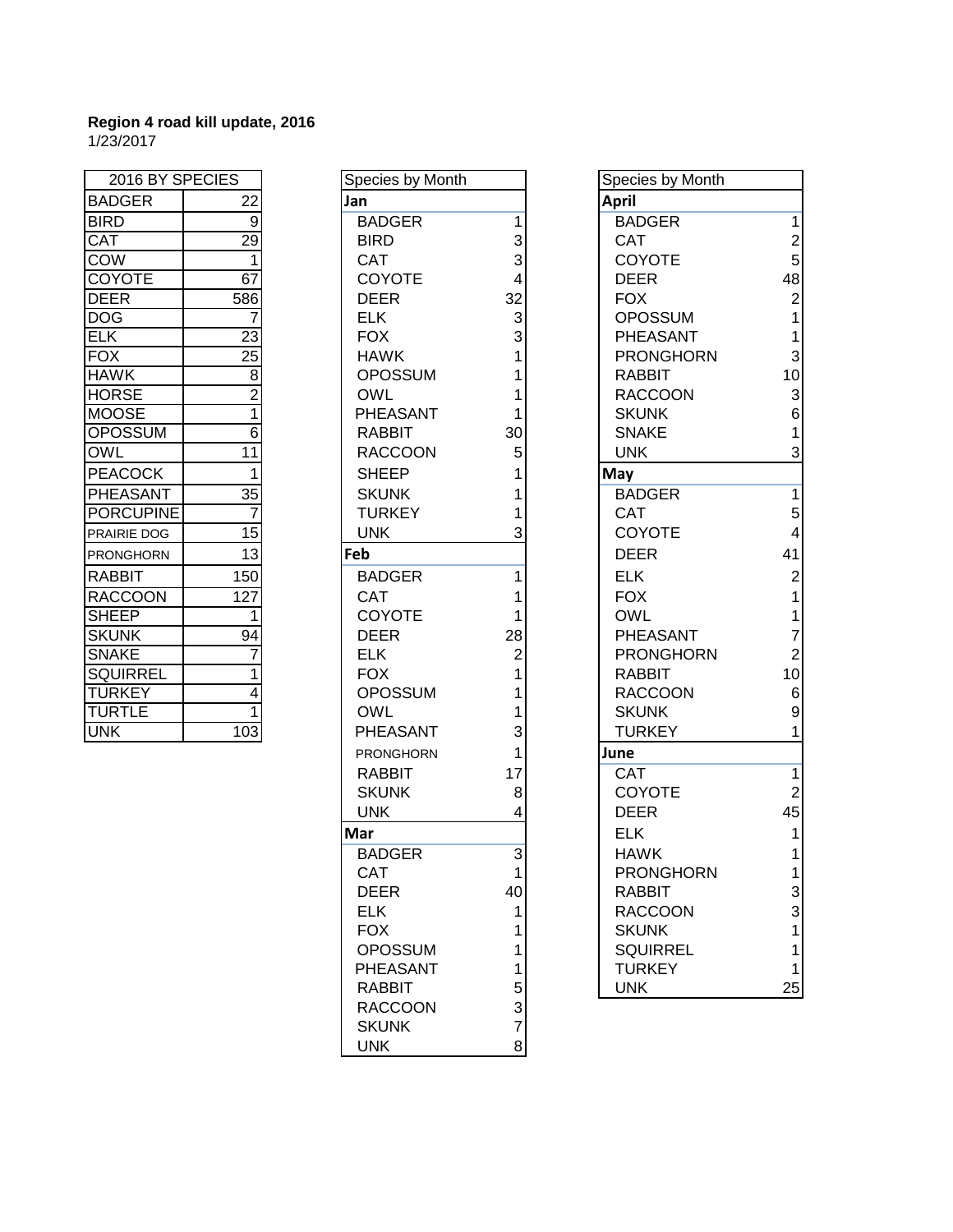| <b>SPECIES BY MONTH</b> |                         | <b>SPECIES BY MONTH</b> |                |
|-------------------------|-------------------------|-------------------------|----------------|
| July                    |                         | Sept                    |                |
| <b>BADGER</b>           | $\overline{5}$          | <b>BADGER</b>           | $\overline{1}$ |
| <b>BIRD</b>             | $\overline{\mathbf{4}}$ | CAT                     | $\overline{1}$ |
| CAT                     | 1                       | <b>COYOTE</b>           | 11             |
| COYOTE                  | 5                       | <b>DEER</b>             | 39             |
| <b>DEER</b>             | 27                      | <b>DOG</b>              | 1              |
| <b>DOG</b>              | 1                       | <b>ELK</b>              | $\overline{4}$ |
| <b>FOX</b>              | 5                       | <b>FOX</b>              | 5              |
| <b>HAWK</b>             | $\overline{2}$          | <b>HAWK</b>             | $\mathbf{1}$   |
| <b>OWL</b>              | $\overline{1}$          | <b>MOOSE</b>            | $\overline{1}$ |
| PHEASANT                | $\overline{4}$          | OWL                     | $\overline{1}$ |
| <b>PRAIRIE DOG</b>      | $\overline{2}$          | PHEASANT                | $\overline{4}$ |
| PRONGHORN               | $\overline{2}$          | <b>PORCUPINE</b>        | $\overline{2}$ |
| RABBIT                  | 13                      | <b>PRONGHORN</b>        | $\overline{2}$ |
| <b>RACCOON</b>          | 15                      | <b>RABBIT</b>           | 15             |
| <b>SKUNK</b>            | 7                       | RACCOON                 | 24             |
| <b>UNK</b>              | 5                       | <b>SKUNK</b>            | 14             |
| Aug                     |                         | <b>SNAKE</b>            | $\overline{2}$ |
| <b>BADGER</b>           | $\overline{6}$          | <b>UNK</b>              | 26             |
| <b>BIRD</b>             | $\overline{2}$          | Oct                     |                |
| <b>CAT</b>              | 5                       | <b>CAT</b>              | $\overline{4}$ |
| COYOTE                  | 11                      | <b>COYOTE</b>           | 11             |
| <b>DEER</b>             | 34                      | <b>DEER</b>             | 96             |
| <b>DOG</b>              | 1                       | <b>DOG</b>              | 3              |
| <b>FOX</b>              | $\overline{2}$          | ELK.                    | $\overline{7}$ |
| <b>HAWK</b>             | 3                       | <b>FOX</b>              | $\overline{1}$ |
| <b>OPOSSUM</b>          | $\overline{1}$          | <b>HORSE</b>            | $\overline{1}$ |
| <b>OWL</b>              | $\overline{4}$          | OWL                     | $\overline{1}$ |
| <b>PHEASANT</b>         | $\overline{\mathbf{4}}$ | PHEASANT                | 3              |
| <b>PORCUPINE</b>        | $\overline{4}$          | <b>PORCUPINE</b>        | $\mathbf 1$    |
| <b>PRAIRIE DOG</b>      | 12                      | <b>RABBIT</b>           | 10             |
| <b>RABBIT</b>           | 16                      | <b>RACCOON</b>          | 17             |
| <b>RACCOON</b>          | 41                      | <b>SKUNK</b>            | 14             |
| <b>SKUNK</b>            | 13                      | <b>SNAKE</b>            | 1              |
| <b>SNAKE</b>            | 3                       | <b>UNK</b>              | 4              |
| <b>TURKEY</b>           | $\mathbf{1}$            |                         |                |
| <b>TURTLE</b>           | 1                       |                         |                |
| <b>UNK</b>              | 11                      |                         |                |

| <b>SPECIES BY MONTH</b> |                | <b>SPECIES BY MONTH</b> |                | <b>SPECIES BY MONTH</b> |
|-------------------------|----------------|-------------------------|----------------|-------------------------|
| July                    |                | Sept                    |                | <b>Nov</b>              |
| <b>BADGER</b>           | $\overline{5}$ | <b>BADGER</b>           | 1              | <b>BADGER</b>           |
| <b>BIRD</b>             | 4              | CAT                     | 1              | <b>CAT</b>              |
| <b>CAT</b>              | 1              | <b>COYOTE</b>           | 11             | <b>COYOTE</b>           |
| <b>COYOTE</b>           | 5              | <b>DEER</b>             | 39             | <b>DEER</b>             |
| <b>DEER</b>             | 27             | <b>DOG</b>              | 1              | <b>ELK</b>              |
| <b>DOG</b>              | 1              | <b>ELK</b>              | 4              | <b>FOX</b>              |
| <b>FOX</b>              | 5              | <b>FOX</b>              | 5              | <b>HORSE</b>            |
| <b>HAWK</b>             | $\overline{2}$ | <b>HAWK</b>             |                | <b>OPOSSUM</b>          |
| <b>OWL</b>              | 1              | <b>MOOSE</b>            |                | <b>OWL</b>              |
| PHEASANT                | 4              | <b>OWL</b>              |                | <b>PHEASANT</b>         |
| PRAIRIE DOG             | $\overline{2}$ | PHEASANT                | 4              | <b>PRAIRIE DOG</b>      |
| <b>PRONGHORN</b>        | $\overline{2}$ | <b>PORCUPINE</b>        | $\overline{2}$ | <b>PRONGHORN</b>        |
| <b>RABBIT</b>           | 13             | <b>PRONGHORN</b>        | $\overline{2}$ | <b>RABBIT</b>           |
| <b>RACCOON</b>          | 15             | <b>RABBIT</b>           | 15             | <b>RACCOON</b>          |
| <b>SKUNK</b>            | 7              | <b>RACCOON</b>          | 24             | <b>SKUNK</b>            |
| <b>UNK</b>              | 5              | <b>SKUNK</b>            | 14             | <b>UNK</b>              |
| Aug                     |                | <b>SNAKE</b>            | $\overline{2}$ | <b>Dec</b>              |
| <b>BADGER</b>           | 6              | <b>UNK</b>              | 26             | <b>CAT</b>              |
| <b>BIRD</b>             | $\overline{2}$ | Oct                     |                | COW                     |
| <b>CAT</b>              | 5              | CAT                     | $\overline{4}$ | <b>COYOTE</b>           |
| <b>COYOTE</b>           | 11             | COYOTE                  | 11             | <b>DEER</b>             |
| <b>DEER</b>             | 34             | <b>DEER</b>             | 96             | <b>DOG</b>              |
| <b>DOG</b>              | 1              | <b>DOG</b>              | 3              | <b>FOX</b>              |
| <b>FOX</b>              | $\overline{2}$ | <b>ELK</b>              | 7              | <b>PEACOCK</b>          |
| <b>HAWK</b>             | 3              | <b>FOX</b>              |                | PHEASANT                |
| <b>OPOSSUM</b>          | 1              | <b>HORSE</b>            |                | <b>RABBIT</b>           |
| <b>OWL</b>              | 4              | <b>OWL</b>              | 1              | <b>SKUNK</b>            |
| PHEASANT                | 4              | PHEASANT                | 3              | <b>UNK</b>              |
| <b>PORCUPINE</b>        | 4              | <b>PORCUPINE</b>        | 1              |                         |
| <b>PRAIRIE DOG</b>      | 12             | <b>RABBIT</b>           | 10             |                         |
| <b>RABBIT</b>           | 16             | <b>RACCOON</b>          | 17             |                         |
| <b>RACCOON</b>          | 41             | <b>SKUNK</b>            | 14             |                         |
| <b>SKUNK</b>            | 13             | <b>SNAKE</b>            | 1              |                         |
| <b>SNAKE</b>            | $\overline{3}$ | <b>UNK</b>              | 4              |                         |

| SPECIES BY MONTH |                | <b>SPECIES BY MONTH</b> |                | <b>SPECIES BY MONTH</b> |                           |
|------------------|----------------|-------------------------|----------------|-------------------------|---------------------------|
| July             |                | <b>Sept</b>             |                | <b>Nov</b>              |                           |
| <b>BADGER</b>    | 5              | <b>BADGER</b>           | 1              | <b>BADGER</b>           | 3                         |
| <b>BIRD</b>      | 4              | <b>CAT</b>              |                | <b>CAT</b>              | $\overline{c}$            |
| <b>CAT</b>       |                | <b>COYOTE</b>           | 11             | <b>COYOTE</b>           | 9                         |
| <b>COYOTE</b>    | 5              | <b>DEER</b>             | 39             | <b>DEER</b>             | 110                       |
| <b>DEER</b>      | 27             | <b>DOG</b>              |                | <b>ELK</b>              | 3                         |
| <b>DOG</b>       | 1              | <b>ELK</b>              |                | <b>FOX</b>              | $\overline{2}$            |
| <b>FOX</b>       | 5              | <b>FOX</b>              | 5              | <b>HORSE</b>            |                           |
| <b>HAWK</b>      |                | <b>HAWK</b>             |                | <b>OPOSSUM</b>          |                           |
| <b>OWL</b>       |                | <b>MOOSE</b>            |                | <b>OWL</b>              |                           |
| PHEASANT         |                | <b>OWL</b>              |                | PHEASANT                | 5                         |
| PRAIRIE DOG      | 2              | <b>PHEASANT</b>         | 4              | <b>PRAIRIE DOG</b>      | 1                         |
| PRONGHORN        | $\overline{2}$ | <b>PORCUPINE</b>        | $\overline{2}$ | <b>PRONGHORN</b>        | $\overline{2}$            |
| <b>RABBIT</b>    | 13             | <b>PRONGHORN</b>        | $\overline{2}$ | <b>RABBIT</b>           | 14                        |
| <b>RACCOON</b>   | 15             | <b>RABBIT</b>           | 15             | <b>RACCOON</b>          | 10                        |
| <b>SKUNK</b>     | 7              | <b>RACCOON</b>          | 24             | <b>SKUNK</b>            | 13                        |
| <b>UNK</b>       | 5              | <b>SKUNK</b>            | 14             | <b>UNK</b>              | $\boldsymbol{9}$          |
| Aug              |                | <b>SNAKE</b>            | $\overline{2}$ | <b>Dec</b>              |                           |
| <b>BADGER</b>    | 6              | <b>UNK</b>              | 26             | CAT                     | $\ensuremath{\mathsf{3}}$ |
| <b>BIRD</b>      | $\overline{c}$ | Oct                     |                | COW                     | 1                         |
| <b>CAT</b>       | 5              | <b>CAT</b>              | 4              | <b>COYOTE</b>           | 4                         |
| <b>COYOTE</b>    | 11             | COYOTE                  | 11             | <b>DEER</b>             | 46                        |
| <b>DEER</b>      | 34             | <b>DEER</b>             | 96             | <b>DOG</b>              |                           |
| <b>DOG</b>       | 1              | <b>DOG</b>              | 3              | <b>FOX</b>              | $\overline{2}$            |
| <b>FOX</b>       | 2              | <b>ELK</b>              |                | <b>PEACOCK</b>          | 1                         |
| <b>HAWK</b>      | 3              | <b>FOX</b>              |                | PHEASANT                | $\overline{2}$            |
| <b>OPOSSUM</b>   |                | <b>HORSE</b>            |                | <b>RABBIT</b>           | 7                         |
| <b>OWL</b>       |                | OWL                     |                | <b>SKUNK</b>            | 1                         |
| <b>PHEASANT</b>  | 4              | <b>PHEASANT</b>         | $\overline{3}$ | <b>UNK</b>              | 5                         |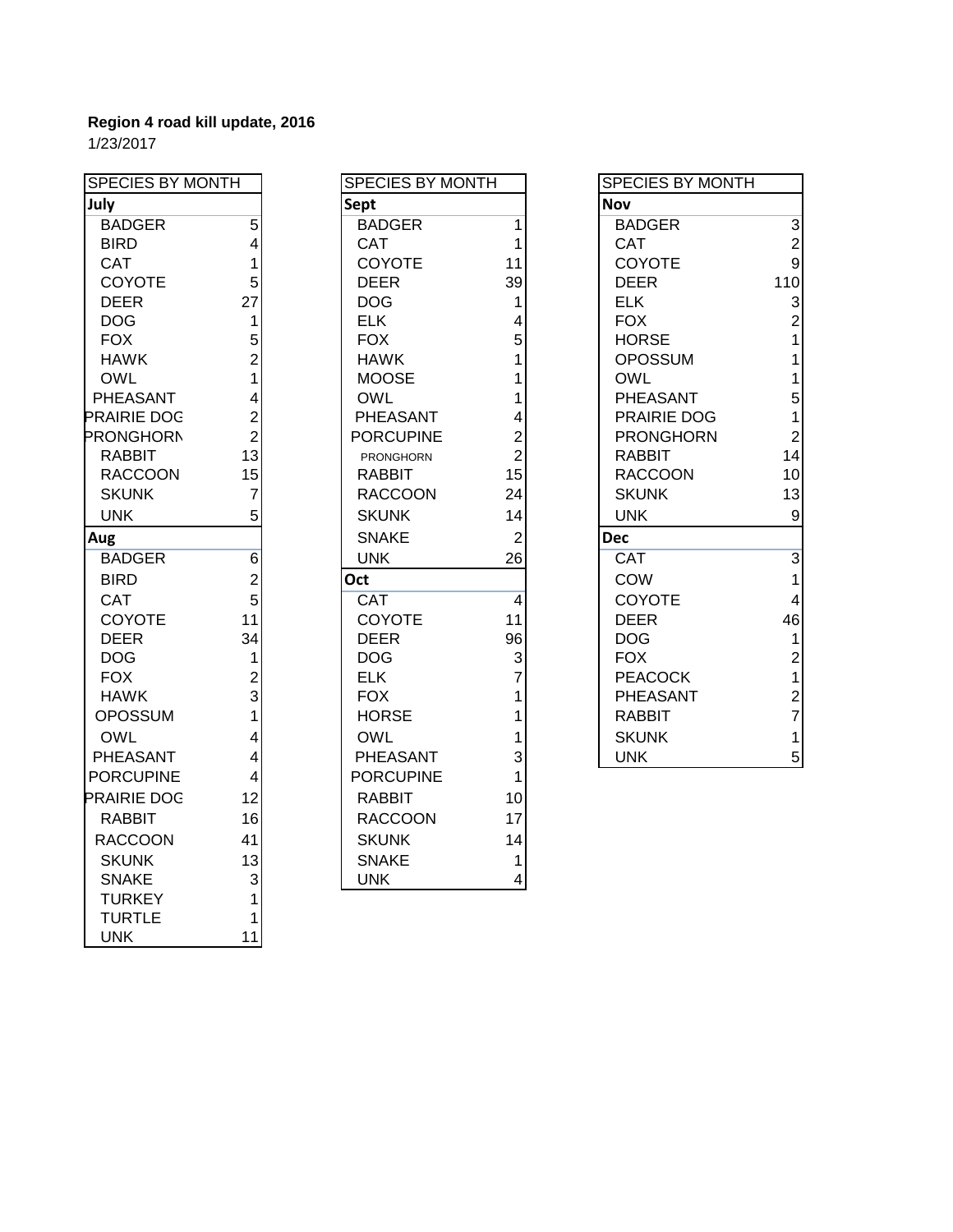| .<br>hwy    |                                            |
|-------------|--------------------------------------------|
| mp          | #                                          |
| 001A        |                                            |
| $0 - 10$    | 1                                          |
| 10-20       | 1                                          |
| 0061        |                                            |
| 350-360     | 3                                          |
| <b>006J</b> |                                            |
| 370-380     | 1                                          |
| 380-390     | 1                                          |
| 400-410     | $\begin{array}{c} 3 \\ 4 \\ 4 \end{array}$ |
| 410-420     |                                            |
| 420-430     |                                            |
| 430-440     | 8                                          |
| 440-450     | $\overline{\mathbf{4}}$                    |
| 450-460     | $\overline{1}$                             |
| 007A        |                                            |
| $0 - 10$    | 1                                          |
| 10-20       | 1                                          |
| 20-30       | $\overline{c}$                             |
| 30-40       | 9                                          |
| 014B        |                                            |
| 100-110     |                                            |
| 120-130     |                                            |
| 60-70       |                                            |
| 70-80       | 31121                                      |
| 80-90       |                                            |
| 90-100      | 4                                          |
| 014C        |                                            |
| 140-150     | 10                                         |
| 150-160     | 14                                         |
| 160-170     | $\frac{5}{2}$                              |
| 170-180     |                                            |
| 180-190     | 1                                          |
| 190-200     |                                            |
| 200-210     | $\frac{1}{3}$ $\frac{1}{5}$                |
| 220-230     |                                            |
| 230-240     |                                            |
| 024G        |                                            |
| 350-360     |                                            |
| 360-370     |                                            |
| 370-380     | $6/5$<br>$2/2$                             |
| 380-390     |                                            |

| hwy         |                         | hwy       |                 | hwy       |
|-------------|-------------------------|-----------|-----------------|-----------|
| mp          | #                       | mp        | #               | mp        |
| 001A        |                         | 025A      |                 | 036D      |
| $0 - 10$    | 1                       | 240-250   | $\overline{2}$  | 20-30     |
| $10 - 20$   | 1                       | 260-270   | 3               | 110-120   |
| 0061        |                         | 270-280   | 8               | 140-150   |
| 350-360     | $\overline{3}$          | 280-290   | 16              | 150-160   |
| <b>LaOO</b> |                         | 290-300   | $\overline{2}$  | 160-170   |
| 370-380     |                         | 300-310   | $\overline{2}$  | 170-180   |
| 380-390     | 1                       | 034A      |                 | 180-190   |
| 400-410     | 3                       | 80-90     | $6\phantom{1}6$ | 190-200   |
| 410-420     | 4                       | 90-100    | 10              | 200-210   |
| 420-430     | 4                       | 100-110   | 17              | 210-220   |
| 430-440     | 8                       | 110-120   | 19              | 220-230   |
| 440-450     | $\overline{4}$          | 120-130   | 13              | 039A      |
| 450-460     | 1                       | 130-140   | 1               | $10 - 20$ |
| 007A        |                         | 140-150   | 11              | 040E      |
| $0 - 10$    | 1                       | 150-160   | $\overline{2}$  | 350-360   |
| $10 - 20$   | 1                       | 034B      |                 | 040F      |
| 20-30       | $\overline{2}$          | 130-140   | $\overline{2}$  | 360-370   |
| 30-40       | 9                       | 160-170   | 3               | 040H      |
| 014B        |                         | 170-180   | 5               | 240-250   |
| 100-110     | $\overline{3}$          | 180-190   | 6               | 350-360   |
| 120-130     | $\overline{\mathbf{1}}$ | 190-200   | 6               | 390-400   |
| 60-70       | 1                       | 200-210   | 8               | 410-420   |
| 70-80       | $\overline{2}$          | 210-220   | 15              | 430-440   |
| 80-90       | $\overline{1}$          | 220-230   | 4               | 440-450   |
| 90-100      |                         | 230-240   | 12              | 450-460   |
| 014C        |                         | 240-250   | 8               | 460-470   |
| 140-150     | 10                      | 250-260   | 27              | 470-480   |
| 150-160     | 14                      | 260-270   | $\overline{7}$  | 480-490   |
| 160-170     | 5                       | 034D      |                 | 490-500   |
| 170-180     | $\overline{2}$          | $0 - 10$  | 8               | 052A      |
| 180-190     |                         | 036A      |                 | $0 - 10$  |
| 190-200     |                         | $0 - 10$  | $\overline{2}$  | 10-20     |
| 200-210     | 3                       | 036B      |                 | 20-30     |
| 220-230     | 5                       | $0 - 10$  | $\overline{2}$  | 30-40     |
| 230-240     | 4                       | 10-20     | 16              | 60-70     |
| 024G        |                         | 20-30     | 19              | 70-80     |
| 350-360     | 6                       | 30-40     | 23              | 052B      |
| 360-370     | 5                       | $40 - 50$ | $\overline{5}$  | 100-110   |

| hwy         |                 | hwy      |                 | hwy       |                         |
|-------------|-----------------|----------|-----------------|-----------|-------------------------|
| mp          | $\#$            | mp       | $\#$            | mp        | $\#$                    |
| 001A        |                 | 025A     |                 | 036D      |                         |
| $0 - 10$    | 1               | 240-250  | $\overline{2}$  | 20-30     |                         |
| $10 - 20$   |                 | 260-270  | 3               | 110-120   | $\overline{1}$          |
| 0061        |                 | 270-280  | 8               | 140-150   | $\overline{\mathbf{c}}$ |
| 350-360     | 3               | 280-290  | 16              | 150-160   | $\overline{5}$          |
| <b>006J</b> |                 | 290-300  | 2               | 160-170   | $\overline{\mathbf{4}}$ |
| 370-380     |                 | 300-310  | 2               | 170-180   | 5                       |
| 380-390     |                 | 034A     |                 | 180-190   | 35                      |
| 400-410     | 3               | 80-90    | $6\phantom{1}6$ | 190-200   | 22                      |
| 410-420     | 4               | 90-100   | 10              | 200-210   | 16                      |
| 420-430     | 4               | 100-110  | 17              | 210-220   | 16                      |
| 430-440     | 8               | 110-120  | 19              | 220-230   | 23                      |
| 440-450     | 4               | 120-130  | 13              | 039A      |                         |
| 450-460     |                 | 130-140  |                 | $10 - 20$ | $\overline{2}$          |
| 007A        |                 | 140-150  | 11              | 040E      |                         |
| $0 - 10$    |                 | 150-160  | $\overline{2}$  | 350-360   | 1                       |
| $10 - 20$   |                 | 034B     |                 | 040F      |                         |
| 20-30       | 2               | 130-140  | $\overline{2}$  | 360-370   | 1                       |
| 30-40       | 9               | 160-170  | 3               | 040H      |                         |
| 014B        |                 | 170-180  | 5               | 240-250   |                         |
| 100-110     | 3               | 180-190  | 6               | 350-360   |                         |
| 120-130     |                 | 190-200  | 6               | 390-400   |                         |
| 60-70       |                 | 200-210  | 8               | 410-420   |                         |
| 70-80       | $\overline{2}$  | 210-220  | 15              | 430-440   | 11                      |
| 80-90       |                 | 220-230  | 4               | 440-450   | 24                      |
| 90-100      | 4               | 230-240  | 12              | 450-460   | $\overline{4}$          |
| 014C        |                 | 240-250  | 8               | 460-470   | $\overline{9}$          |
| 140-150     | 10              | 250-260  | 27              | 470-480   | 15                      |
| 150-160     | 14              | 260-270  |                 | 480-490   | 3                       |
| 160-170     | 5               | 034D     |                 | 490-500   | 3                       |
| 170-180     | $\overline{2}$  | $0 - 10$ | 8 <sup>1</sup>  | 052A      |                         |
| 180-190     |                 | 036A     |                 | $0 - 10$  |                         |
| 190-200     |                 | $0 - 10$ | $\overline{2}$  | 10-20     |                         |
| 200-210     | 3               | 036B     |                 | 20-30     | 4                       |
| 220-230     | 5               | $0 - 10$ | $\overline{a}$  | 30-40     | 1                       |
| 230-240     | 4               | 10-20    | 16              | 60-70     | 5                       |
| 024G        |                 | 20-30    | 19              | 70-80     | 1                       |
| 350-360     | $6\phantom{1}6$ | 30-40    | 23              | 052B      |                         |
| 360-370     | 5               | 40-50    | 5               | 100-110   | 1                       |
| 370-380     | $\overline{2}$  |          |                 | 90-100    | $\mathbf 2$             |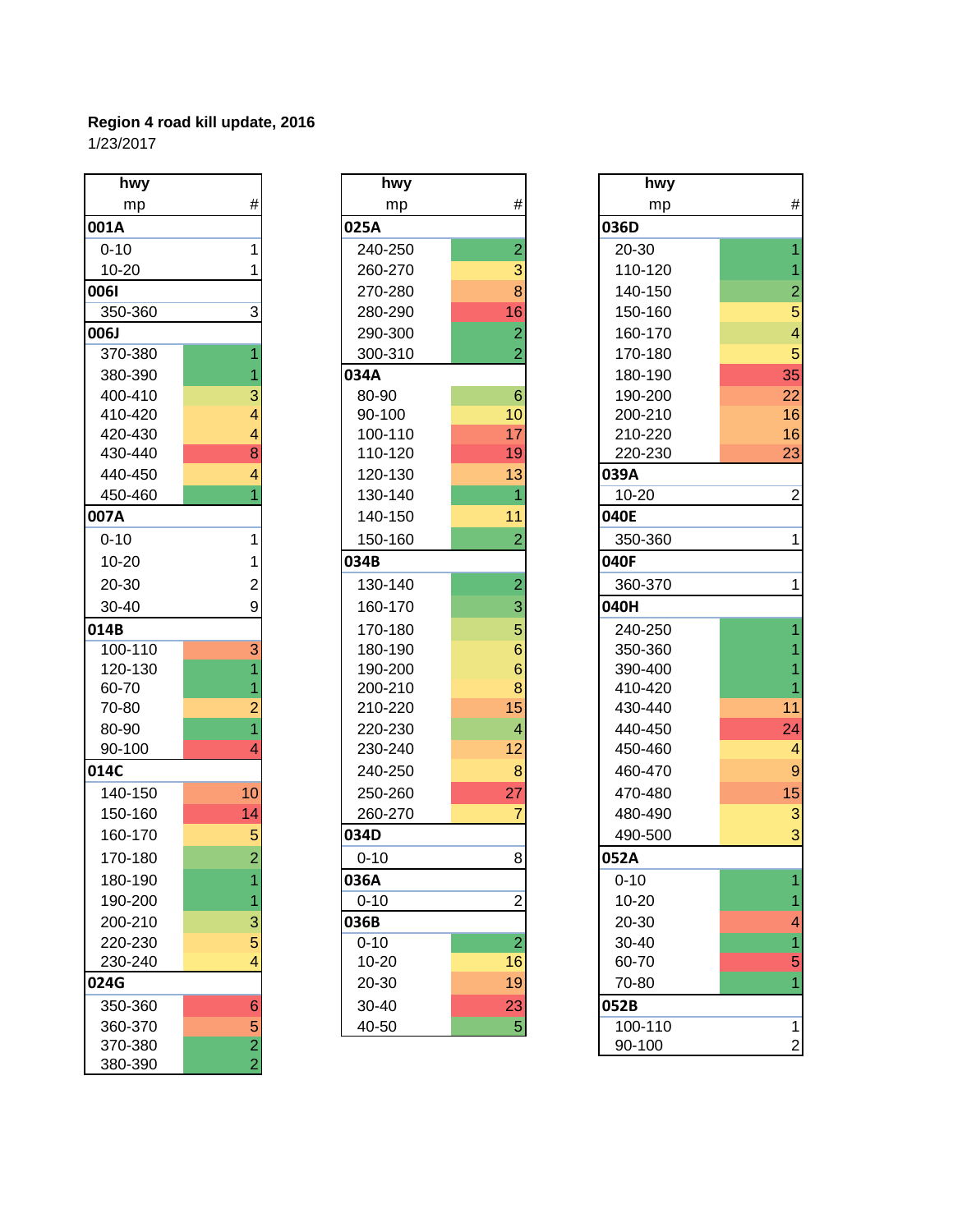| hwy       |                                                      |
|-----------|------------------------------------------------------|
| mp        | #                                                    |
| 059A      |                                                      |
| 10-20     | 3                                                    |
| 30-40     | 1                                                    |
| 60-70     | 32                                                   |
| 70-80     | 11                                                   |
| 059B      |                                                      |
| 60-70     | 4                                                    |
| 70-80     | 292221                                               |
| 80-90     |                                                      |
| 90-100    |                                                      |
| 110-120   |                                                      |
| 120-130   |                                                      |
| 130-140   |                                                      |
| 140-150   |                                                      |
| 059C      |                                                      |
| 80-90     |                                                      |
| 100-110   |                                                      |
| 110-120   | $\begin{array}{c} 3 \\ 2 \\ 2 \\ 1 \\ 1 \end{array}$ |
| 130-140   |                                                      |
| 170-180   |                                                      |
| 060B      |                                                      |
| $10 - 20$ |                                                      |
| 20-30     | $\frac{2}{7}$                                        |
| 061A      |                                                      |
| $0 - 10$  | 1                                                    |
| 10-20     | $\overline{\mathbf{1}}$                              |
| 20-30     | $\overline{2}$                                       |
| 063A      |                                                      |
| $0 - 10$  | 4                                                    |
| 10-20     |                                                      |
| 20-30     | $\frac{9}{5}$                                        |
| 30-40     |                                                      |
| 40-50     | $\frac{4}{2}$ $\frac{3}{2}$                          |
| 50-60     |                                                      |
| 60-70     |                                                      |
| 066B      |                                                      |
| 20-30     | $\overline{9}$                                       |
| 30-40     | <u>22</u>                                            |
| 40-50     | 5                                                    |
| 50-60     | $\overline{21}$                                      |

| hwy       |                | hwy      |                | hwy       |
|-----------|----------------|----------|----------------|-----------|
| mp        | #              | mp       | $\#$           | mp        |
| 059A      |                | 070A     |                | 085C      |
| $10 - 20$ | 3              | 190-200  | 1              | 240-250   |
| 30-40     | 1              | 330-340  | 5              | 250-260   |
| 60-70     | 32             | 340-350  | 5              | 260-270   |
| 70-80     | 11             | 390-400  | 5              | 280-290   |
| 059B      |                | 400-410  | $\overline{2}$ | 290-300   |
| 60-70     | 4              | 410-420  | 3              | 085L      |
| 70-80     | $\overline{2}$ | 420-430  |                | 280-290   |
| 80-90     | 9              | 071D     |                | 290-300   |
| 90-100    | $\overline{2}$ | 140-150  | 1              | 300-310   |
| 110-120   | $\overline{2}$ | 150-160  | 5              | 310-320   |
| 120-130   | $\overline{2}$ | 160-170  | 3              | 086A      |
| 130-140   | $\overline{2}$ | 170-180  | 3              | 20-30     |
| 140-150   |                | 071E     |                | 30-40     |
| 059C      |                | 180-190  | 4              | 50-60     |
| 80-90     | $\mathbf{3}$   | 200-210  | 1              | 60-70     |
| 100-110   | $\overline{2}$ |          |                | 093A      |
| 110-120   | $\overline{2}$ | 071F     |                | $10 - 20$ |
| 130-140   | 1              | 210-220  | $\overline{2}$ | 113A      |
| 170-180   | 1              | 230-240  | $\overline{2}$ | 10-20     |
| 060B      |                | 072B     |                | 119A      |
| $10 - 20$ | $\overline{2}$ | 50-60    | $\overline{2}$ | 30-40     |
| 20-30     | $\overline{7}$ | 076A     |                | 40-50     |
| 061A      |                | $0 - 10$ | 1              | 119B      |
| $0 - 10$  | $\mathbf{1}$   | 30-40    | 12             | 50-60     |
| $10 - 20$ | 1              | 40-50    | 8              | 138A      |
| 20-30     | $\overline{2}$ | 50-60    | 8              | $0 - 10$  |
| 063A      |                | 60-70    | 5              | $10 - 20$ |
| $0 - 10$  | $\overline{4}$ | 70-80    | 1              | 20-30     |
| $10 - 20$ | 9              | 80-90    | 6              | 50-60     |
| 20-30     | 5              | 90-100   | 23             | 144A      |
| 30-40     | 4              | 100-110  | $\overline{7}$ | 10-20     |
| 40-50     | $\overline{2}$ | 110-120  | 5              | 20-30     |
| 50-60     | 3              | 120-130  |                | 170A      |
| 60-70     | $\overline{2}$ | 140-150  | 1              | $0 - 10$  |
| 066B      |                | 170-180  | 4              | 257A      |
| 20-30     | 9              | 180-190  | 9              | $0 - 10$  |

| hwy       |                  | hwy      |                  | hwy      |                           |
|-----------|------------------|----------|------------------|----------|---------------------------|
| mp        | $\#$             | mp       | $\#$             | mp       | $\#$                      |
| 059A      |                  | 070A     |                  | 085C     |                           |
| $10 - 20$ | 3                | 190-200  |                  | 240-250  | $6\phantom{1}6$           |
| 30-40     |                  | 330-340  | 5                | 250-260  | 11                        |
| 60-70     | 32               | 340-350  | 5                | 260-270  | $\overline{9}$            |
| 70-80     | 11               | 390-400  | 5                | 280-290  | $\overline{1}$            |
| 059B      |                  | 400-410  | $\overline{2}$   | 290-300  | $\overline{7}$            |
| 60-70     | 4                | 410-420  | 3                | 085L     |                           |
| 70-80     | $\overline{2}$   | 420-430  |                  | 280-290  | 1                         |
| 80-90     | 9                | 071D     |                  | 290-300  | $\bf 8$                   |
| 90-100    | $\overline{c}$   | 140-150  |                  | 300-310  | $\mathsf 3$               |
| 110-120   | $\overline{2}$   | 150-160  | 5                | 310-320  | 3                         |
| 120-130   | $\overline{2}$   | 160-170  | 3                | 086A     |                           |
| 130-140   | $\overline{2}$   | 170-180  | 3                | 20-30    | $\overline{2}$            |
| 140-150   |                  | 071E     |                  | 30-40    | $\sqrt{5}$                |
| 059C      |                  | 180-190  | 4                | 50-60    | 1                         |
| 80-90     | 3                | 200-210  |                  | 60-70    | 1                         |
| 100-110   | $\overline{c}$   |          |                  | 093A     |                           |
| 110-120   | $\overline{2}$   | 071F     |                  | 10-20    | 3                         |
| 130-140   | 1                | 210-220  | $\overline{c}$   | 113A     |                           |
| 170-180   |                  | 230-240  | 2                | 10-20    | 1                         |
| 060B      |                  | 072B     |                  | 119A     |                           |
| 10-20     | $\overline{c}$   | 50-60    | 2                | 30-40    | 1                         |
| 20-30     | 7                | 076A     |                  | 40-50    | 3                         |
| 061A      |                  | $0 - 10$ |                  | 119B     |                           |
| $0 - 10$  | 1                | 30-40    | 12               | 50-60    | 1                         |
| $10 - 20$ | 1                | 40-50    | 8                | 138A     |                           |
| 20-30     | 2                | 50-60    | 8                | $0 - 10$ | $\overline{8}$            |
| 063A      |                  | 60-70    | 5                | 10-20    | 10                        |
| $0 - 10$  | 4                | 70-80    |                  | 20-30    | 13                        |
| $10 - 20$ | 9                | 80-90    | 6                | 50-60    |                           |
| 20-30     | 5                | 90-100   | 23               | 144A     |                           |
| 30-40     | 4                | 100-110  | 7                | 10-20    | $\overline{3}$            |
| 40-50     | $\overline{2}$   | 110-120  | 5                | 20-30    | $\ensuremath{\mathsf{3}}$ |
| 50-60     | 3                | 120-130  |                  | 170A     |                           |
| 60-70     | $\overline{2}$   | 140-150  |                  | $0 - 10$ | $\overline{2}$            |
| 066B      |                  | 170-180  | 4                | 257A     |                           |
| 20-30     | $\boldsymbol{9}$ | 180-190  | $\boldsymbol{9}$ | $0 - 10$ | 32                        |
| 30-40     | 22               |          |                  | 10-20    | 16                        |
| 40-50     | $\overline{5}$   |          |                  | 20-30    | $\bf 8$                   |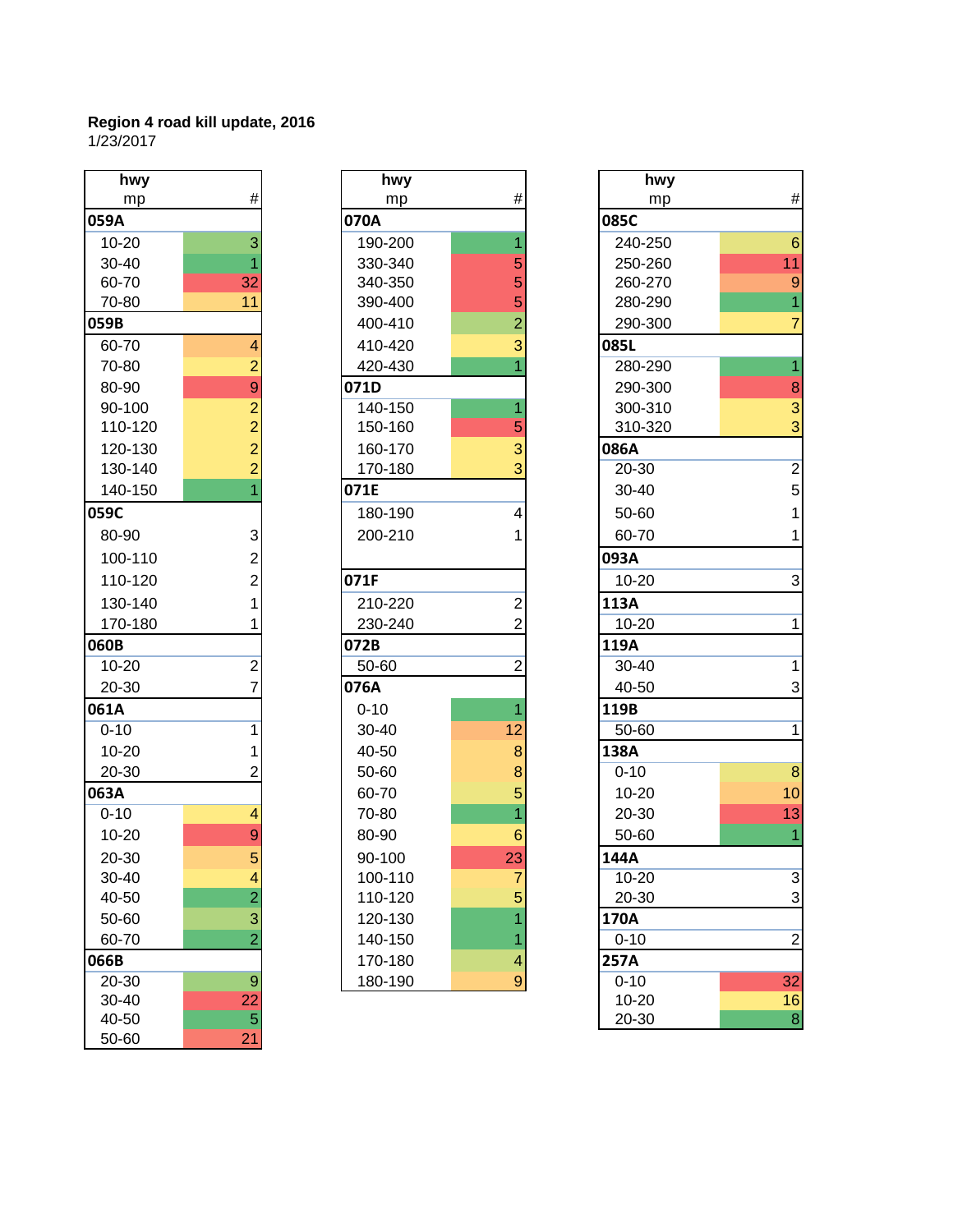| hwy     |                                                    |
|---------|----------------------------------------------------|
| mp      | #                                                  |
| 287C    |                                                    |
| 320-330 | $\overline{1}$                                     |
| 340-350 | $\overline{\mathbf{1}}$                            |
| 350-360 | $\overline{4}$                                     |
| 360-370 | 71                                                 |
| 370-380 | 48                                                 |
| 380-390 | 36                                                 |
| 385B    |                                                    |
| 140-150 | 6                                                  |
| 150-160 | 5                                                  |
| 385C    |                                                    |
| 150-160 |                                                    |
| 160-170 | $\begin{array}{c}\n 2 \\  7 \\  1 \\  \end{array}$ |
| 170-180 |                                                    |
| 20-30   |                                                    |
| 210-220 | $\overline{42}$                                    |
| 220-230 | $\overline{c}$                                     |
| 385D    |                                                    |
| 220-230 |                                                    |
| 230-240 | $\begin{array}{c} 3 \\ 3 \\ 4 \end{array}$         |
| 240-250 |                                                    |
| 250-260 | $\overline{6}$                                     |
| 260-270 |                                                    |
| 270-280 | $\begin{array}{c} 1 \\ 1 \\ 1 \end{array}$         |
| 310-320 |                                                    |
| 392B    |                                                    |
| 110-120 | $\frac{2}{1}$                                      |
| 120-130 |                                                    |

| hwy     |                | <b>Species</b> |                | <b>Species</b> |
|---------|----------------|----------------|----------------|----------------|
| mp      | #              | hwy            |                | hwy            |
| 287C    |                | mp             | $\#$           | mp             |
| 320-330 |                | <b>BADGER</b>  |                | <b>CAT</b>     |
| 340-350 | 1              | 014C           |                | 034A           |
| 350-360 | 4              | 160-170        | 1              | 110-12         |
| 360-370 | 71             | 034B           |                | 120-13         |
| 370-380 | 48             | 190-200        | 1              | 034B           |
| 380-390 | 36             | 036D           |                | 160-17         |
| 385B    |                | 150-160        | 1              | 220-23         |
| 140-150 | 6              | 200-210        | 1              | 230-24         |
| 150-160 | 5              | 210-220        | 1              | 036D           |
| 385C    |                | 220-230        | 4              | 180-19         |
| 150-160 | $\overline{2}$ | 040H           |                | 210-22         |
| 160-170 | $\overline{7}$ | 460-470        | 1              | 040H           |
| 170-180 | $\overline{1}$ | 470-480        | $\overline{2}$ | 440-45         |
| 20-30   |                | 063A           |                | 059A           |
| 210-220 | 42             | $0 - 10$       | 1              | 60-70          |
| 220-230 | $\overline{2}$ | 40-50          | 1              | 70-80          |
| 385D    |                | 076A           |                | 066B           |
| 220-230 | $\overline{3}$ | 40-50          | 1              | 50-60          |
| 230-240 | 3              | 180-190        | 2              | 076A           |
| 240-250 | $\overline{4}$ | 257A           |                | 80-90          |
| 250-260 | 6              | $10 - 20$      | $\overline{2}$ | 90-100         |
| 260-270 |                | <b>287C</b>    |                | 085C           |
| 270-280 |                | 370-380        | 1              | 260-27         |
| 310-320 |                | 385C           |                | 138A           |
| 392B    |                | 210-220        | 2              | $0 - 10$       |
| 110-120 | $\overline{c}$ | <b>BIRD</b>    |                | $10 - 20$      |
| 120-130 | $\mathbf{1}$   | 0061           |                | 257A           |
|         |                | 350-360        | 3              | $10 - 20$      |
|         |                | 034A           |                | 20-30          |
|         |                | 130-140        | 1              | 287C           |
|         |                | 036D           |                | 380-39         |
|         |                | 180-190        | 1              | 385C           |
|         |                | 190-200        | 2              | 210-22         |
|         |                | 287C           |                | <b>COW</b>     |
|         |                | 380-390        | 1              | 093A           |
|         |                | 385C           |                | $10 - 20$      |
|         |                | 210-220        | 1              |                |
|         |                |                |                |                |
|         |                |                |                |                |

| hwy     |                | <b>Species</b> |      | <b>Species</b> |
|---------|----------------|----------------|------|----------------|
| mp      | $\#$           |                | hwy  |                |
| 287C    |                | mp             | $\#$ | hwy<br>mp      |
| 320-330 |                | <b>BADGER</b>  |      | <b>CAT</b>     |
| 340-350 |                | 014C           |      | 034A           |
| 350-360 | 4              | 160-170        |      | 110-120        |
| 360-370 | 71             | 034B           |      | 120-130        |
| 370-380 | 48             | 190-200        |      | 034B           |
| 380-390 | 36             | 036D           |      | 160-170        |
| 385B    |                | 150-160        |      | 220-230        |
| 140-150 | 6              | 200-210        |      | 230-240        |
| 150-160 | 5              | 210-220        |      | 036D           |
| 385C    |                | 220-230        | 4    | 180-190        |
| 150-160 | $\overline{2}$ | 040H           |      | 210-220        |
| 160-170 | $\overline{7}$ | 460-470        |      | 040H           |
| 170-180 |                | 470-480        | 2    | 440-450        |
| 20-30   |                | 063A           |      | 059A           |
| 210-220 | 42             | $0 - 10$       |      | 60-70          |
| 220-230 | $\overline{2}$ | 40-50          |      | 70-80          |
| 385D    |                | 076A           |      | 066B           |
| 220-230 | $\overline{3}$ | 40-50          |      | 50-60          |
| 230-240 | 3              | 180-190        | 2    | 076A           |
| 240-250 | 4              | 257A           |      | 80-90          |
| 250-260 | 6              | $10 - 20$      | 2    | 90-100         |
| 260-270 |                | 287C           |      | 085C           |
| 270-280 |                | 370-380        |      | 260-270        |
| 310-320 |                | 385C           |      | 138A           |
| 392B    |                | 210-220        | 2    | $0 - 10$       |
| 110-120 | $\mathbf{2}$   | <b>BIRD</b>    |      | $10 - 20$      |
| 120-130 | $\mathbf{1}$   | 0061           |      | 257A           |
|         |                | 350-360        | 3    | $10 - 20$      |
|         |                | 034A           |      | 20-30          |
|         |                | 130-140        | 1    | 287C           |
|         |                | 036D           |      | 380-390        |
|         |                | 180-190        |      | 385C           |
|         |                | 190-200        | 2    | 210-220        |
|         |                | 287C           |      | <b>COW</b>     |
|         |                | 380-390        |      | 093A           |
|         |                | 385C           |      | 10-20          |
|         |                |                |      |                |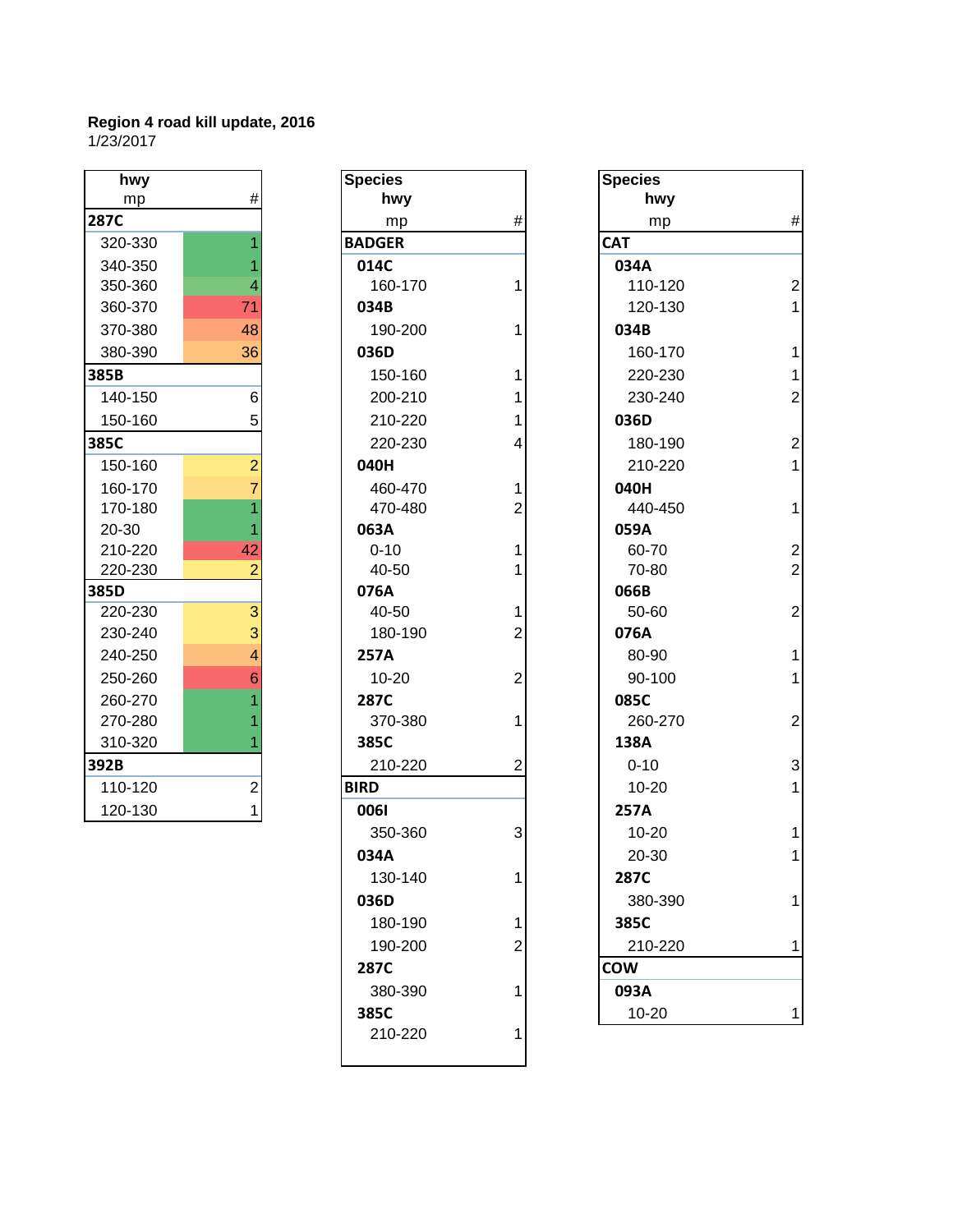| <b>Species</b>     |                |
|--------------------|----------------|
| hwy                |                |
| mp                 | #              |
| <b>COYOTE</b>      |                |
| 001A               |                |
| $0 - 10$           | 1              |
| 006J               |                |
| 450-460            | 1              |
| 014C               |                |
| 140-150            | 1              |
| 034A               |                |
| 120-130            | 1              |
| 034B               |                |
| 160-170<br>170-180 |                |
| 200-210            | 1311131        |
|                    |                |
| 210-220            |                |
| 230-240            |                |
| 240-250            |                |
| 250-260            |                |
| 036B               | 1              |
| 10-20              |                |
| 036D               |                |
| 170-180<br>200-210 |                |
| 210-220            |                |
| 220-230            |                |
| 040H               |                |
| 430-440            | $1213$ $1312$  |
| 440-450            |                |
| 450-460            |                |
| 460-470            |                |
| 059A               |                |
| 60-70              | 1              |
| 70-80              | $\overline{c}$ |
| 059B               |                |
| 120-130            |                |
| 80-90              | 1<br>3         |
| 063A               |                |
| 10-20              |                |

| <b>Species</b> |                | <b>Species</b> |                | <b>Species</b> |
|----------------|----------------|----------------|----------------|----------------|
| hwy            |                | hwy            |                | hwy            |
| mp             | #              | mp             | $\#$           | mp             |
| <b>COYOTE</b>  |                | <b>COYOTE</b>  |                | <b>DEER</b>    |
| 001A           |                | 071D           |                | 007A           |
| $0 - 10$       | 1              | 150-160        | 1              | $0 - 10$       |
| 006J           |                | 160-170        | 1              | $30 - 40$      |
| 450-460        | 1              | 076A           |                | 014B           |
| 014C           |                | 50-60          | 1              | 60-70          |
| 140-150        | 1              | 60-70          | 3              | 70-80          |
| 034A           |                | 80-90          | 1              | 80-90          |
| 120-130        | 1              | 90-100         | 1              | 90-100         |
| 034B           |                | 100-110        | 3              | 100-11         |
| 160-170        | 1              | 110-120        | $\overline{2}$ | 120-13         |
| 170-180        | 3              | 180-190        | 1              | 014C           |
| 200-210        | 1              | 085C           |                | 140-15         |
| 210-220        | 1              | 250-260        | 1              | 150-16         |
| 230-240        | 1              | 085L           |                | 160-17         |
| 240-250        | 3              | 290-300        | 1              | 170-18         |
| 250-260        | 1              | 138A           |                | 190-20         |
| 036B           |                | 20-30          | 1              | 200-21         |
| 10-20          | 1              | <b>287C</b>    |                | 220-23         |
| 036D           |                | 360-370        | 2              | 230-24         |
| 170-180        | 1              | 370-380        | $\overline{c}$ | 024G           |
| 200-210        | $\overline{2}$ | 380-390        | $\overline{2}$ | 350-36         |
| 210-220        | $\mathbf{1}$   | 385C           |                | 360-37         |
| 220-230        | 3              | 160-170        | 1              | 370-38         |
| 040H           |                | 210-220        | $\overline{2}$ | 380-39         |
| 430-440        | 1              | 385D           |                | 025A           |
| 440-450        | 3              | 230-240        | 1              | 240-25         |
| 450-460        | 1              | <b>DEER</b>    |                | 260-27         |
| 460-470        | $\overline{c}$ | 001A           |                | 270-28         |
| 059A           |                | $10 - 20$      | 1              | 280-29         |
| 60-70          | 1              | 006J           |                | 290-30         |
| 70-80          | $\overline{c}$ | 370-380        | 1              | 300-31         |
| 059B           |                | 400-410        | 2              | 034A           |
| 120-130        | 1              | 410-420        | 4              | 100-11         |
| 80-90          | 3              | 420-430        | 1              | 110-12         |
| 063A           |                | 430-440        | 3              | 120-13         |
| 10-20          | $\mathbf{3}$   | 440-450        | 3              | 140-15         |
|                |                |                |                | 15012          |

| pecies    |                | <b>Species</b> |                         | <b>Species</b> |                           |
|-----------|----------------|----------------|-------------------------|----------------|---------------------------|
| hwy       |                | hwy            |                         | hwy            |                           |
| mp        | #              | mp             | $\#$                    | mp             | $\#$                      |
| ϽϒΟΤΕ     |                | <b>COYOTE</b>  |                         | <b>DEER</b>    |                           |
| 001A      |                | 071D           |                         | 007A           |                           |
| $0 - 10$  | 1              | 150-160        | 1                       | $0 - 10$       | $\mathbf{1}$              |
| 006J      |                | 160-170        |                         | 30-40          | 9                         |
| 450-460   | 1              | 076A           |                         | 014B           |                           |
| 014C      |                | 50-60          | 1                       | 60-70          | $\mathbf{1}$              |
| 140-150   | 1              | 60-70          | 3                       | 70-80          | $\overline{c}$            |
| 034A      |                | 80-90          | 1                       | 80-90          | 1                         |
| 120-130   | 1              | 90-100         | 1                       | 90-100         | $\mathbf{3}$              |
| 034B      |                | 100-110        | 3                       | 100-110        | $\mathsf 3$               |
| 160-170   | 1              | 110-120        | $\overline{2}$          | 120-130        | $\mathbf{1}$              |
| 170-180   | 3              | 180-190        | 1                       | 014C           |                           |
| 200-210   | 1              | 085C           |                         | 140-150        | $\,6$                     |
| 210-220   | 1              | 250-260        | 1                       | 150-160        | $\,6$                     |
| 230-240   | 1              | 085L           |                         | 160-170        |                           |
| 240-250   | 3              | 290-300        | 1                       | 170-180        |                           |
| 250-260   | 1              | 138A           |                         | 190-200        |                           |
| 036B      |                | 20-30          | 1                       | 200-210        | $\mathbf{3}$              |
| $10 - 20$ | 1              | <b>287C</b>    |                         | 220-230        | $\overline{5}$            |
| 036D      |                | 360-370        | $\overline{2}$          | 230-240        | $\overline{\mathbf{4}}$   |
| 170-180   | 1              | 370-380        | $\overline{c}$          | 024G           |                           |
| 200-210   | $\overline{2}$ | 380-390        | $\overline{2}$          | 350-360        | 4                         |
| 210-220   | 1              | 385C           |                         | 360-370        | $\overline{\mathbf{c}}$   |
| 220-230   | 3              | 160-170        | 1                       | 370-380        | $\mathbf{1}$              |
| 040H      |                | 210-220        | $\overline{2}$          | 380-390        | $\overline{c}$            |
| 430-440   | 1              | 385D           |                         | 025A           |                           |
| 440-450   | 3              | 230-240        |                         | 240-250        | $\mathbf{1}$              |
| 450-460   | 1              | <b>DEER</b>    |                         | 260-270        | $\ensuremath{\mathsf{3}}$ |
| 460-470   | $\mathbf{2}$   | 001A           |                         | 270-280        | $\sqrt{5}$                |
| 059A      |                | $10 - 20$      | 1                       | 280-290        | 16                        |
| 60-70     | 1              | 006J           |                         | 290-300        | 1                         |
| 70-80     | 2              | 370-380        | 1                       | 300-310        | 1                         |
| 059B      |                | 400-410        | $\overline{\mathbf{c}}$ | 034A           |                           |
| 120-130   | 1              | 410-420        | 4                       | 100-110        | $\overline{2}$            |
| 80-90     | 3              | 420-430        | 1                       | 110-120        | 10                        |
| 063A      |                | 430-440        | 3                       | 120-130        | 4                         |
| 10-20     | 3              | 440-450        | 3                       | 140-150        | 3                         |
|           |                |                |                         | 150-160        | 1                         |
|           |                |                |                         | 80-90          | 5                         |
|           |                |                |                         | 90-100         | 4                         |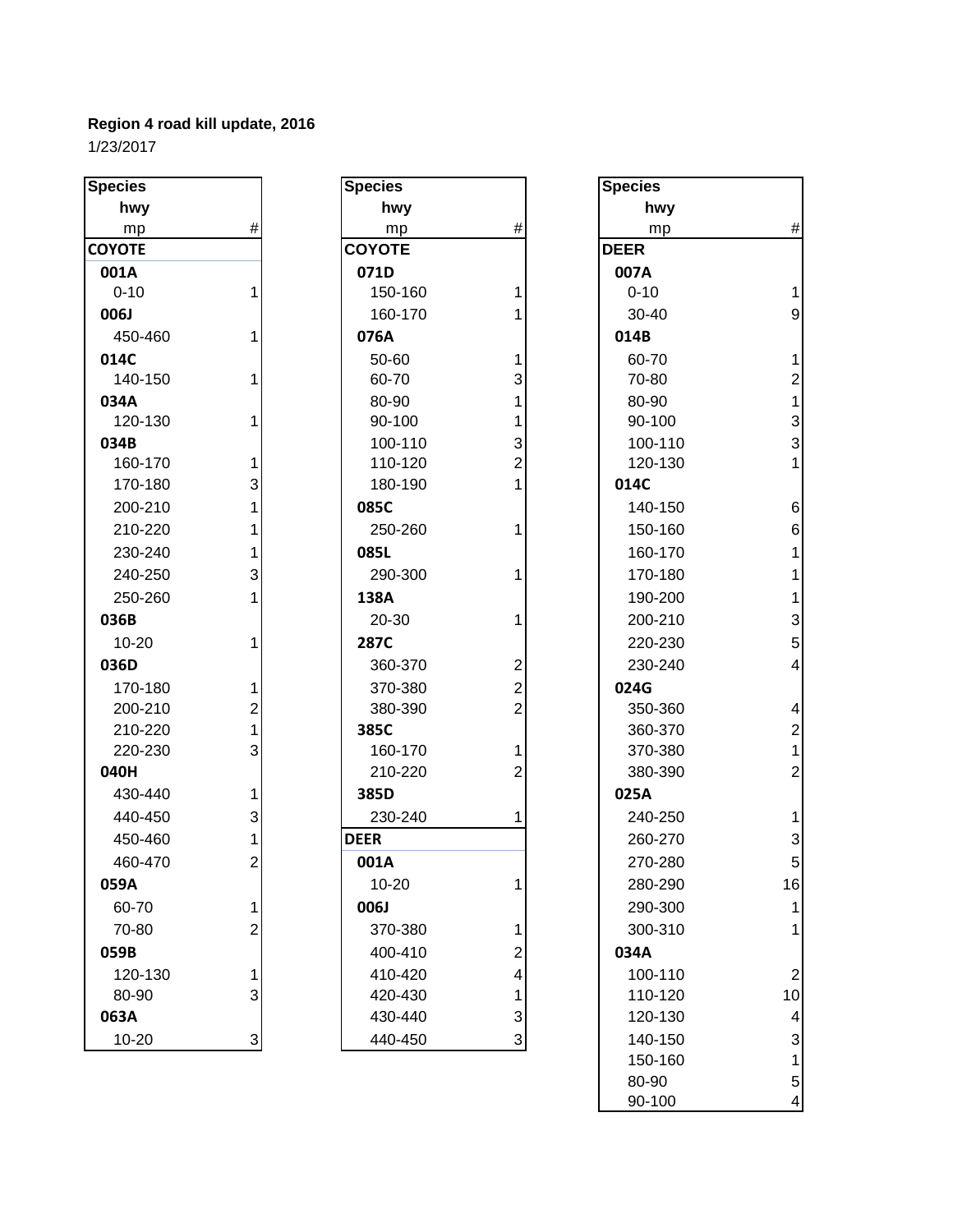| <b>Species</b> |                | <b>Species</b> |                         | <b>Species</b> |                |
|----------------|----------------|----------------|-------------------------|----------------|----------------|
| hwy            |                | hwy            |                         | hwy            |                |
| mp             | #              | mp             | $\#$                    | mp             | #              |
| <b>DEER</b>    |                | <b>DEER</b>    |                         | <b>DEER</b>    |                |
| 034B           |                | 052A           |                         | 071D           |                |
| 190-200        | 2              | 20-30          | $\mathbf 2$             | 160-170        | 1              |
| 200-210        | $\overline{3}$ | 30-40          | 1                       | 170-180        | $\overline{2}$ |
| 210-220        | 1              | 60-70          | 4                       | 071E           |                |
| 220-230        | 2              | 052B           |                         | 180-190        | 4              |
| 240-250        | 3              | 100-110        | 1                       | 200-210        | 1              |
| 250-260        | 21             | 90-100         | $\overline{2}$          | 071F           |                |
| 260-270        | 6              | 059A           |                         | 210-220        | $\overline{a}$ |
| 036A           |                | $10 - 20$      | 1                       | 230-240        | $\overline{2}$ |
| $0 - 10$       | 1              | 60-70          | $\overline{2}$          | 072B           |                |
| 036B           |                | 70-80          | $\overline{2}$          | 50-60          | 1              |
| $0 - 10$       | $\mathbf 2$    | 059B           |                         | 076A           |                |
| $10 - 20$      | 13             | 60-70          | 1                       | 30-40          | 8              |
| 20-30          | 14             | 70-80          | 1                       | 40-50          |                |
| 30-40          | 11             | 140-150        | 1                       | 50-60          | $\frac{2}{5}$  |
| 40-50          | 5              | 059C           |                         | 60-70          | $\overline{2}$ |
| 036D           |                | 170-180        | 1                       | 70-80          | 1              |
| 20-30          | 1              | 060B           |                         | 80-90          | 4              |
| 140-150        | 1              | $10 - 20$      | 1                       | 90-100         | 11             |
| 170-180        | 1              | 20-30          | 3                       | 100-110        | $\overline{c}$ |
| 180-190        | 10             | 061A           |                         | 110-120        | $\overline{a}$ |
| 190-200        | 3              | $0 - 10$       | 1                       | 120-130        | 1              |
| 200-210        | 1              | 20-30          | 1                       | 140-150        | 1              |
| 210-220        | $\overline{c}$ | 063A           |                         | 170-180        | 3              |
| 220-230        | 1              | 20-30          | $\overline{c}$          | 180-190        | 3              |
| 040E           |                | 30-40          | $\overline{2}$          | 085C           |                |
| 350-360        | 1              | 50-60          | $\overline{2}$          | 240-250        | 4              |
| 040F           |                | 60-70          | $\overline{2}$          | 250-260        | 8              |
| 360-370        | 1              | 066B           |                         | 260-270        | $\overline{c}$ |
| 040H           |                | 30-40          | 12                      | 280-290        |                |
| 240-250        | 1              | 40-50          | 1                       | 290-300        | 7              |
| 350-360        | 1              | 50-60          | 3                       | 085L           |                |
| 390-400        | 1              | 070A           |                         | 290-300        | 5              |
| 410-420        | 1              | 330-340        | $\overline{\mathbf{4}}$ | 300-310        | $\overline{a}$ |
| 430-440        | 9              | 340-350        | 5                       | 310-320        | $\overline{2}$ |
| 440-450        | 19             | 390-400        | 5                       | 086A           |                |
| 450-460        | 1              | 400-410        | $\overline{c}$          | 20-30          | $\overline{2}$ |
| 460-470        | 1              | 410-420        | 3                       | 30-40          | 5              |
| 480-490        | 1              | 420-430        | $\mathbf{1}$            | 50-60          | 1              |
| 490-500        | 1              |                |                         | 60-70          | 1              |

| <b>Species</b> |                         |
|----------------|-------------------------|
| hwy            |                         |
| mp             | #                       |
| <b>DEER</b>    |                         |
| 071D           |                         |
| 160-170        | 1                       |
| 170-180        | $\overline{c}$          |
| 071E           |                         |
| 180-190        | 4                       |
| 200-210        | 1                       |
| 071F           |                         |
| 210-220        | 2                       |
| 230-240        | $\overline{2}$          |
| 072B           |                         |
| 50-60          | 1                       |
| 076A           |                         |
| 30-40          | 8                       |
| 40-50          |                         |
| 50-60          | $\frac{2}{5}$           |
| 60-70          | $\overline{c}$          |
| 70-80          | 1                       |
| 80-90          | 4                       |
| 90-100         | 11                      |
| 100-110        | $\overline{\mathbf{c}}$ |
| 110-120        | $\overline{\mathbf{c}}$ |
| 120-130        | $\overline{1}$          |
| 140-150        | $\overline{1}$          |
| 170-180        | 3                       |
| 180-190        | 3                       |
| 085C           |                         |
| 240-250        | 4                       |
| 250-260        | 8                       |
| 260-270        | $\overline{c}$          |
| 280-290        | 1                       |
| 290-300        | 7                       |
| 085L           |                         |
| 290-300        |                         |
| 300-310        |                         |
| 310-320        | $\frac{5}{2}$           |
| 086A           |                         |
| 20-30          | $\frac{2}{5}$           |
| 30-40          |                         |
| 50-60          | $\overline{\mathbf{1}}$ |
| 60-70          | 1                       |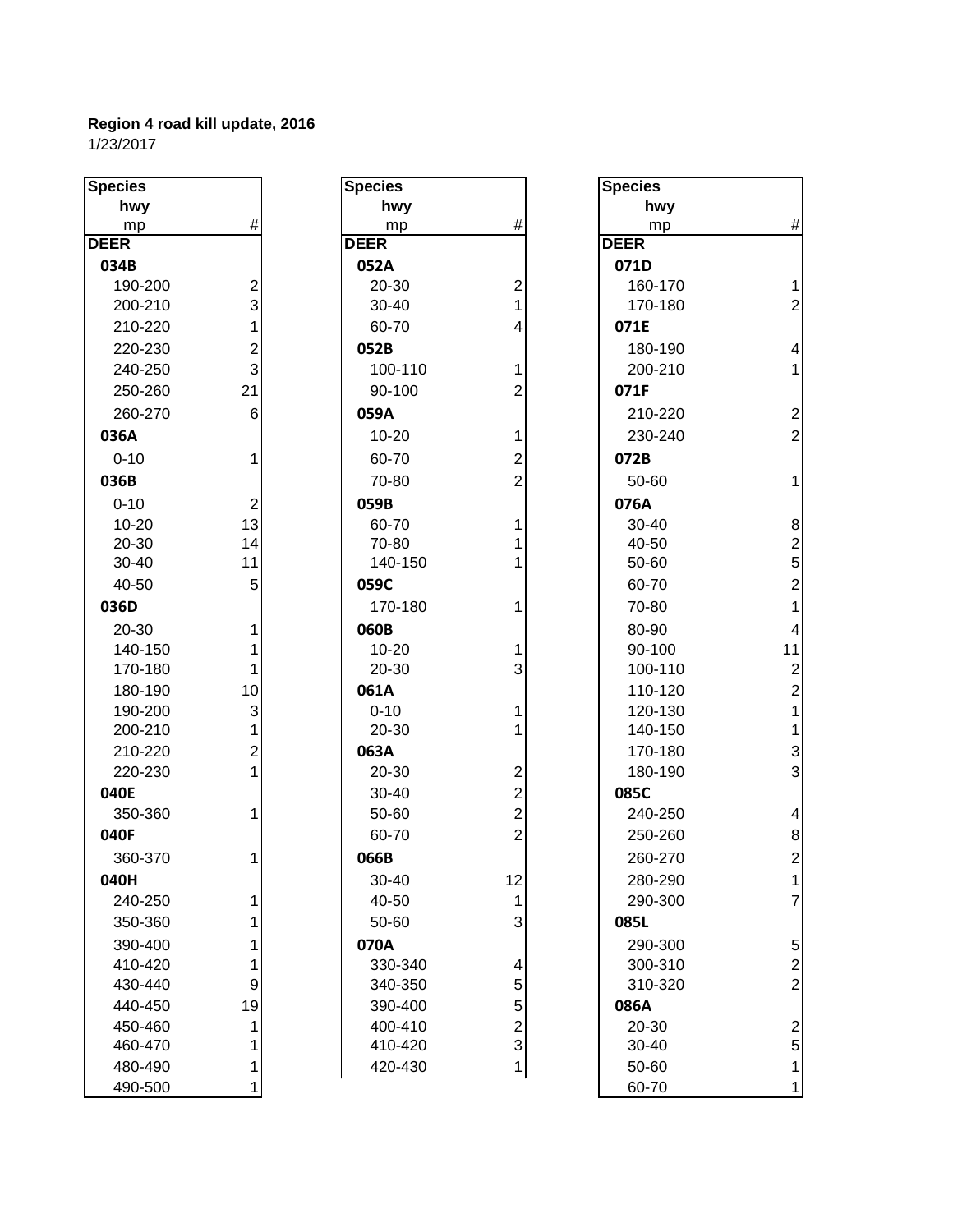| <b>Species</b> |                | <b>Species</b> |                | <b>Specie</b>   |
|----------------|----------------|----------------|----------------|-----------------|
| hwy            |                | hwy            |                |                 |
| mp             | #              | mp             | $\#$           |                 |
| <b>DEER</b>    |                | <b>DEER</b>    |                | <b>FOX</b>      |
| 093A           |                | 392B           |                | 036D            |
| $10 - 20$      | $\overline{2}$ | 120-130        | 1              | 160             |
| 113A           |                | <b>DOG</b>     |                | 170             |
| $10 - 20$      | 1              | 034A           |                | 180             |
| 119A           |                | 150-160        | 1              | 200             |
| 30-40          | 1              | 034B           |                | 220             |
| 40-50          | 3              | 250-260        | $\mathbf{1}$   | 040H            |
| 138A           |                | 076A           |                | 45 <sub>C</sub> |
| $0 - 10$       | $\overline{2}$ | 30-40          | 3              | 460             |
| $10 - 20$      | $6\phantom{1}$ | 085C           |                | 470             |
| 20-30          | 10             | 240-250        | 1              | 059A            |
| 50-60          | 1              | 250-260        | 1              | 60-             |
| 144A           |                | <b>ELK</b>     |                | 059B            |
| $10 - 20$      | $\overline{c}$ | 007A           |                | 60-             |
| 20-30          | $\overline{2}$ | $10 - 20$      | 1              | 063A            |
| 170A           |                | 025A           |                | $0 - 1$         |
| $0 - 10$       | $\overline{c}$ | 240-250        | 1              | $10-$           |
| 257A           |                | 270-280        | 1              | $20 -$          |
| $0 - 10$       | 8              | 034A           |                | 066B            |
| 10-20          | 6              | 80-90          | 1              | 40-             |
| 20-30          | 3              | 90-100         | 1              | 076A            |
| 287C           |                | 036B           |                | $50-$           |
| 320-330        | 1              | 10-20          | $\overline{c}$ | <b>287C</b>     |
| 340-350        | 1              | 20-30          | 3              | 360             |
| 350-360        | 3              | 30-40          | 8              | 385B            |
| 360-370        | 32             | 066B           |                | 140             |
| 370-380        | 23             | 30-40          | 1              | 385C            |
| 380-390        | 17             | 070A           |                | 160             |
| 385C           |                | 330-340        | 1              | <b>HAWK</b>     |
| 20-30          | 1              | 287C           |                | 036D            |
| 160-170        | 1              | 360-370        | $\overline{2}$ | 180             |
| 210-220        | $\overline{7}$ | 380-390        | $\mathbf{1}$   | 190             |
| 385D           |                | <b>FOX</b>     |                | 21C             |
| 220-230        | $\overline{2}$ | 014C           |                | 059A            |
| 230-240        | $\overline{2}$ | 160-170        | 1              | 60-             |
| 240-250        | 1              | 170-180        | 1              | 059C            |
| 250-260        | 5              |                |                | 11C             |
| 260-270        | 1              |                |                | 385B            |
| 270-320        | $\overline{2}$ |                |                | 140             |

| <b>Species</b> |                         | <b>Species</b> |                         | <b>Species</b> |                |
|----------------|-------------------------|----------------|-------------------------|----------------|----------------|
| hwy            |                         | hwy            |                         | hwy            |                |
| mp             | $\#$                    | mp             | #                       | mp             | #              |
| <b>DEER</b>    |                         | <b>DEER</b>    |                         | <b>FOX</b>     |                |
| 093A           |                         | 392B           |                         | 036D           |                |
| $10 - 20$      | $\overline{2}$          | 120-130        | 1                       | 160-170        | 1              |
| 113A           |                         | <b>DOG</b>     |                         | 170-180        | 1              |
| $10 - 20$      | 1                       | 034A           |                         | 180-190        | 1              |
| 119A           |                         | 150-160        | 1                       | 200-210        | 1              |
| 30-40          | 1                       | 034B           |                         | 220-230        | $\overline{2}$ |
| 40-50          | 3                       | 250-260        | 1                       | 040H           |                |
| 138A           |                         | 076A           |                         | 450-460        | 1              |
| $0 - 10$       | $\boldsymbol{2}$        | 30-40          | 3                       | 460-470        | 3              |
| $10 - 20$      | $6 \mid$                | 085C           |                         | 470-480        | $\mathbf 1$    |
| 20-30          | 10                      | 240-250        | 1                       | 059A           |                |
| 50-60          | 1                       | 250-260        | 1                       | 60-70          | $\overline{1}$ |
| 144A           |                         | <b>ELK</b>     |                         | 059B           |                |
| $10 - 20$      | $\overline{\mathbf{c}}$ | 007A           |                         | 60-70          | $\mathbf 1$    |
| 20-30          | $\overline{2}$          | $10 - 20$      | 1                       | 063A           |                |
| 170A           |                         | 025A           |                         | $0 - 10$       | $\overline{c}$ |
| $0 - 10$       | $\overline{c}$          | 240-250        | 1                       | $10 - 20$      | $\overline{a}$ |
| 257A           |                         | 270-280        |                         | 20-30          | $\overline{1}$ |
| $0 - 10$       | 8                       | 034A           |                         | 066B           |                |
| $10 - 20$      | $6 \overline{6}$        | 80-90          | 1                       | 40-50          | 1              |
| 20-30          | 3                       | 90-100         |                         | 076A           |                |
| 287C           |                         | 036B           |                         | 50-60          | $\overline{1}$ |
| 320-330        | 1                       | $10 - 20$      | $\overline{\mathbf{c}}$ | 287C           |                |
| 340-350        | 1                       | 20-30          | $\overline{3}$          | 360-370        | 1              |
| 350-360        | $\mathbf{3}$            | 30-40          | 8                       | 385B           |                |
| 360-370        | 32                      | 066B           |                         | 140-150        | 1              |
| 370-380        | 23                      | 30-40          | 1                       | 385C           |                |
| 380-390        | 17                      | 070A           |                         | 160-170        | 1              |
| 385C           |                         | 330-340        | 1                       | <b>HAWK</b>    |                |
| 20-30          | 1                       | 287C           |                         | 036D           |                |
| 160-170        | 1                       | 360-370        | $\mathbf 2$             | 180-190        | 1              |
| 210-220        | 7                       | 380-390        | 1                       | 190-200        | $\overline{c}$ |
| 385D           |                         | <b>FOX</b>     |                         | 210-220        | 1              |
| 220-230        | $\boldsymbol{2}$        | 014C           |                         | 059A           |                |
| 230-240        | $\overline{2}$          | 160-170        | 1                       | 60-70          | 1              |
| 240-250        | $\mathbf{1}$            | 170-180        | 1                       | 059C           |                |
| 250-260        | 5 <sup>1</sup>          |                |                         | 110-120        | 1              |

| $\overline{\text{cies}}$ |                  | <b>Species</b> |                | <b>Species</b> |                |
|--------------------------|------------------|----------------|----------------|----------------|----------------|
| hwy                      |                  | hwy            |                | hwy            |                |
| mp                       | $\#$             | mp             | $\#$           | mp             | $\#$           |
| ER.                      |                  | <b>DEER</b>    |                | <b>FOX</b>     |                |
| 93A                      |                  | 392B           |                | 036D           |                |
| $10 - 20$                | $\overline{2}$   | 120-130        |                | 160-170        | $\mathbf{1}$   |
| L3A                      |                  | <b>DOG</b>     |                | 170-180        | $\mathbf{1}$   |
| 10-20                    | 1                | 034A           |                | 180-190        | 1              |
| L9A                      |                  | 150-160        | 1              | 200-210        | $\mathbf{1}$   |
| 30-40                    | 1                | 034B           |                | 220-230        | $\overline{2}$ |
| 40-50                    | 3                | 250-260        | 1              | 040H           |                |
| 38A                      |                  | 076A           |                | 450-460        | $\mathbf{1}$   |
| $0 - 10$                 | $\overline{2}$   | 30-40          | 3              | 460-470        | $\overline{3}$ |
| 10-20                    | $6 \overline{6}$ | 085C           |                | 470-480        | $\mathbf{1}$   |
| 20-30                    | 10               | 240-250        | 1              | 059A           |                |
| 50-60                    | 1                | 250-260        |                | 60-70          | $\mathbf{1}$   |
| 14A                      |                  | <b>ELK</b>     |                | 059B           |                |
| 10-20                    | $\overline{2}$   | 007A           |                | 60-70          | $\mathbf{1}$   |
| 20-30                    | $\overline{2}$   | $10 - 20$      | 1              | 063A           |                |
| 70A                      |                  | 025A           |                | $0 - 10$       | $\overline{c}$ |
| $0 - 10$                 | $\overline{2}$   | 240-250        |                | $10 - 20$      | $\mathbf{2}$   |
| 57A                      |                  | 270-280        | 1              | 20-30          | $\overline{1}$ |
| $0 - 10$                 | 8                | 034A           |                | 066B           |                |
| 10-20                    | $6 \overline{6}$ | 80-90          | 1              | 40-50          | $\mathbf{1}$   |
| 20-30                    | 3                | 90-100         |                | 076A           |                |
| 37C                      |                  | 036B           |                | 50-60          | $\mathbf{1}$   |
| 320-330                  | 1                | $10 - 20$      | $\overline{2}$ | 287C           |                |
| 340-350                  | 1                | 20-30          | 3              | 360-370        | $\mathbf{1}$   |
| 350-360                  | $\mathbf{3}$     | 30-40          | 8              | 385B           |                |
| 360-370                  | 32               | 066B           |                | 140-150        | $\mathbf{1}$   |
| 370-380                  | 23               | 30-40          | 1              | 385C           |                |
| 380-390                  | 17               | 070A           |                | 160-170        | $\mathbf{1}$   |
| 35C                      |                  | 330-340        | 1              | <b>HAWK</b>    |                |
| 20-30                    | 1                | 287C           |                | 036D           |                |
| 160-170                  | 1                | 360-370        | $\overline{c}$ | 180-190        | 1              |
| 210-220                  | 7                | 380-390        | 1              | 190-200        | $\overline{c}$ |
| 35D                      |                  | <b>FOX</b>     |                | 210-220        | 1              |
| 220-230                  | 2                | 014C           |                | 059A           |                |
| 230-240                  | $\overline{2}$   | 160-170        | 1              | 60-70          | $\mathbf{1}$   |
| 240-250                  | 1                | 170-180        | 1              | 059C           |                |
| 250-260                  | 5                |                |                | 110-120        | 1              |
| 260-270                  | 1                |                |                | 385B           |                |
| 270-320                  | $\overline{2}$   |                |                | 140-150        | $\mathbf 1$    |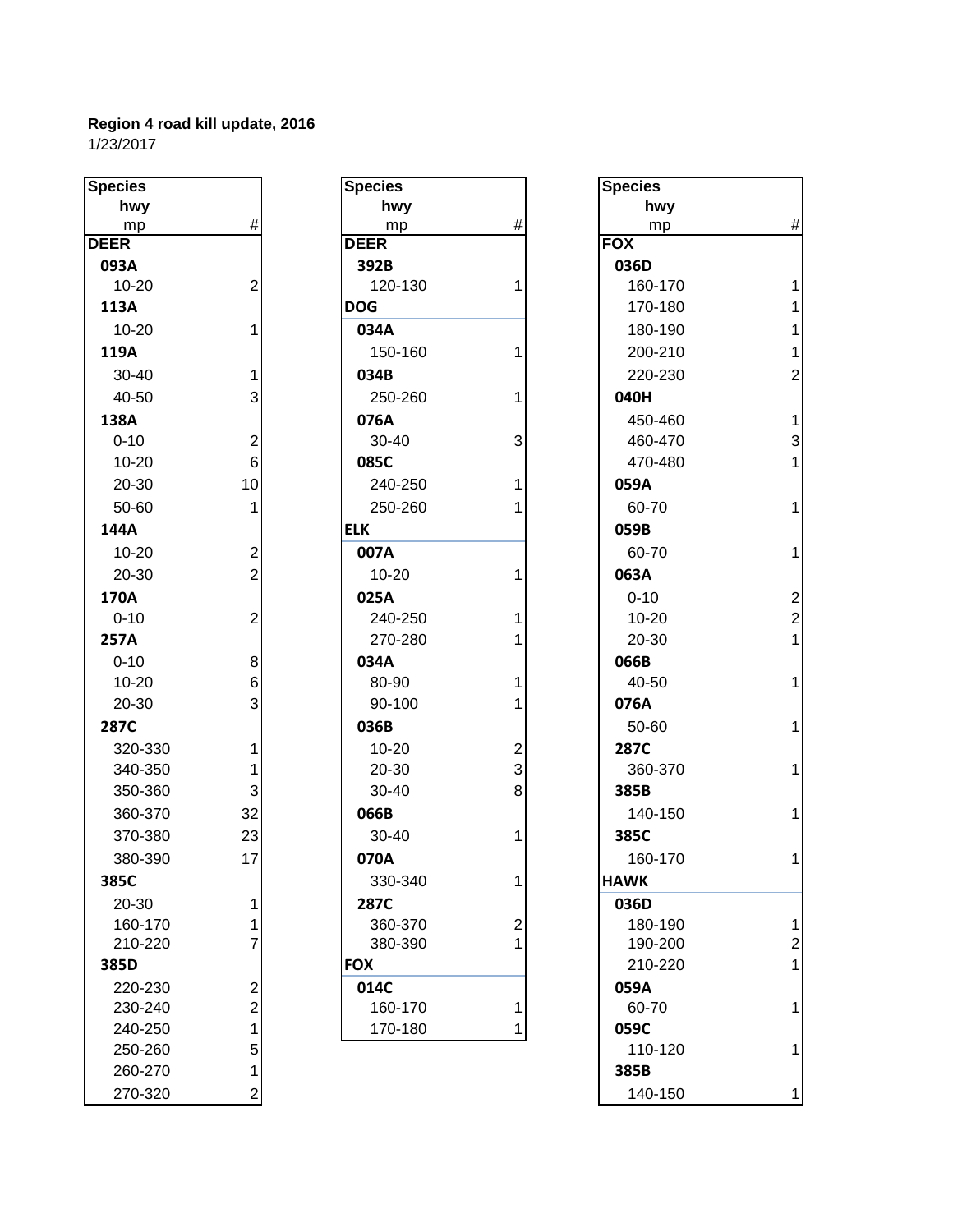| <b>Species</b> |                | <b>Species</b>   |                | <b>Species</b>     |
|----------------|----------------|------------------|----------------|--------------------|
| hwy            |                | hwy              |                | hwy                |
| mp             | #              | mp               | $\#$           | mp                 |
| <b>HAWK</b>    |                | <b>PHEASANT</b>  |                | <b>PORCUPINE</b>   |
| 385C           |                | 006J             |                | 063A               |
| 210-220        | 1              | 430-440          | 1              | $10 - 20$          |
| <b>HORSE</b>   |                | 034B             |                | 076A               |
| 034A           |                | 180-190          | 1              | 180-190            |
| 120-130        | 1              | 210-220          | 1              | 287C               |
| 085C           |                | 230-240          | 3              | 360-370            |
| 260-270        |                | 260-270          | 1              | 380-390            |
| <b>IMOOSE</b>  |                | 036D             |                | 385C               |
| 007A           |                | 180-190          | 3              | 210-220            |
| 20-30          | 1              | 190-200          | 4              | <b>PRAIRIE DOG</b> |
| <b>OPOSSUM</b> |                | 200-210          | $\overline{c}$ | 034A               |
| 034B           |                | 210-220          | $\overline{2}$ | 100-110            |
| 190-200        | 1              | 220-230          | $\overline{2}$ | 034D               |
| 200-210        | 1              | 040H             |                | $0 - 10$           |
| 210-220        |                | 470-480          | 1              | 257A               |
| 385C           |                | 490-500          | 1              | $10 - 20$          |
| 210-220        | 3              | 059A             |                | 20-30              |
| <b>OWL</b>     |                | 60-70            | 1              | <b>PRONGHORN</b>   |
| 006J           |                | 059B             |                | 024G               |
| 430-440        | 1              | 80-90            | 1              | 350-360            |
| 034A           |                | 063A             |                | 360-370            |
| 140-150        | 1              | $10 - 20$        | 1              | 370-380            |
| 034B           |                | 50-60            | 1              | 025A               |
| 180-190        | 1              | 287C             |                | 300-310            |
| 036D           |                | 360-370          | 1              | 036D               |
| 160-170        | 1              | 380-390          | 3              | 150-160            |
| 076A           |                | 385C             |                | 170-180            |
| 90-100         | $\mathbf{2}$   | 210-220          | $\overline{2}$ | 059A               |
| 287C           |                | 220-230          | 1              | 30-40              |
| 370-380        | $\overline{2}$ | 385D             |                | 085L               |
| 380-390        | 3              | 240-250          | $\overline{2}$ | 290-300            |
| <b>PEACOCK</b> |                | <b>PORCUPINE</b> |                | 300-310            |
| 014C           |                | 034B             |                | <b>RABBIT</b>      |
| 150-160        | 1              | 190-200          | 1              | 006J               |

| pecies        |                | <b>Species</b>   |                | <b>Species</b>     |
|---------------|----------------|------------------|----------------|--------------------|
| hwy           |                | hwy              |                | hwy                |
| mp            | $\#$           | mp               | $\#$           | mp                 |
| <b>AWK</b>    |                | <b>PHEASANT</b>  |                | <b>PORCUPINE</b>   |
| 385C          |                | 006J             |                | 063A               |
| 210-220       | 1              | 430-440          | 1              | $10 - 20$          |
| <b>ORSE</b>   |                | 034B             |                | 076A               |
| 034A          |                | 180-190          | 1              | 180-190            |
| 120-130       | 1              | 210-220          | 1              | <b>287C</b>        |
| 085C          |                | 230-240          | 3              | 360-370            |
| 260-270       | 1              | 260-270          | 1              | 380-390            |
| <b>IOOSE</b>  |                | 036D             |                | 385C               |
| 007A          |                | 180-190          | 3              | 210-220            |
| 20-30         | 1              | 190-200          | 4              | <b>PRAIRIE DOG</b> |
| <b>POSSUM</b> |                | 200-210          | $\overline{c}$ | 034A               |
| 034B          |                | 210-220          | $\overline{2}$ | 100-110            |
| 190-200       | 1              | 220-230          | $\overline{2}$ | 034D               |
| 200-210       | 1              | 040H             |                | $0 - 10$           |
| 210-220       | 1              | 470-480          | 1              | 257A               |
| 385C          |                | 490-500          | 1              | $10 - 20$          |
| 210-220       | 3              | 059A             |                | 20-30              |
| WL            |                | 60-70            | 1              | <b>PRONGHORN</b>   |
| <b>006J</b>   |                | 059B             |                | 024G               |
| 430-440       | 1              | 80-90            | 1              | 350-360            |
| 034A          |                | 063A             |                | 360-370            |
| 140-150       | 1              | $10 - 20$        | 1              | 370-380            |
| 034B          |                | 50-60            | 1              | 025A               |
| 180-190       | 1              | 287C             |                | 300-310            |
| 036D          |                | 360-370          | 1              | 036D               |
| 160-170       | 1              | 380-390          | 3              | 150-160            |
| 076A          |                | 385C             |                | 170-180            |
| 90-100        | ۷              | 210-220          | ۷              | 059A               |
| 287C          |                | 220-230          | 1              | 30-40              |
| 370-380       | $\overline{2}$ | 385D             |                | 085L               |
| 380-390       | 3              | 240-250          | $\overline{c}$ | 290-300            |
| EACOCK        |                | <b>PORCUPINE</b> |                | 300-310            |
| 014C          |                | 034B             |                | <b>RABBIT</b>      |
| 150-160       | 1              | 190-200          | 1              | 006J               |
|               |                | 040H             |                | 420-430            |
|               |                | 440-450          | 1              | 430-440            |

| <b>Species</b> |                | <b>Species</b>   |                         | <b>Species</b>     |                         |
|----------------|----------------|------------------|-------------------------|--------------------|-------------------------|
| hwy            |                | hwy              |                         | hwy                |                         |
| mp             | #              | mp               | #                       | mp                 | $\#$                    |
| <b>HAWK</b>    |                | PHEASANT         |                         | <b>PORCUPINE</b>   |                         |
| 385C           |                | 006J             |                         | 063A               |                         |
| 210-220        | 1              | 430-440          |                         | $10 - 20$          | $\mathbf{1}$            |
| <b>HORSE</b>   |                | 034B             |                         | 076A               |                         |
| 034A           |                | 180-190          |                         | 180-190            | $\mathbf{1}$            |
| 120-130        | 1              | 210-220          |                         | 287C               |                         |
| 085C           |                | 230-240          | 3                       | 360-370            | $\overline{1}$          |
| 260-270        | 1              | 260-270          |                         | 380-390            | $\mathbf{1}$            |
| <b>MOOSE</b>   |                | 036D             |                         | 385C               |                         |
| 007A           |                | 180-190          | 3                       | 210-220            | $\mathbf{1}$            |
| 20-30          | 1              | 190-200          | 4                       | <b>PRAIRIE DOG</b> |                         |
| <b>OPOSSUM</b> |                | 200-210          | $\overline{\mathbf{c}}$ | 034A               |                         |
| 034B           |                | 210-220          | $\overline{2}$          | 100-110            | 10                      |
| 190-200        | 1              | 220-230          | $\overline{2}$          | 034D               |                         |
| 200-210        | 1              | 040H             |                         | $0 - 10$           | $\mathbf 2$             |
| 210-220        |                | 470-480          |                         | 257A               |                         |
| 385C           |                | 490-500          |                         | $10 - 20$          | $\mathbf{1}$            |
| 210-220        | 3              | 059A             |                         | 20-30              | $\overline{2}$          |
| <b>OWL</b>     |                | 60-70            |                         | <b>PRONGHORN</b>   |                         |
| 006J           |                | 059B             |                         | 024G               |                         |
| 430-440        | 1              | 80-90            |                         | 350-360            | $\overline{2}$          |
| 034A           |                | 063A             |                         | 360-370            | 3                       |
| 140-150        | 1              | $10 - 20$        |                         | 370-380            | $\overline{1}$          |
| 034B           |                | 50-60            |                         | 025A               |                         |
| 180-190        | 1              | <b>287C</b>      |                         | 300-310            | $\mathbf{1}$            |
| 036D           |                | 360-370          |                         | 036D               |                         |
| 160-170        | 1              | 380-390          | 3                       | 150-160            | $\mathbf{1}$            |
| 076A           |                | 385C             |                         | 170-180            | $\mathbf{1}$            |
| 90-100         | 2              | 210-220          | 2                       | 059A               |                         |
| 287C           |                | 220-230          |                         | $30 - 40$          | 1                       |
| 370-380        | 2              | 385D             |                         | 085L               |                         |
| 380-390        | $\overline{3}$ | 240-250          | 2                       | 290-300            | $\overline{2}$          |
| <b>PEACOCK</b> |                | <b>PORCUPINE</b> |                         | 300-310            | $\mathbf{1}$            |
| 014C           |                | 034B             |                         | <b>RABBIT</b>      |                         |
| 150-160        | 1              | 190-200          |                         | 006J               |                         |
|                |                | 040H             |                         | 420-430            | $\overline{\mathbf{c}}$ |
|                |                | 440-450          |                         | 430-440            | $\mathbf{1}$            |
|                |                |                  |                         | 440-450            | $\mathbf{1}$            |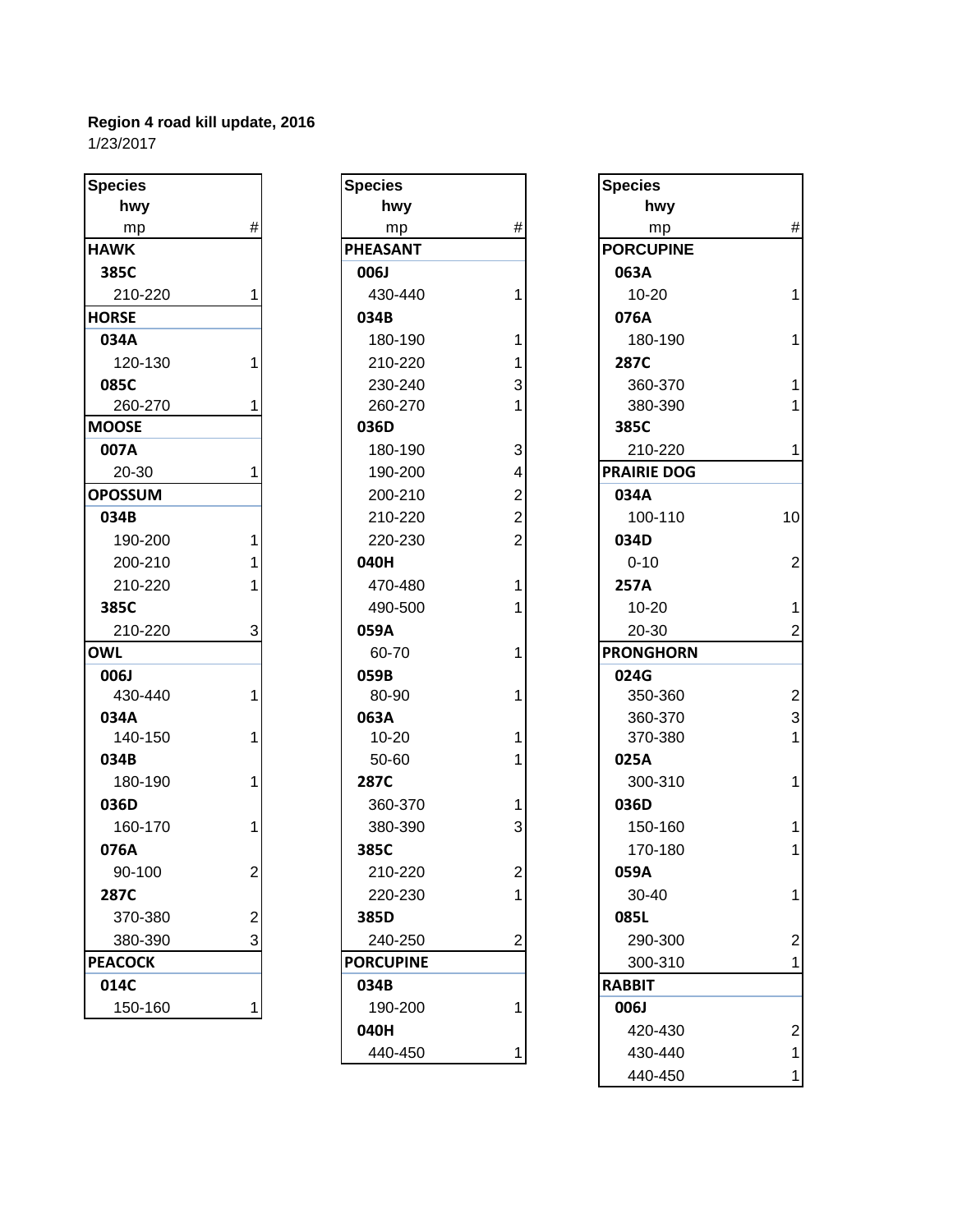| <b>Species</b> |                         | <b>Species</b> |                | <b>Species</b> |                |
|----------------|-------------------------|----------------|----------------|----------------|----------------|
| hwy            |                         | hwy            |                | hwy            |                |
| mp             | $\#$                    | mp             | $\#$           | mp             | #              |
| <b>RABBIT</b>  |                         | <b>RABBIT</b>  |                | <b>RABBIT</b>  |                |
| 014C           |                         | 060B           |                | 385D           |                |
| 160-170        | $\mathbf 2$             | $10 - 20$      | 1              | 220-230        | 1              |
| 180-190        | 1                       | 20-30          | 4              | 250-260        | 1              |
| 034A           |                         | 063A           |                | 392B           |                |
| 140-150        | 1                       | $0 - 10$       | 1              | 110-120        | 1              |
| 034B           |                         | 10-20          | 1              | <b>RACCOON</b> |                |
| 170-180        | 1                       | $30 - 40$      |                | 006J           |                |
| 180-190        | 4                       | 071D           |                | 380-390        | 1              |
| 210-220        | 1                       | 150-160        | 1              | 400-410        | 1              |
| 230-240        | $\mathbf{3}$            | 076A           |                | 420-430        | 1              |
| 240-250        | $\overline{2}$          | $0 - 10$       | 1              | 430-440        | $\overline{2}$ |
| 250-260        | 1                       | 30-40          | $\overline{2}$ | 014C           |                |
| 036D           |                         | 50-60          | 1              | 150-160        | 3              |
| 110-120        | 1                       | 90-100         | 1              | 034A           |                |
| 150-160        | $\overline{2}$          | 100-110        | 1              | 100-110        | 3              |
| 160-170        | $\overline{2}$          | 110-120        | 1              | 110-120        | 6              |
| 180-190        | 12                      | 085C           |                | 120-130        | $\overline{4}$ |
| 190-200        | $\overline{7}$          | 260-270        | 1              | 140-150        | 5              |
| 200-210        | 4                       | 138A           |                | 034B           |                |
| 210-220        | $\overline{\mathbf{4}}$ | $10 - 20$      | 1              | 130-140        | 1              |
| 220-230        | 8                       | 257A           |                | 170-180        | 1              |
| 040H           |                         | $0 - 10$       | 17             | 210-220        | 1              |
| 430-440        | 1                       | $10 - 20$      | 1              | 250-260        | 3              |
| 460-470        | $\mathbf 2$             | 287C           |                | 034D           |                |
| 470-480        | $\overline{\mathbf{4}}$ | 360-370        | 1              | $0 - 10$       | 4              |
| 480-490        | 1                       | 370-380        | 1              | 036A           |                |
| 059A           |                         | 380-390        |                | $0 - 10$       | 1              |
| $10 - 20$      | 1                       | 385B           |                | 036B           |                |
| 60-70          | 14                      | 140-150        | 3              | 20-30          | $\overline{a}$ |
| 059B           |                         | 150-160        | $\overline{c}$ | 30-40          | 3              |
| 60-70          | 1                       | 385C           |                | 036D           |                |
| 90-100         | 1                       | 150-160        | 1              | 180-190        | 1              |
| 120-130        | 1                       | 170-180        | 1              | 200-210        | 3              |
| 130-140        | $\overline{2}$          | 210-220        | 8              | 210-220        | 1              |
| 059C           |                         | 220-230        | 1              | 039A           |                |
| 80-90          | 1                       |                |                | $10 - 20$      | $\overline{c}$ |
| 100-110        | 1                       |                |                | 040H           |                |
| 110-120        | 1                       |                |                | 470-480        | 1              |
| 130-140        | 1                       |                |                |                |                |

| hwy<br>#<br>mp<br>RABBIT<br>060B<br>1<br>10-20        |  |
|-------------------------------------------------------|--|
|                                                       |  |
|                                                       |  |
|                                                       |  |
|                                                       |  |
|                                                       |  |
| 4<br>20-30                                            |  |
| 063A                                                  |  |
| $\mathbf{1}$<br>$0 - 10$                              |  |
| $\overline{\mathbf{1}}$<br>10-20                      |  |
| $\overline{1}$<br>30-40                               |  |
| 071D                                                  |  |
| 1<br>150-160                                          |  |
| 076A                                                  |  |
| $0 - 10$                                              |  |
| $1211$<br>$111$<br>30-40                              |  |
| 50-60                                                 |  |
| 90-100                                                |  |
| 100-110                                               |  |
| $\overline{1}$<br>110-120                             |  |
| 085C                                                  |  |
| 260-270<br>1                                          |  |
| 138A                                                  |  |
| 1<br>10-20                                            |  |
| 257A                                                  |  |
| $0 - 10$<br>17                                        |  |
| 1<br>$10 - 20$                                        |  |
| 287C                                                  |  |
| 1<br>360-370                                          |  |
| $\overline{\mathbf{1}}$<br>370-380                    |  |
| 1<br>380-390                                          |  |
| 385B                                                  |  |
| 140-150                                               |  |
| $\begin{array}{c} 3 \\ 2 \\ 1 \end{array}$<br>150-160 |  |
| 385C                                                  |  |
| 150-160                                               |  |
| 170-180                                               |  |
| $\frac{1}{8}$<br>210-220                              |  |
| 220-230                                               |  |
|                                                       |  |

| cies        |                         | <b>Species</b> |                         | <b>Species</b> |                         |
|-------------|-------------------------|----------------|-------------------------|----------------|-------------------------|
| hwy         |                         | hwy            |                         | hwy            |                         |
| mp          | $\#$                    | mp             | #                       | mp             | $\#$                    |
| <b>BBIT</b> |                         | <b>RABBIT</b>  |                         | <b>RABBIT</b>  |                         |
| L4C         |                         | 060B           |                         | 385D           |                         |
| 160-170     | $\overline{c}$          | $10 - 20$      | 1                       | 220-230        | 1                       |
| 180-190     | 1                       | 20-30          | 4                       | 250-260        | $\mathbf{1}$            |
| 34A         |                         | 063A           |                         | 392B           |                         |
| 140-150     | 1                       | $0 - 10$       | 1                       | 110-120        | $\mathbf{1}$            |
| 34B         |                         | $10 - 20$      | 1                       | <b>RACCOON</b> |                         |
| 170-180     | 1                       | 30-40          | 1                       | 006J           |                         |
| 180-190     | 4                       | 071D           |                         | 380-390        | 1                       |
| 210-220     | 1                       | 150-160        | 1                       | 400-410        | 1                       |
| 230-240     | 3                       | 076A           |                         | 420-430        | $\mathbf{1}$            |
| 240-250     | $\overline{2}$          | $0 - 10$       | 1                       | 430-440        | $\overline{2}$          |
| 250-260     | 1                       | 30-40          | 2                       | 014C           |                         |
| 36D         |                         | 50-60          | 1                       | 150-160        | 3                       |
| 110-120     | 1                       | 90-100         |                         | 034A           |                         |
| 150-160     | $\overline{2}$          | 100-110        |                         | 100-110        | 3                       |
| 160-170     | $\overline{2}$          | 110-120        |                         | 110-120        | $6\phantom{1}6$         |
| 180-190     | 12                      | 085C           |                         | 120-130        | $\overline{\mathbf{4}}$ |
| 190-200     | $\overline{7}$          | 260-270        |                         | 140-150        | 5                       |
| 200-210     | 4                       | 138A           |                         | 034B           |                         |
| 210-220     | $\overline{4}$          | $10 - 20$      | 1                       | 130-140        | 1                       |
| 220-230     | 8                       | 257A           |                         | 170-180        | $\mathbf{1}$            |
| HOH         |                         | $0 - 10$       | 17                      | 210-220        | $\mathbf{1}$            |
| 430-440     | 1                       | $10 - 20$      | 1                       | 250-260        | 3                       |
| 460-470     | $\overline{2}$          | 287C           |                         | 034D           |                         |
| 470-480     | $\overline{\mathbf{4}}$ | 360-370        | 1                       | $0 - 10$       | $\overline{4}$          |
| 480-490     | 1                       | 370-380        |                         | 036A           |                         |
| 59A         |                         | 380-390        |                         | $0 - 10$       | $\mathbf{1}$            |
| 10-20       | 1                       | 385B           |                         | 036B           |                         |
| 60-70       | 14                      | 140-150        | 3                       | 20-30          | 2                       |
| 59B         |                         | 150-160        | $\overline{\mathbf{c}}$ | 30-40          | 3                       |
| 60-70       | 1                       | 385C           |                         | 036D           |                         |
| 90-100      | 1                       | 150-160        | 1                       | 180-190        | 1                       |
| 120-130     | 1                       | 170-180        | 1                       | 200-210        | 3                       |
| 130-140     | 2                       | 210-220        | 8                       | 210-220        | 1                       |
| 59C         |                         | 220-230        | 1                       | 039A           |                         |
| 80-90       | 1                       |                |                         | $10 - 20$      | $\overline{2}$          |
| 100-110     | 1                       |                |                         | 040H           |                         |
| 110-120     | 1                       |                |                         | 470-480        | 1                       |
|             |                         |                |                         |                |                         |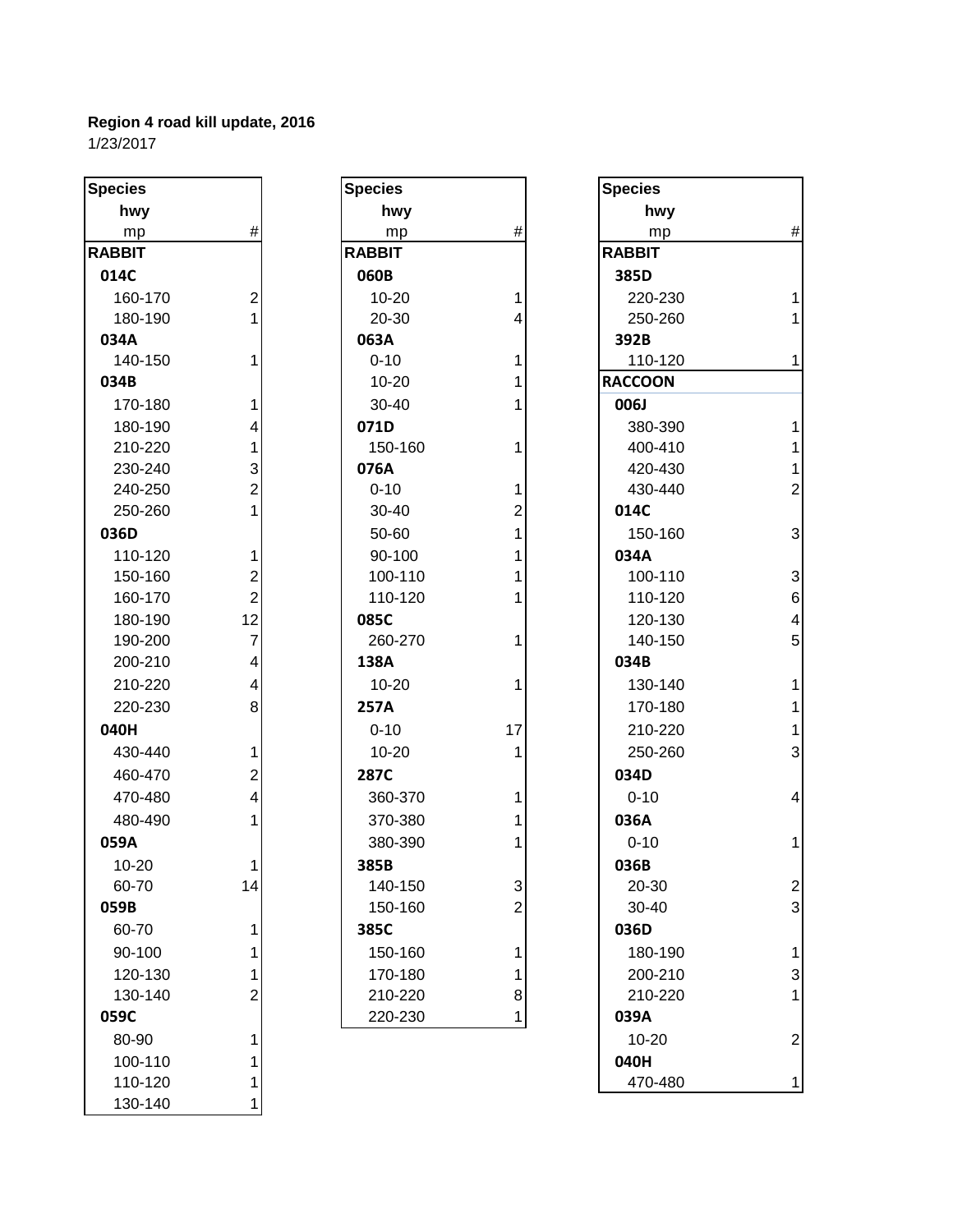| <b>Species</b> |                | <b>Species</b> |                | <b>Species</b> |
|----------------|----------------|----------------|----------------|----------------|
| hwy            |                | hwy            |                | h۷             |
| mp             | $\#$           | mp             | #              | m              |
| <b>RACCOON</b> |                | <b>RACOON</b>  |                | <b>SKUNK</b>   |
| 059A           |                | 287C           |                | 040H           |
| 60-70          | 1              | 350-360        | 1              | 450-           |
| 70-80          | 1              | 360-370        | 1              | 470-           |
| 059B           |                | 370-380        | 1              | 480-           |
| 110-120        | 1              | 385B           |                | 490-           |
| 80-90          | $\overline{2}$ | 150-160        | 1              | 052A           |
| 059C           |                | 385C           |                | $60 - 7$       |
| 80-90          | 1              | 210-220        | 12             | $70-8$         |
| 061A           |                | 385D           |                | 059A           |
| 20-30          | 1              | 240-250        | 1              | $10 - 2$       |
| 063A           |                | 392B           |                | $60 - 7$       |
| 10-20          | 1              | 110-120        | 1              | $70-8$         |
| 20-30          | $\overline{2}$ | <b>SHEEP</b>   |                | 059B           |
| 066B           |                | 014B           |                | $110 -$        |
| $30 - 40$      | 8              | 90-100         | 1              | $70 - 8$       |
| 40-50          | $\overline{2}$ | <b>SKUNK</b>   |                | 061A           |
| 50-60          | 16             | 014C           |                | $10 - 2$       |
| 071D           |                | 140-150        | 3              | 063A           |
| 140-150        | 1              | 150-160        | 3              | $30 - 4$       |
| 150-160        | $\overline{2}$ | 034A           |                | $40 - 5$       |
| 160-170        | 1              | 100-110        | 1              | 066B           |
| 076A           |                | 120-130        | 1              | $30 - 4$       |
| 40-50          | 1              | 034B           |                | 071D           |
| 90-100         | $\overline{2}$ | 130-140        | 1              | $150 -$        |
| 170-180        | 1              | 190-200        | 1              | $170 -$        |
| 180-190        | 1              | 200-210        | $\overline{2}$ | 076A           |
| 085C           |                | 210-220        | $\overline{1}$ | 180-           |
| 250-260        | 1              | 220-230        | 1              | $90 - 1$       |
| 260-270        | 3              | 230-240        | 3              | 138A           |
| 138A           |                | 036D           |                | $10 - 2$       |
| $0 - 10$       | $\mathbf{3}$   | 150-160        | 1              | $20 - 3$       |
| 144A           |                | 170-180        | 1              | 257A           |
| 10-20          | 1              | 180-190        | 4              | $10-2$         |
| 20-30          | 1              | 190-200        | 3              | 287C           |
| 257A           |                | 200-210        | $\overline{2}$ | $360 -$        |
| 10-20          | 3              | 210-220        | 3              | 370-           |
| 20-30          | $\overline{2}$ | 220-230        | 3              | 380-           |

| cies        |                | <b>Species</b> |              | <b>Species</b> |
|-------------|----------------|----------------|--------------|----------------|
| hwy         |                | hwy            |              | hwy            |
| mp          | #              | mp             | $\#$         | mp             |
| <b>COON</b> |                | <b>RACOON</b>  |              | <b>SKUNK</b>   |
| 59A         |                | 287C           |              | 040H           |
| 60-70       | $\mathbf{1}$   | 350-360        | $\mathbf{1}$ | 450-46         |
| 70-80       | 1              | 360-370        | 1            | 470-48         |
| 59B         |                | 370-380        | 1            | 480-49         |
| 110-120     | 1              | 385B           |              | 490-50         |
| 80-90       | $\overline{2}$ | 150-160        | 1            | 052A           |
| 59C         |                | 385C           |              | 60-70          |
| 80-90       | 1              | 210-220        | 12           | 70-80          |
| 51A         |                | 385D           |              | 059A           |
| 20-30       | $\mathbf{1}$   | 240-250        | 1            | $10 - 20$      |
| 53A         |                | 392B           |              | 60-70          |
| 10-20       | 1              | 110-120        | 1            | 70-80          |
| 20-30       | $\overline{2}$ | <b>SHEEP</b>   |              | 059B           |
| 56B         |                | 014B           |              | 110-12         |
| 30-40       | 8              | 90-100         | 1            | 70-80          |
| 40-50       | $\overline{2}$ | <b>SKUNK</b>   |              | 061A           |
| 50-60       | 16             | 014C           |              | $10 - 20$      |
| 71D         |                | 140-150        | 3            | 063A           |
| 140-150     | 1              | 150-160        | 3            | $30 - 40$      |
| 150-160     | $\overline{2}$ | 034A           |              | 40-50          |
| 160-170     | $\mathbf{1}$   | 100-110        | 1            | 066B           |
| 76A         |                | 120-130        | 1            | $30 - 40$      |
| 40-50       | $\mathbf{1}$   | 034B           |              | 071D           |
| 90-100      | 2              | 130-140        | 1            | 150-16         |
| 170-180     | $\mathbf{1}$   | 190-200        | 1            | 170-18         |
| 180-190     | 1              | 200-210        | 2            | 076A           |
| 35C         |                | 210-220        | 1            | 180-19         |
| 250-260     | 1              | 220-230        | $\mathbf{1}$ | 90-100         |
| 260-270     | 3              | 230-240        | 3            | 138A           |
| 38A         |                | 036D           |              | 10-20          |
| $0 - 10$    | 3              | 150-160        | 1            | 20-30          |
| 14A         |                | 170-180        | 1            | 257A           |
| 10-20       | 1              | 180-190        | 4            | $10 - 20$      |
| 20-30       | 1              | 190-200        | 3            | 287C           |
| 57A         |                | 200-210        | 2            | 360-37         |
| 10-20       | 3              | 210-220        | 3            | 370-38         |
| 20-30       | $\overline{2}$ | 220-230        | 3            | 380-39         |
|             |                |                |              | 385R           |

| pecies        |                | <b>Species</b> |                         | <b>Species</b> |                  |
|---------------|----------------|----------------|-------------------------|----------------|------------------|
| hwy           |                | hwy            |                         | hwy            |                  |
| mp            | $\#$           | mp             | $\#$                    | mp             | $\#$             |
| <b>ACCOON</b> |                | <b>RACOON</b>  |                         | <b>SKUNK</b>   |                  |
| 059A          |                | <b>287C</b>    |                         | 040H           |                  |
| 60-70         | 1              | 350-360        | 1                       | 450-460        | $\mathbf{1}$     |
| 70-80         | 1              | 360-370        | 1                       | 470-480        | $\mathbf{1}$     |
| 059B          |                | 370-380        | 1                       | 480-490        | $\mathbf{1}$     |
| 110-120       | 1              | 385B           |                         | 490-500        | $\mathbf{1}$     |
| 80-90         | $\overline{2}$ | 150-160        | 1                       | 052A           |                  |
| 059C          |                | 385C           |                         | 60-70          | $\mathbf{1}$     |
| 80-90         | 1              | 210-220        | 12                      | 70-80          | $\mathbf{1}$     |
| 061A          |                | 385D           |                         | 059A           |                  |
| 20-30         | 1              | 240-250        | 1                       | $10 - 20$      | $\mathbf{1}$     |
| 063A          |                | 392B           |                         | 60-70          | $\boldsymbol{9}$ |
| $10 - 20$     | 1              | 110-120        | 1                       | 70-80          | 3                |
| 20-30         | $\overline{2}$ | <b>SHEEP</b>   |                         | 059B           |                  |
| 066B          |                | 014B           |                         | 110-120        | $\mathbf{1}$     |
| 30-40         | 8              | 90-100         | 1                       | 70-80          | $\mathbf{1}$     |
| 40-50         | $\overline{2}$ | <b>SKUNK</b>   |                         | 061A           |                  |
| 50-60         | 16             | 014C           |                         | $10 - 20$      | $\mathbf{1}$     |
| 071D          |                | 140-150        | 3                       | 063A           |                  |
| 140-150       | 1              | 150-160        | 3                       | 30-40          | $\mathbf{1}$     |
| 150-160       | $\overline{2}$ | 034A           |                         | 40-50          | $\mathbf{1}$     |
| 160-170       | $\mathbf{1}$   | 100-110        | 1                       | 066B           |                  |
| 076A          |                | 120-130        | 1                       | 30-40          | $\mathbf{1}$     |
| 40-50         | 1              | 034B           |                         | 071D           |                  |
| 90-100        | $\overline{c}$ | 130-140        | 1                       | 150-160        | $\mathbf{1}$     |
| 170-180       | 1              | 190-200        |                         | 170-180        | $\mathbf{1}$     |
| 180-190       | 1              | 200-210        | 2                       | 076A           |                  |
| 085C          |                | 210-220        | 1                       | 180-190        | $\mathbf{1}$     |
| 250-260       | 1              | 220-230        | 1                       | 90-100         | 5                |
| 260-270       | 3              | 230-240        | 3                       | 138A           |                  |
| 138A          |                | 036D           |                         | $10 - 20$      | $\boldsymbol{2}$ |
| $0 - 10$      | 3              | 150-160        | 1                       | 20-30          | $\overline{2}$   |
| 144A          |                | 170-180        | 1                       | 257A           |                  |
| $10 - 20$     | 1              | 180-190        | 4                       | $10 - 20$      | $\overline{c}$   |
| 20-30         | 1              | 190-200        | 3                       | 287C           |                  |
| 257A          |                | 200-210        | $\overline{\mathbf{c}}$ | 360-370        | 10               |
| 10-20         | 3              | 210-220        | 3                       | 370-380        | $\boldsymbol{2}$ |
| 20-30         | $\overline{2}$ | 220-230        | 3                       | 380-390        | 3                |
|               |                |                |                         | 385B           |                  |
|               |                |                |                         | 140-150        | $\mathbf{1}$     |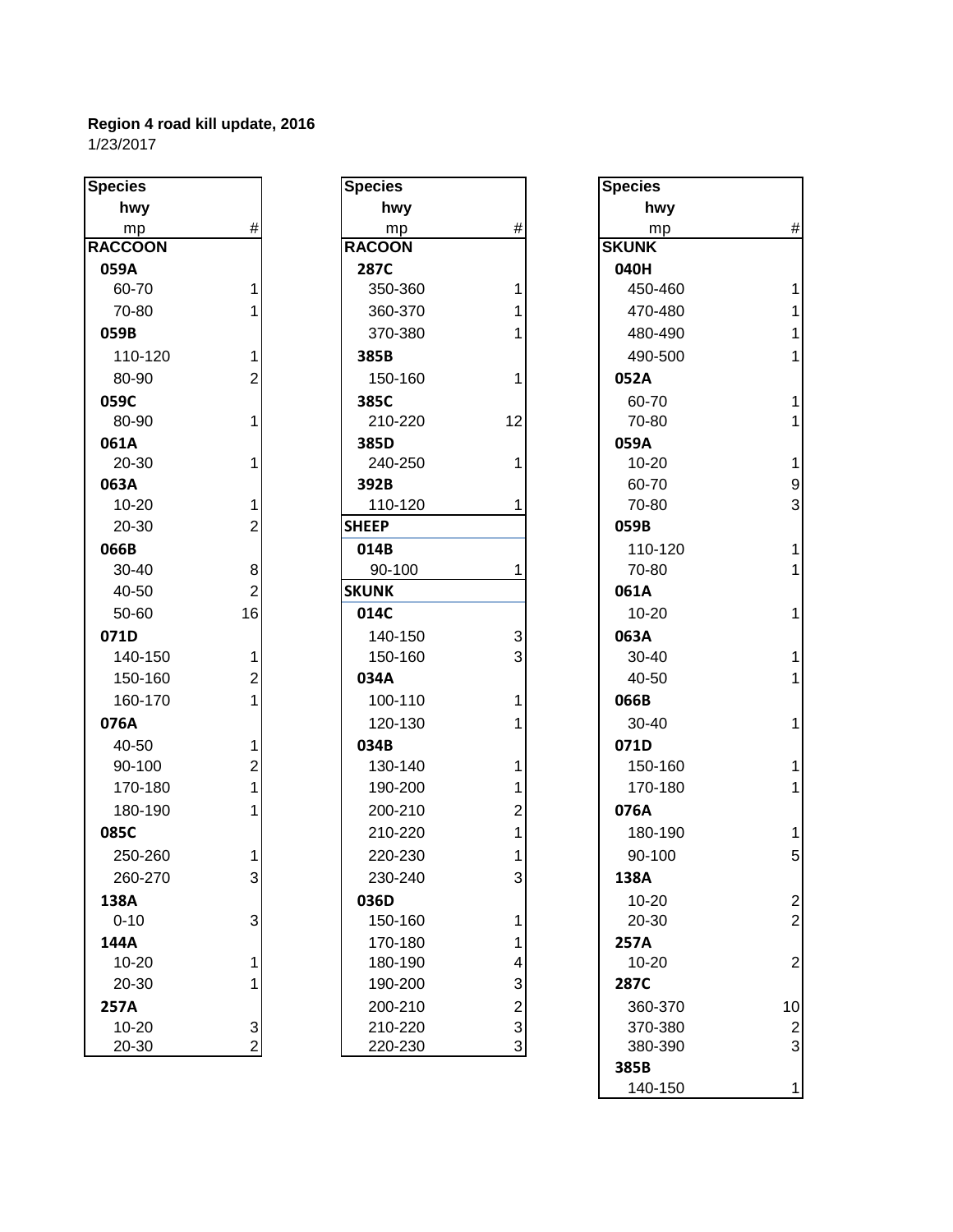| <b>Species</b>  |                | <b>Species</b> |                | <b>Species</b> |
|-----------------|----------------|----------------|----------------|----------------|
| hwy             |                | hwy            |                | hv             |
| mp              | $\#$           | mp             | $\#$           | m              |
| <b>SKUNK</b>    |                | <b>UNK</b>     |                | <b>UNK</b>     |
| 385C            |                | 034B           |                | 287C           |
| 160-170         | 3              | 200-210        | 1              | 360-           |
| 210-220         | $\overline{2}$ | 210-220        | 8              | $370 -$        |
| <b>SNAKE</b>    |                | 034D           |                | 380-           |
| 034B            |                | $0 - 10$       | $\overline{2}$ | 385C           |
| 160-170         | 1              | 036B           |                | $150 -$        |
| 036D            |                | 30-40          | 1              | 160-           |
| 190-200         | 1              | 036D           |                |                |
| 287C            |                | 140-150        | 1              |                |
| 360-370         | 1              | 040H           |                |                |
| 370-380         | 1              | 470-480        | 5              |                |
| 380-390         | 1              | 052A           |                |                |
| 385B            |                | $0 - 10$       | 1              |                |
| 150-160         | 2              | 10-20          | 1              |                |
| <b>SQUIRREL</b> |                | 20-30          | 2              |                |
| 059B            |                | 059A           |                |                |
| 90-100          | 1              | 70-80          | 1              |                |
| <b>TURKEY</b>   |                | 059B           |                |                |
| 059B            |                | 60-70          | 1              |                |
| 80-90           | 3              | 059C           |                |                |
| 059C            |                | 100-110        | 1              |                |
| 80-90           | 1              | 066B           |                |                |
| <b>TURTLE</b>   |                | 20-30          | 9              |                |
| 034A            |                | 40-50          | 1              |                |
| 100-110         | 1              | 070A           |                |                |
| <b>UNK</b>      |                | 190-200        | 1              |                |
| 007A            |                | 072B           |                |                |
| 20-30           | 1              | 50-60          | 1              |                |
| 014C            |                | 076A           |                |                |
| 150-160         | 1              | 40-50          | 4              |                |
| 025A            |                | 085C           |                |                |
| 270-280         | 2              | 240-250        | 1              |                |
| 290-300         | 1              | 085L           |                |                |
| 034A            |                | 280-290        | 1              |                |
| 110-120         | 1              | 310-320        | 1              |                |
| 120-130         | 1              | 119B           |                |                |
| 140-150         | 1              | 50-60          | 1              |                |
| 90-100          | 5              | 257A           |                |                |
|                 |                |                |                |                |

| pecies         |                | <b>Species</b> |                | <b>Species</b> |
|----------------|----------------|----------------|----------------|----------------|
| hwy            |                | hwy            |                | hwy            |
| mp             | $\#$           | mp             | $\#$           | mp             |
| <b>KUNK</b>    |                | <b>UNK</b>     |                | <b>UNK</b>     |
| 385C           |                | 034B           |                | 287C           |
| 160-170        | 3              | 200-210        | 1              | 360-37         |
| 210-220        | $\overline{2}$ | 210-220        | 8              | 370-38         |
| <b>NAKE</b>    |                | 034D           |                | 380-39         |
| 034B           |                | $0 - 10$       | $\overline{2}$ | 385C           |
| 160-170        | 1              | 036B           |                | 150-16         |
| 036D           |                | $30 - 40$      | $\overline{1}$ | 160-17         |
| 190-200        | 1              | 036D           |                |                |
| 287C           |                | 140-150        | 1              |                |
| 360-370        | 1              | 040H           |                |                |
| 370-380        | 1              | 470-480        | 5              |                |
| 380-390        | 1              | 052A           |                |                |
| 385B           |                | $0 - 10$       | 1              |                |
| 150-160        | 2              | $10 - 20$      | 1              |                |
| <b>QUIRREL</b> |                | 20-30          | $\overline{c}$ |                |
| 059B           |                | 059A           |                |                |
| 90-100         | 1              | 70-80          | 1              |                |
| <b>JRKEY</b>   |                | 059B           |                |                |
| 059B           |                | 60-70          | 1              |                |
| 80-90          | 3              | 059C           |                |                |
| 059C           |                | 100-110        | 1              |                |
| 80-90          | 1              | 066B           |                |                |
| <b>JRTLE</b>   |                | 20-30          | 9              |                |
| 034A           |                | 40-50          | 1              |                |
| 100-110        | 1              | 070A           |                |                |
| NΚ             |                | 190-200        | 1              |                |
| 007A           |                | 072B           |                |                |
| 20-30          | $\mathbf{1}$   | 50-60          | 1              |                |
| 014C           |                | 076A           |                |                |
| 150-160        | 1              | 40-50          | 4              |                |
| 025A           |                | 085C           |                |                |
| 270-280        | 2              | 240-250        | 1              |                |
| 290-300        | 1              | 085L           |                |                |
| 034A           |                | 280-290        | 1              |                |
| 110-120        | 1              | 310-320        | 1              |                |
| 120-130        | 1              | 119B           |                |                |
| 140-150        | 1              | 50-60          | 1              |                |
| 90-100         | 5              | 257A           |                |                |
|                |                | $0 - 10$       | 7              |                |

| <b>Species</b> |   | <b>Species</b> |   | <b>Species</b> |                |
|----------------|---|----------------|---|----------------|----------------|
| hwy            |   | hwy            |   | hwy            |                |
| mp             | # | mp             | # | mp             | $\#$           |
| <b>SKUNK</b>   |   | <b>UNK</b>     |   | <b>UNK</b>     |                |
| 385C           |   | 034B           |   | 287C           |                |
| 160-170        | 3 | 200-210        |   | 360-370        | 19             |
| 210-220        | ⌒ | 210-220        | 8 | 370-380        | 15             |
| SNAKE          |   | 034D           |   | 380-390        | $\overline{2}$ |
| 034B           |   | $0 - 10$       | ⌒ | 385C           |                |
| 160-170        |   | 036B           |   | 150-160        |                |
| 036D           |   | $30 - 40$      |   | 160-170        |                |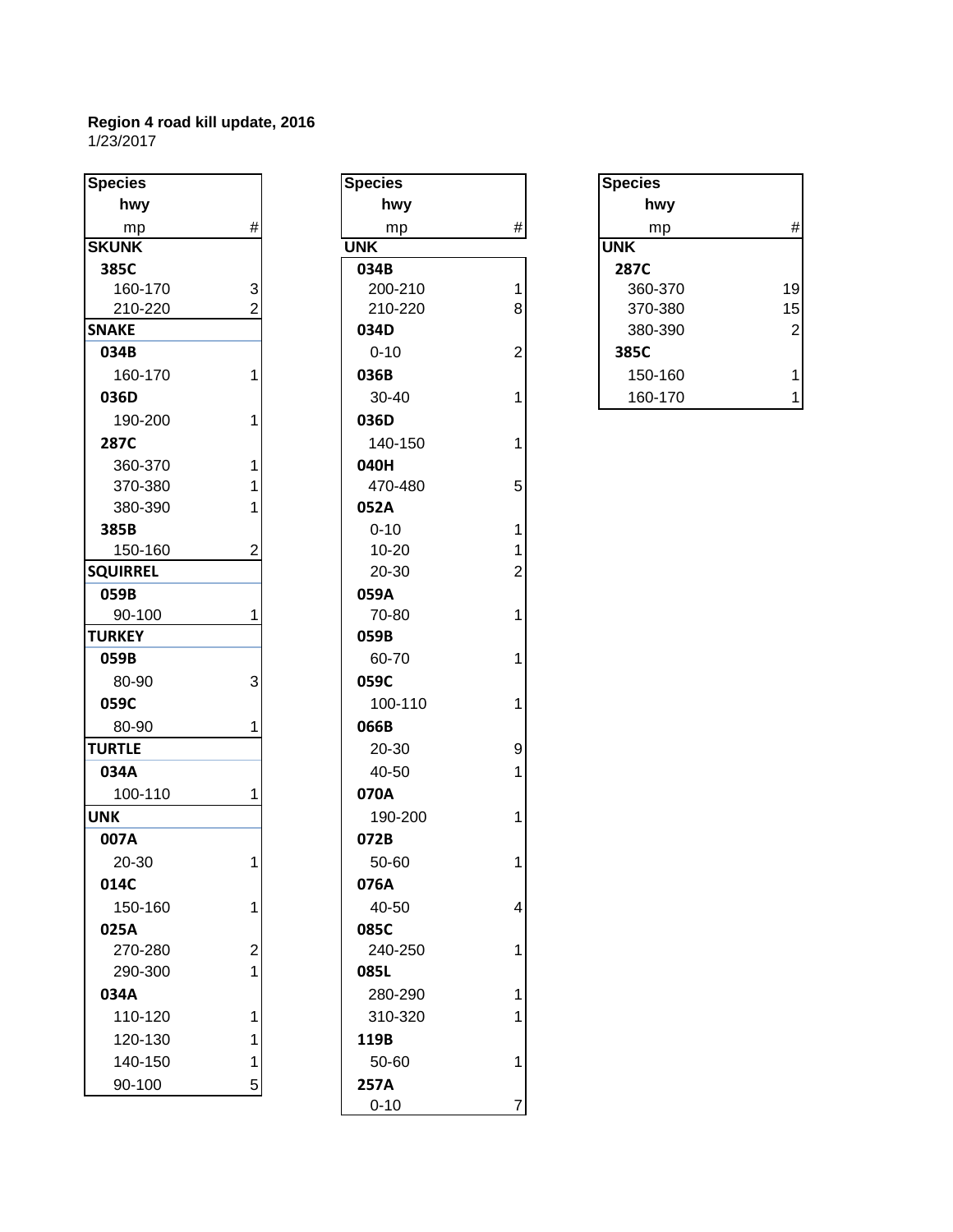| <b>PATROLS REPORTING</b> |
|--------------------------|
| 4101                     |
| 4102                     |
| 4103                     |
| 4104                     |
| 4105                     |
| 4107                     |
| 4108                     |
| 4110                     |
| 4111                     |
| 4112                     |
| 4113                     |
| 4114                     |
| 4115                     |
| 4116                     |
| 4117                     |
| 4118                     |
| 4120                     |
| 4121                     |
| 4122                     |
| 4123                     |
| 4124                     |
| 4125                     |
| 4126                     |
| 4127                     |
| 4128                     |
| 4130                     |
| 4131                     |
| 4133                     |
| 4134                     |
| 4135                     |
| 4136                     |
| 4137                     |
| 4138                     |
| 4139                     |
| 4140                     |
| 4141                     |
| 4142                     |
| 4143                     |
| 4144                     |
| 4145                     |
| 4146                     |
| 4147                     |
| 4152                     |
| 4153                     |
| 4182                     |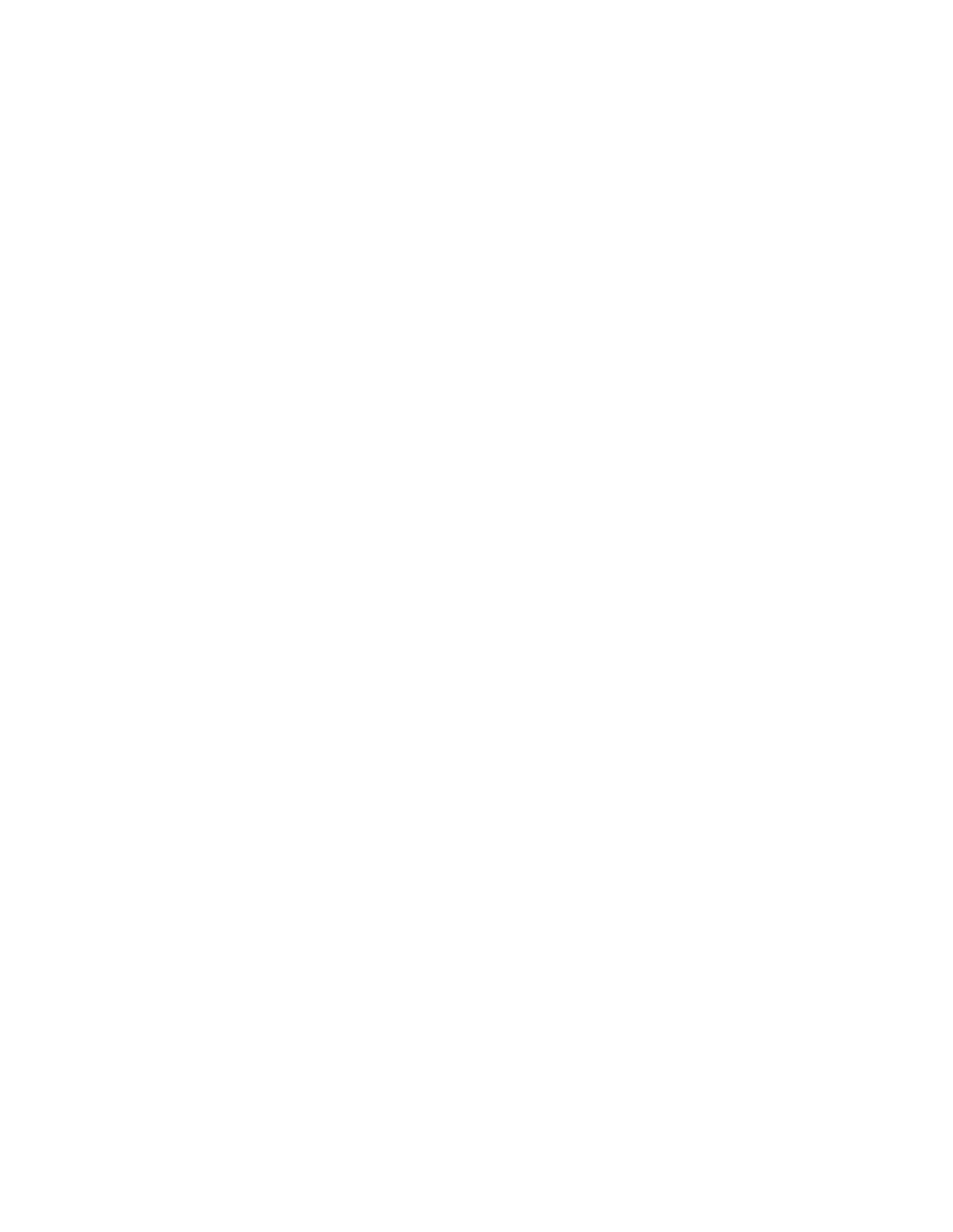Totals from CDOT personnel

Total number of reported animals killed 2065

Note: Regional boundaries were reconfigured in 2013

| <b>BY MONTH</b> | 2013 | 2014 | 2015 | 2016 |
|-----------------|------|------|------|------|
| Jan             | 102  | 125  | 121  | 121  |
| Feb             | 62   | 91   | 118  | 208  |
| Mar             | 80   | 103  | 119  | 232  |
| Apr             | 125  | 122  | 131  | 123  |
| May             | 110  | 120  | 117  | 139  |
| Jun             | 54   | 70   | 104  | 114  |
| Jul             | 100  | 62   | 100  | 134  |
| Aug             | 63   | 41   | 119  | 117  |
| Sep             | 68   | 60   | 99   | 141  |
| Oct             | 146  | 186  | 199  | 264  |
| Nov             | 112  | 179  | 204  | 254  |
| Dec             | 198  | 124  | 205  | 218  |
| Total           | 1220 | 1283 | 1636 | 2065 |

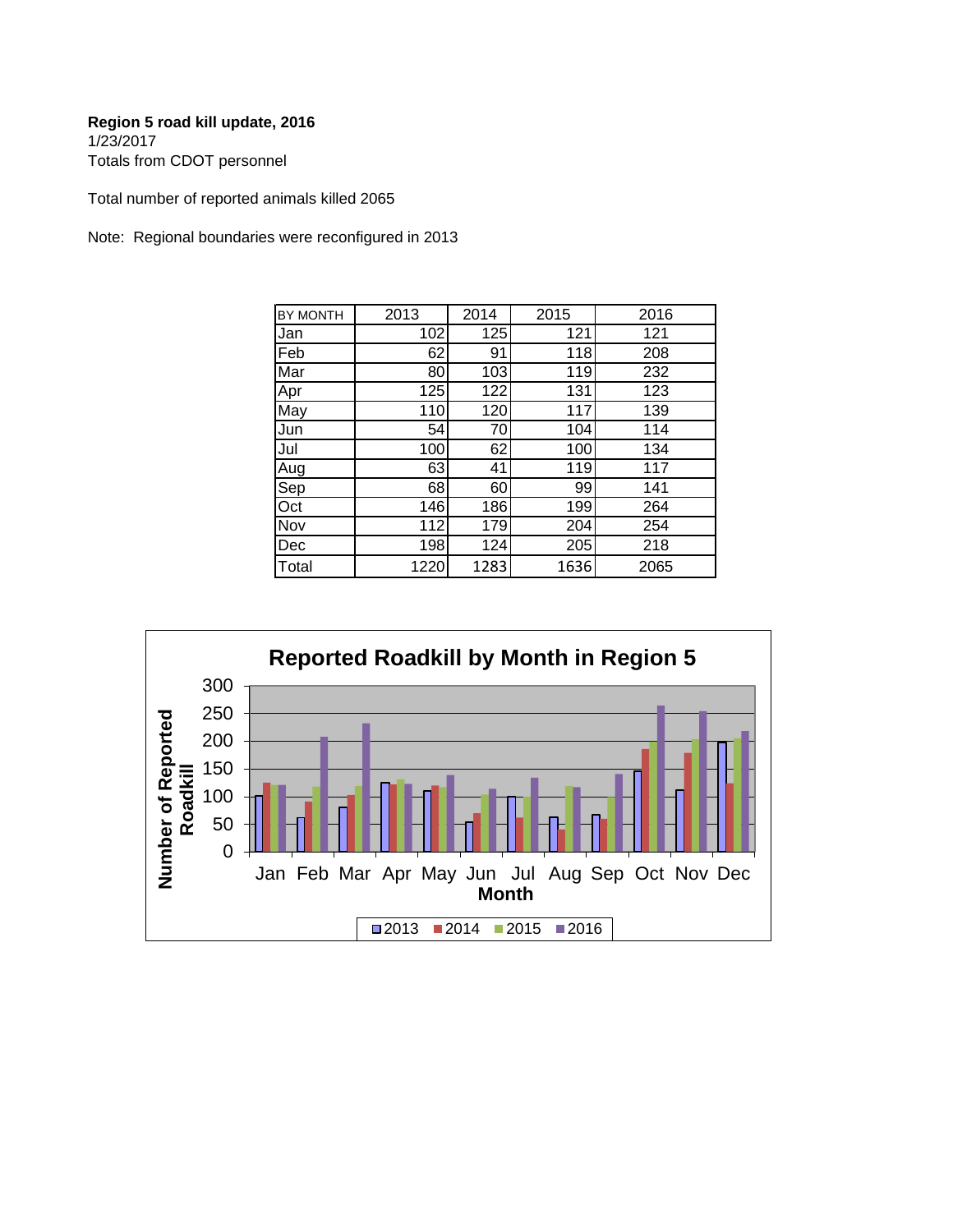| 2016 BY SPECIES |      |                  |     |               |     |  |
|-----------------|------|------------------|-----|---------------|-----|--|
| <b>BADGER</b>   |      | <b>DOG</b>       |     | <b>RABBIT</b> |     |  |
| <b>BEAVER</b>   |      | <b>ELK</b>       | 142 | RACCOON       | 18  |  |
| <b>CAT</b>      |      | <b>FOX</b>       | 5   | <b>SHEEP</b>  | 30  |  |
| <b>COW</b>      | 13   | <b>HORSE</b>     |     | <b>SKUNK</b>  | 43  |  |
| <b>COYOTE</b>   |      | <b>PORCUPINE</b> | 2   | <b>UNK</b>    | 134 |  |
| DEER            | 1660 |                  |     |               |     |  |
|                 |      |                  |     |               |     |  |
|                 |      |                  |     |               |     |  |

| <b>SPECIES BY MONTH</b> |                | SPECIES BY MONTH |                         |                | SPECIES BY MONTH |  |
|-------------------------|----------------|------------------|-------------------------|----------------|------------------|--|
| <b>JAN</b>              |                | <b>JULY</b>      |                         | <b>OCT</b>     |                  |  |
| <b>DEER</b>             | 103            | <b>BADGER</b>    | 1                       | <b>COYOTE</b>  | 1                |  |
| <b>ELK</b>              | 12             | <b>CAT</b>       | $\overline{2}$          | <b>DEER</b>    | 225              |  |
| <b>UNK</b>              | 6              | <b>DEER</b>      | 106                     | <b>ELK</b>     | 10               |  |
| <b>FEB</b>              |                | <b>DOG</b>       | 1                       | <b>RACCOON</b> | 3                |  |
| <b>DEER</b>             | 166            | <b>ELK</b>       | 9                       | <b>SKUNK</b>   | 3                |  |
| <b>ELK</b>              | 27             | <b>SHEEP</b>     | 1                       | <b>UNK</b>     | 22               |  |
| <b>FOX</b>              | 1              | <b>SKUNK</b>     | 6                       | <b>NOV</b>     |                  |  |
| <b>UNK</b>              | 14             | <b>UNK</b>       | 8                       | <b>CAT</b>     | $\overline{2}$   |  |
| <b>MAR</b>              |                | <b>AUG</b>       |                         | <b>DEER</b>    | 228              |  |
| <b>CAT</b>              | $\overline{2}$ | <b>BADGER</b>    | 1                       | <b>ELK</b>     | 10               |  |
| <b>DEER</b>             | 189            | <b>CAT</b>       | 1                       | <b>SKUNK</b>   | 6                |  |
| <b>ELK</b>              | 9              | <b>COW</b>       | $\overline{2}$          | <b>UNK</b>     | 8                |  |
| <b>FOX</b>              |                | <b>DEER</b>      | 84                      | <b>DEC</b>     |                  |  |
| <b>RABBIT</b>           | $\overline{2}$ | <b>ELK</b>       | 3                       | <b>COW</b>     | $\overline{4}$   |  |
| <b>RACCOON</b>          | 4              | <b>FOX</b>       | $\overline{2}$          | <b>DEER</b>    | 160              |  |
| <b>SKUNK</b>            | 9              | <b>HORSE</b>     |                         | <b>SHEEP</b>   | 29               |  |
| <b>UNK</b>              | 16             | <b>PORCUPINE</b> | 1                       | <b>ELK</b>     | 18               |  |
| <b>APRIL</b>            |                | <b>RACCOON</b>   | 9                       | <b>UNK</b>     | $\overline{7}$   |  |
| <b>DEER</b>             | 108            | <b>SKUNK</b>     | $\overline{2}$          |                |                  |  |
| <b>ELK</b>              | 8              | <b>UNK</b>       | 11                      |                |                  |  |
| <b>UNK</b>              |                | <b>SEPT</b>      |                         |                |                  |  |
| <b>MAY</b>              |                | <b>BADGER</b>    | 1                       |                |                  |  |
| COW                     | $\overline{2}$ | <b>BEAVER</b>    | 1                       |                |                  |  |
| <b>DEER</b>             | 113            | <b>COW</b>       |                         |                |                  |  |
| <b>ELK</b>              | 17             | <b>DEER</b>      | 91                      |                |                  |  |
| <b>UNK</b>              | 7              | <b>ELK</b>       | 11                      |                |                  |  |
| <b>JUNE</b>             |                | <b>FOX</b>       | 1                       |                |                  |  |
| <b>COW</b>              | $\overline{4}$ | <b>HORSE</b>     | $\overline{\mathbf{c}}$ |                |                  |  |
| <b>DEER</b>             | 87             | <b>RACCOON</b>   | $\overline{2}$          |                |                  |  |
| <b>ELK</b>              | 8              | <b>SKUNK</b>     | 17                      |                |                  |  |
| <b>PORCUPINE</b>        |                | <b>UNK</b>       | 14                      |                |                  |  |
| <b>UNK</b>              | 14             |                  |                         |                |                  |  |

| SPECIES BY MONTH               |                                                  |
|--------------------------------|--------------------------------------------------|
| <b>JULY</b>                    |                                                  |
| <b>BADGER</b>                  | $\overline{1}$                                   |
| CAT                            | $\overline{\mathbf{c}}$                          |
| DEER                           | 106                                              |
| <b>DOG</b>                     | $\begin{array}{c} 1 \\ 9 \\ 6 \end{array}$       |
| <b>ELK</b>                     |                                                  |
| <b>SHEEP</b>                   |                                                  |
| <b>SKUNK</b>                   |                                                  |
| <b>UNK</b>                     | 8                                                |
| <b>AUG</b>                     |                                                  |
| <b>BADGER</b>                  | $\overline{\mathbf{1}}$                          |
| CAT                            |                                                  |
| COW                            | $\begin{array}{c} 1 \\ 2 \\ 84 \end{array}$      |
| <b>DEER</b>                    |                                                  |
| <b>ELK</b>                     | 321192                                           |
| <b>FOX</b>                     |                                                  |
| <b>HORSE</b>                   |                                                  |
| <b>PORCUPINE</b>               |                                                  |
| <b>RACCOON</b>                 |                                                  |
| <b>SKUNK</b>                   |                                                  |
| <b>UNK</b>                     | 11                                               |
| <b>SEPT</b>                    |                                                  |
| <b>BADGER</b>                  | 1                                                |
| <b>BEAVER</b>                  | 1                                                |
| COW                            | 1                                                |
| <b>DEER</b>                    | 91                                               |
| <b>ELK</b>                     | 11                                               |
| <b>FOX</b>                     |                                                  |
| <b>HORSE</b>                   |                                                  |
| <b>RACCOON</b><br><b>SKUNK</b> | $\begin{array}{c} 1 \\ 2 \\ 2 \\ 17 \end{array}$ |
| <b>UNK</b>                     | 14                                               |
|                                |                                                  |

| SPECIES BY MONTH |     | <b>SPECIES BY MONTH</b> |     | <b>SPECIES BY MONTH</b> |                 |
|------------------|-----|-------------------------|-----|-------------------------|-----------------|
| JAN              |     | <b>JULY</b>             |     | <b>OCT</b>              |                 |
| <b>DEER</b>      | 103 | <b>BADGER</b>           |     | <b>COYOTE</b>           |                 |
| <b>ELK</b>       | 12  | <b>CAT</b>              |     | <b>DEER</b>             | 225             |
| <b>UNK</b>       | 6   | <b>DEER</b>             | 106 | <b>ELK</b>              | 10 <sub>l</sub> |
| FEB              |     | <b>DOG</b>              |     | <b>RACCOON</b>          | 3               |
| <b>DEER</b>      | 166 | <b>ELK</b>              |     | <b>SKUNK</b>            | $\overline{3}$  |
| <b>ELK</b>       | 27  | <b>SHEEP</b>            |     | <b>UNK</b>              | 22              |
| <b>FOX</b>       |     | <b>SKUNK</b>            | 6   | <b>NOV</b>              |                 |
| <b>UNK</b>       | 14  | <b>UNK</b>              | 8   | <b>CAT</b>              | $\overline{2}$  |
| <b>MAR</b>       |     | <b>AUG</b>              |     | <b>DEER</b>             | 228             |
| <b>CAT</b>       | 2   | <b>BADGER</b>           |     | <b>ELK</b>              | 10 <sub>l</sub> |
| <b>DEER</b>      | 189 | <b>CAT</b>              |     | <b>SKUNK</b>            | 6               |
| <b>ELK</b>       | 9   | <b>COW</b>              |     | <b>UNK</b>              | 8               |
| <b>FOX</b>       |     | <b>DEER</b>             | 84  | <b>DEC</b>              |                 |
| <b>RABBIT</b>    | 2   | <b>ELK</b>              |     | <b>COW</b>              | $\overline{4}$  |
| <b>RACCOON</b>   | 4   | <b>FOX</b>              |     | <b>DEER</b>             | 160             |
| <b>SKUNK</b>     | 9   | <b>HORSE</b>            |     | <b>SHEEP</b>            | 29              |
| <b>UNK</b>       | 16  | <b>PORCUPINE</b>        |     | <b>ELK</b>              | 18              |
| APRIL            |     | <b>RACCOON</b>          | 91  | <b>UNK</b>              | $\overline{7}$  |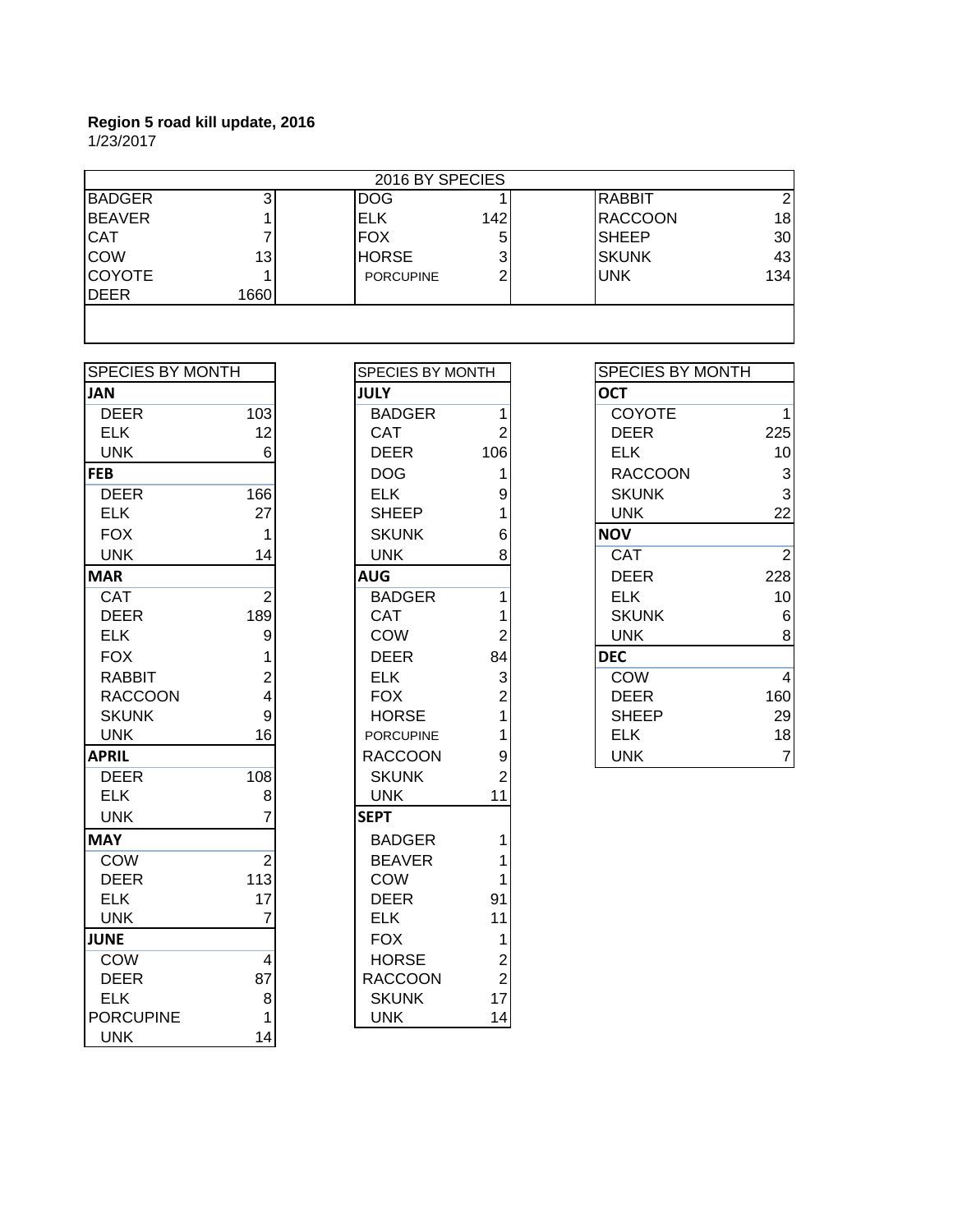| hwy       |                | hwy       |                         | hwy      |
|-----------|----------------|-----------|-------------------------|----------|
| mp        | #              | mp        | #                       | mp       |
| 003A      |                | 114A      |                         | 160A     |
| $0 - 10$  | 15             | $10 - 20$ | $\overline{2}$          | 10-20    |
| 015B      |                | 40-50     | $\overline{1}$          | 20-30    |
| 20-30     | 1              | 50-60     | 4                       | 30-40    |
| 30-40     | 3              | 60-70     | 3                       | 40-50    |
| 017A      |                | 140A      |                         | 50-60    |
| 20-30     | 1              | $0 - 10$  | 4                       | 60-70    |
| 30-40     | 3              | 10-20     | 12                      | 70-80    |
| 40-50     |                | 20-30     | 9                       | 80-90    |
| 017B      |                | 141A      |                         | 90-100   |
| 100-110   | $\overline{2}$ | 30-40     | 1                       | 100-110  |
| 110-120   | 14             | 40-50     |                         | 110-120  |
| 90-100    | 1              | 145A      |                         | 120-130  |
| 024A      |                | $0 - 10$  | 28                      | 130-140  |
| 200-210   | 29             | 10-20     | 26                      | 140-150  |
| 210-220   | 76             | 110-120   | $\overline{c}$          | 160-170  |
| 220-230   | 33             | 20-30     | 1                       | 170-180  |
| 230-240   | 6              | 30-40     | 5                       | 180-190  |
| 260-270   |                | 40-50     | $\overline{3}$          | 190-200  |
| 050A      |                | 50-60     | 5                       | 200-210  |
| 190-200   | 4              | 60-70     | 5                       | 210-220  |
| 200-210   |                | 70-80     | 4                       | 220-230  |
| 210-220   | 30             | 149A      |                         | 230-240  |
| 220-230   | 13             | $0 - 10$  | $\overline{7}$          | 240-250  |
| 230-240   | 4              | 10-20     | 5                       | 250-260  |
| 240-250   | 1              | 20-30     | 3                       | 260-270  |
| 062A      |                | 30-40     |                         | 270-280  |
| $10 - 20$ | $\overline{2}$ | 40-50     |                         | 280-290  |
| 20-30     | 13             | 150A      |                         | 580-590  |
| 084A      |                | $10 - 20$ | 4                       | 160D     |
| $0 - 10$  | 3              | 151A      |                         | $0 - 10$ |
| 10-20     | 22             | $0 - 10$  | $\bf8$                  | 172A     |
| 20-30     | 8              | 10-20     | 12                      | $0 - 10$ |
| 30-40     | 3              | 20-30     | 16                      | 10-20    |
| 112A      |                | 30-40     | $\overline{7}$          | 20-30    |
| $0 - 10$  | 4              | 159A      |                         | 184A     |
| $10 - 20$ | 29             | $0 - 10$  | $\overline{\mathbf{c}}$ | $0 - 10$ |

| hwy                   |                |
|-----------------------|----------------|
| mp                    | #              |
| 114A                  |                |
| $10 - 20$             | $\overline{c}$ |
| 40-50                 | $\overline{1}$ |
| 50-60                 | 4              |
| 60-70                 | 3              |
| 140A                  |                |
| $0 - 10$              | 4              |
| $10 - 20$             | 12             |
| 20-30                 | 9              |
| 141A                  |                |
| 30-40                 | 1              |
| 40-50                 | 1              |
| 145A                  |                |
| $0 - 10$              | 28             |
| $10 - 20$             | 26             |
| 110-120               | $\overline{2}$ |
| 20-30                 | 1              |
| 30-40                 | 5              |
| 40-50                 | 3              |
| 50-60                 | 5              |
| 60-70                 | 5              |
| 70-80                 | 4              |
| 149A                  |                |
| $0 - 10$<br>$10 - 20$ | 7<br>5         |
| 20-30                 | 3              |
| 30-40                 | $\overline{1}$ |
| 40-50                 | 1              |
| 150A                  |                |
| 10-20                 | 4              |
| 151A                  |                |
| $0 - 10$              | 8              |
| $10 - 20$             | 12             |
| 20-30                 | 16             |
| 30-40                 | 7              |
| 159A                  |                |
| $0 - 10$              | $\overline{c}$ |
| 10-20                 | 9              |
| 30-40                 | 6              |

| hwy       |                | hwy       |                | hwy         |                  |
|-----------|----------------|-----------|----------------|-------------|------------------|
| mp        | #              | mp        | #              | mp          | $\#$             |
| 003A      |                | 114A      |                | <b>160A</b> |                  |
| $0 - 10$  | 15             | $10 - 20$ | $\overline{a}$ | $10 - 20$   |                  |
| 015B      |                | 40-50     | $\overline{1}$ | 20-30       | 3                |
| 20-30     | 1              | 50-60     | 4              | 30-40       | $\overline{7}$   |
| 30-40     | 3              | 60-70     | 3              | 40-50       | 53               |
| 017A      |                | 140A      |                | 50-60       | 49               |
| 20-30     | 1              | $0 - 10$  | 4              | 60-70       | 45               |
| 30-40     | 3              | $10 - 20$ | 12             | 70-80       | 18               |
| 40-50     | 1              | 20-30     | 9              | 80-90       | 22               |
| 017B      |                | 141A      |                | 90-100      | 99               |
| 100-110   | $\overline{2}$ | $30 - 40$ | 1              | 100-110     | 123              |
| 110-120   | 14             | 40-50     | 1              | 110-120     | 45               |
| 90-100    | 1              | 145A      |                | 120-130     | 46               |
| 024A      |                | $0 - 10$  | 28             | 130-140     | 55               |
| 200-210   | 29             | $10 - 20$ | 26             | 140-150     | 36               |
| 210-220   | 76             | 110-120   | $\overline{2}$ | 160-170     | 5                |
| 220-230   | 33             | 20-30     |                | 170-180     |                  |
| 230-240   | 6              | 30-40     | 5              | 180-190     |                  |
| 260-270   |                | 40-50     | 3              | 190-200     | 114              |
| 050A      |                | 50-60     | 5              | 200-210     | 43               |
| 190-200   | 4              | 60-70     | 5              | 210-220     | 10               |
| 200-210   |                | 70-80     | 4              | 220-230     | $\overline{1}$   |
| 210-220   | 30             | 149A      |                | 230-240     | 13               |
| 220-230   | 13             | $0 - 10$  | 7              | 240-250     | $\overline{2}$   |
| 230-240   | 4              | $10 - 20$ | 5              | 250-260     | $\,$ 6 $\,$      |
| 240-250   |                | 20-30     | 3              | 260-270     | 39               |
| 062A      |                | 30-40     |                | 270-280     | 21               |
| 10-20     | $\overline{c}$ | 40-50     |                | 280-290     | $\overline{4}$   |
| 20-30     | 13             | 150A      |                | 580-590     | 2                |
| 084A      |                | $10 - 20$ | 4              | 160D        |                  |
| $0 - 10$  | 3              | 151A      |                | $0 - 10$    | 1.               |
| $10 - 20$ | 22             | $0 - 10$  | $\bf8$         | 172A        |                  |
| 20-30     | 8              | 10-20     | 12             | $0 - 10$    | $\mathbf 5$      |
| 30-40     | 3              | 20-30     | 16             | $10 - 20$   | 28               |
| 112A      |                | 30-40     | 7              | 20-30       | 47               |
| $0 - 10$  | 4              | 159A      |                | 184A        |                  |
| $10 - 20$ | 29             | $0 - 10$  |                | $0 - 10$    | $\boldsymbol{9}$ |
|           |                | $10 - 20$ | $\frac{2}{9}$  | $10 - 20$   | 13               |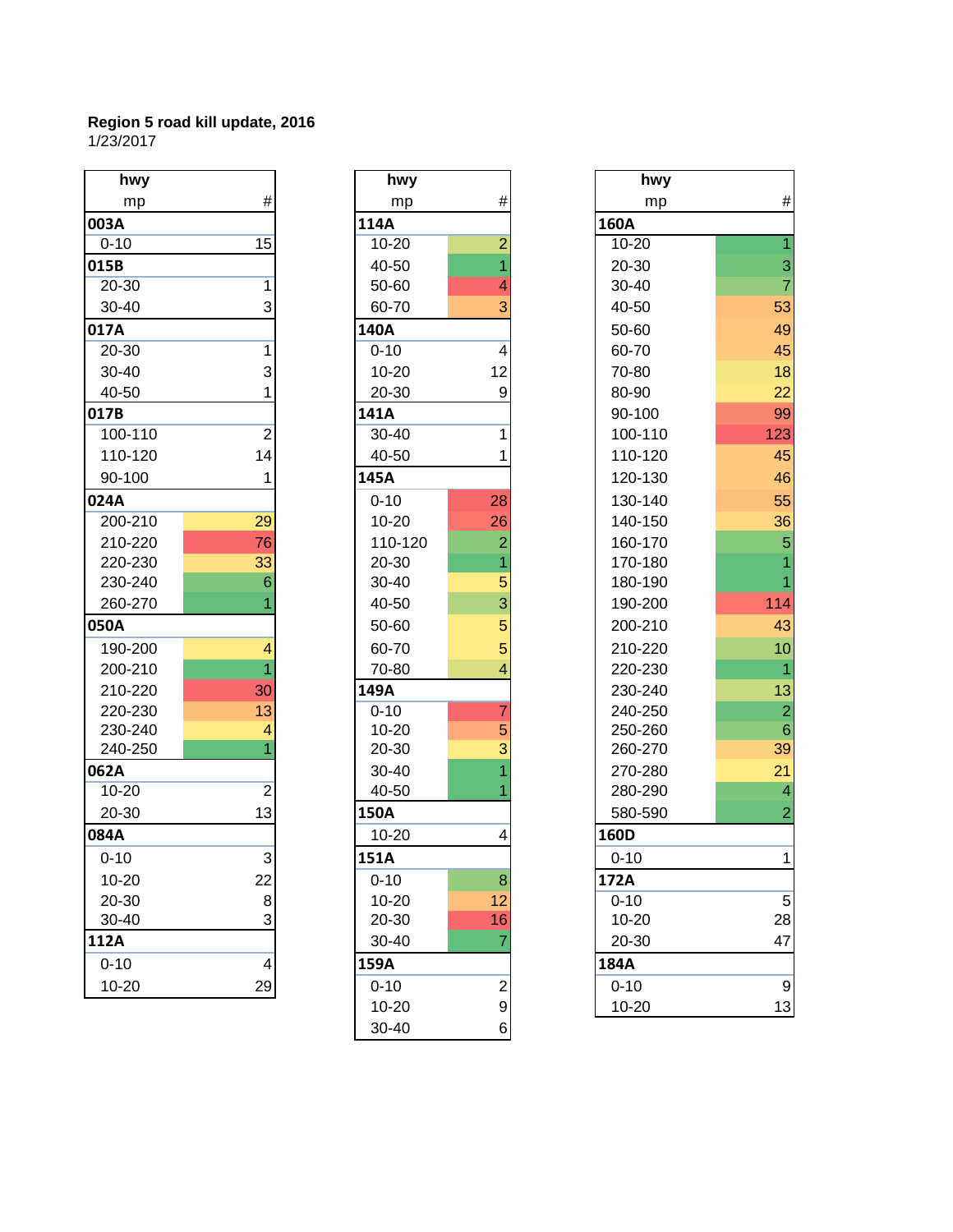| hwy       |                 | hwy     |                          | <b>Species</b> |
|-----------|-----------------|---------|--------------------------|----------------|
| mp        | $\#$            | mp      | $\#$                     | hw             |
| 184B      |                 |         |                          | m              |
| $10 - 20$ | 28              | 550B    |                          | <b>BADGER</b>  |
| 20-30     | 12              | 20-30   | 11                       | 151A           |
| 30-40     | $\overline{4}$  | 30-40   | 39                       | $20 - 30$      |
| 285A      |                 | 40-50   | 8                        | 160A           |
| 20-30     | 1               | 50-60   | $\overline{3}$           | $140 -$        |
| 30-40     | $\overline{2}$  | 60-70   | 5                        | 172A           |
| 285B      |                 | 70-80   | 1                        | $10 - 20$      |
| 50-60     | $\overline{2}$  | 80-90   | 1                        | <b>BEAVER</b>  |
| 80-90     | 5 <sup>1</sup>  | 90-100  | $\overline{\mathcal{A}}$ | 151A           |
| 100-110   | $\overline{2}$  | 100-110 | 47                       | $0 - 10$       |
| 130-140   | $\mathbf{1}$    | 110-120 | 46                       | <b>CAT</b>     |
| 285C      |                 | 120-130 | 12                       | 172A           |
| 130-140   | 35              |         |                          | $20 - 30$      |
| 140-150   | 11              |         |                          | 550A           |
| 150-160   | 11              |         |                          | $10 - 20$      |
| 291A      |                 |         |                          | 550B           |
| $0 - 10$  | $\overline{7}$  |         |                          | $30 - 40$      |
| $10 - 20$ | 10 <sup>1</sup> |         |                          | $100 - 7$      |
| 371A      |                 |         |                          | <b>COW</b>     |
| $0 - 10$  | 1               |         |                          | 084A           |
| 491B      |                 |         |                          | $10-20$        |
| 20-30     | $\overline{5}$  |         |                          | 140A           |
| 30-40     | 36              |         |                          | $10 - 20$      |
| 40-50     | 13              |         |                          | 145A           |
| 50-60     | 50              |         |                          | $40 - 50$      |
| 60-70     | 29              |         |                          | $50 - 60$      |
| 70-80     | 14              |         |                          | 491B           |
| 550A      |                 |         |                          | $50 - 60$      |
| $0 - 10$  | 38              |         |                          | 550A           |
| 10-20     | 69              |         |                          | $10 - 20$      |
| 20-30     | 12              |         |                          | <b>COYOTE</b>  |

| hwy       |    | hwy       |    | <b>Species</b> |
|-----------|----|-----------|----|----------------|
| mp        | #  | mp        | #  | hwy            |
|           |    |           |    | mp             |
| -20       | 28 | 550B      |    | <b>BADGER</b>  |
| -30       | 12 | 20-30     | 11 | 151A           |
| -40       | 4  | $30 - 40$ | 39 | 20-30          |
|           |    | 40-50     | 8  | 160A           |
| -30       |    | 50-60     | 3  | 140-15         |
| -40       | 2  | 60-70     | 5  | 172A           |
|           |    | 70-80     |    | 10-20          |
| $-60$     | 2  | 80-90     |    | <b>BEAVER</b>  |
| -90       | 5  | 90-100    | 4  | 151A           |
| $0 - 110$ | 2  | 100-110   | 47 | $0 - 10$       |
| 0-140     |    | 110-120   | 46 | <b>CAT</b>     |
|           |    | 120-130   | 12 | 172A           |

| hwy      |                | hwy     |                | <b>Species</b> |
|----------|----------------|---------|----------------|----------------|
| mp       | $\#$           | mp      | $\#$           | hwy            |
| 184B     |                |         |                | mp             |
| 10-20    | 28             | 550B    |                | <b>BADGER</b>  |
| 20-30    | 12             | 20-30   | 11             | 151A           |
| 30-40    | 4              | 30-40   | 39             | 20-30          |
| 285A     |                | 40-50   | $\bf 8$        | 160A           |
| 20-30    | 1              | 50-60   | $\overline{3}$ | 140-150        |
| 30-40    | $\overline{c}$ | 60-70   | 5              | 172A           |
| 285B     |                | 70-80   |                | $10 - 20$      |
| 50-60    | $\overline{2}$ | 80-90   |                | <b>BEAVER</b>  |
| 80-90    | 5              | 90-100  | 4              | 151A           |
| 100-110  | $\overline{c}$ | 100-110 | 47             | $0 - 10$       |
| 130-140  | 1              | 110-120 | 46             | <b>CAT</b>     |
| 285C     |                | 120-130 | 12             | 172A           |
| 130-140  | 35             |         |                | 20-30          |
| 140-150  | 11             |         |                | 550A           |
| 150-160  | 11             |         |                | 10-20          |
| 291A     |                |         |                | 550B           |
| $0 - 10$ | $\overline{7}$ |         |                | 30-40          |
| 10-20    | 10             |         |                | 100-110        |
| 371A     |                |         |                | <b>COW</b>     |
| $0 - 10$ | 1              |         |                | 084A           |
| 491B     |                |         |                | 10-20          |
| 20-30    | 5              |         |                | 140A           |
| 30-40    | 36             |         |                | 10-20          |
| 40-50    | 13             |         |                | 145A           |
| 50-60    | 50             |         |                | 40-50          |
| 60-70    | 29             |         |                | 50-60          |
| 70-80    | 14             |         |                | 491B           |
| 550A     |                |         |                | 50-60          |
| $0 - 10$ | 38             |         |                | 550A           |
| 10-20    | 69             |         |                | $10 - 20$      |
| 20-30    | 12             |         |                | <b>COYOTE</b>  |
|          |                |         |                | 145A           |
|          |                |         |                | 60-70          |
|          |                |         |                | <b>DEER</b>    |
|          |                |         |                | 003A           |
|          |                |         |                | $0 - 10$       |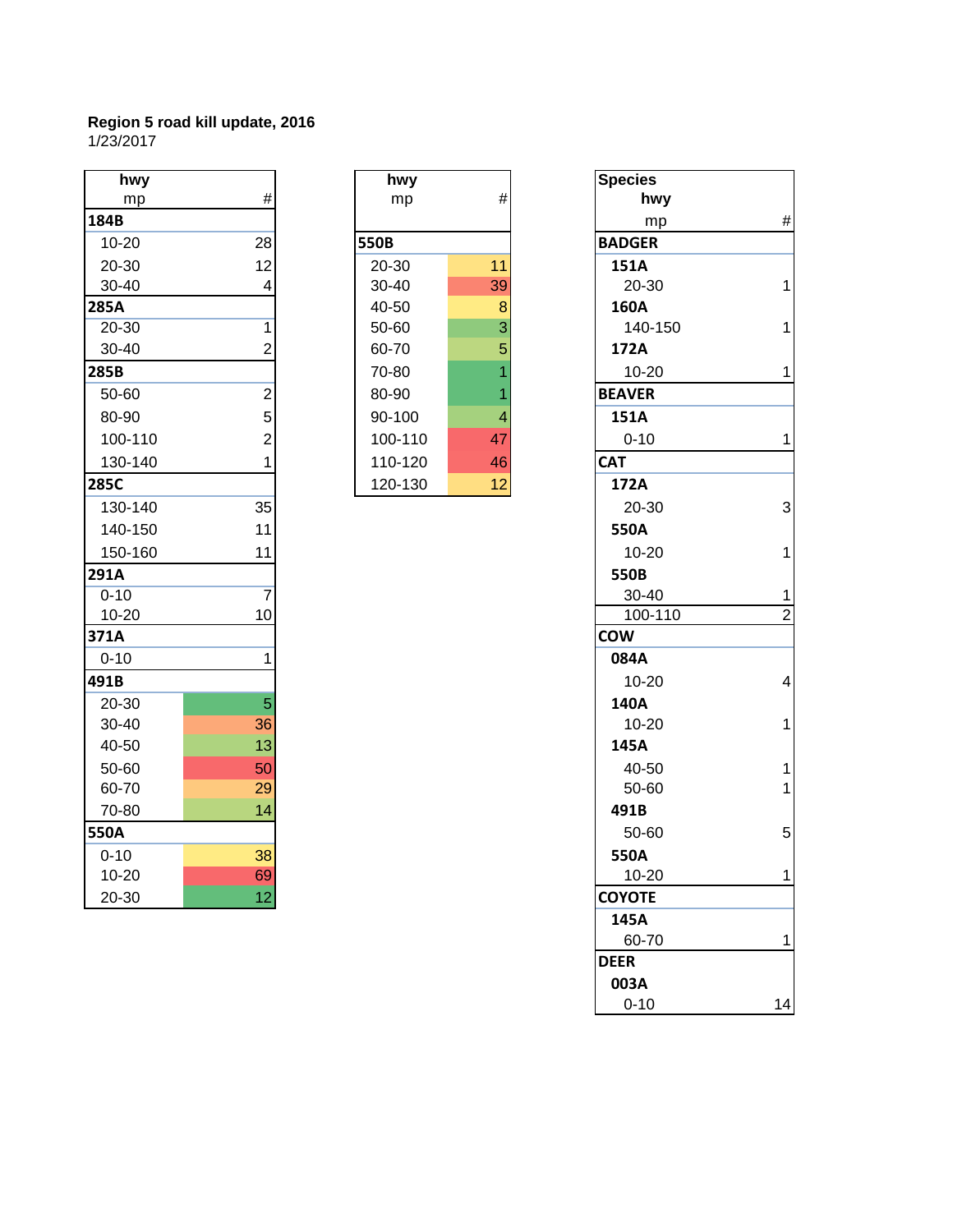| <b>Species</b> |                | <b>Species</b> |                | <b>Species</b> |
|----------------|----------------|----------------|----------------|----------------|
| hwy            |                | hwy            |                | h۷             |
| mp             | #              | mp             | #              | m              |
| <b>DEER</b>    |                | <b>DEER</b>    |                | <b>DEER</b>    |
| 015B           |                | 145A           |                | $30 - 4$       |
| 20-30          | 1              | $0 - 10$       | 25             | $40 - 5$       |
| 30-40          | 3              | $10 - 20$      | 21             | $50 - 6$       |
| 017A           |                | 30-40          | 4              | 60-7           |
| 30-40          | $\overline{2}$ | 40-50          | 1              | $70-8$         |
| 40-50          | $\overline{1}$ | 50-60          | 3              | 80-9           |
| 017B           |                | 60-70          | 3              | $90-1$         |
| 110-120        | 1              | 110-120        | $\overline{2}$ | 280-           |
| 024A           |                | 149A           |                | 580-           |
| 200-210        | 27             | $0 - 10$       | 6              | 160D           |
| 220-230        | 31             | 20-30          | $\overline{2}$ | 172A           |
| 230-240        | 5              | 30-40          | 1              | $0 - 10$       |
| 260-270        | 1              | 40-50          | 1              | $10 - 2$       |
| 050A           |                | 150A           |                | $20 - 3$       |
| 190-200        | 4              | $10 - 20$      | $\overline{c}$ | 184A           |
| 200-210        | 1              | 151A           |                | $0 - 10$       |
| 210-220        | 28             | $0 - 10$       | 6              | $10 - 2$       |
| 220-230        | 13             | $10 - 20$      | $\overline{7}$ | 184B           |
| 230-240        | 4              | 20-30          | 14             | $10 - 2$       |
| 240-250        | 1              | 30-40          | $\overline{7}$ | $20 - 3$       |
| 062A           |                | 159A           |                | $30 - 4$       |
| $10 - 20$      | 1              | $0 - 10$       | 1              | 285A           |
| 20-30          | $\overline{7}$ | 30-40          | 3              | $30 - 4$       |
| 084A           |                | 160A           |                | 285B           |
| $0 - 10$       | 1              | 100-110        | 108            | $50 - 6$       |
| $10 - 20$      | 15             | 10-20          | 1              | 80-9           |
| 20-30          | 8              | 110-120        | 39             | 285C           |
| 30-40          | 3              | 120-130        | 33             | 130-           |
| 112A           |                | 130-140        | 48             | 140-           |
| $0 - 10$       | 3              | 140-150        | 31             | 150-           |
| 114A           |                | 160-170        | 5              | 291A           |
| $10 - 20$      | $\overline{c}$ | 170-180        | 1              | $0 - 10$       |
| 40-50          | 1              | 190-200        | 87             | $10 - 2$       |
| 50-60          | 3              | 200-210        | 28             | 371A           |
| 60-70          | 3              | 20-30          | 3              | $0 - 10$       |
| 140A           |                | 210-220        | 6              |                |
| $0 - 10$       | 3              | 230-240        | 10             |                |
| $10 - 20$      | 9              | 240-250        | 1              |                |
| 20-30          | 7              | 250-260        | $\overline{c}$ |                |
|                |                | חדר חפר        | າາ             |                |

| <b>cies</b> |                | <b>Species</b> |                | <b>Species</b> |
|-------------|----------------|----------------|----------------|----------------|
| hwy         |                | hwy            |                | hwy            |
| mp          | $\#$           | mp             | #              | mp             |
| R           |                | <b>DEER</b>    |                | <b>DEER</b>    |
| 5В          |                | 145A           |                | 30-40          |
| $20 - 30$   | $\mathbf{1}$   | $0 - 10$       | 25             | 40-50          |
| $0 - 40$    | 3              | $10 - 20$      | 21             | 50-60          |
| 7Α          |                | 30-40          | 4              | 60-70          |
| $0 - 40$    | $\overline{2}$ | 40-50          | 1              | 70-80          |
| $0 - 50$    | $\mathbf{1}$   | 50-60          | 3              | 80-90          |
| 7В          |                | 60-70          | 3              | 90-100         |
| 10-120      | $\mathbf 1$    | 110-120        | $\overline{2}$ | 280-29         |
| 4А          |                | 149A           |                | 580-59         |
| 00-210      | 27             | $0 - 10$       | 6              | 160D           |
| 20-230      | 31             | 20-30          | $\overline{2}$ | 172A           |
| 30-240      | 5              | 30-40          | $\mathbf{1}$   | $0 - 10$       |
| 60-270      | $\mathbf{1}$   | 40-50          | 1              | $10 - 20$      |
| ΟА          |                | 150A           |                | 20-30          |
| 90-200      | 4              | 10-20          | 2              | 184A           |
| $200 - 210$ | $\mathbf{1}$   | 151A           |                | $0 - 10$       |
| 10-220      | 28             | $0 - 10$       | 6              | 10-20          |
| 20-230      | 13             | $10 - 20$      | $\overline{7}$ | 184B           |
| 30-240      | 4              | 20-30          | 14             | $10 - 20$      |
| 40-250      | $\mathbf{1}$   | 30-40          | $\overline{7}$ | 20-30          |
| 2A          |                | 159A           |                | 30-40          |
| $0 - 20$    | 1              | $0 - 10$       | 1              | 285A           |
| $20 - 30$   | $\overline{7}$ | 30-40          | 3              | 30-40          |
| 4Α          |                | 160A           |                | 285B           |
| $-10$       | 1              | 100-110        | 108            | 50-60          |
| $0 - 20$    | 15             | 10-20          | 1              | 80-90          |
| $20 - 30$   | 8              | 110-120        | 39             | 285C           |
| $0 - 40$    | 3              | 120-130        | 33             | 130-14         |
| 2A          |                | 130-140        | 48             | 140-15         |
| $-10$       | 3              | 140-150        | 31             | 150-16         |
| 4Α          |                | 160-170        | 5              | 291A           |
| $0 - 20$    | $\overline{c}$ | 170-180        | 1              | $0 - 10$       |
| $-50$       | $\mathbf{1}$   | 190-200        | 87             | 10-20          |
| $0 - 60$    | 3              | 200-210        | 28             | 371A           |
| $0-70$      | 3              | 20-30          | 3              | $0 - 10$       |
| 0A          |                | 210-220        | 6              |                |
| $-10$       | 3              | 230-240        | 10             |                |
| $0 - 20$    | 9              | 240-250        | 1              |                |
| $20 - 30$   | $\overline{7}$ | 250-260        | $\overline{2}$ |                |
|             |                | 260-270        | 32             |                |
|             |                | 270-280        | 14             |                |

| pecies         |                           | <b>Species</b>    |                                | <b>Species</b>    |                |
|----------------|---------------------------|-------------------|--------------------------------|-------------------|----------------|
| hwy            |                           | hwy               |                                | hwy               |                |
| mp<br>EER      | $\#$                      | mp<br><b>DEER</b> | $\#$                           | mp<br><b>DEER</b> | $\#$           |
|                |                           |                   |                                |                   |                |
| 015B           |                           | 145A              |                                | 30-40             | $\overline{7}$ |
| 20-30          | 1<br>3                    | $0 - 10$          | 25<br>21                       | 40-50             | 53<br>49       |
| 30-40          |                           | 10-20             |                                | 50-60             |                |
| 017A           |                           | 30-40             | 4                              | 60-70             | 41             |
| 30-40<br>40-50 | $\overline{2}$<br>1       | 40-50<br>50-60    | 1<br>$\ensuremath{\mathsf{3}}$ | 70-80<br>80-90    | 12<br>19       |
| 017B           |                           | 60-70             | 3                              | 90-100            | 96             |
| 110-120        |                           | 110-120           | $\overline{2}$                 |                   | 3              |
|                | 1                         |                   |                                | 280-290           |                |
| 024A           |                           | 149A              |                                | 580-590           | $\overline{2}$ |
| 200-210        | 27                        | $0 - 10$          | 6                              | 160D              |                |
| 220-230        | 31                        | 20-30             | $\overline{2}$                 | 172A              |                |
| 230-240        | 5                         | 30-40             |                                | $0 - 10$          | $\overline{4}$ |
| 260-270        | 1                         | 40-50             |                                | 10-20             | 18             |
| 050A           |                           | 150A              |                                | 20-30             | 38             |
| 190-200        | 4                         | $10 - 20$         | $\overline{2}$                 | 184A              |                |
| 200-210        | 1                         | 151A              |                                | $0 - 10$          | $\overline{7}$ |
| 210-220        | 28                        | $0 - 10$          | $\,6$                          | 10-20             | 10             |
| 220-230        | 13                        | $10 - 20$         | $\overline{7}$                 | 184B              |                |
| 230-240        | $\overline{\mathcal{A}}$  | 20-30             | 14                             | 10-20             | 22             |
| 240-250        | 1                         | 30-40             | $\overline{7}$                 | 20-30             | 10             |
| 062A           |                           | 159A              |                                | 30-40             | $\overline{4}$ |
| $10 - 20$      | 1                         | $0 - 10$          | 1                              | 285A              |                |
| 20-30          | $\overline{7}$            | 30-40             | 3                              | 30-40             | $\overline{2}$ |
| 084A           |                           | 160A              |                                | 285B              |                |
| $0 - 10$       | 1                         | 100-110           | 108                            | 50-60             | $\mathbf 1$    |
| 10-20          | 15                        | $10 - 20$         | 1                              | 80-90             | $\overline{2}$ |
| 20-30          | $\bf 8$                   | 110-120           | 39                             | 285C              |                |
| 30-40          | $\mathbf{3}$              | 120-130           | 33                             | 130-140           | 28             |
| 112A           |                           | 130-140           | 48                             | 140-150           | 9              |
| $0 - 10$       | 3                         | 140-150           | 31                             | 150-160           | 11             |
| 114A           |                           | 160-170           | 5                              | 291A              |                |
| 10-20          | $\boldsymbol{2}$          | 170-180           | 1                              | $0 - 10$          | $\overline{7}$ |
| 40-50          | 1                         | 190-200           | 87                             | 10-20             | 10             |
| 50-60          | $\ensuremath{\mathsf{3}}$ | 200-210           | 28                             | 371A              |                |
| 60-70          | $\mathbf{3}$              | 20-30             | $\mathbf{3}$                   | $0 - 10$          | 1              |
|                |                           |                   |                                |                   |                |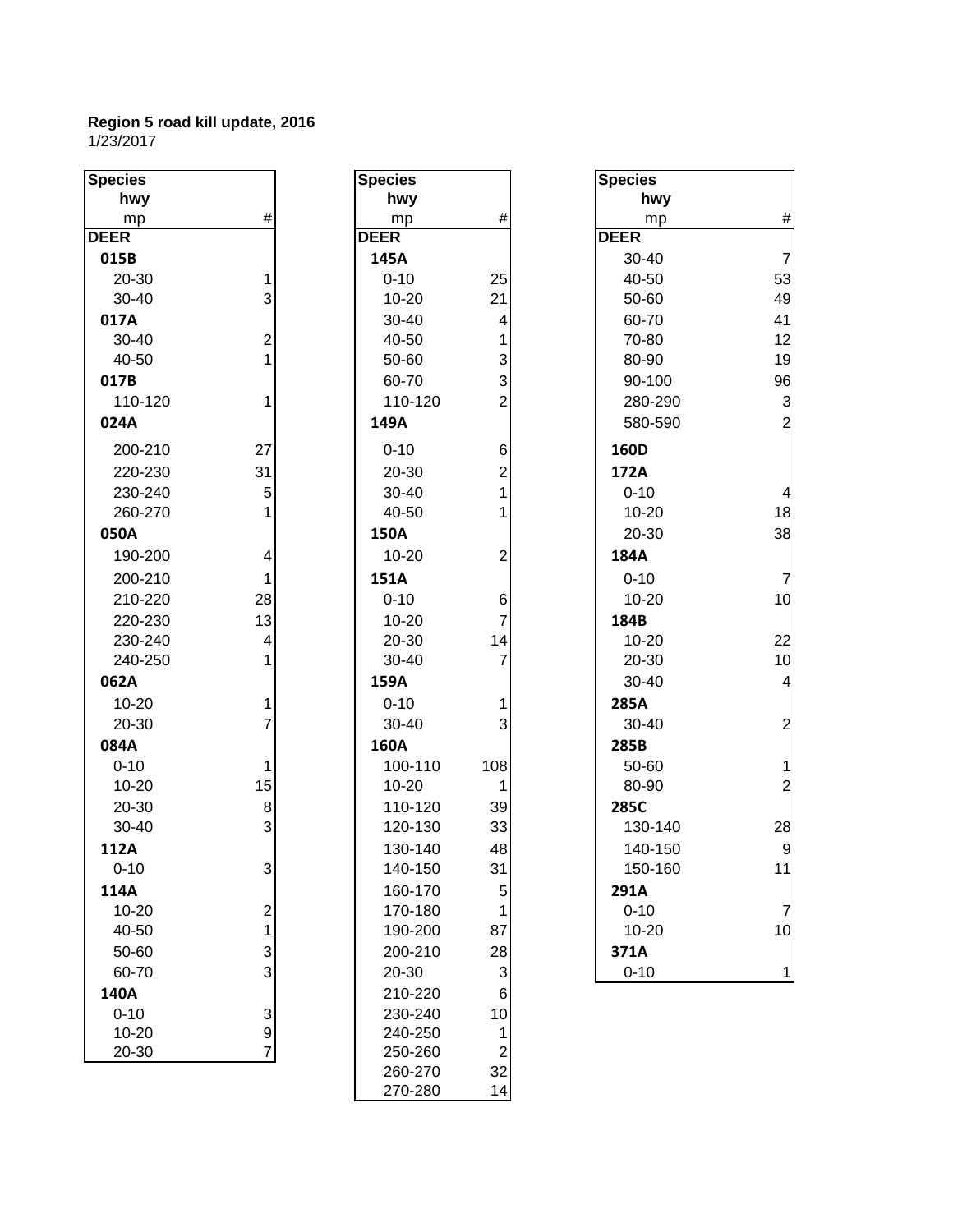| <b>Species</b>    |                | <b>Species</b>     |                         | <b>Species</b>  |                 |
|-------------------|----------------|--------------------|-------------------------|-----------------|-----------------|
| hwy               |                | hwy                |                         | hwy             |                 |
| mp                | $\#$           | mp                 | $\#$                    | mp              | #               |
| <b>DEER</b>       |                | <b>ELK</b>         |                         | <b>ELK</b>      |                 |
| 491B              |                | 050A               |                         | 160A            |                 |
| 20-30             | 5              | 210-220            | $\overline{2}$          | 60-70           | $\overline{a}$  |
| 30-40             | 25             | 062A               |                         | 70-80           | 5               |
| 40-50             | 11             | $10 - 20$          | 1                       | 80-90           | $\overline{1}$  |
| 50-60             | 31             | 20-30              | 6                       | 250-260         | 3               |
| 60-70             | 23             | 084A               |                         | 260-270         | 3               |
| 70-80             | 12             | $0 - 10$           | 1                       | 270-280         | $6\phantom{1}6$ |
| 550A              |                | $10 - 20$          | $\overline{\mathbf{c}}$ | 280-290         | 1               |
| $0 - 10$          | 29             | 114A               |                         | 184B            |                 |
| $10 - 20$         | 58             | 50-60              | 1                       | 10-20           | 1               |
| 20-30             | 8              | 141A               |                         | 285B            |                 |
| 550B              |                | 30-40              | 1                       | 80-90           | 3               |
| 20-30             | $\bf{8}$       | 40-50              | 1                       | 285C            |                 |
| 30-40             | 31             | 145A               |                         | 130-140         | 6               |
| 40-50             | 4              | 20-30              | 1                       | 140-150         | $\overline{2}$  |
| 50-60             | 3              | 40-50              | 1                       | 491B            |                 |
| 60-70             | 4              | 50-60              | 1                       | 50-60           | $\overline{7}$  |
| 70-80             | 1              | 60-70              | 1                       | 60-70           | $\overline{2}$  |
| 80-90             | 1              | 70-80              | 4                       | 550A            |                 |
| 100-110           | 42             | 149A               |                         | $0 - 10$        | $\mathbf 1$     |
| 110-120           | 43             | $0 - 10$           | 1                       | 550B            |                 |
| 120-130           | 10             | 20-30              | 1                       | 30-40           | 5               |
| <b>DOG</b>        |                | 150A               |                         | 40-50           | 4               |
| 491B              |                | $10 - 20$          | $\overline{2}$          | 60-70           | 1               |
| 60-70             | 1              | 159A               |                         | <b>FOX</b>      |                 |
| <b>DOM. SHEP</b>  |                | $10 - 20$          | 1                       | 160A            |                 |
| 112A              |                | 30-40              | 1                       | 100-110         |                 |
| 10-20             | 29             | 160A               |                         | 140-150         | 1               |
| <b>ELK</b>        |                | 100-110            | $\overline{3}$          | 210-220         | 1               |
| 017A              |                | 110-120            | 6                       | 184A            |                 |
| 20-30             | 1              | 120-130            | 11                      | 10-20           | 1               |
| $30 - 40$         | 1              | 130-140            | $\overline{7}$          | 550B            |                 |
| 017B              |                | 140-150            | $\overline{\mathbf{c}}$ | 30-40           | 1               |
| 100-110           | $\overline{2}$ | 180-190            | 1                       | <b>HORSE</b>    |                 |
|                   |                |                    |                         | 159A            |                 |
| 110-120<br>90-100 | 13<br>1        | 190-200<br>200-210 | 4<br>1                  | 10-20           | 1               |
| 024A              |                | 210-220            | 1                       | 285A            |                 |
| 200-210           | 1              | 220-230            | 1                       | 20-30           | 1               |
| 220-230           |                | 230-240            |                         |                 |                 |
| ono oro           | $\mathbf{2}$   |                    | 1                       | 285B<br>100.110 |                 |

| <b>Species</b>     |                                            |
|--------------------|--------------------------------------------|
| hwy                |                                            |
| mp                 | #                                          |
| ĒLK                |                                            |
| 050A               |                                            |
| 210-220            | $\overline{c}$                             |
| 062A               |                                            |
| 10-20              | $\frac{1}{6}$                              |
| 20-30              |                                            |
| 084A               |                                            |
| $0 - 10$           | $\frac{1}{2}$                              |
| 10-20              |                                            |
| 114A               |                                            |
| 50-60              | $\overline{1}$                             |
| 141A               |                                            |
| 30-40              | 1                                          |
| 40-50              | 1                                          |
| 145A               |                                            |
| 20-30              | 1                                          |
| 40-50              | 1                                          |
| 50-60              | 1                                          |
| 60-70              | $\overline{\mathbf{1}}$                    |
| 70-80              | $\overline{4}$                             |
| 149A               |                                            |
| $0 - 10$           | 1                                          |
| 20-30              | $\overline{\mathbf{1}}$                    |
| 150A               |                                            |
| 10-20              | $\overline{c}$                             |
| 159A               |                                            |
| 10-20              | 1                                          |
| 30-40              | $\overline{1}$                             |
| 160A               |                                            |
| 100-110            | З                                          |
| 110-120            | 6                                          |
| 120-130            | 11                                         |
| 130-140            |                                            |
| 140-150            | $\begin{array}{c} 7 \\ 2 \\ 1 \end{array}$ |
| 180-190            |                                            |
|                    | 4                                          |
| 190-200<br>200-210 |                                            |
|                    | $\begin{array}{c} 1 \\ 1 \end{array}$      |
| 210-220<br>220-230 | 1                                          |
|                    | 1                                          |
| 230-240            |                                            |

| pecies    |                | <b>Species</b> |                | <b>Species</b> |                 |
|-----------|----------------|----------------|----------------|----------------|-----------------|
| hwy       |                | hwy            |                | hwy            |                 |
| mp        | $\#$           | mp             | $\#$           | mp             | #               |
| EER       |                | <b>ELK</b>     |                | <b>ELK</b>     |                 |
| 491B      |                | 050A           |                | 160A           |                 |
| 20-30     | 5              | 210-220        | $\overline{2}$ | 60-70          | $\overline{2}$  |
| 30-40     | 25             | 062A           |                | 70-80          | 5               |
| 40-50     | 11             | $10 - 20$      | 1              | 80-90          | $\mathbf{1}$    |
| 50-60     | 31             | 20-30          | 6              | 250-260        | 3               |
| 60-70     | 23             | 084A           |                | 260-270        | 3               |
| 70-80     | 12             | $0 - 10$       | 1              | 270-280        | $6\phantom{1}6$ |
| 550A      |                | $10 - 20$      | $\overline{2}$ | 280-290        | $\mathbf{1}$    |
| $0 - 10$  | 29             | 114A           |                | 184B           |                 |
| $10 - 20$ | 58             | 50-60          |                | 10-20          | 1               |
| 20-30     | 8              | 141A           |                | 285B           |                 |
| 550B      |                | 30-40          |                | 80-90          | 3               |
| 20-30     | 8              | 40-50          |                | 285C           |                 |
| $30 - 40$ | 31             | 145A           |                | 130-140        | 6               |
| 40-50     | 4              | 20-30          |                | 140-150        | $\overline{2}$  |
| 50-60     | 3              | 40-50          |                | 491B           |                 |
| 60-70     | 4              | 50-60          |                | 50-60          | $\overline{7}$  |
| 70-80     | 1              | 60-70          |                | 60-70          | $\overline{c}$  |
| 80-90     | 1              | 70-80          | 4              | 550A           |                 |
| 100-110   | 42             | 149A           |                | $0 - 10$       | $\mathbf 1$     |
| 110-120   | 43             | $0 - 10$       |                | 550B           |                 |
| 120-130   | 10             | 20-30          |                | 30-40          | 5               |
| ОG        |                | 150A           |                | 40-50          | $\overline{4}$  |
| 491B      |                | $10 - 20$      | $\overline{2}$ | 60-70          | 1               |
| 60-70     |                | 159A           |                | <b>FOX</b>     |                 |
| OM. SHEP  |                | $10 - 20$      |                | 160A           |                 |
| 112A      |                | $30 - 40$      |                | 100-110        |                 |
| $10 - 20$ | 29             | 160A           |                | 140-150        | 1               |
| K.        |                | 100-110        | $\overline{3}$ | 210-220        | 1               |
| 017A      |                | 110-120        | 6              | 184A           |                 |
| 20-30     | 1              | 120-130        | 11             | 10-20          | 1               |
| 30-40     | 1              | 130-140        | 7              | 550B           |                 |
| 017B      |                | 140-150        | $\overline{c}$ | 30-40          | 1               |
| 100-110   | $\overline{2}$ | 180-190        |                | <b>HORSE</b>   |                 |
| 110-120   | 13             | 190-200        | 4              | 159A           |                 |
| 90-100    |                | 200-210        |                | 10-20          | 1               |
| 024A      |                | 210-220        |                | 285A           |                 |
| 200-210   | 1              | 220-230        |                | 20-30          | 1               |
| 220-230   | $\mathbf{2}$   | 230-240        | 1              | 285B           |                 |
| 230-240   | 1              |                |                | 100-110        | 1               |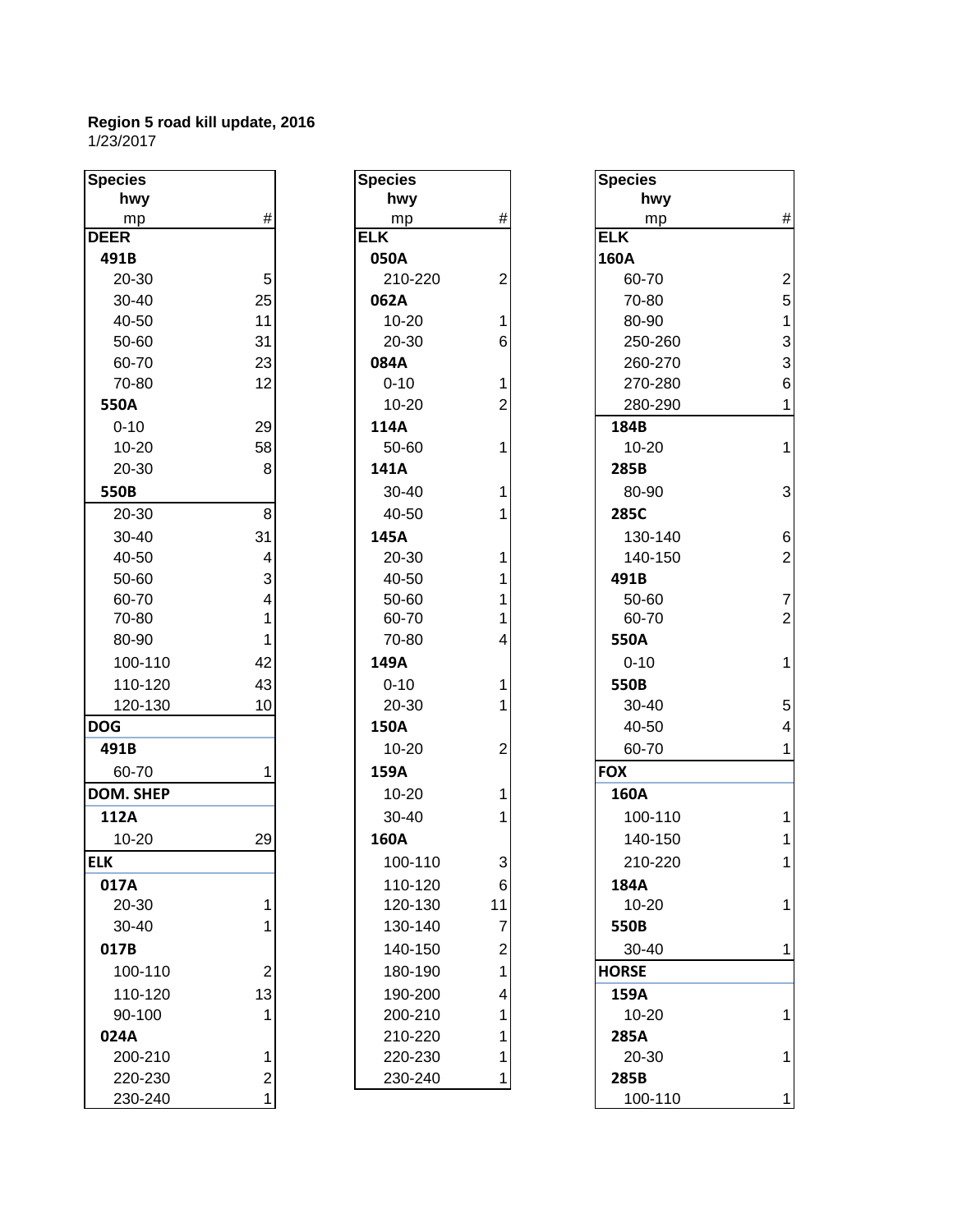| <b>Species</b>   |                | <b>Species</b> |                         | <b>Species</b> |                         |
|------------------|----------------|----------------|-------------------------|----------------|-------------------------|
| hwy              |                | hwy            |                         | hwy            |                         |
| mp               | $\#$           | mp             | #                       | mp             | #                       |
| <b>PORCUPINE</b> |                | <b>SKUNK</b>   |                         | <b>UNK</b>     |                         |
| 160A             |                | 160A           |                         | 160A           |                         |
| 260-270          | 1              | 100-110        | 11                      | 60-70          | $\overline{2}$          |
| 550B             |                | 172A           |                         | 70-80          | $\mathbf 1$             |
| 30-40            | 1              | $0 - 10$       | 1                       | 80-90          | $\mathbf{1}$            |
| <b>RABBIT</b>    |                | $10 - 20$      | 8                       | 90-100         | 3                       |
| 160A             |                | 20-30          | 5                       | 120-130        | $\overline{2}$          |
| 210-220          | $\overline{2}$ | 184B           |                         | 190-200        | 23                      |
| <b>RACCOON</b>   |                | $10 - 20$      | 4                       | 200-210        | 12                      |
| 145A             |                | 550A           |                         | 230-240        | $\overline{2}$          |
| $10 - 20$        | 4              | 20-30          | $\overline{2}$          | 240-250        | $\overline{1}$          |
| 160A             |                | 550B           |                         | 250-260        | $\mathbf{1}$            |
| 140-150          | 1              | 100-110        | $\overline{c}$          | 260-270        | 3                       |
| 200-210          | $\overline{c}$ | <b>UNK</b>     |                         | 270-280        | $\overline{\mathbf{1}}$ |
| 80-90            | 1              | 003A           |                         | 184A           |                         |
| 172A             |                | $0 - 10$       | 1                       | $0 - 10$       | $\overline{\mathbf{1}}$ |
| $10 - 20$        | 1              | 112A           |                         | 10-20          | $\mathbf 1$             |
| 20-30            | 1              | $0 - 10$       | 1                       | 184B           |                         |
| 184A             |                | 140A           |                         | $10 - 20$      | $\overline{1}$          |
| $0 - 10$         | 1              | $0 - 10$       | 1                       | 20-30          | $\overline{c}$          |
| $10 - 20$        |                | $10 - 20$      | $\overline{2}$          | 285B           |                         |
| 550A             |                | 20-30          | 1.5                     | 50-60          | $\overline{\mathbf{1}}$ |
| $10 - 20$        | 1              | 145A           |                         | 100-110        | $\overline{1}$          |
| 550B             |                | $10 - 20$      | 1                       | 130-140        | $\mathbf{1}$            |
| 20-30            | 1              | 30-40          | 1                       | 285C           |                         |
| 90-100           | 4              | 151A           |                         | 130-140        | 1                       |
| <b>SHEEP</b>     |                | $10 - 20$      | $\overline{\mathbf{c}}$ | 491B           |                         |
| 024A             |                | 159A           |                         | 30-40          | 11                      |
| 200-210          | 1              | $0 - 10$       | 1                       | 40-50          | $\overline{2}$          |
| <b>SKUNK</b>     |                | $10 - 20$      | 7                       | 50-60          | $\overline{7}$          |
| 084A             |                | 30-40          | $\mathbf{2}$            | 60-70          | 3                       |
| $0 - 10$         | 1              |                |                         | 70-80          | $\overline{2}$          |
| $10 - 20$        | 1              |                |                         | 550A           |                         |
| 145A             |                |                |                         | $0 - 10$       | 8                       |
| $0 - 10$         | 3              |                |                         | $10 - 20$      | 8                       |
| 151A             |                |                |                         | 20-30          | $\overline{c}$          |
| $0 - 10$         | $\mathbf{1}$   |                |                         | 550B           |                         |
| $10 - 20$        | 3              |                |                         | 20-30          | $\overline{a}$          |
| 20-30            | $\mathbf{1}$   |                |                         | 100-110        | 1                       |

| $\overline{\text{ries}}$ |                | <b>Species</b> |                         | <b>Species</b> |
|--------------------------|----------------|----------------|-------------------------|----------------|
| hwy                      |                | hwy            |                         | hwy            |
| mp                       | $\#$           | mp             | #                       | mp             |
| <b>CUPINE</b>            |                | <b>SKUNK</b>   |                         | <b>UNK</b>     |
| 0A                       |                | 160A           |                         | 160A           |
| 60-270                   | 1              | 100-110        | 11                      | 60-70          |
| OВ                       |                | 172A           |                         | 70-80          |
| $0 - 40$                 | 1              | $0 - 10$       | 1                       | 80-90          |
| BIT                      |                | $10 - 20$      | 8                       | 90-100         |
| 0A                       |                | 20-30          | 5                       | 120-13         |
| 10-220                   | $\overline{2}$ | 184B           |                         | 190-20         |
| COON                     |                | $10 - 20$      | 4                       | 200-21         |
| 5Α                       |                | 550A           |                         | 230-24         |
| $0 - 20$                 | $\overline{4}$ | 20-30          | $\overline{c}$          | 240-25         |
| 0A                       |                | 550B           |                         | 250-26         |
| 40-150                   | 1              | 100-110        | $\overline{2}$          | 260-27         |
| $200 - 210$              | $\overline{2}$ | <b>UNK</b>     |                         | 270-28         |
| $0-90$                   | $\overline{1}$ | 003A           |                         | 184A           |
| 2A                       |                | $0 - 10$       | $\mathbf{1}$            | $0 - 10$       |
| $0 - 20$                 | 1              | 112A           |                         | $10 - 20$      |
| $20 - 30$                | 1              | $0 - 10$       | 1                       | 184B           |
| 4Α                       |                | 140A           |                         | $10 - 20$      |
| $-10$                    | 1              | $0 - 10$       | 1                       | 20-30          |
| $0 - 20$                 | 1              | $10 - 20$      | $\overline{2}$          | 285B           |
| ΟА                       |                | 20-30          | 1.5                     | 50-60          |
| $0 - 20$                 | 1              | 145A           |                         | 100-11         |
| OВ                       |                | $10 - 20$      | $\mathbf{1}$            | 130-14         |
| $20 - 30$                | 1              | $30 - 40$      | 1                       | 285C           |
| $0 - 100$                | 4              | 151A           |                         | 130-14         |
| P:                       |                | $10 - 20$      | 2                       | 491B           |
| 4Α                       |                | 159A           |                         | 30-40          |
| 00-210                   | 1              | $0 - 10$       | 1                       | 40-50          |
| NК                       |                | 10-20          | 7                       | 50-60          |
| 4А                       |                | 30-40          | $\overline{\mathbf{c}}$ | 60-70          |
|                          |                |                |                         |                |

| hwy<br>hwy<br>hwy<br>$\#$<br>$\#$<br>mp<br>mp<br>mp<br><b>SKUNK</b><br><b>UNK</b><br>160A<br>160A<br>260-270<br>100-110<br>11<br>60-70<br>172A<br>70-80<br>$0 - 10$<br>1<br>80-90<br>$10 - 20$<br>90-100<br>8<br>5<br>20-30<br>120-130<br>210-220<br>$\overline{2}$<br>184B<br>190-200<br>$10 - 20$<br>200-210<br>4<br>230-240<br>550A<br>$\overline{2}$<br>10-20<br>4<br>20-30<br>240-250<br>550B<br>250-260<br>140-150<br>100-110<br>$\overline{2}$<br>260-270<br>1<br>200-210<br>$\overline{2}$<br><b>UNK</b><br>270-280<br>80-90<br>184A<br>1<br>003A<br>$0 - 10$<br>1<br>$0 - 10$<br>$\mathbf{1}$<br>$10 - 20$<br>112A<br>$10 - 20$<br>20-30<br>$0 - 10$<br>184B<br>1<br>$\mathbf{1}$<br>140A<br>$10 - 20$<br>184A<br>$\mathbf 2$<br>$0 - 10$<br>$0 - 10$<br>20-30<br>10-20<br>$10 - 20$<br>$\overline{2}$<br>285B<br>$\mathbf{1}$<br>1.5<br>20-30<br>50-60<br>550A<br>$\mathbf{1}$<br>145A<br>100-110<br>$10 - 20$<br>$\mathbf{1}$<br>$10 - 20$<br>130-140<br>550B<br>1<br>20-30<br>30-40<br>285C<br>90-100<br>151A<br>130-140<br>$\mathbf{1}$<br>$\overline{c}$<br>$10 - 20$<br>491B<br><b>HEEP</b><br>159A<br>11<br>024A<br>$30 - 40$<br>$\boldsymbol{2}$<br>200-210<br>$0 - 10$<br>40-50<br>1<br>1<br>$\overline{7}$<br>$10 - 20$<br><b>CUNK</b><br>7<br>50-60<br>30-40<br>3<br>$\mathbf{2}$<br>60-70<br>084A<br>$\overline{c}$<br>$0 - 10$<br>70-80<br>1<br>550A<br>$10 - 20$<br>8<br>$0 - 10$<br>145A<br>$0 - 10$<br>3<br>10-20<br>8<br>$\overline{c}$<br>20-30<br>151A<br>$0 - 10$<br>550B<br>1<br>$\overline{c}$<br>$10 - 20$<br>3<br>20-30<br>1<br>20-30<br>100-110<br>1<br>3<br>110-120<br>$\boldsymbol{2}$<br>120-130 | pecies          | <b>Species</b> | <b>Species</b> |                |
|---------------------------------------------------------------------------------------------------------------------------------------------------------------------------------------------------------------------------------------------------------------------------------------------------------------------------------------------------------------------------------------------------------------------------------------------------------------------------------------------------------------------------------------------------------------------------------------------------------------------------------------------------------------------------------------------------------------------------------------------------------------------------------------------------------------------------------------------------------------------------------------------------------------------------------------------------------------------------------------------------------------------------------------------------------------------------------------------------------------------------------------------------------------------------------------------------------------------------------------------------------------------------------------------------------------------------------------------------------------------------------------------------------------------------------------------------------------------------------------------------------------------------------------------------------------------------------------------------------------------------------------|-----------------|----------------|----------------|----------------|
|                                                                                                                                                                                                                                                                                                                                                                                                                                                                                                                                                                                                                                                                                                                                                                                                                                                                                                                                                                                                                                                                                                                                                                                                                                                                                                                                                                                                                                                                                                                                                                                                                                       |                 |                |                |                |
|                                                                                                                                                                                                                                                                                                                                                                                                                                                                                                                                                                                                                                                                                                                                                                                                                                                                                                                                                                                                                                                                                                                                                                                                                                                                                                                                                                                                                                                                                                                                                                                                                                       |                 |                |                | $\#$           |
|                                                                                                                                                                                                                                                                                                                                                                                                                                                                                                                                                                                                                                                                                                                                                                                                                                                                                                                                                                                                                                                                                                                                                                                                                                                                                                                                                                                                                                                                                                                                                                                                                                       | <b>ORCUPINE</b> |                |                |                |
|                                                                                                                                                                                                                                                                                                                                                                                                                                                                                                                                                                                                                                                                                                                                                                                                                                                                                                                                                                                                                                                                                                                                                                                                                                                                                                                                                                                                                                                                                                                                                                                                                                       | 160A            |                |                |                |
|                                                                                                                                                                                                                                                                                                                                                                                                                                                                                                                                                                                                                                                                                                                                                                                                                                                                                                                                                                                                                                                                                                                                                                                                                                                                                                                                                                                                                                                                                                                                                                                                                                       |                 |                |                | $\overline{2}$ |
|                                                                                                                                                                                                                                                                                                                                                                                                                                                                                                                                                                                                                                                                                                                                                                                                                                                                                                                                                                                                                                                                                                                                                                                                                                                                                                                                                                                                                                                                                                                                                                                                                                       | 550B            |                |                | $\mathbf{1}$   |
|                                                                                                                                                                                                                                                                                                                                                                                                                                                                                                                                                                                                                                                                                                                                                                                                                                                                                                                                                                                                                                                                                                                                                                                                                                                                                                                                                                                                                                                                                                                                                                                                                                       | 30-40           |                |                | $\mathbf{1}$   |
|                                                                                                                                                                                                                                                                                                                                                                                                                                                                                                                                                                                                                                                                                                                                                                                                                                                                                                                                                                                                                                                                                                                                                                                                                                                                                                                                                                                                                                                                                                                                                                                                                                       | ABBIT           |                |                | 3              |
|                                                                                                                                                                                                                                                                                                                                                                                                                                                                                                                                                                                                                                                                                                                                                                                                                                                                                                                                                                                                                                                                                                                                                                                                                                                                                                                                                                                                                                                                                                                                                                                                                                       | 160A            |                |                | $\sqrt{2}$     |
|                                                                                                                                                                                                                                                                                                                                                                                                                                                                                                                                                                                                                                                                                                                                                                                                                                                                                                                                                                                                                                                                                                                                                                                                                                                                                                                                                                                                                                                                                                                                                                                                                                       |                 |                |                | 23             |
|                                                                                                                                                                                                                                                                                                                                                                                                                                                                                                                                                                                                                                                                                                                                                                                                                                                                                                                                                                                                                                                                                                                                                                                                                                                                                                                                                                                                                                                                                                                                                                                                                                       | <b>ACCOON</b>   |                |                | 12             |
|                                                                                                                                                                                                                                                                                                                                                                                                                                                                                                                                                                                                                                                                                                                                                                                                                                                                                                                                                                                                                                                                                                                                                                                                                                                                                                                                                                                                                                                                                                                                                                                                                                       | 145A            |                |                | $\sqrt{2}$     |
|                                                                                                                                                                                                                                                                                                                                                                                                                                                                                                                                                                                                                                                                                                                                                                                                                                                                                                                                                                                                                                                                                                                                                                                                                                                                                                                                                                                                                                                                                                                                                                                                                                       |                 |                |                | $\mathbf{1}$   |
|                                                                                                                                                                                                                                                                                                                                                                                                                                                                                                                                                                                                                                                                                                                                                                                                                                                                                                                                                                                                                                                                                                                                                                                                                                                                                                                                                                                                                                                                                                                                                                                                                                       | 160A            |                |                | $\mathbf{1}$   |
|                                                                                                                                                                                                                                                                                                                                                                                                                                                                                                                                                                                                                                                                                                                                                                                                                                                                                                                                                                                                                                                                                                                                                                                                                                                                                                                                                                                                                                                                                                                                                                                                                                       |                 |                |                | 3              |
|                                                                                                                                                                                                                                                                                                                                                                                                                                                                                                                                                                                                                                                                                                                                                                                                                                                                                                                                                                                                                                                                                                                                                                                                                                                                                                                                                                                                                                                                                                                                                                                                                                       |                 |                |                | $\mathbf{1}$   |
|                                                                                                                                                                                                                                                                                                                                                                                                                                                                                                                                                                                                                                                                                                                                                                                                                                                                                                                                                                                                                                                                                                                                                                                                                                                                                                                                                                                                                                                                                                                                                                                                                                       |                 |                |                |                |
|                                                                                                                                                                                                                                                                                                                                                                                                                                                                                                                                                                                                                                                                                                                                                                                                                                                                                                                                                                                                                                                                                                                                                                                                                                                                                                                                                                                                                                                                                                                                                                                                                                       | 172A            |                |                | $\mathbf{1}$   |
|                                                                                                                                                                                                                                                                                                                                                                                                                                                                                                                                                                                                                                                                                                                                                                                                                                                                                                                                                                                                                                                                                                                                                                                                                                                                                                                                                                                                                                                                                                                                                                                                                                       |                 |                |                |                |
|                                                                                                                                                                                                                                                                                                                                                                                                                                                                                                                                                                                                                                                                                                                                                                                                                                                                                                                                                                                                                                                                                                                                                                                                                                                                                                                                                                                                                                                                                                                                                                                                                                       |                 |                |                |                |
|                                                                                                                                                                                                                                                                                                                                                                                                                                                                                                                                                                                                                                                                                                                                                                                                                                                                                                                                                                                                                                                                                                                                                                                                                                                                                                                                                                                                                                                                                                                                                                                                                                       |                 |                |                |                |
|                                                                                                                                                                                                                                                                                                                                                                                                                                                                                                                                                                                                                                                                                                                                                                                                                                                                                                                                                                                                                                                                                                                                                                                                                                                                                                                                                                                                                                                                                                                                                                                                                                       |                 |                |                |                |
|                                                                                                                                                                                                                                                                                                                                                                                                                                                                                                                                                                                                                                                                                                                                                                                                                                                                                                                                                                                                                                                                                                                                                                                                                                                                                                                                                                                                                                                                                                                                                                                                                                       |                 |                |                |                |
|                                                                                                                                                                                                                                                                                                                                                                                                                                                                                                                                                                                                                                                                                                                                                                                                                                                                                                                                                                                                                                                                                                                                                                                                                                                                                                                                                                                                                                                                                                                                                                                                                                       |                 |                |                |                |
|                                                                                                                                                                                                                                                                                                                                                                                                                                                                                                                                                                                                                                                                                                                                                                                                                                                                                                                                                                                                                                                                                                                                                                                                                                                                                                                                                                                                                                                                                                                                                                                                                                       |                 |                |                |                |
|                                                                                                                                                                                                                                                                                                                                                                                                                                                                                                                                                                                                                                                                                                                                                                                                                                                                                                                                                                                                                                                                                                                                                                                                                                                                                                                                                                                                                                                                                                                                                                                                                                       |                 |                |                |                |
|                                                                                                                                                                                                                                                                                                                                                                                                                                                                                                                                                                                                                                                                                                                                                                                                                                                                                                                                                                                                                                                                                                                                                                                                                                                                                                                                                                                                                                                                                                                                                                                                                                       |                 |                |                |                |
|                                                                                                                                                                                                                                                                                                                                                                                                                                                                                                                                                                                                                                                                                                                                                                                                                                                                                                                                                                                                                                                                                                                                                                                                                                                                                                                                                                                                                                                                                                                                                                                                                                       |                 |                |                |                |
|                                                                                                                                                                                                                                                                                                                                                                                                                                                                                                                                                                                                                                                                                                                                                                                                                                                                                                                                                                                                                                                                                                                                                                                                                                                                                                                                                                                                                                                                                                                                                                                                                                       |                 |                |                |                |
|                                                                                                                                                                                                                                                                                                                                                                                                                                                                                                                                                                                                                                                                                                                                                                                                                                                                                                                                                                                                                                                                                                                                                                                                                                                                                                                                                                                                                                                                                                                                                                                                                                       |                 |                |                |                |
|                                                                                                                                                                                                                                                                                                                                                                                                                                                                                                                                                                                                                                                                                                                                                                                                                                                                                                                                                                                                                                                                                                                                                                                                                                                                                                                                                                                                                                                                                                                                                                                                                                       |                 |                |                |                |
|                                                                                                                                                                                                                                                                                                                                                                                                                                                                                                                                                                                                                                                                                                                                                                                                                                                                                                                                                                                                                                                                                                                                                                                                                                                                                                                                                                                                                                                                                                                                                                                                                                       |                 |                |                |                |
|                                                                                                                                                                                                                                                                                                                                                                                                                                                                                                                                                                                                                                                                                                                                                                                                                                                                                                                                                                                                                                                                                                                                                                                                                                                                                                                                                                                                                                                                                                                                                                                                                                       |                 |                |                |                |
|                                                                                                                                                                                                                                                                                                                                                                                                                                                                                                                                                                                                                                                                                                                                                                                                                                                                                                                                                                                                                                                                                                                                                                                                                                                                                                                                                                                                                                                                                                                                                                                                                                       |                 |                |                |                |
|                                                                                                                                                                                                                                                                                                                                                                                                                                                                                                                                                                                                                                                                                                                                                                                                                                                                                                                                                                                                                                                                                                                                                                                                                                                                                                                                                                                                                                                                                                                                                                                                                                       |                 |                |                |                |
|                                                                                                                                                                                                                                                                                                                                                                                                                                                                                                                                                                                                                                                                                                                                                                                                                                                                                                                                                                                                                                                                                                                                                                                                                                                                                                                                                                                                                                                                                                                                                                                                                                       |                 |                |                |                |
|                                                                                                                                                                                                                                                                                                                                                                                                                                                                                                                                                                                                                                                                                                                                                                                                                                                                                                                                                                                                                                                                                                                                                                                                                                                                                                                                                                                                                                                                                                                                                                                                                                       |                 |                |                |                |
|                                                                                                                                                                                                                                                                                                                                                                                                                                                                                                                                                                                                                                                                                                                                                                                                                                                                                                                                                                                                                                                                                                                                                                                                                                                                                                                                                                                                                                                                                                                                                                                                                                       |                 |                |                |                |
|                                                                                                                                                                                                                                                                                                                                                                                                                                                                                                                                                                                                                                                                                                                                                                                                                                                                                                                                                                                                                                                                                                                                                                                                                                                                                                                                                                                                                                                                                                                                                                                                                                       |                 |                |                |                |
|                                                                                                                                                                                                                                                                                                                                                                                                                                                                                                                                                                                                                                                                                                                                                                                                                                                                                                                                                                                                                                                                                                                                                                                                                                                                                                                                                                                                                                                                                                                                                                                                                                       |                 |                |                |                |
|                                                                                                                                                                                                                                                                                                                                                                                                                                                                                                                                                                                                                                                                                                                                                                                                                                                                                                                                                                                                                                                                                                                                                                                                                                                                                                                                                                                                                                                                                                                                                                                                                                       |                 |                |                |                |
|                                                                                                                                                                                                                                                                                                                                                                                                                                                                                                                                                                                                                                                                                                                                                                                                                                                                                                                                                                                                                                                                                                                                                                                                                                                                                                                                                                                                                                                                                                                                                                                                                                       |                 |                |                |                |
|                                                                                                                                                                                                                                                                                                                                                                                                                                                                                                                                                                                                                                                                                                                                                                                                                                                                                                                                                                                                                                                                                                                                                                                                                                                                                                                                                                                                                                                                                                                                                                                                                                       |                 |                |                |                |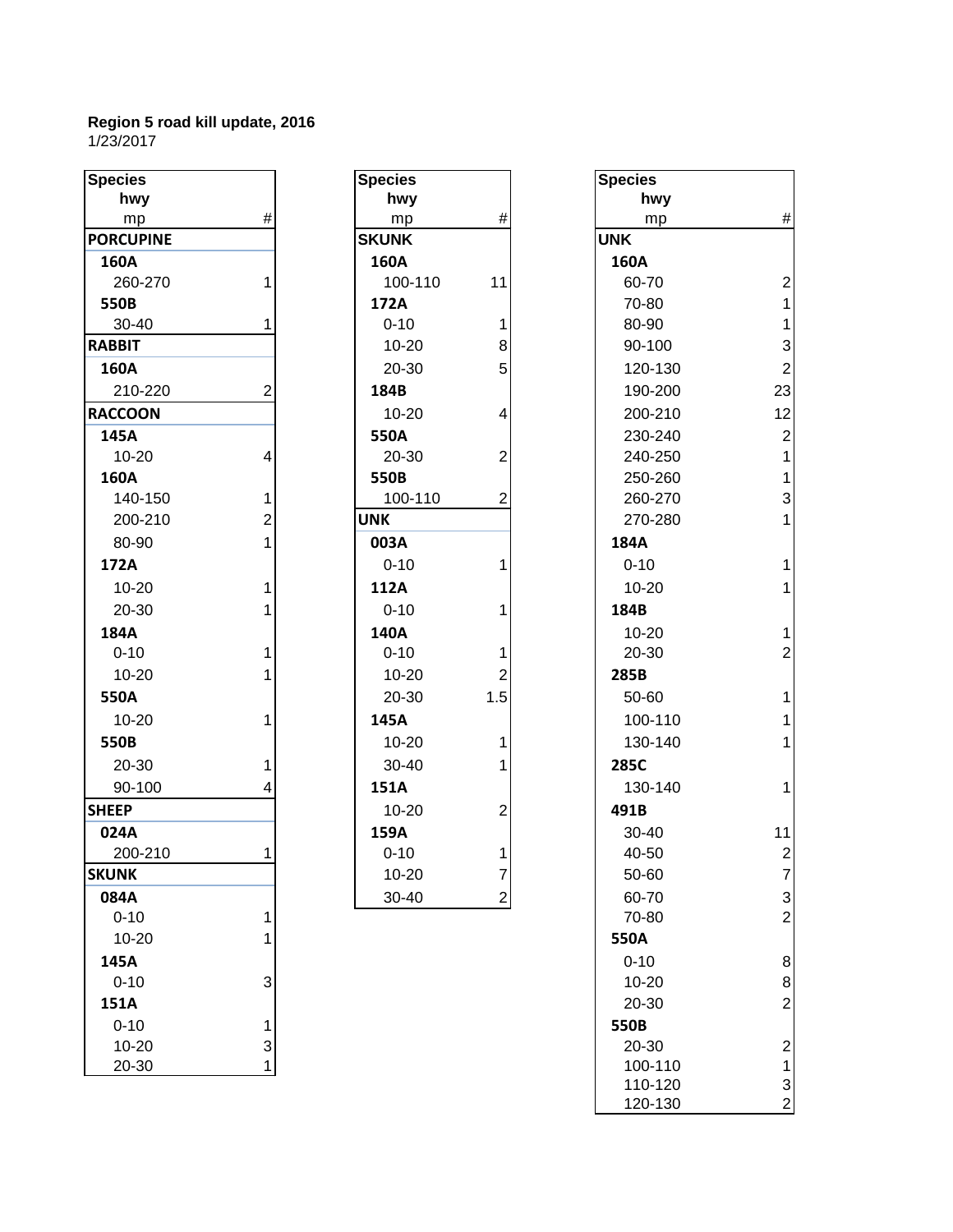| PATROLS REPORTING |  |
|-------------------|--|
| 3225              |  |
| 5203              |  |
| 5301              |  |
| 5302              |  |
| 5303              |  |
| 5304              |  |
| 5305              |  |
| 5307              |  |
| 5310              |  |
| 5311              |  |
| 5312              |  |
| 5313              |  |
| 5315              |  |
| 5317              |  |
| 5319              |  |
| 5320              |  |
| 5321              |  |
| 5324              |  |
| 5327              |  |
| 5396              |  |
| 5701              |  |
| 5702              |  |
| 5703              |  |
| 5704              |  |
| 5705              |  |
| 5707              |  |
| 5708              |  |
| 5709              |  |
| 5710              |  |
| 5711              |  |
| 5717              |  |
| 5718              |  |
| 5719              |  |
| 5723              |  |
| 5724              |  |
| 5725              |  |
| 5727              |  |
| 5728              |  |
| 57J1              |  |
| 57J2              |  |